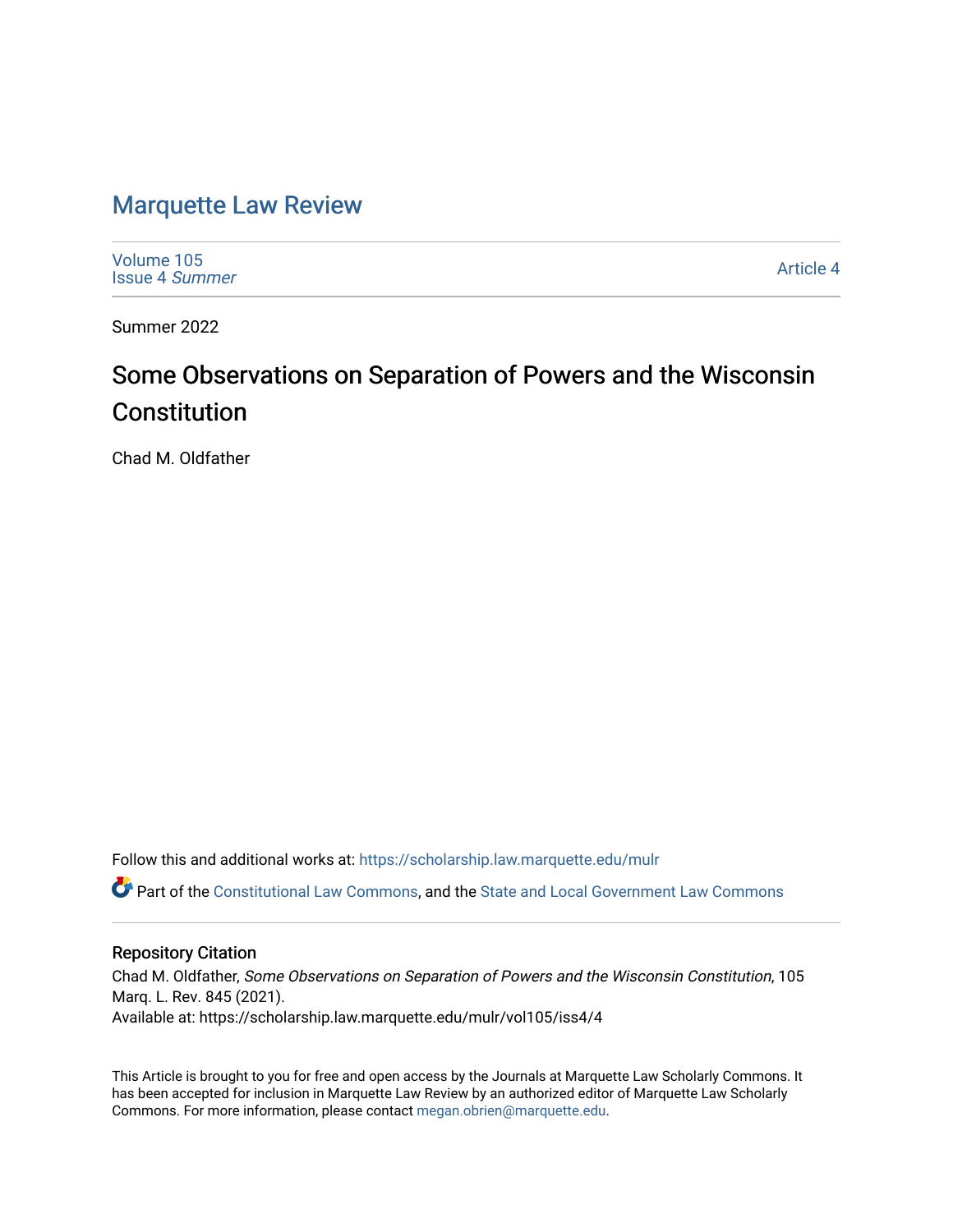# **SOME OBSERVATIONS ON SEPARATION OF POWERS AND THE WISCONSIN CONSTITUTION**

### CHAD M. OLDFATHER\*

*In recent years the Wisconsin Supreme Court has decided several highprofile cases concerning the separation of powers under the state constitution.*  In the abstract, questions concerning the separation of powers do not seem *inherently partisan, largely because the partisan balance of government will shift over time. Yet, as has been the case with many of its recent decisions, the justices' votes have broken along what most observers regard as partisan lines,*  and the opinions have featured heated prose including accusations of result *orientation and methodological illegitimacy.*

*This Article is the initial product of an effort to read, and attempt to synthesize, the entirety of the Wisconsin Supreme Court's output relating to separation of powers dating back to the state's founding. It advances no single thesis and makes no grand claims. It instead seeks to identify some threads running through the caselaw, including with respect to the court's approaches to interpreting the state constitution, to highlight some tensions, oversights, and loose ends in the doctrine, and to suggest that the court's perceived legitimacy would benefit from more humility and less heated rhetoric.*

| B. Lockstep Interpretation of the Declaration of Rights 860 |  |
|-------------------------------------------------------------|--|
| C. Nontextual "Interpretation"—Separation of Powers  861    |  |
|                                                             |  |
|                                                             |  |
|                                                             |  |
|                                                             |  |
|                                                             |  |
|                                                             |  |
|                                                             |  |

<sup>\*</sup> Professor, Marquette University Law School. Thanks to Miriam Seifter and participants at a faculty workshop at Marquette University Law School for their feedback, and to Atiba Ellis for especially helpful conversations. Many thanks to David McCormack, Jack Flack, Ian Clark, Eric Behan, and Jerome Mohsen for research assistance.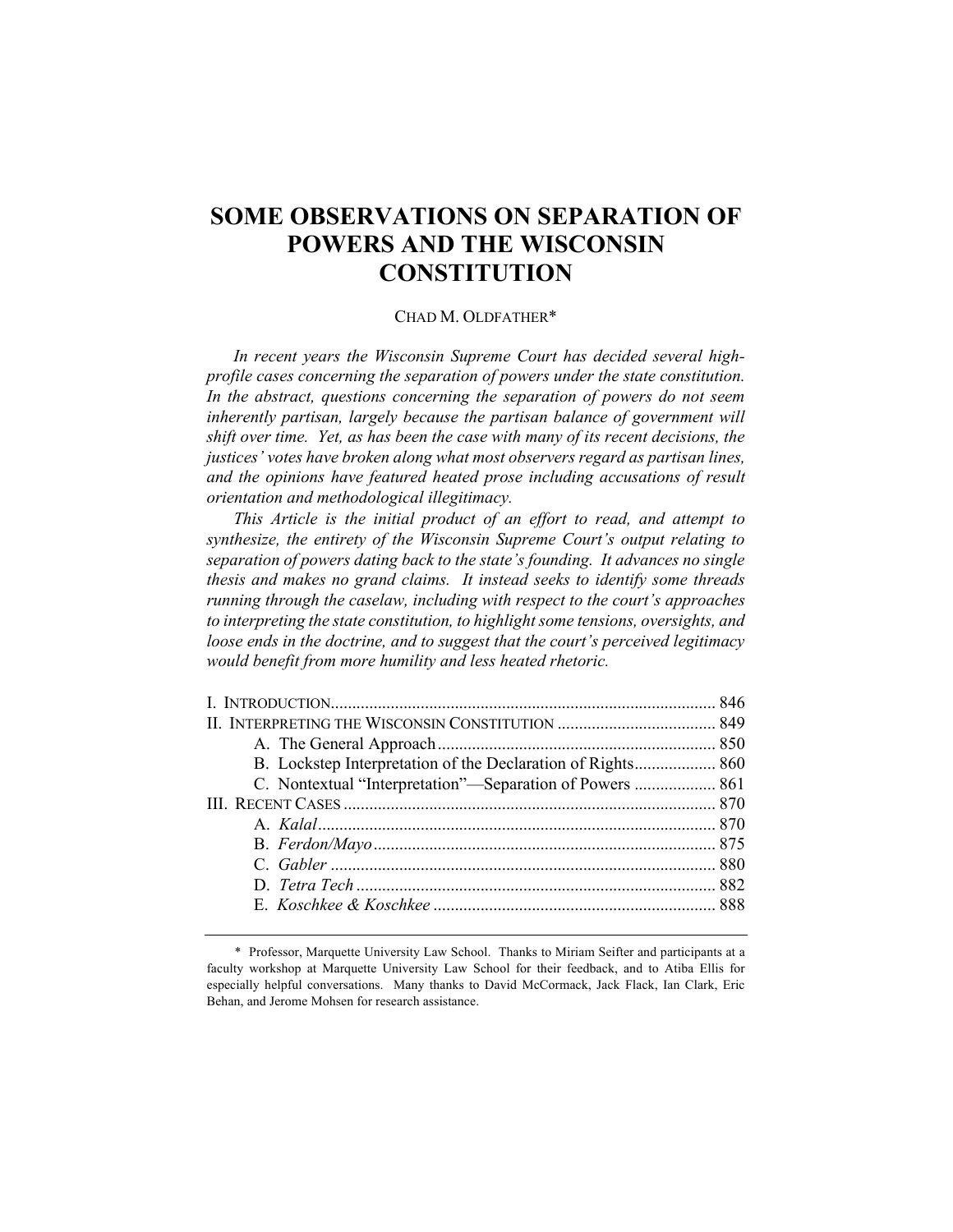| 846 | <i>MAROUETTE LAW REVIEW</i> | [105:845 |
|-----|-----------------------------|----------|
|     |                             |          |

| B. Specific Differences Between Federal and State Institutions and |  |
|--------------------------------------------------------------------|--|
|                                                                    |  |
|                                                                    |  |
|                                                                    |  |
|                                                                    |  |
| C. Methodological Pluralism Versus Methodological Inconsistency913 |  |
| D. The Complexity of Separation of Powers and the Appropriateness  |  |
|                                                                    |  |
|                                                                    |  |

#### I. INTRODUCTION

This Article is the product of an effort to read, as comprehensively as I could manage, the Wisconsin Supreme Court's opinions concerning the separation of powers under the state's constitution.<sup>1</sup> The goal of that quest was not to advance a particular thesis or even to answer a specific question, but rather to follow the materials where they led, and to leverage one of the comparative advantages I enjoy as an academic—the ability to read, think, and write without being subject to the constraints imposed by having to do so under pressing time constraints or in the context of a specific dispute. I hoped to uncover themes, to notice connections and disconnections, to identify shifts in the jurisprudential currents over the 173 years separating the framing of the state's constitution and today, and to otherwise bring unnoticed or underappreciated issues to the surface.

My motivations for undertaking this project included the following. First, the court is widely perceived as having become a partisan institution. Writing in *The New Yorker*, Lincoln Caplan observed that "all of the Wisconsin justices look a lot like politicians" and characterized the court as having been transformed "from one of the nation's most respected state tribunals into a

<sup>1.</sup> I began with a Westlaw search designed to yield every opinion in which the phrase "separation of powers" appeared, then read those in chronological order, together with other seemingly notable opinions that were cited along the way. Given the wide range of questions that have implications for the separation of powers, the set of opinions I read undoubtedly fell short of full comprehensiveness. Not all the opinions were significant, and not all of the opinions that were in some sense significant are discussed or even cited in this Article.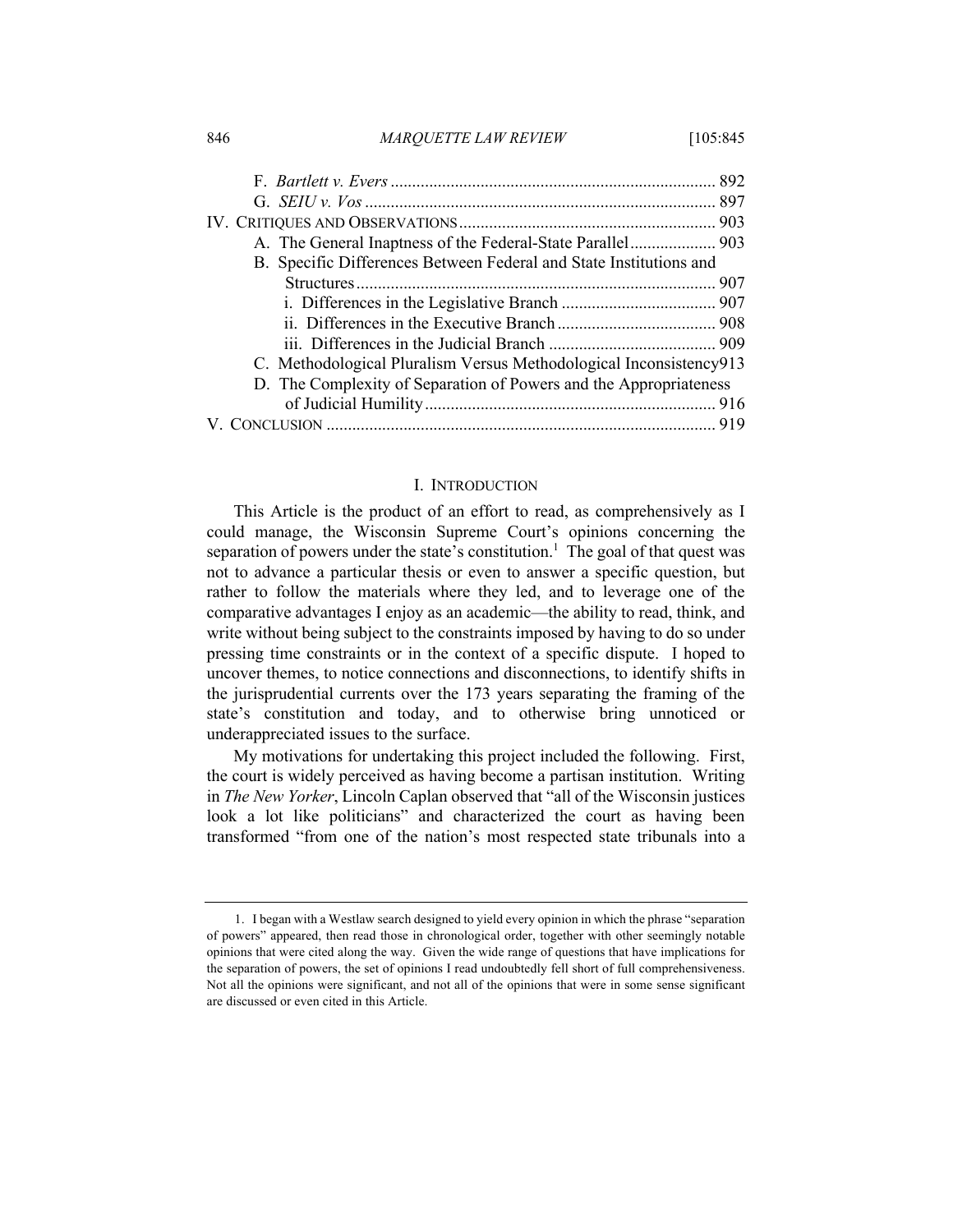disgraceful mess."2 Former talk-radio personality Charlie Sykes described Wisconsin as a place where "the lines between partisan politics and the judiciary have long since been erased."<sup>3</sup> One justice has been pilloried for not consistently voting with his perceived ideological comrades.<sup>4</sup> This is all troubling, and it seems to have obscured what ought to be a mundane observation: The rule of law means that one's side doesn't always win whether "side" is defined in terms of politics, interest groups, or some other categorization.

Second, separation-of-powers issues do not, in the abstract, necessarily cleave along partisan lines. One of the purposes of separation of powers is to prevent the concentration of power, and in that sense we might, as a general matter, conclude that those who favor limited government will also tend to prefer robust separation. But that general dynamic does not so clearly extend to more specific questions. Should the governor's partial veto power be more or less extensive? To what extent should the courts defer to the legislature's assessments of the constitutionality of its own legislation? To what extent ought the legislature be able to continue to assert its assessment in litigation? If it is able to do so, does it matter whether the legislature's litigation positions are directed by a committee that may not reflect the views of the legislature as a whole? Viewed without regard to the partisan affiliation of the holders of the offices at the time the questions arise, it's not so clear which side of those issues

<sup>2.</sup> Lincoln Caplan, *The Destruction of the Wisconsin Supreme Court*, THE NEW YORKER (May 5, 2015), https://www.newyorker.com/news/news-desk/the-destruction-of-the-wisconsin-supremecourt [https://perma.cc/8LL9-QNPN]. The sentiment isn't limited to journalists. A few years ago, I presented at a conference held for appellate judges and justices from state courts across the country. Several times in conversations during breaks a member of another state's judiciary would ask a version of the question, "What happened to the Wisconsin Supreme Court?" One pointedly said, "We used to look up to that court."

<sup>3.</sup> Charles Sykes, *What's Really Behind Wisconsin's Election Disaster*, POLITICO (Apr. 9, 2020), https://www.politico.com/news/magazine/2020/04/09/wisconsin-supreme-court-partisanbattleground-176292 [https://perma.cc/M6KZ-6BTA]; *See also* Dave Zweifel, *Plain Talk: Wisconsin Gets the Derision it Deserves for its Partisan Supreme Court*, THE CAPITAL TIMES (May 11, 2020), https://madison.com/ct/opinion/column/dave\_zweifel/plain-talk-wisconsin-gets-the-derision-itdeserves-for-its-partisan-supreme-court/article\_605244c2-89d0-5895-bfba-132a8a0dd9ea.html [https://perma.cc/2W46-DNSJ].

<sup>4.</sup> *See*, *e.g.*, Dan O'Donnell, *Brian Hagedorn Has Become Everything Brian Hagedorn Warned Us About*, MACIVER INSTITUTE (Dec. 9, 2020), https://www.maciverinstitute.com/2020/12/brianhagedorn-has-become-everything-brian-hagedorn-warned-us-about/ [https://perma.cc/6AN9-V4KD]. O'Donnell, a talk-radio host, describes Hagedorn as "a constitutional illiterate who twists himself into laughably unsupported knots in order to arrive at the predetermined policy outcome he personally prefers." For an overview of the attacks on Hagedorn, see Reid J. Epstein, *A Conservative Justice in Wisconsin Says He Followed the Law, Not the Politics*, NEW YORK TIMES (Dec. 20, 2021), https://www.nytimes.com/2020/12/20/us/politics/wisconsin-justice-brian-hagedorn.html [https://perma.cc/V3HJ-W8SG].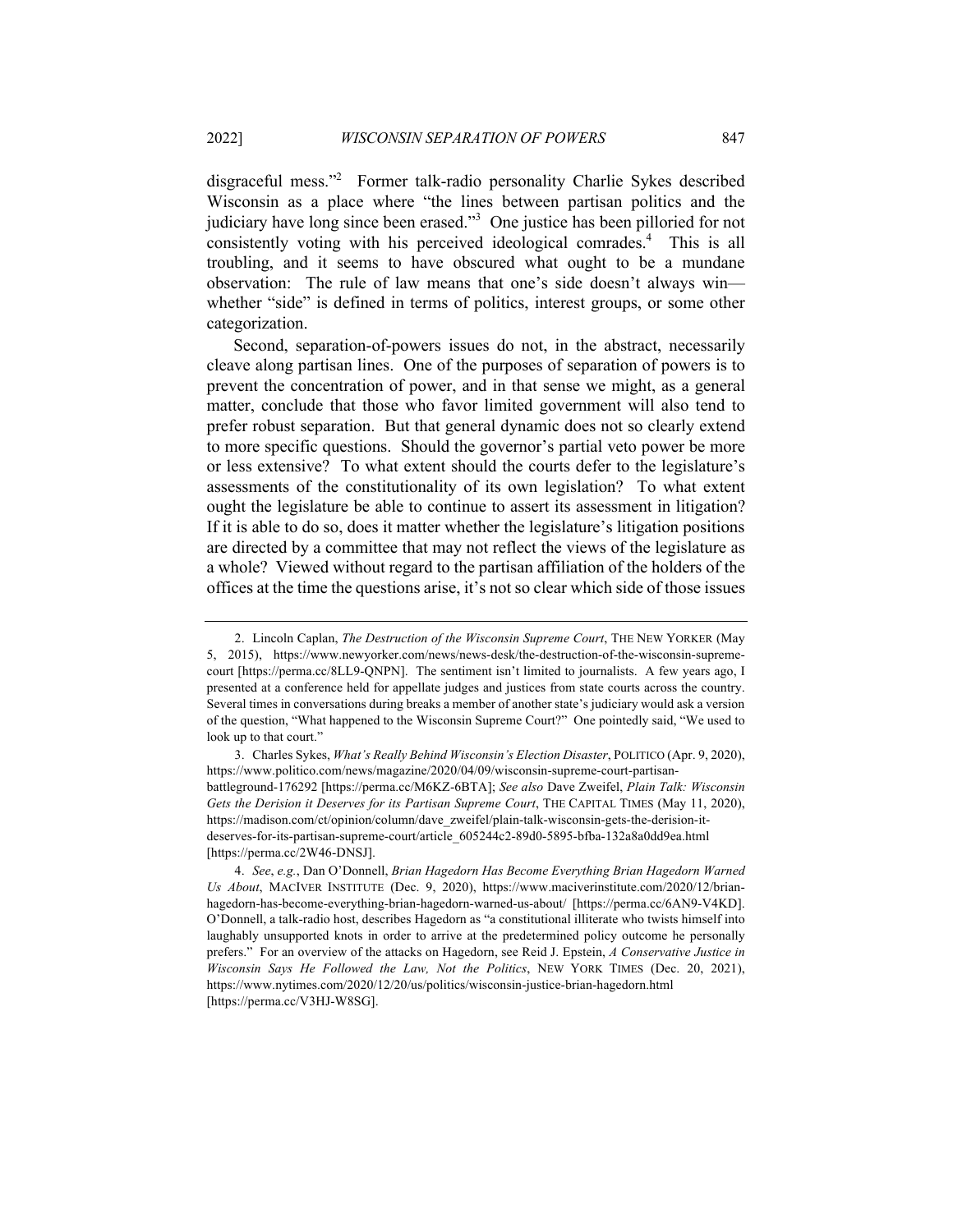is "conservative," and which is "liberal," whatever definitions of those terms one might choose.

And yet the court's decisions in cases presenting those questions, and the voting patterns of the justices within the cases, suggest that the current partisan affiliations of the relevant office holders have influenced the court's approach. At least on the surface, the justices' voting patterns appear in general to reflect a crude attitudinalism—the party, whether the governor or the legislature, that shares the same perceived ideology as a given justice is overwhelmingly likely, particularly in high-profile cases, to get that justice's vote. Indeed, the following proposition seems simultaneously unremarkable and scandalous: If the partisan affiliations had been reversed, so, too, would be the results.<sup>5</sup> To say that is not to say that the justices perceived themselves as acting in anything but good faith. But judges are humans, and human judgment can be swayed by the salient features of specific situations. As Justice Jackson famously put the point:

> The opinions of judges, no less than executives and publicists, often suffer the infirmity of confusing the issue of a power's validity with the cause it is invoked to promote . . . . The tendency is strong to emphasize transient results upon policies . . . and lose sight of enduring consequences upon the balanced power structure of our Republic.<sup>6</sup>

However, the participants in these episodes have subjectively experienced their motivations, the appearance is one of prioritizing partisan advantage over adherence to the longer-term norms and values on which our system of government depends.<sup>7</sup>

Third, there are aspects of the court's opinions that simply seem off in ways that are more traditionally legal in nature. For example, the court purports to adhere to analytical frameworks—such as for statutory and constitutional interpretation, and for the implementation of stare decisis—that its majority opinions occasionally disregard. And often, in interpreting the Wisconsin constitution, the justices appear to reflexively assume that the United States Constitution provides the model against which its state-level counterpart should

<sup>5.</sup> To be sure, such a counterfactual world would almost certainly have generated a different mix of cases. The interest groups involved in advancing this sort of litigation would have different sets of concerns—few are concerned by the perceived accumulation of power when it's their side that holds the power—and brought different cases, and the court would likely have focused on different issues.

<sup>6.</sup> Youngstown Sheet & Tube Co. v. Sawyer, 343 U.S. 579, 634 (1952) (Jackson, J., concurring).

<sup>7.</sup> As Miriam Seifter has put the point in addressing these phenomena across a range of states, "These developments have in common a willingness by state officials to alter or strain the institutions of state government—the so-called 'rules of the game'—for short-term political advantage." Miriam Seifter, *Judging Powers Plays in the American States*, 97 TEX. L. REV. 1217, 1219 (2019).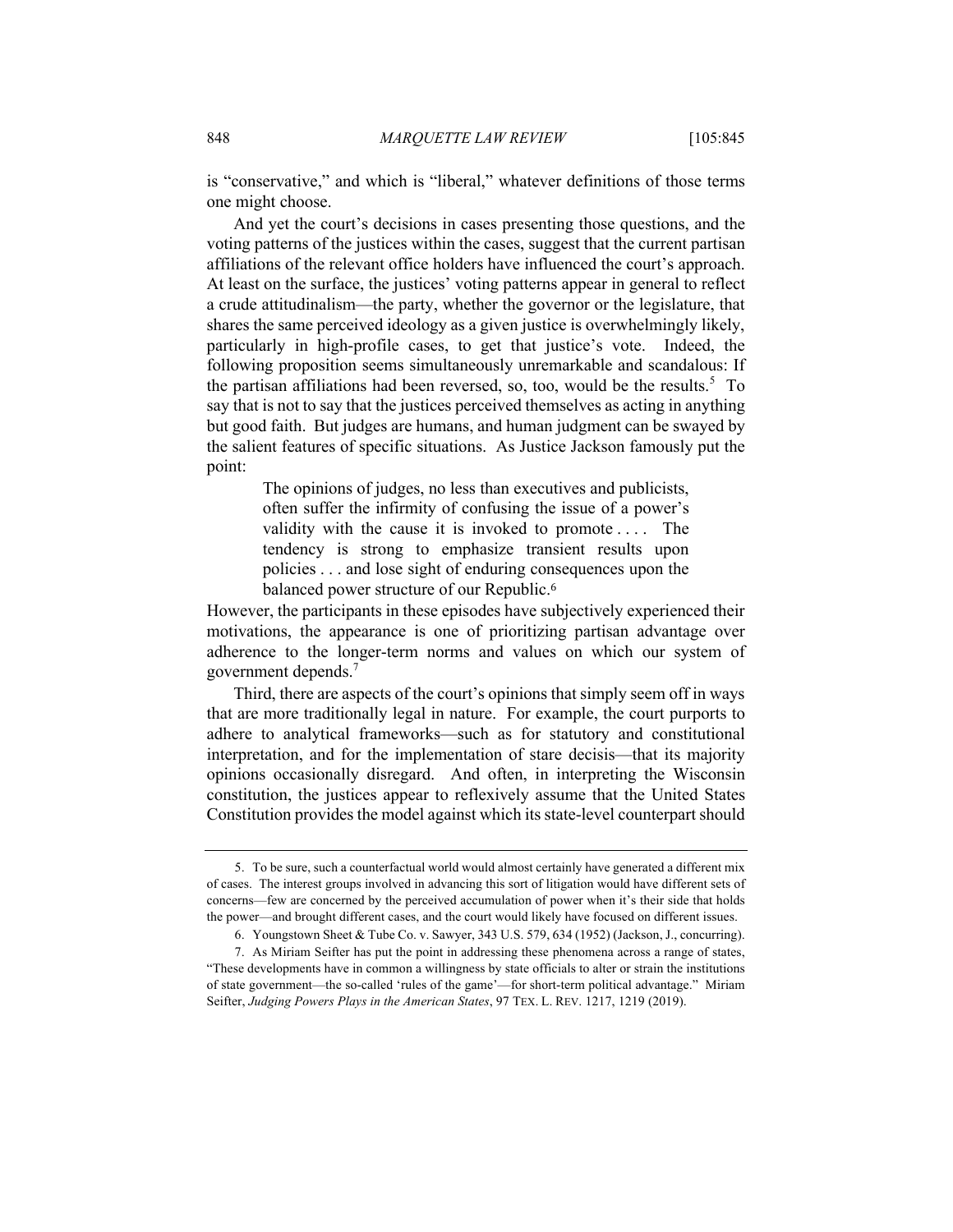be measured and to which it should conform. This despite the fact that the Wisconsin constitution was adopted over a half-century later and creates a facially different set of institutional arrangements for a government that occupies a different place in the federal structure and serves a different purpose.

The Article begins by tracing the history of the court's approach to the interpretation of the Wisconsin constitution. Although these interpretive questions do not implicate the separation of powers in a narrow sense, they do in the broader respect that the court's orientation to the constitution affects the space left to the legislative and executive branches for them to engage in their own interpretation. The Article then provides a critical assessment of a selection of the court's opinions addressing separation-of-powers issues from the past two decades. After doing so it considers some of the general issues raised by the court's recent cases, including the appropriateness of using federal precedent as a guide. It also returns to the court's interpretive history, which reveals that for much of the state's history, the court's approach to interpreting the constitution has been methodologically pluralistic, and that only recently has the court purported to follow an interpretive formula. Even more recently some of the justices have taken to routinely charging their colleagues with engaging in result-oriented or otherwise illegitimate decision making, which only serves to feed the impression that other factors motivated their decisions (including those of the justices who make the charges).

#### II. INTERPRETING THE WISCONSIN CONSTITUTION

Although the point is not acknowledged in the case law, and appears to be the product of happenstance rather than design, the Wisconsin Supreme Court uses two, or perhaps three, interpretive frameworks when addressing questions about the meaning of the state's constitution. $\delta$  The first applies in situations in which there is a textual provision to be interpreted—other than ones in the Declaration of Rights for which there is a counterpart in the federal Bill of Rights, to which the second applies. The third applies to separation-of-powers issues.

As we will see, however, the foregoing description is too simplistic in its categories and its apparent comprehensiveness. The court's opinions often confidently invoke an interpretive framework, giving the impression within

<sup>8.</sup> I have elsewhere addressed such "methodological stare decisis" with respect to the interpretation of the federal Constitution. *See* Chad M. Oldfather, *Methodological Pluralism and Constitutional Interpretation*, 80 BROOK. L. REV. 1 (2014); Chad M. Oldfather, *Methodological Stare Decisis and Constitutional Interpretation*, *in* PRECEDENT IN THE UNITED STATES SUPREME COURT 135 (Christopher J. Peters ed., 2013). Because, as noted below, a state constitution may be a different type of thing than the federal Constitution, the analysis may not fully transfer from one context to the other.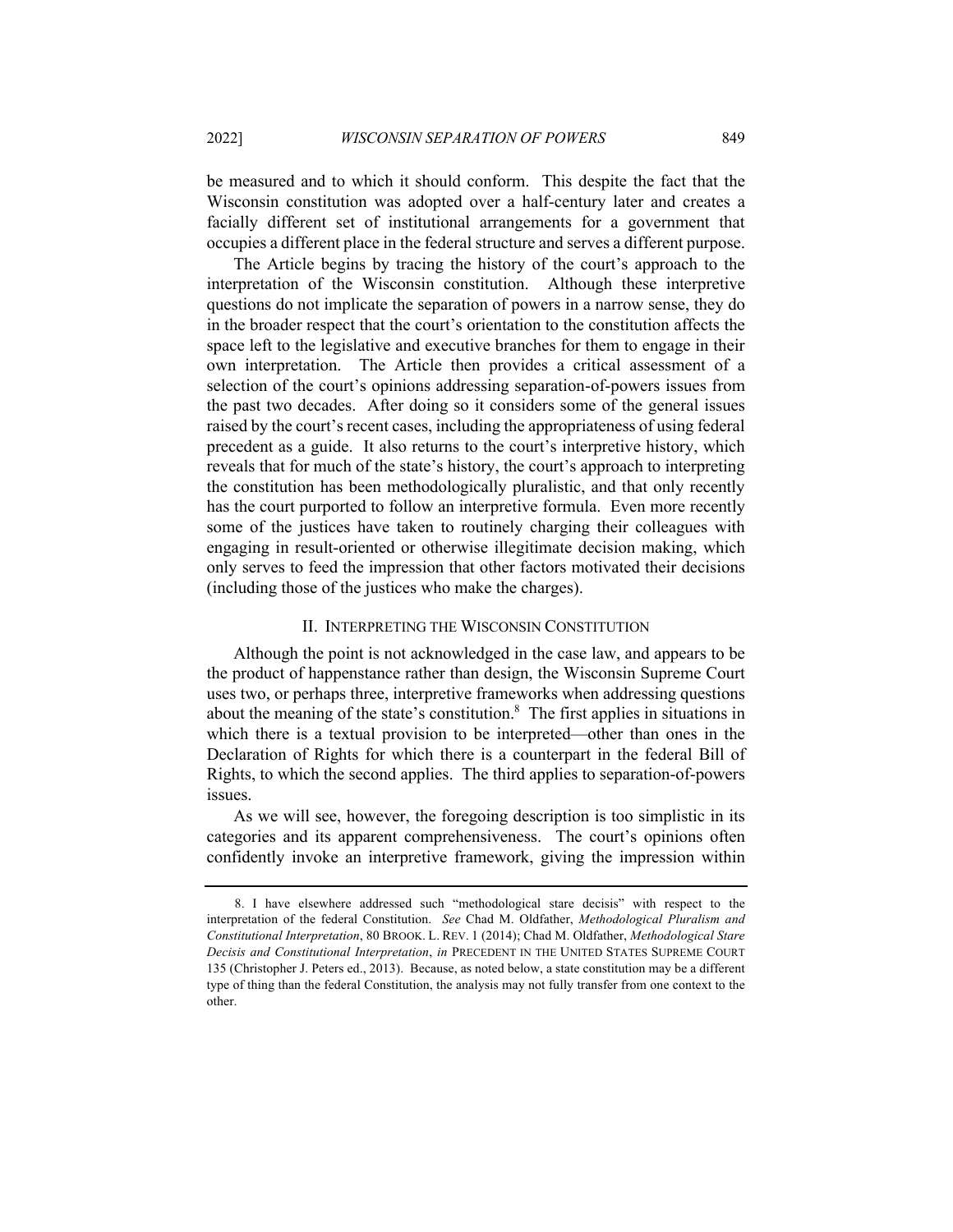those opinions that its approach is settled and fixed. Across the range of its decisions, however, the court's approach appears more clearly pluralistic in nature. The court on occasion departs from these frameworks to engage in a more freewheeling, ad hoc approach. Because it does not provide reasons for its departures, and has not addressed the relationship among the approaches, the impression is often one of opportunism.

#### *A. The General Approach*

The Wisconsin constitution was ratified in 1848, and the Wisconsin Supreme Court*'*s work of interpreting the document began in January of 1849, in two cases that arose out of election disputes, and which concerned the relationship between those who held territorial office and those who would hold office under the constitution. A leading treatise on the Wisconsin constitution contends that the court used a different approach to interpretation in the two cases. *"*Thus, after two constitutional cases there were two methods of interpretation: one based on determining, in a very general way, the relevant constitutional provision*'*s intent, the other based on literally reading the constitution*'*s relevant provision.*"*<sup>9</sup>

Careful consideration of the two opinions suggests that this reading is, at best, overstated. The opinions are short, and neither analysis is detailed or expansive. Moreover, both were written by Chief Judge Alexander Stow. Given their common authorship, the existence of differences between them suggests not the existence of two distinct approaches so much as the embrace of the methodological pluralism of the common-law judge, pursuant to which interpretation is not an ostensibly algorithmic process of plugging the available materials into a set formula but rather a task that entails selecting the right tools for the task at hand. And the task at hand was fundamentally different in the two cases.

The first of the cases is *State ex rel. Dunning v. Giles*, in which the court confronted a claim brought by the runner-up in an election for sheriff of Dane County.10 Dunning, the claimant, contended that Matts, who received the most votes, was:

> [R]endered ineligible either by the second section of the seventh article of the Constitution, which declares *"*that sheriffs shall hold no other office, and be ineligible for two years next succeeding the termination of their offices," or by the similar provision of the territorial law, which, it is said, not

<sup>9.</sup> JACK STARK & STEVE MILLER, THE WISCONSIN STATE CONSTITUTION 12 (2d ed. 2019).

<sup>10.</sup> 1 Chand. 112 (1849).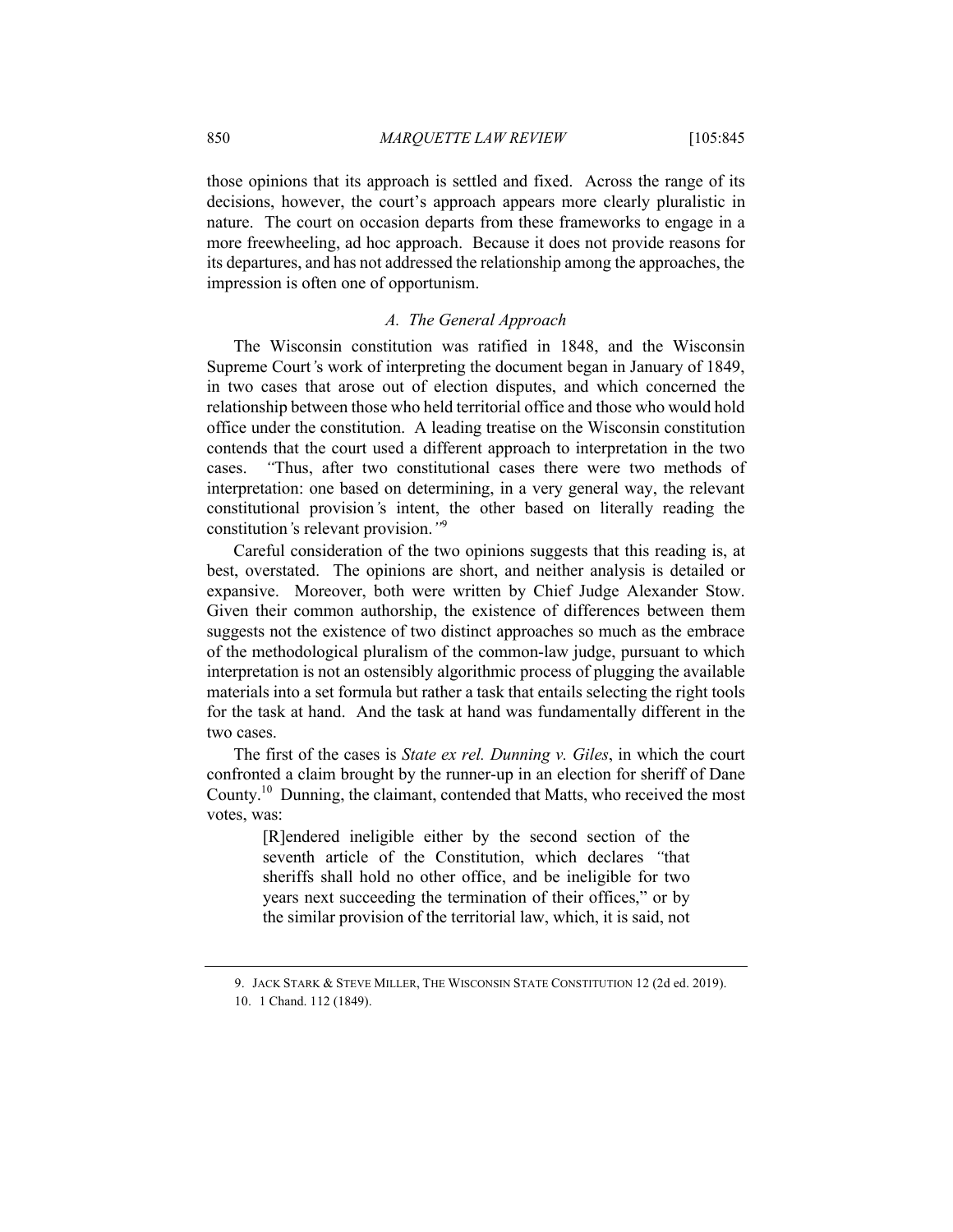being repugnant to the constitution, was continued in force by the second section of the constitutional schedule.<sup>11</sup>

In other words, Dunning argued that because the adoption of the constitution brought Matts's term under the territorial law to a conclusion, he was ineligible to be a candidate. The court, reasoning broadly from its understanding of the nature and function of the constitution, concluded that application of the territorial prohibition, which applied to inhabitants of the Wisconsin territory, would be repugnant to the constitution, which applied to citizens of the state of Wisconsin, even though (as the court acknowledged) both provisions were identical:

> The constitution did not perpetuate or modify any of the political rights of the inhabitants of the territory, for, properly speaking, they had none; but it created those rights for the citizens of the state—for all citizens—without preference or exclusion. All were alike its framers, and were equally enfranchised by it; and it seems to me harsh and invidious to say that some five-and-twenty of its citizens should be excluded from any of its privileges by the circumstance of their happening to hold, at the time of its adoption, a particular office under the expiring government. $^{12}$

Because the text of the constitution did not speak to the question, textual interpretation could not supply the answer. The analysis instead required extraconstitutional reasoning—drawing conclusions about the very nature of the document, the obligations it created, and the rights it conferred, and to whom and at what times.

The second case, *State ex rel. Bond v. French*, <sup>13</sup> likewise arose out of an election contest. The winner of the election for probate judge in Racine County sought a writ of mandamus compelling the holder of the position under the territorial government, who maintained the job was still his, to *"*deliver the books and muniments of the office."<sup>14</sup> The incumbent*'*s first argument was that elections for probate judges were not properly authorized by the statute providing for the state*'*s first general election.15 The court concluded that the best reading of the constitution and statute allowed for the election.<sup>16</sup> But it also added this:

16. *Id.* at 133.

<sup>11.</sup> *Id.* at 169.

<sup>12.</sup> *Id.* at 170 (emphasis omitted).

<sup>13.</sup> 1 Chand. 130 (1849).

<sup>14.</sup> *Id.* at 131.

<sup>15.</sup> *Id.*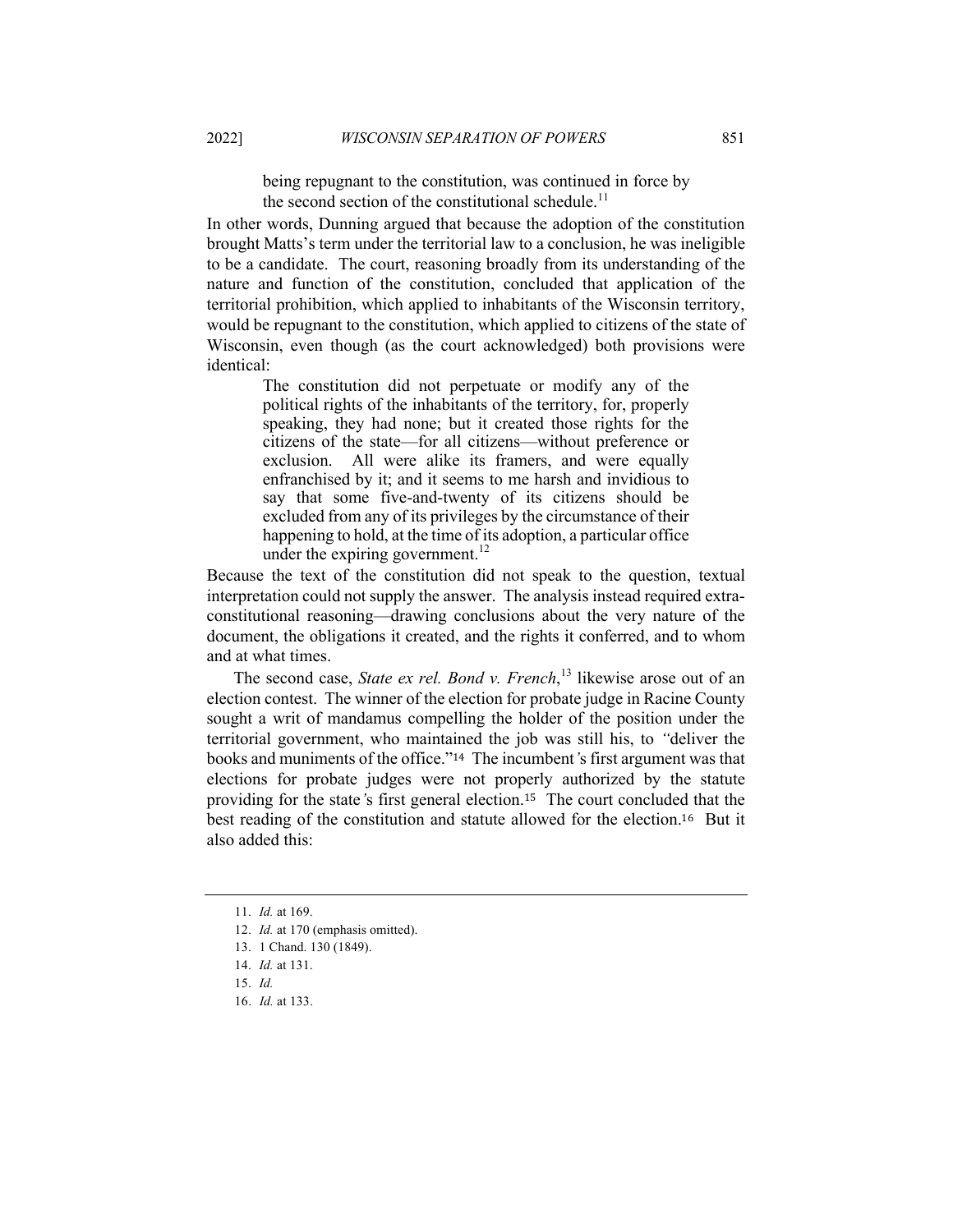But did the matter admit of a doubt in the first instance, that doubt should be regarded as removed by the action which has been had under this act. While this Court will never allow its judgements to be influenced by popular opinion, the united understanding and action of the whole State, in a matter of great public interest, is a guide that any tribunal may safely follow.17

The second argument was that the constitution did not authorize the election of probate judges as part of a general election.<sup>18</sup> Here, in contrast to *Dunning*, there was an applicable bit of text to interpret. Article VII, § 9 of the constitution provided, *"*There shall be no election for a judge or judges at any general election, for state or county officers, nor within thirty days either before or after such election."<sup>19</sup> The question thus was whether probate judges fell within the scope of the word *"*judge*"* as used in that provision. The court opened its analysis with the proposition that interpretation of the constitution is to *"*be governed by the same general rules of interpretation which prevail in relation to statutes.*"*20 A few pages earlier the court had described that process one in which the meaning of a statute is to be determined *"*not only by its own words, but by a reference to the supposed object of the Legislature in passing it, and the subject of Legislation.*"*<sup>21</sup> And indeed the court rejected the incumbent*'*s claim based not so much on a formalistic analysis of the text as its conclusions about the function the text was meant to serve:

> If [the incumbent*'*s argument] be so, it necessarily follows that all officers who are, for any purpose, made judges by the Constitution, are Judges within the provision under consideration; a construction which would prohibit the election of Senators and Assemblymen (who are *judges* of the election of their own members,) at a general election—a proposition that no one would probably venture to advance. Again, by a similar process of reasoning it might be contended, that the Judges of the Supreme Court, which after five years, the Legislature is authorized to establish, might be elected at a general election; because, in the Constitution, they are not called Judges, but a Chief Justice and Associate Justices; and yet it is presumed that no person can entertain such an idea. $^{22}$

<sup>17.</sup> *Id.* at 134.

<sup>18.</sup> *Id.*

<sup>19.</sup> WIS. CONST. art. VII, § 9.

<sup>20.</sup> *French*, 1 Chand. at 135.

<sup>21.</sup> *Id.* at 132.

<sup>22.</sup> *Id.* at 135.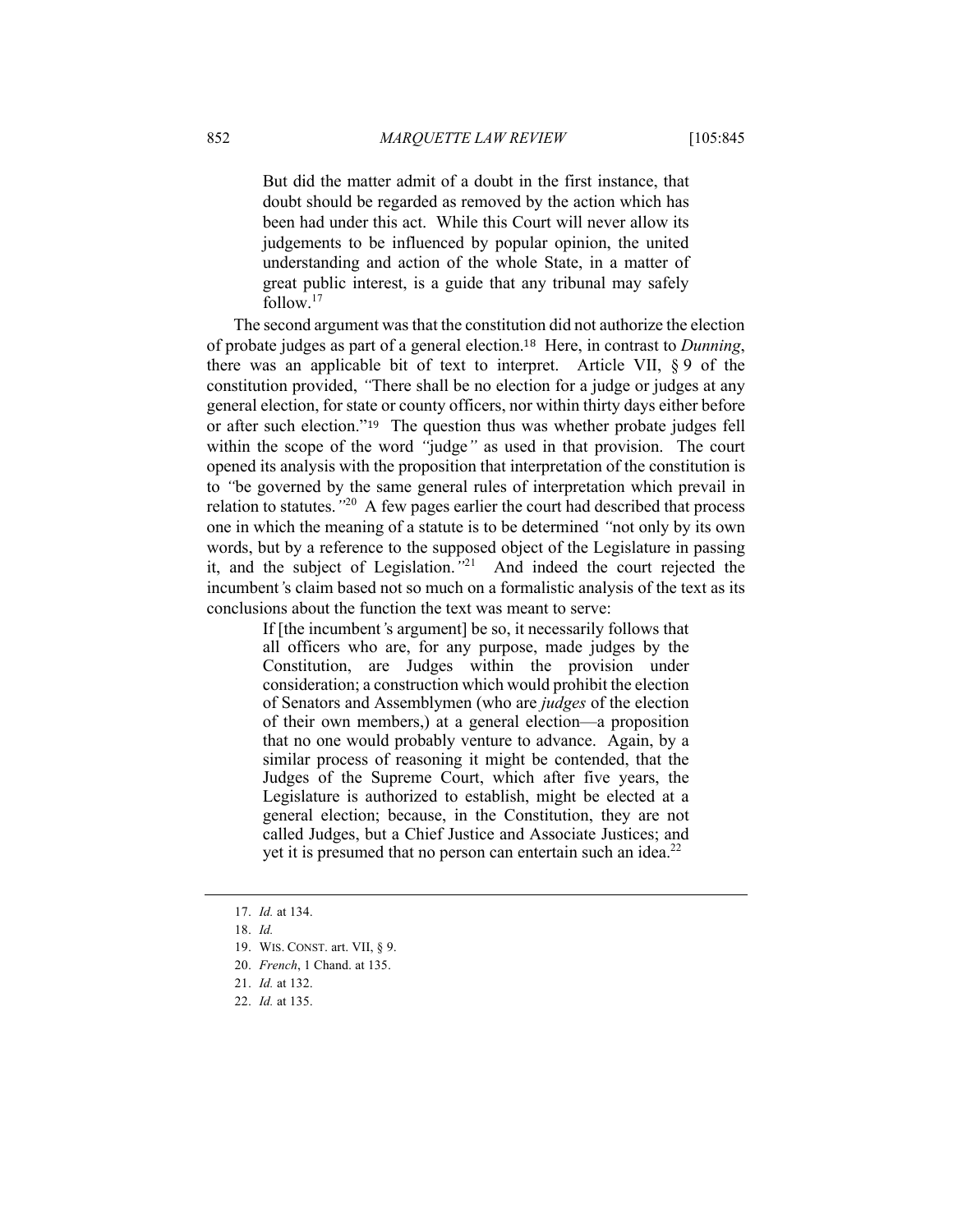Seven years later, the court confronted another election dispute, this time over the governorship, in *Attorney General ex rel. Bashford v. Barstow*. <sup>23</sup> Both Barstow, the incumbent, and Bashford, the challenger, claimed victory, with Bashford credibly claiming that fraudulent votes accounted for Bartow*'*s apparent victory.<sup>24</sup> Bashford asked the court to disregard the suspect votes and declare him the winner, and Barstow responded by arguing that the court lacked the power to hear the case.<sup>25</sup> More specifically, Barstow contended that separation of powers entailed complete independence, and that the granting of executive power to the governor meant *"*that the person filling the office of governor had the authority to determine his right to the office.*"*<sup>26</sup> The court, however, was *"*unable to find anything in the constitution, or in the nature of executive power, which can be relied upon to sustain this position.*"*<sup>27</sup> Its reasoning included some consideration of the text of the constitution, but also the nature and location of sovereignty and of the powers of the government in general.28 The court*'*s analysis ultimately reduces to no pat methodology, no running of materials through some decisional algorithm, but rather a thorough exploration and assessment of the pertinent legal materials. The goal—to determine the meaning of the state constitution<sup>29</sup>—defines the task, and the court*'*s job is to sift through and weigh the evidence that assists in its completion.

A pair of opinions by Chief Justice Dixon further illustrates the approach. In 1860, in *Lumsden v. Cross*, <sup>30</sup> he wrote:

> It is our duty to give such a construction to the constitution as will make it consistent with itself, and will harmonize and give effect to all its various provisions. To do this, we have only to suppose that the convention used language with reference to its popular and received signification; and applied it as it had been practically applied for a long series of years. $31$

<sup>23.</sup> 4 Wis. 567 (1855).

<sup>24.</sup> For a brief description of the events, see JOSEPH A. RANNEY, WISCONSIN AND THE SHAPING OF AMERICAN LAW 28 (2017).

<sup>25.</sup> *Attorney General ex rel. Bashford*, 4 Wis. at 567.

<sup>26.</sup> *Id.* at 671.

<sup>27.</sup> *Id.*

<sup>28.</sup> *Id.* at 674.

<sup>29.</sup> *Id.* at 656–57 (placing the resolution of the question before the court in the state constitution itself).

<sup>30.</sup> 10 Wis. 282 (1860).

<sup>31.</sup> *Id.* at 287–88.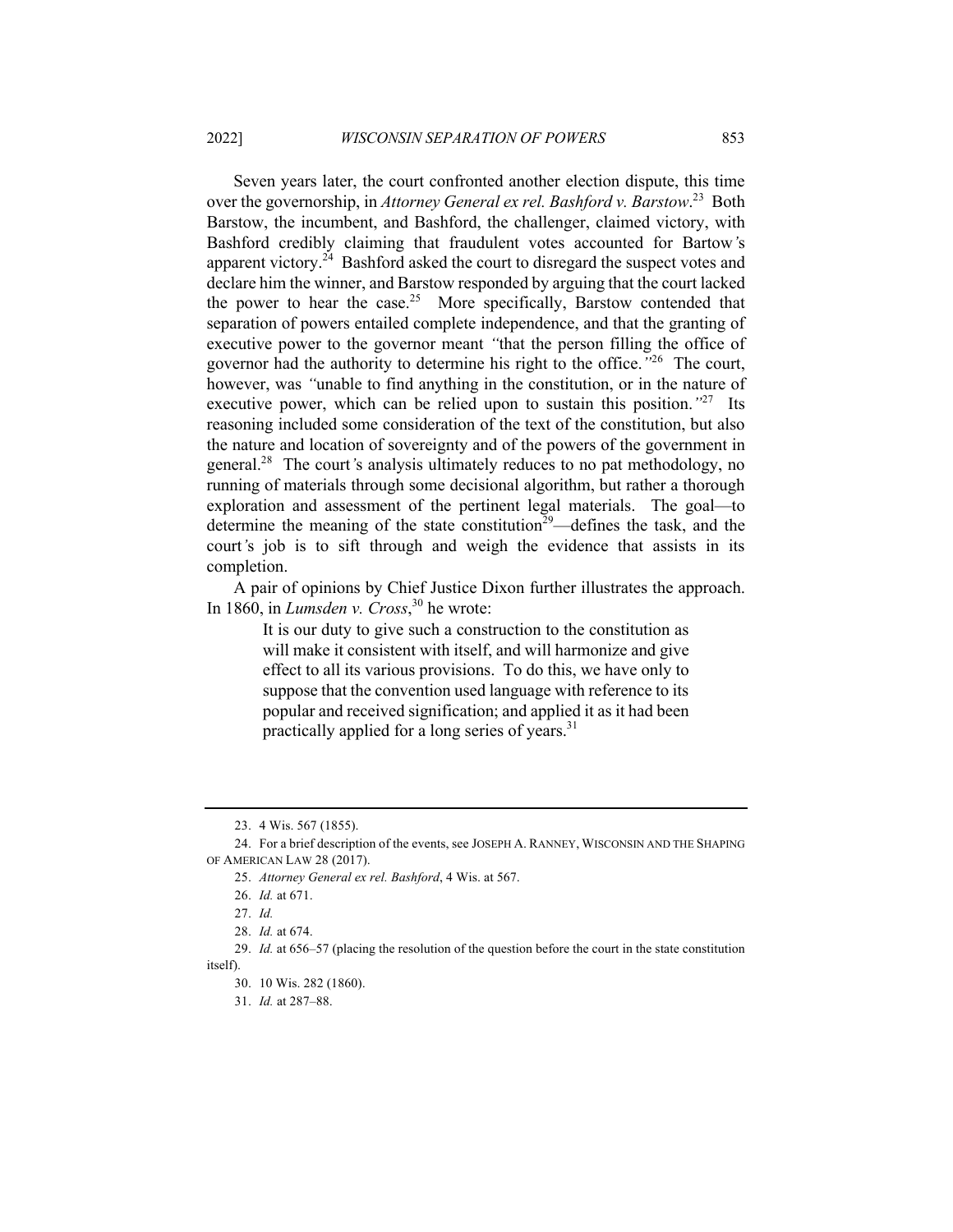Fourteen years later, in *State v. West Wisconsin Railway Co.*, <sup>32</sup> the court rejected a claim that it should regard the scope of its jurisdiction as defined according to the common law writ of quo warranto, the precise use and contours of which the court regarded as lost to the mists of time:

> The futility and unreasonableness of all such interpretations of the constitution are apparent. It is as impossible to believe that the framers of the constitution were looking back over the period of three or four hundred years into the middle ages, designing to give this court such jurisdiction, and only such, as was then exercised in virtue of the writ of *quo warranto*, as it is that they intended to confine the court to that antiquated and useless process. The framers of the constitution were practical men, and were aiming at practical and useful results.<sup>3</sup>

In 1874, the court also decided *Attorney General v. Chicago and Northwestern Railway Company*, a case in which the attorney general sought to enjoin two railroad companies from charging rates in excess of those mandated by statute.<sup>34</sup> Among the questions before the court was whether the constitution gave it original jurisdiction over the case.<sup>35</sup> In an opinion by Chief Justice Ryan, who had been a delegate to the 1846 constitutional convention, the court began by parsing the language of the pertinent constitutional provision.<sup>36</sup> The problem was technical, and one that is largely unfamiliar to modern ears. The constitution gave the court jurisdiction over cases involving certain writs, all but one of which, under the common law, "were prerogative writs, issuing on behalf of the state only."<sup>37</sup> Injunctions, by contrast, were judicial writs. "And the difficulty arises wholly from placing this nonjurisdictional writ . . . amongst original writs; this equitable writ of vague and varied application amongst common law writs of sharp and terse significance; this confusion of equitable and legal jurisdiction."<sup>38</sup> This placement raised a host of questions, and, the court lamented, "The writ does not of itself, like the rest of the group of writs given, furnish an answer to these questions."<sup>39</sup>

39. *Id.* at 514.

<sup>32.</sup> 34 Wis. 197 (1874).

<sup>33.</sup> *Id.* at 212.

<sup>34.</sup> 35 Wis. 425 (1874).

<sup>35.</sup> *Id.* at 512.

<sup>36.</sup> *Id.* (considering Article VII, § 3, cl. 4 of the Wisconsin constitution, which gave the court original jurisdiction and power "to issue writs of habeas corpus, mandamus, injunction, quo warranto, certiorari, and other original and remedial writs").

<sup>37.</sup> *Id.* at 513.

<sup>38.</sup> *Id.*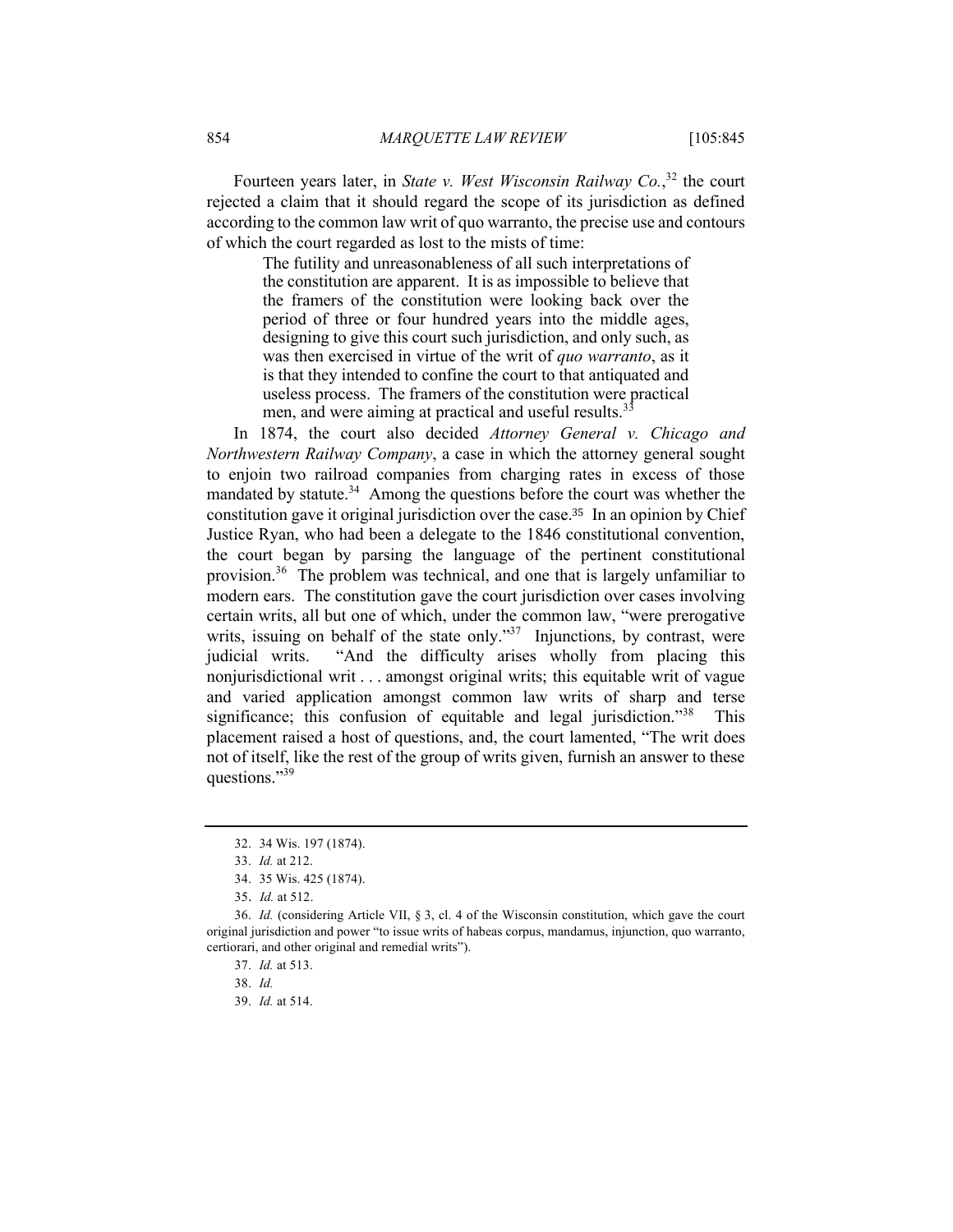The court considered the parties' arguments and found them wanting.<sup>40</sup> It considered the text, it considered the implications of the structure created by the text and the role of the court within that structure, it drew on its own past opinions and those "of other courts on kindred subjects,"41 and it drew upon authoritative statements of common law principles. And it concluded that the constitution had done something entirely new:

For, in our view of its use, the injunction given to this court seems to become a *quasi* prerogative writ, and founds jurisdiction as if it were an original writ. It is certainly competent for the constitution to give new writs, or to put old writs to new uses; to make any writ, by the use to which it puts it, prerogative or original; and to found jurisdiction on any writ, as in case of a prerogative or original writ. And this it appears to have done, in effect, with the injunction which it gives to this court.<sup>42</sup>

History mattered, but history did not constrain. The constitution might use old language, but it could put it to new uses.

The 1892 case of *State v. Cunningham*, <sup>43</sup> though, reminds of the need to be mindful of the constitution*'*s plain language:

> It is to be remembered that even praiseworthy objects cannot be rightfully attained by a violation of law. Every effort to fritter away the plain language of the constitution, by way of construction or otherwise, even to secure a desirable end, is nothing less than an insidious attempt to undermine the fundamental law of the state, and hence to that extent destructive of good government, besides being vicious in its tendencies.<sup>44</sup>

A pair of cases, both from 1896, provide additional perspective. Both *Dowling v. Lancashire Insurance Company*<sup>45</sup> and *In re Village of North Milwaukee*<sup>46</sup> involved the nondelegation doctrine. In both cases the court*'*s legal analysis centered on surveying cases from courts in other states. The implicit understanding seemed to be that the pertinent task was to draw upon a sort of state constitutional common law rather than to engage in a sustained way

- 44. *Id.* at 48.
- 45. 92 Wis. 63, 65 N.W. 738 (1896).
- 46. 93 Wis. 616, 67 N.W. 1033 (1896).

<sup>40.</sup> *Id*. at 514–16.

<sup>41.</sup> *Id*. at 516.

<sup>42.</sup> *Id.* at 520.

<sup>43.</sup> 82 Wis. 39, 51 N.W. 1133 (1892).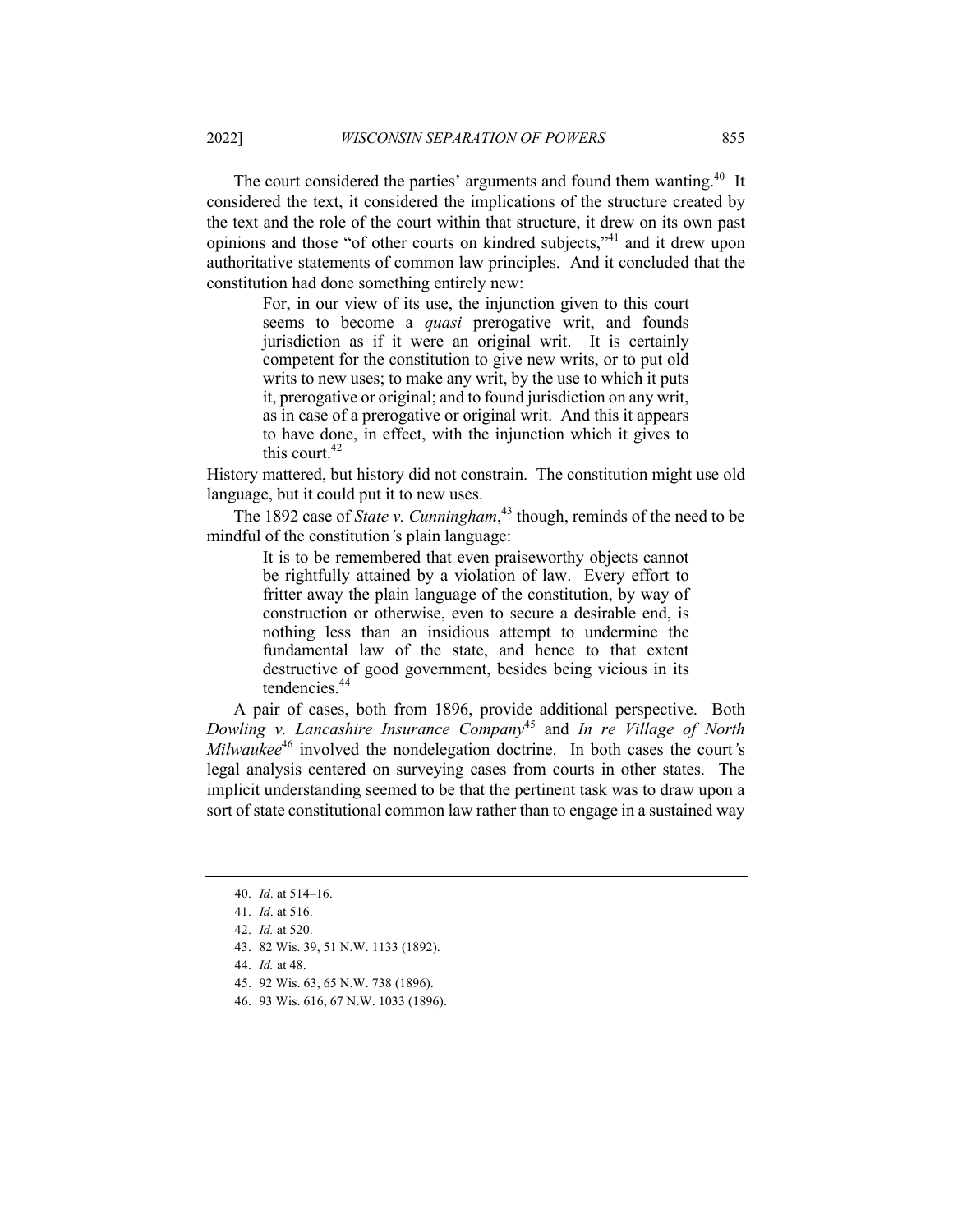with the language of the Wisconsin constitution (which is sparse when it comes to the separation of powers) or with its history.

That there are broad similarities in the approaches taken by the court across this range of cases should not surprise us. It would be strange to expect anything less from fully situated members of a professional community engaged in variations on the same task.47 But what*'*s clearly not present in the opinions is any consensus that there is a single, correct methodology by which to approach questions of constitutional interpretation, or any sense that the absence of such a consensus somehow imperils the legitimacy of the enterprise. To derive a single method from these cases would be to impose a pattern on a world that resists it. The explanation may be that these were all judges familiar with the workings of the common law and with the accordingly ad hoc (which is not to say unconstrained) way by which such judges selected analytical tools appropriate, in their professional judgment, to the task at hand. Or it may be something else. The phenomenon*'*s explanation is less important than its existence.

Perhaps the best encapsulation of the spirit of this history, which might serve as the Wisconsin Supreme Court's version of "we must never forget, it is a *constitution* we are expounding,"48 comes via the following quote:

> Much less should those state officials upon whom rests the duty of interpreting the state Constitution derive from the words of that Constitution implications which impair the authority of the state to exercise the just and ordinary powers usually possessed by governments, and which implications would recognize within the state persons or corporations not subject to or capable of ordinary regulation by the state, and presuppose that by the adoption of the Constitution the state so manacled itself as to be helpless to exercise old and wellknown governmental powers, or to apply such powers to new problems or new conditions. Such construction would make the mere implications of the Constitution greater than the Constitution itself, and would lose sight of the main and paramount purpose of the creation of the state and the adoption of its Constitution. A Constitution so construed would last only so long as it took to bring about an amendment or a new Constitution, made possibly in the heat of conflict, and therefore in all probability less wise and equitable than the old Constitution properly construed. This is called by counsel the

<sup>47.</sup> For a brief discussion of this idea, see Chad M. Oldfather, *Aesthetic Judging and the Constitution (Or, Why Supreme Court Justices are Less Like Umpires and More Like Figure-Skating Judges)*, 72 FLA. L. REV. 291, 401–03 (2020).

<sup>48.</sup> McCulloch v. Maryland, 17 U.S. 316, 407 (1819).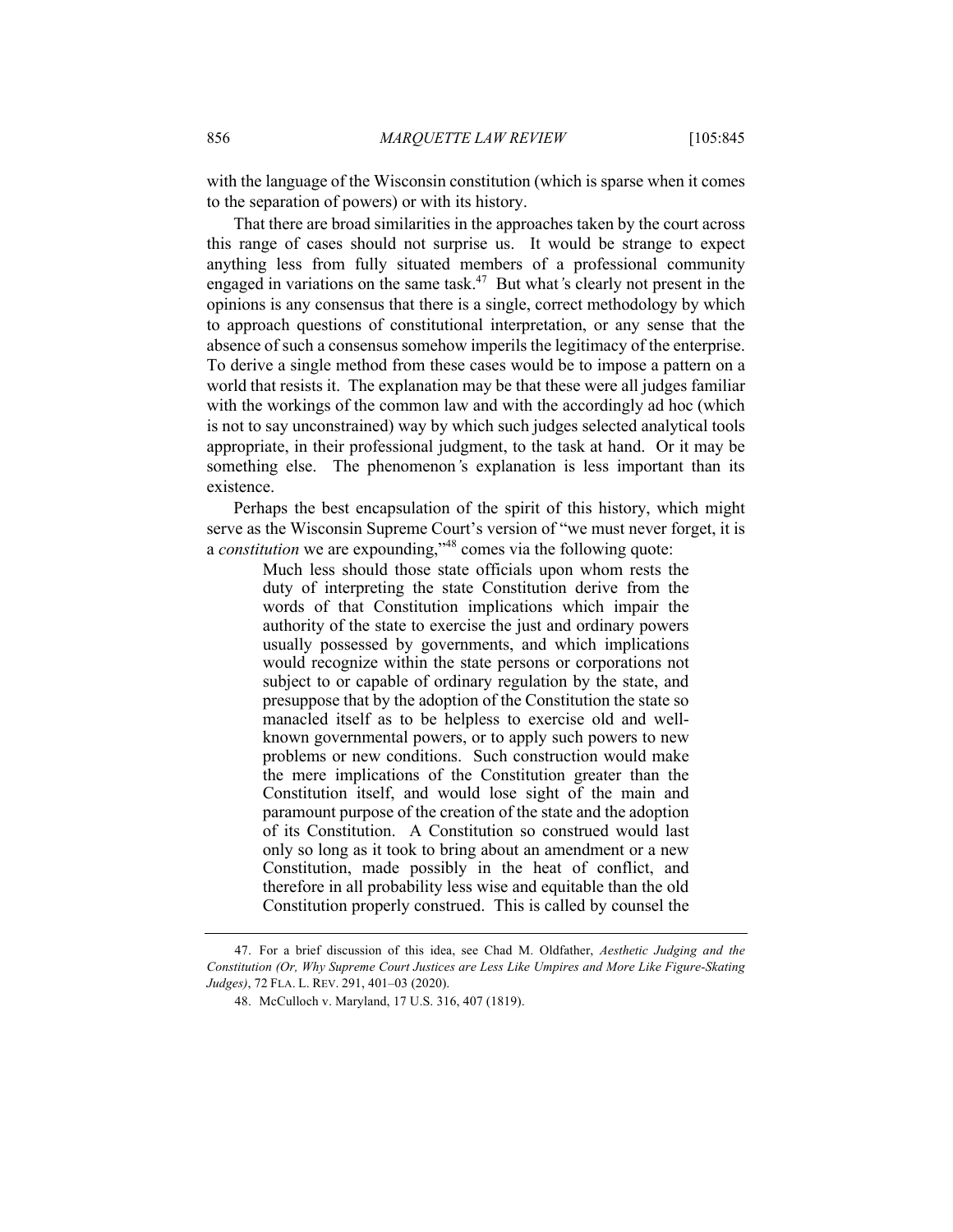doctrine of expediency; but we think it the doctrine of common sense, that forbids implications from an instrument which tend to render nugatory or to destroy that instrument.<sup>49</sup>

What matters, on this view, is that a constitution is meant to create a government that is adequate to the task of governing. It recognizes that the nature of that task will change over time in ways that are both foreseeable and not.<sup>50</sup> The committed originalist will, at this point, raise some version of the argument that to treat the constitution other than as a document whose meaning is to be extracted through an originalist approach is to treat it as something other than law. But, the response runs, surely those justices who interpreted the constitution in the early decades of statehood understood themselves to be engaged in a fundamentally legal activity, and they had just as good an idea (and arguably quite a better one) of the nature of the state constitution and what it means to treat the Wisconsin constitution as law as any member of the legal profession today.

Whatever the implications, it is clear that in the early decades of the state, the Wisconsin Supreme Court neither purported to follow some uniform methodology for interpreting the state constitution nor justified its decisions with reasoning that implicitly adhered to some unstated framework. Consider, by contrast, Thomas Cooley's *Constitutional Limitations*, first published in 1868 and unquestionably the leading treatise on state constitutional law throughout its many editions.<sup>51</sup> Cooley's stated aim was descriptive. As he put it, "the author further stated that he had faithfully endeavored to give the law as it had been settled by the authorities, rather than to present his own views."<sup>52</sup> Cooley's work provides the best evidence of the general state of state constitutional law<sup>53</sup> at the time the Wisconsin constitution was adopted.

<sup>49.</sup> Minneapolis, St. P. & S.S.M. Ry. Co. v. R.R. Comm'n of Wis., 136 Wis. 146, 159, 116 N.W. 905, 910 (1908).

<sup>50.</sup> State *ex rel* Sachtjen v. Festge, 25 Wis.2d 128, 130 N.W.2d 457, 463 (1964) ("We recognize, of course, that many provisions in a constitution must be interpreted in the light of changing social conditions and circumstances and the emergence of new problems. Illustrations are readily found in the broad concepts which are put into words as 'due process of law,' 'equal protection of the laws,' and 'power . . . to regulate commerce with foreign nations and among the several states' found in the Federal constitution.").

<sup>51.</sup> THOMAS M. COOLEY, A TREATISE ON THE CONSTITUTIONAL LIMITATIONS WHICH REST UPON THE LEGISLATIVE POWER OF THE STATES OF THE AMERICAN UNION (1868).

<sup>52.</sup> *Id.* at v. No such endeavor can be entirely successful, of course, because any effort to make sense of a mass of information, whether judicial opinions or otherwise, will be influenced by an author's predilections, whether consciously or not. Cooley implicitly acknowledges as much toward the beginning of his discussion of constitutional interpretation, where he notes the existence of "sound" versus "altogether arbitrary or fanciful" and "important" versus other rules of construction. *Id.* at 38– 39.

<sup>53.</sup> *See infra* Section II.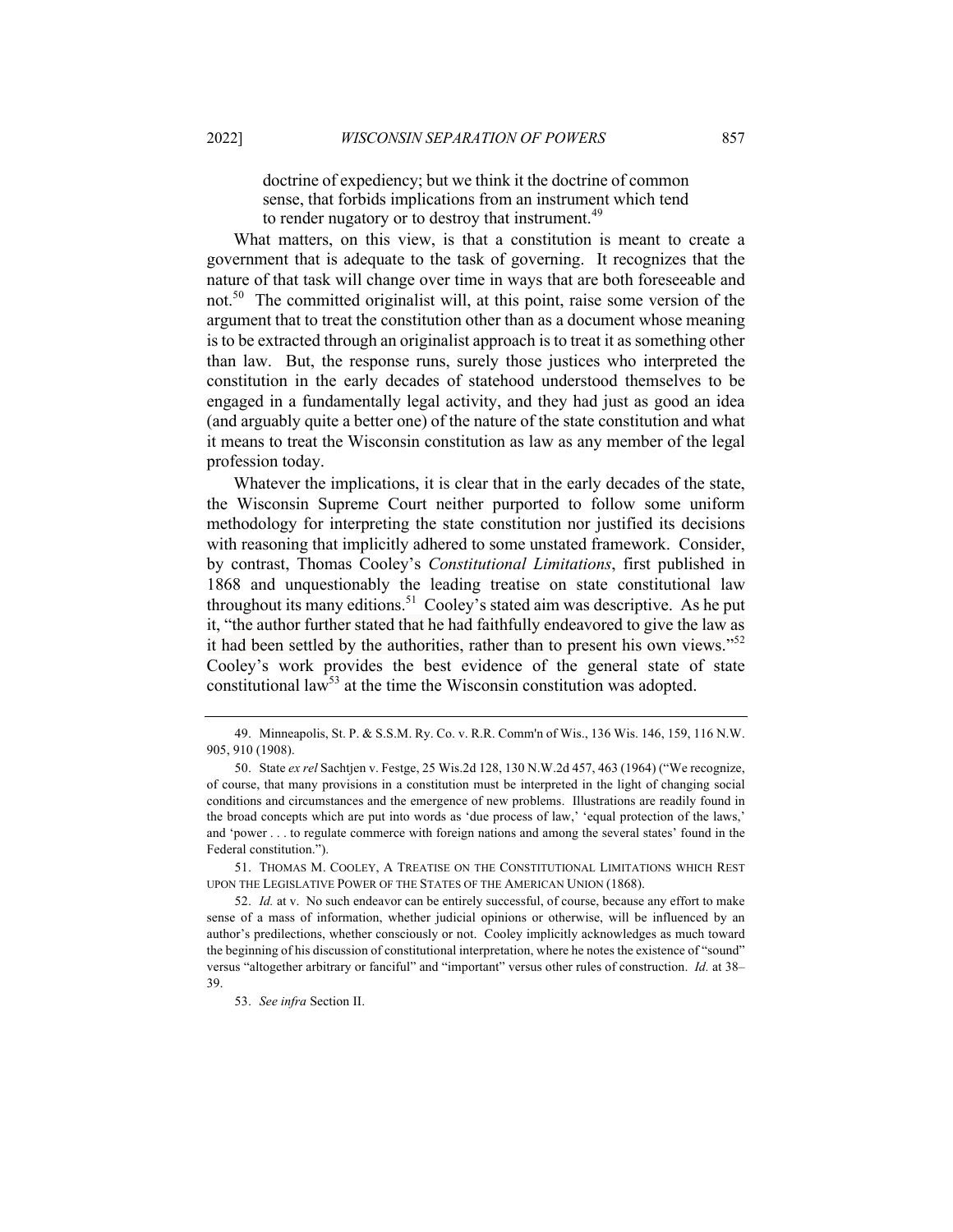In its outlines, the methodology that Cooley describes parallels the earliest versions of what we now describe as originalism.<sup>54</sup> Cooley assumes that a state constitution is in all relevant respects just another written legal instrument, and that therefore the rules for dealing with other written instruments apply to state constitutions as well.<sup>55</sup> A constitution's meaning is accordingly fixed, it "is not to be made to mean one thing at one time, and another at some subsequent time when the circumstances may have so changed as perhaps to make a different rule in the case seem desirable.<sup>556</sup> The measure by which to gauge that meaning is intent: "In the case of all written laws, it is the intent of the lawgiver that is to be enforced."<sup>57</sup> If possible, that intent must be extracted from the words of the document itself, with pertinent language to be examined both on its own terms and in light of the document as a whole.<sup>58</sup> Yet in doing so both history<sup>59</sup> and the common law $^{60}$  are to be accounted for. General grants of power are to be read as implying subsidiary powers.<sup>61</sup> And only if ambiguity remains after consideration of the foregoing is it appropriate to resort to "extrinsic" evidence of meaning—things like the purpose of the provision in question,  $62$  the

- 55. COOLEY, *supra* note 51, at 38–39.
- 56. *Id.* at 54.
- 57. *Id.* at 55.
- 58. *Id.* at 57.

60. *Id.* at 60–61 ("By this we do not mean that the common law is to control the constitution, or that the latter is to be warped and perverted in its meaning in order that no inroads, or as few as possible, may be made in the system of common-law rules, but only that for its definitions we are to draw from that great fountain, and that, in judging what it means, we are to keep in mind that it is not the beginning of law for the State, but that it assumes the existence of a well-understood system, which is still to be remain in force and be administered, but under such limitations and restrictions as that instrument imposes.")

61. *Id.* at 63–64 ("Under every constitution, implications must be resorted to, in order to carry out the general grants of power. A constitution cannot from its very nature enter into a minute specification of all the minor powers naturally and obviously included in and flowing from the great and important ones which are expressly granted.").

62. *Id.* at 65.

<sup>54.</sup> For an argument that the Wisconsin Supreme Court should employ an interpretive approach to the state constitution that in its general contours parallels that described by Cooley, see Daniel R. Suhr, *Interpreting the Wisconsin Constitution*, 97 MARQ. L. REV. 93 (2013). In contrast to Cooley, Suhr makes a normative argument, which is grounded in a utilitarian or pragmatic claim that the court's current methodology provides an insufficiently reliable approach to uncovering the intent behind the document. *Id.* at 95. For a sophisticated exploration of the connection between Cooley's treatise and contemporary originalist theory, see Lawrence B. Solum, *Cooley's Constitutional Limitations and Constitutional Originalism*, 18 GEO. J.L. & PUB. POL'Y 49 (2020).

<sup>59.</sup> *Id.* at 58–59 ("But it must not be forgotten, in construing our constitutions, that in many particulars they are but the legitimate successors of the great charters of English liberty, whose provisions declaratory of the rights of the subject have acquired a well-understood meaning, which the people must be supposed to have had in view in adopting them.").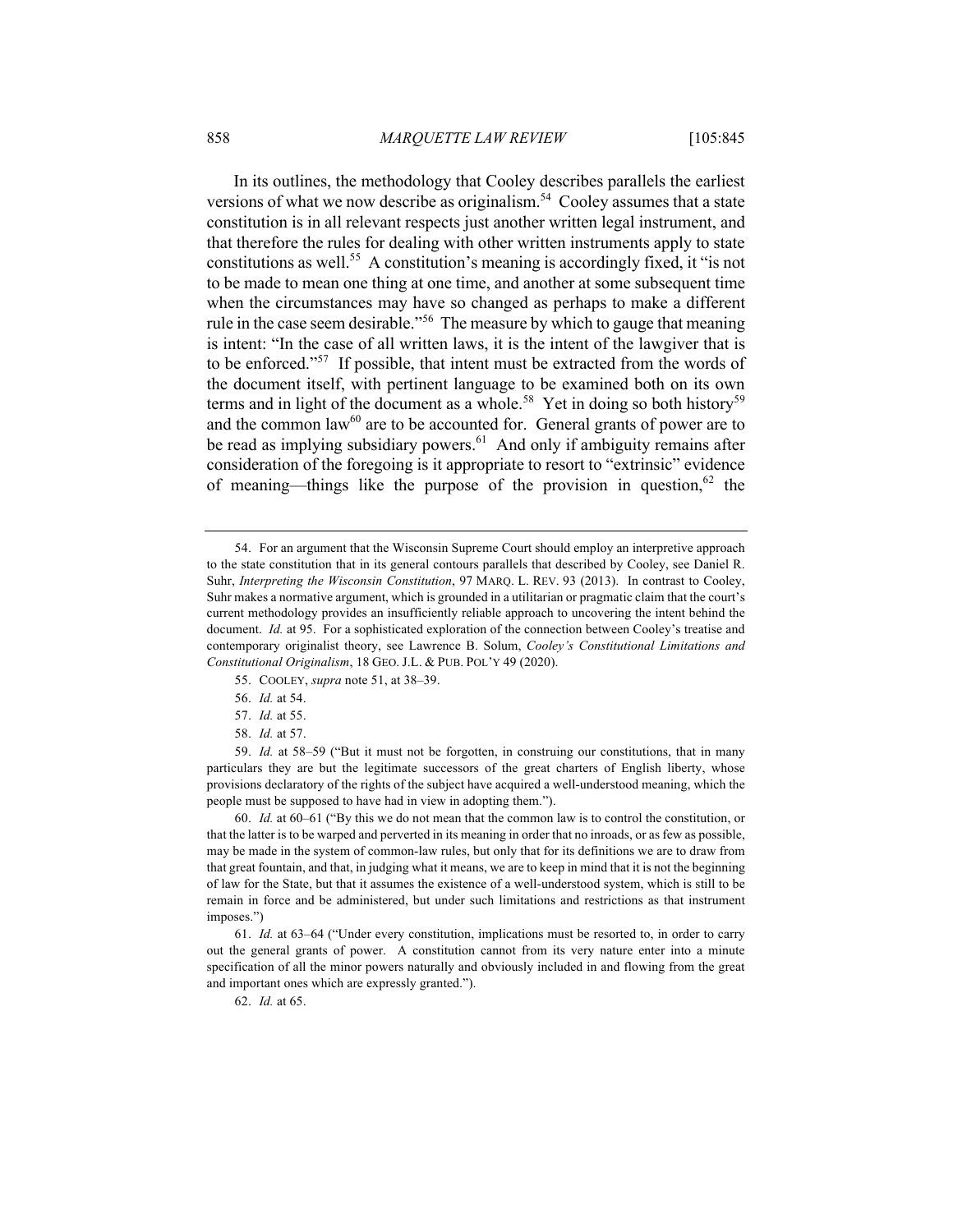proceedings of the constitutional convention,<sup>63</sup> and contemporaneous or longstanding construction.<sup>64</sup> It seems likely that the framers of the Wisconsin constitution and early members of the court were aware of the approach Cooley outlines, and that the justices were aware of his treatise when it appeared. And yet the court's opinions do not reflect that approach.

In contrast to the practice in its early decades, the current Wisconsin Supreme Court purports to follow a consistent framework when interpreting the state constitution. The court first adopted that framework in *Busé v. Smith*,<sup>65</sup> in which it portrayed itself as "committed to the method of analysis" used in its opinion from two years prior in *Board of Education v. Sinclair*. <sup>66</sup> This was a curious beginning, since nothing about the opinion in *Sinclair* suggests that the court regarded itself as operating according to some sort of one-size-fits-all analysis, much less as creating the foundation for an analytical framework that would endure for decades. Indeed, the *Sinclair* court's analysis is striking for the complete lack of authority it provides for approaching the question before it in the way that it does. A reader of the opinion who did not know how it would be used in the future would have no reason to regard it as anything other than another in a line of somewhat ad hoc approaches to the interpretation of the constitution, and not even an especially good exemplar of that.

Yet from this perhaps accidental beginning emerged a method that entails consideration of three sources of information:

(1) The plain meaning of the words in the context used;

(2) The historical analysis of the constitutional debates and of what practices were in existence in 1848, which the court may reasonably presume were also known to the framers of the 1848 constitution; and

(3) The earliest interpretation of [the pertinent section of the constitution] by the legislature as manifested in the first law passed following the adoption of the constitution.<sup>67</sup>

Over time the framework has taken on a fourth element, which involves consideration of "the prevailing practices when the provision was adopted."<sup>68</sup> If these factors do not provide an answer, "the meaning of a constitutional

<sup>63.</sup> *Id.* at 66–67.

<sup>64.</sup> *Id.* at 67–71.

<sup>65.</sup> 74 Wis.2d 550, 568, 247 N.W.2d 141, 149 (1976).

<sup>66.</sup> 65 Wis.2d 179, 222 N.W.2d 143 (1974).

<sup>67.</sup> State v. Cunningham, 82 Wis. 39, 51 N.W. 1133 (1892) (citations omitted).

<sup>68.</sup> State v. Kerr, 2018 WI 87, ¶ 19, 383 Wis. 2d 306, 913 N.W.2d 787.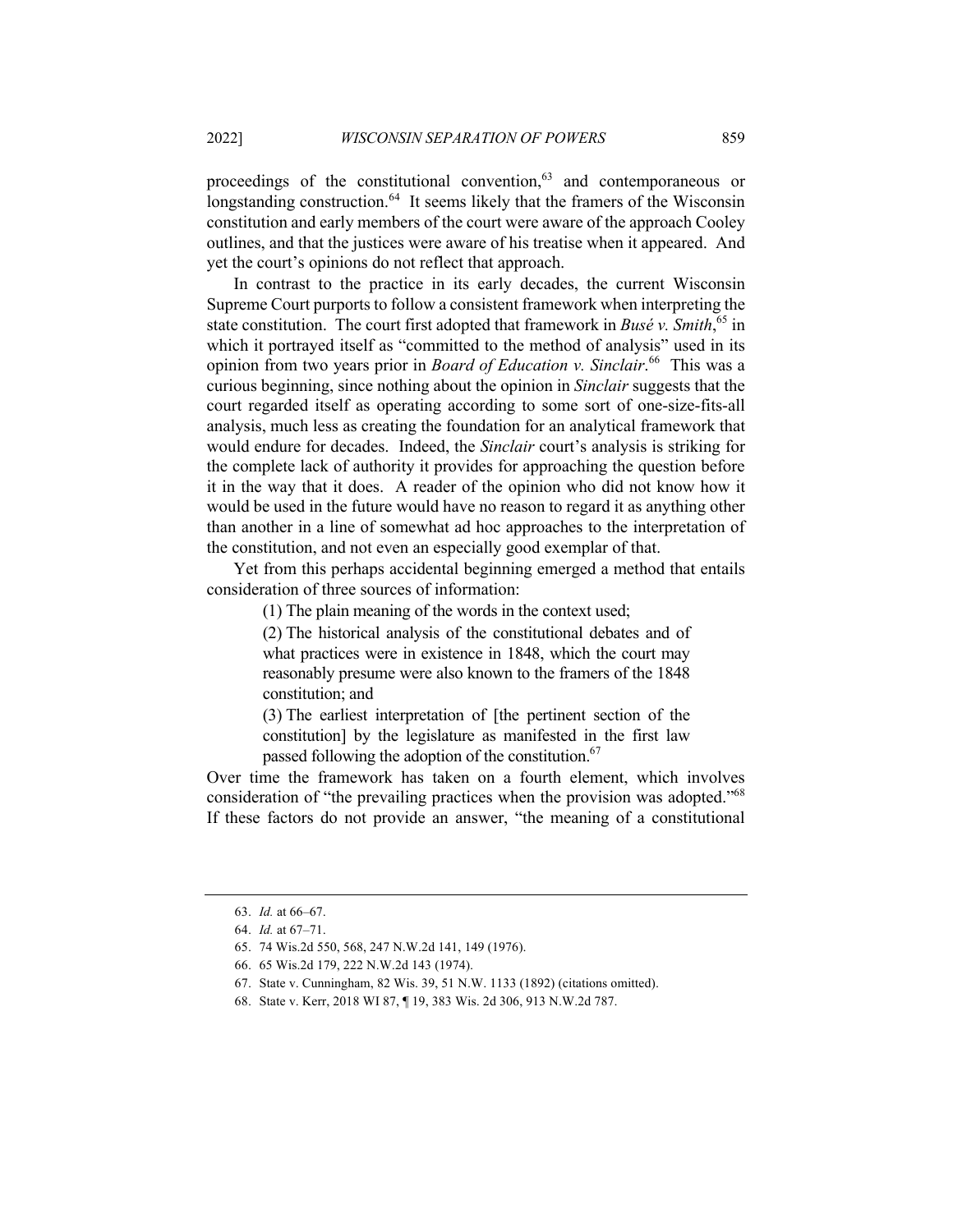provision may be determined by looking at the objectives of the framers in adopting the provision."69

## *B. Lockstep Interpretation of the Declaration of Rights*

There are at least two situations in which the court has consistently departed from the framework outlined in the preceding section. The first, which I will only briefly address, is with respect to state constitutional rights that have a counterpart in the federal Bill of Rights, even where there is a difference in the language of the two provisions. There, the court has said, "decisions from the United States Supreme Court interpreting analogous provisions in the federal constitution 'are eminent and highly persuasive, but not controlling, authority. $1^{970}$  Yet when "the language of the provision in the state constitution is 'virtually identical' to that of the federal provision or where no difference in intent is discernible, Wisconsin courts have *normally construed* the state constitution consistent with the United States Supreme Court's construction of the federal constitution."<sup>71</sup> The justification for what the court typically refers to as its "lockstep" approach is primarily pragmatic, that interpreting the rights in the Wisconsin constitution as having identical content to their federal counterparts promotes the value of uniformity<sup>72</sup>—which, by implication, the court regards as sufficient to override the values underlying its otherwise applicable approach. This, then, represents an acknowledgement of the proposition that pragmatic considerations are an appropriate component of constitutional interpretation. Other justifications include a sense that there is nothing unique about the state's values that would justify providing greater protection than already provided for under the federal constitution,  $\frac{73}{12}$  and that it is simply easier to rely on federal law because there is so much built-up caselaw

<sup>69.</sup> State v. Beno, 116 Wis. 2d 122, 138, 341 N.W.2d 668, 676 (1984).

<sup>70.</sup> State v. Knapp, 2005 WI 127, ¶ 57, 285 Wis. 2d 86, 700 N.W.2d 899 (quoting McCauley v. Tropic of Cancer, 20 Wis. 2d 134, 139, 121 N.W.2d 545 (1963)).

<sup>71.</sup> *Id.* ¶ 58 (quoting State v. Jennings, 2002 WI 44, ¶ 39, 252 Wis. 2d 228, 647 N.W.2d 142 (in turn quoting State v. Agnello, 226 Wis. 2d 164, 180–81, 593 N.W.2d 427 (1999)).

<sup>72.</sup> *Id.* ¶ 59 ("This 'lock-step' theory of interpreting the Wisconsin Constitution no broader than its federal counterpart appears to be aimed at promoting uniformity in the law.").

<sup>73.</sup> *See*, *e.g.*, Robert A. Schapiro, *Contingency and Universalism in State Separation of Powers Discourse*, 4 ROGER WILLIAMS U.L. REV. 79, 83 (1998) (noting that under a view of constitutional interpretation as implementation of a polity's values "it follows that the state charter can provide an authentic source of constitutional meaning only if the constitution rests on a distinctive state community"). For examples of cases in which state courts have concluded that their state's values support a departure from the federal baseline, see Sitz v. Department of State Police, 506 N.W.2d 209 (Mich. 1993) (holding the use of sobriety checkpoints unconstitutional under the Michigan constitution); Ravin v. State, 537 P.2d 494 (Alaska 1975) (holding that Alaskans have a right to privacy under the state constitution that encompasses the possession and use of marijuana).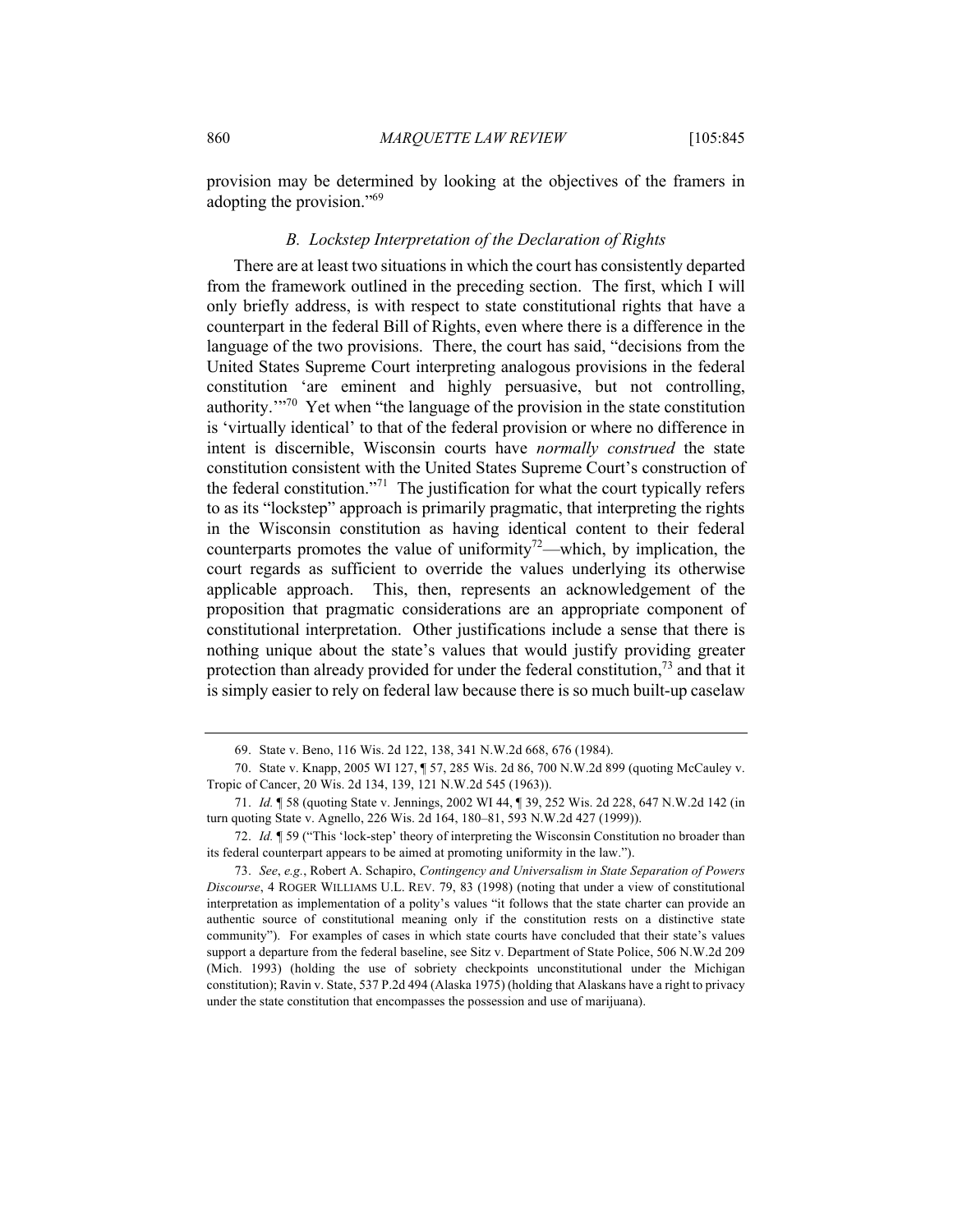to draw upon.<sup>74</sup> It also relates to separation of powers in the sense that it represents a form of judicial deference, which in turn leaves the state legislative and executive branches the maximum available amount of flexibility to act as they see fit.<sup>75</sup>

There are strong arguments against lockstep interpretation.<sup>76</sup> The text of the rights provisions in state constitutions are more often similar rather than identical to those in the Bill of Rights, and even identically worded provisions need not be interpreted to mean the same thing. They were adopted by distinct sovereigns at different times, and often use general language that might plausibly have different application in states with differing geographies and cultures.<sup>77</sup> Moreover, the United States Supreme Court may underenforce the guarantees in the federal Bill of Rights as a product of the fact that federal guarantees must be "one-size-fits-all," leading it to apply a "federalism discount" to its interpretations.<sup>78</sup>

# *C. Nontextual "Interpretation"—Separation of Powers*

The second exception to the general framework concerns constitutional questions that do not turn on an interpretation of the text, which includes, to a greater or lesser degree, most separation of powers issues. Here things get messy. The court sometimes engages in an analysis rooted in its general framework. For example, in considering the constitutionality of so-called "John Doe" proceedings, the court in *State v. Unnamed Defendant*<sup>79</sup> opened its analysis by reciting both its basic separation-of-powers approach (outlined

<sup>74.</sup> Schapiro, *supra* note 73. The basic idea is that the two sets of sources will often lead to the same result, such that it's not surprising that state court judges would take the easy route of following federal law rather than going through the laborious process of doing an original analysis of state materials that will almost always lead to the same conclusions. JAMES A. GARDNER, INTERPRETING STATE CONSTITUTIONS 50 (2005). There are undoubtedly resource-based constraints at work, too. State supreme court justices lack the assistance that their counterparts at the United States Supreme Court have, both in terms of their law clerks as well as, in most instances, the depth and breadth of analysis provided by party and amicus briefs.

<sup>75.</sup> Schapiro, *supra* note 73, at 84 (noting that, because all state officials are bound by federal protections of individual rights, "[a] different state constitutional standard can only impose additional limits on official conduct").

<sup>76.</sup> For an overview of the debate, see ROBERT F. WILLIAMS, THE LAW OF AMERICAN STATE CONSTITUTIONS 193–232 (2009).

<sup>77.</sup> *See* JEFFREY S. SUTTON, 51 IMPERFECT SOLUTIONS: STATES AND THE MAKING OF AMERICAN CONSTITUTIONAL LAW 174 (2018).

<sup>78.</sup> *Id.* at 175.

<sup>79.</sup> 150 Wis. 2d 352, 441 N.W.2d 696 (1989).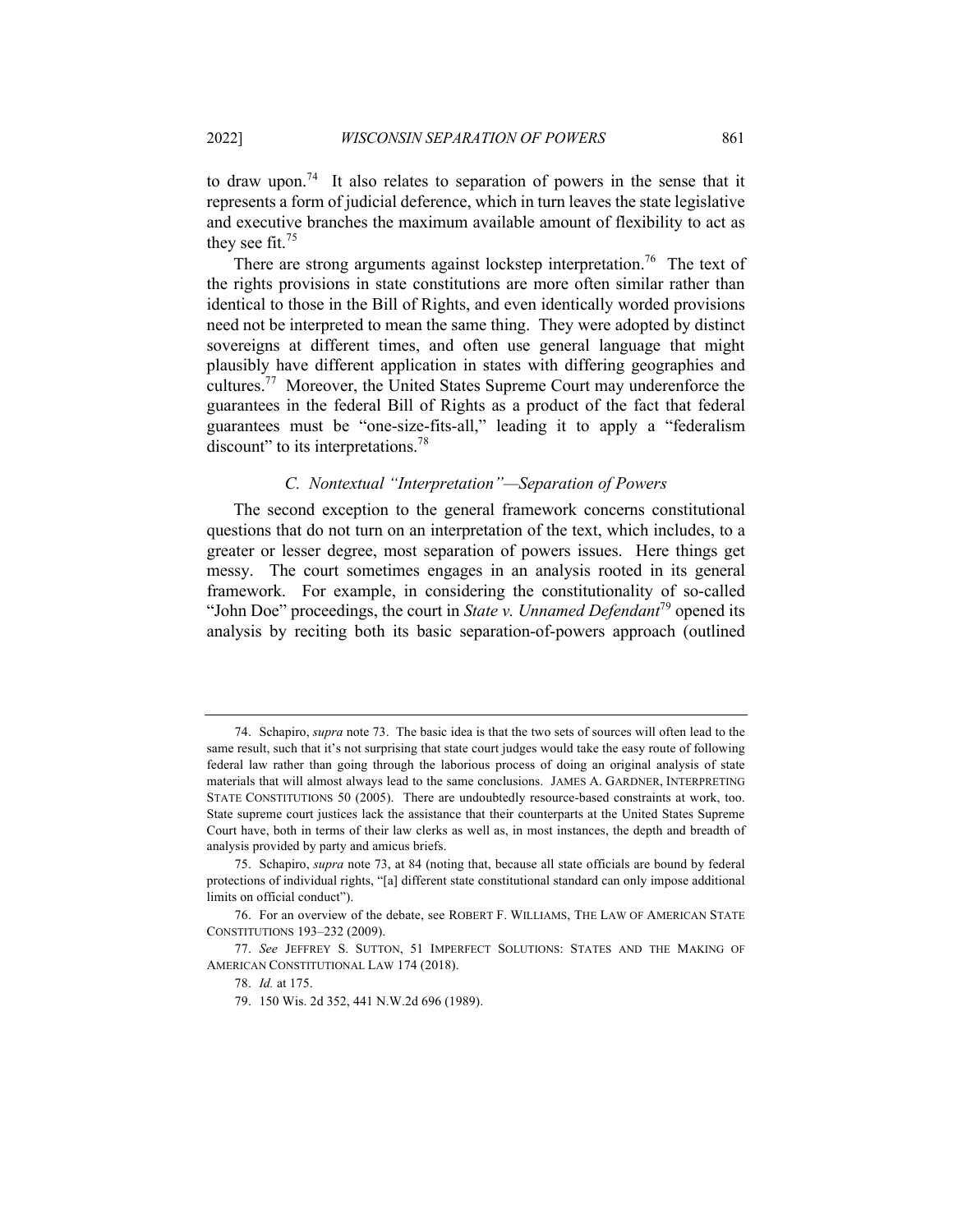below) and the *Busé* framework, then noting "that not every constitutional controversy can be resolved by simple reference to the intent of the framers."<sup>80</sup>

As Chief Justice Winslow pointed out, the state constitution was not intended to halt the race in its progress:

> Where there is no express command or prohibition, but only general language or policy to be considered, the conditions prevailing at the time of its adoption must have their due weight; but the changed social, economic, and governmental conditions and ideals of the time, as well as the problems which the changes have produced, must also logically enter into the consideration, and become influential factors in the settlement of problems of construction and interpretation.<sup>81</sup>

Still, the court continued, the intent of the framers "has special significance when we are dealing with a matter which was demonstrably contemplated by the framers."<sup>82</sup> Moreover, "[a]dded weight to the constitutional validity of this procedure is given by the long and continuous use of the procedure since 1848, and the uniform acquiescence in its constitutionality."<sup>83</sup>

As is the case with its constitutional interpretation more generally, the court in its early decades did not claim adherence to a specific methodology in its separation-of-powers decisions. For example, in *Dowling v. Lancashire Ins. Co.*, <sup>84</sup> the court considered a statute purporting to delegate to the commissioner of insurance the authority to adopt a standard policy of fire insurance, which the statute required to "conform to the type and form of the New York standard fire insurance policy."<sup>85</sup> The bulk of the court's legal analysis involved surveying cases from other state courts, undertaken on an implicit understanding that there exists a shared notion of separation of powers under state (not federal) constitutional law, including a conception of legislative

<sup>80.</sup> *Id.* at 699. The court in *In re Constitutionality of Section 251.18, Wis. Statutes*, 204 Wis. 501, 236 N.W. 717 (1931), considered a statute giving the supreme court the power to regulate practice and procedure in Wisconsin courts but reserving to the legislature the right to repeal or change any rules adopted by the court. It characterized its task as originalist: "The question as to what powers are essentially judicial and what legislative is to be solved by ascertaining the definition and scope of such powers at the time the Constitution was adopted." *Id.* at 718. Its analysis, though, was only loosely originalist. It surveyed an array of cases, from the United States Supreme Court as well as from other states, before turning to the state of the law in the various territories that ultimately became Wisconsin.

<sup>81.</sup> State v. Unnamed Defendant*,* 150 Wis. 2d at 361 (quoting Borgnis v. Falk Co., 147 Wis. 327, 349–50, 133 N.W. 209, 216 (1911)).

<sup>82.</sup> *Id.*

<sup>83.</sup> *Id.* at 699–700.

<sup>84.</sup> 92 Wis. 63, 65 N.W. 738 (1896).

<sup>85.</sup> *Id.* at 71.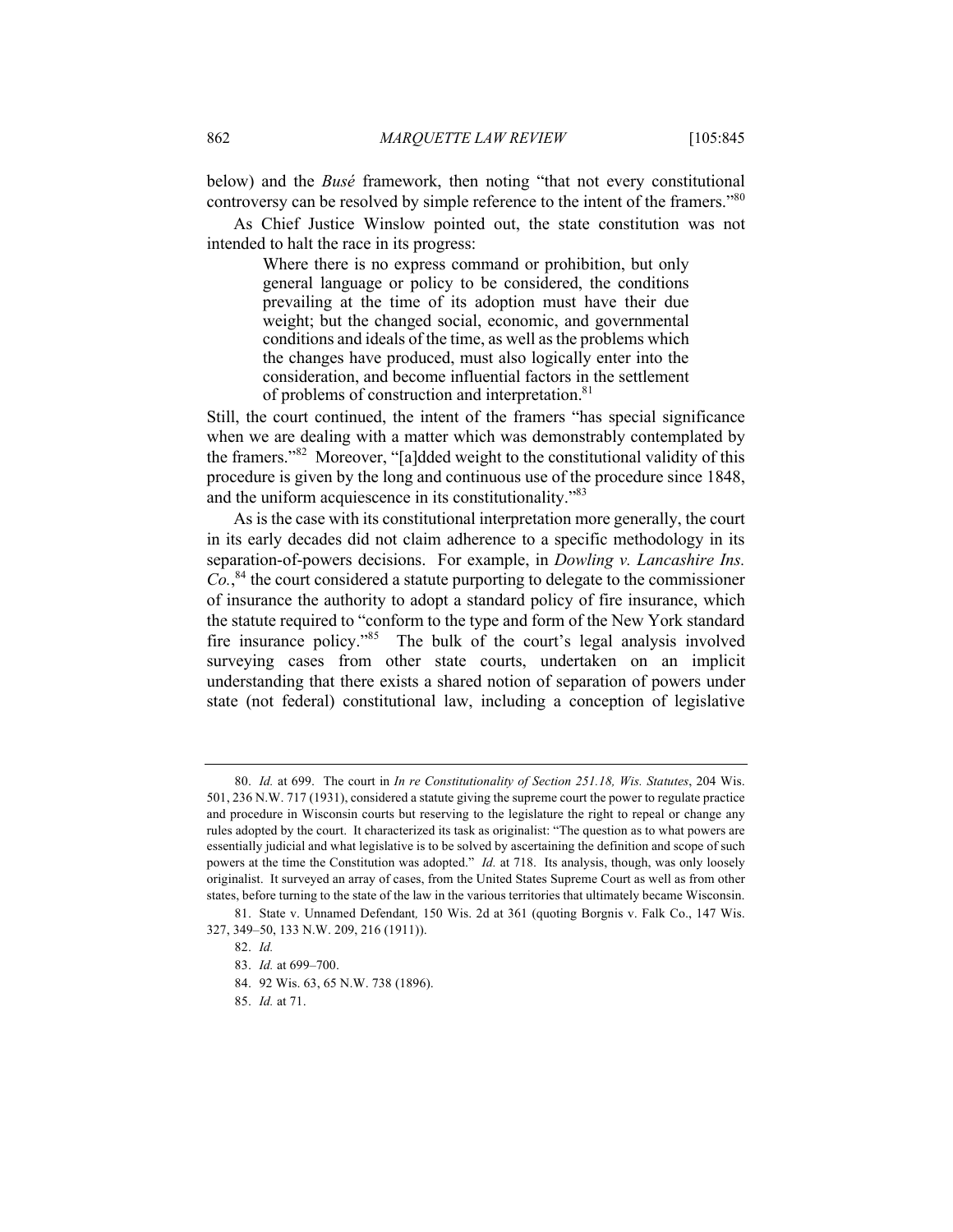versus not-legislative power.<sup>86</sup> The court gave little attention to the language of the Wisconsin constitution, and none to its history. Similarly, in *In re Village of North Milwaukee*, <sup>87</sup> the court resolved a challenge to a statutory scheme relating to the formation of new villages by surveying a wide range of opinions from courts in other states.

The court's opinion in *In re Revisor*, <sup>88</sup> foreshadows the court's modern framework. The case concerned the constitutionality of a statute vesting the court with responsibilities relating to the management of the state library and the power to appoint a revisor of statutes, both of which the court upheld. In doing so it noted "that between these several powers, which seem so distinct in their general character, there are great border lands of power which may be said to approach nearer and nearer until they merge gradually into each other."<sup>89</sup> More than that, it recognized the "wonderful and increasingly important place in our governmental scheme" of the "new and remarkable governmental agency known as the 'Commission."<sup>90</sup> "Though not named in the Constitutions, and not dreamed of by their makers,"<sup>91</sup> the court continued, these agencies:

> [A]re daily doing many things which vitally affect the life, liberty, and happiness of the people, and in doing these acts they are exercising powers trenching closely on the judicial and the legislative. . . . This does not mean that the distinction between legislative, executive, and judicial functions has passed away, or that the constitutional division of powers is worn out, but simply that as a matter of fact it is impossible to say at any given place—here is a line where legislative power ends and judicial power begins—all on one side of this line is legislative and all on the other side is judicial, and no single power can be both. Each department has exclusive functions which no other department can perform, but this does not mean that there may not be functions common to all the departments.<sup>92</sup>

<sup>86.</sup> *Id.* at 74.

<sup>87.</sup> 93 Wis. 616, 67 N.W. 1033 (1896).

<sup>88.</sup> 141 Wis. 592, 124 N.W. 670 (1910).

<sup>89.</sup> *Id.* at 597.

<sup>90.</sup> *Id*.

<sup>91.</sup> *Id.*

<sup>92.</sup> *Id.* at 597–98. These trends manifested themselves more fully in *State ex rel. Wis. Inspection Bureau v. Whitman*, 196 Wis. 472, 220 N.W. 929 (1928), in which the court openly engaged in "a reexamination of the decisions of this court relating to the delegation of legislative power so-called and to a study of the development of administrative law, not only in this state, but in other jurisdictions." *Id.* at 936.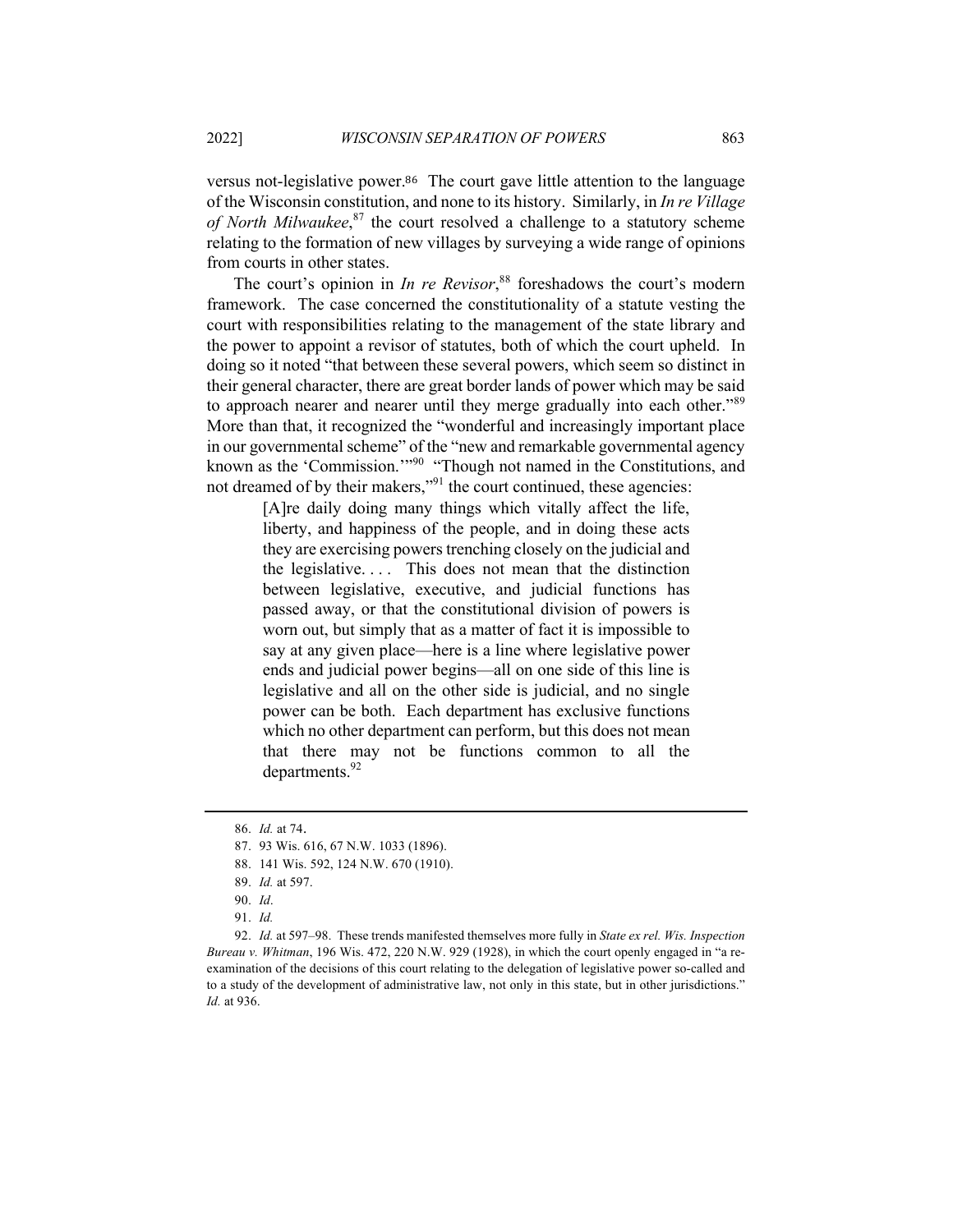Modern Wisconsin separation of powers caselaw consistently reflects this insight via the invocation of a distinction between the "core" and "shared" powers. Core powers are those assigned to a single branch, and they may not be delegated to or encroached upon by another branch. Shared powers may be exercised by different branches so long as doing so does not unduly interfere with another branch's exercise of its powers. A representative formulation of the distinction, provided by Justice Brian Hagedorn in *Service Employees International Union v. Vos*, <sup>93</sup> provides as follows:

> A separation-of-powers analysis ordinarily begins by determining if the power in question is core or shared. Core powers are understood to be the powers conferred to a single branch by the constitution. If a power is core, "no other branch may take it up and use it as its own." Shared powers are those that "lie at the interaction of these exclusive core constitutional powers." "The branches may exercise powers within these borderlands but no branch may unduly burden or substantially interfere with another branch."94

As a descriptive matter this framework holds obvious appeal. It makes intuitive sense that some powers belong entirely to one branch or another. The phrase "separation of powers" implies as much. It also makes sense that there cannot be complete separation. It's both conceptually and practically impossible to completely separate powers, at least within a set of institutional arrangements that are designed to function.

The problem is that the framework answers no questions about what sorts of things fall into the respective boxes and thus fails to provide the tools necessary to resolve any concrete dispute. Determining whether something is a "core" or "shared" power requires resort to some additional set of criteria what Aziz Huq refers to as "separation of powers metatheory."<sup>95</sup> Huq has identified three general scholarly accounts of separation of powers.<sup>96</sup> Though his concern is with separation of powers at the federal level, his analysis, being metatheoretical, can also illuminate practice at the state level. Analogous forms

<sup>93.</sup> 2020 WI 67, 393 Wis. 2d 38, 946 N.W.2d 35.

<sup>94.</sup> *Id.* ¶ 35 (citations omitted).

<sup>95.</sup> Aziz Z. Huq, *Separation of Powers Metatheory*, 118 COLUM. L. REV. 1517 (2018).

<sup>96.</sup> *Id.* Notwithstanding the strikingly confident assertions to the contrary in some recent opinions, the more accurate view seems to be that "[t]he principles underlying American separatedpowers doctrine remain murky, to put it charitably. A massive body of scholarship on the topic is riddled with disagreement, uncertainty, and conjecture." Rogan Kersh, Suzanne B. Mettler, Grant D. Reeher & Jeffrey M. Stonecash, *"More a Distinction of Words than Things": The Evolution of Separated Powers in the American States*, 4 ROGER WILLIAMS U.L. REV. 5, 9–10 (1998). This is true, they contend, with respect to both the origins and purposes of separation of powers. *Id.* at 10–14.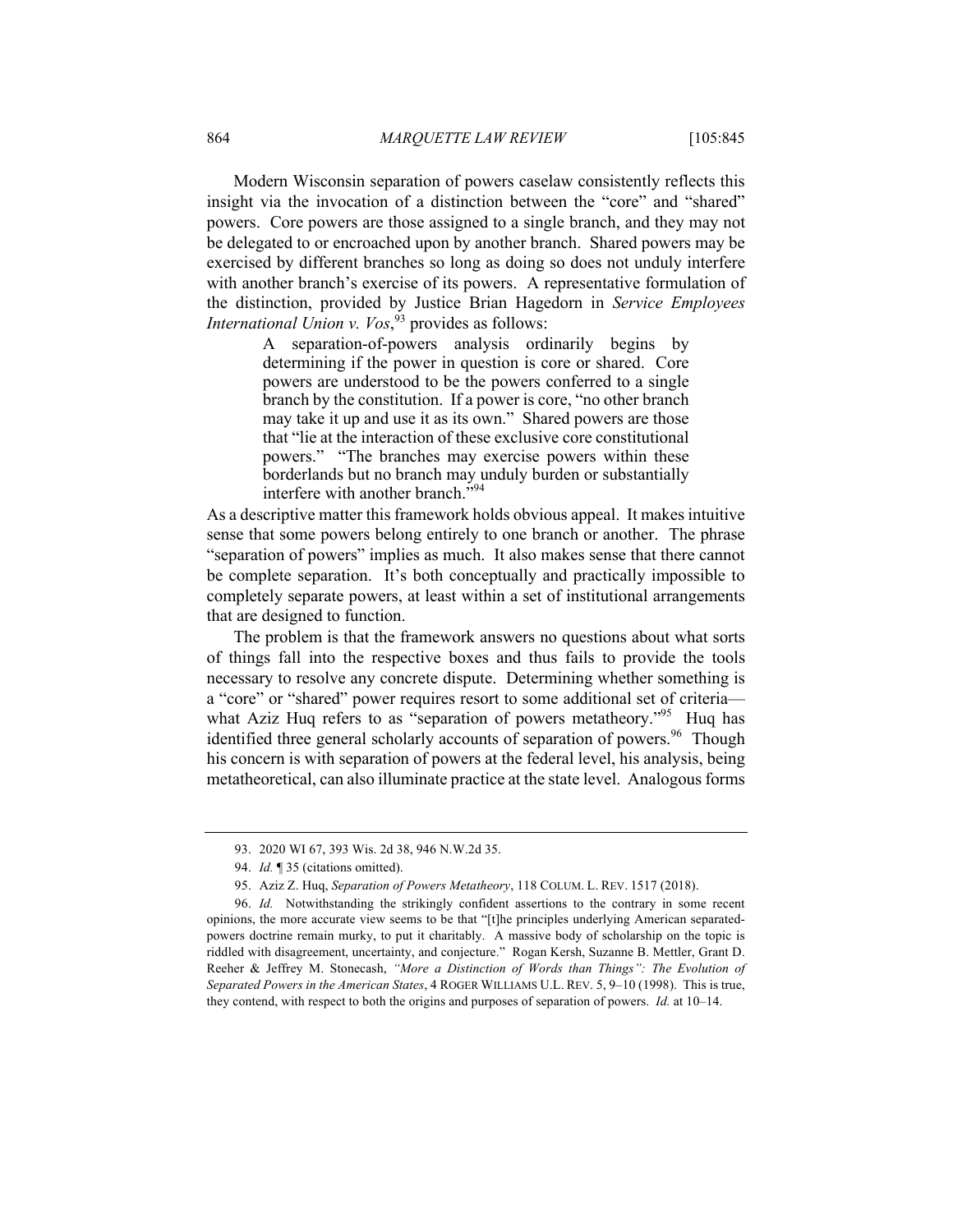of each of Huq's models have at different times appeared in the Wisconsin Supreme Court's opinions.

Huq labels his first category "separation models," which "understand each branch of government as a distinctive and stand-alone entity wielding a defined, delimited set of powers."<sup>97</sup> Under this sort of model the critical inquiry is definitional. The working understanding is that, for example, the judicial branch is the proper home for the judicial power, and that "the judicial power" refers to some fixed category of powers. There are at least two potential ways in which this definitional question might be answered. One would entail some version of originalism, pursuant to which, to continue the example, the inquiry would involve determining what those who framed or ratified the constitution intended or understood "the judicial power" to mean. The other would resort to some general, idealized notion of "the judicial power," the contours of which could conceivably shift over time.<sup>98</sup>

Huq's second set of models, which he calls "balance models," are:

[P]remised on a rejection of the possibility of deriving from either the Constitution's text or history a delimited and determinate set of powers for assignment to each branch.... Rather than starting with semantics, the proponents of balance models focus on the general purposes of the Constitution's  $design.<sup>99</sup>$ 

It remains necessary under such an approach to begin with some notion of what the range and attributes of the required balance are, in other words some criteria by which to assess whether a given arrangement has strayed from what is constitutionally permissible. Beyond that, the inquiry is thoroughly functionalist, with the idea being, roughly speaking, to determine whether things have become unbalanced.

The third type of account Huq identifies is "exogenous models," which "renounce the task of allocating powers to distinct branches and shrug off the task of finding ways to maintain balance across the federal government. Instead, they locate benchmarks for constitutional evaluation beyond the document."<sup>100</sup> Rather than asking whether a specific power is being exercised by the appropriate branch according to some definitional formula, or whether

<sup>97.</sup> Huq, *supra* note 95, at 1527.

<sup>98.</sup> The alternatives are not mutually exclusive. An originalist analysis might lead to the conclusion that the framers understood "the judicial power" at a high enough level of generality that the fixed concept would generate shifting applications in response to the changing nature of the world to which the concept is applied.

<sup>99.</sup> Huq, *supra* note 95, at 1530–31.

<sup>100.</sup> *Id.* at 1535.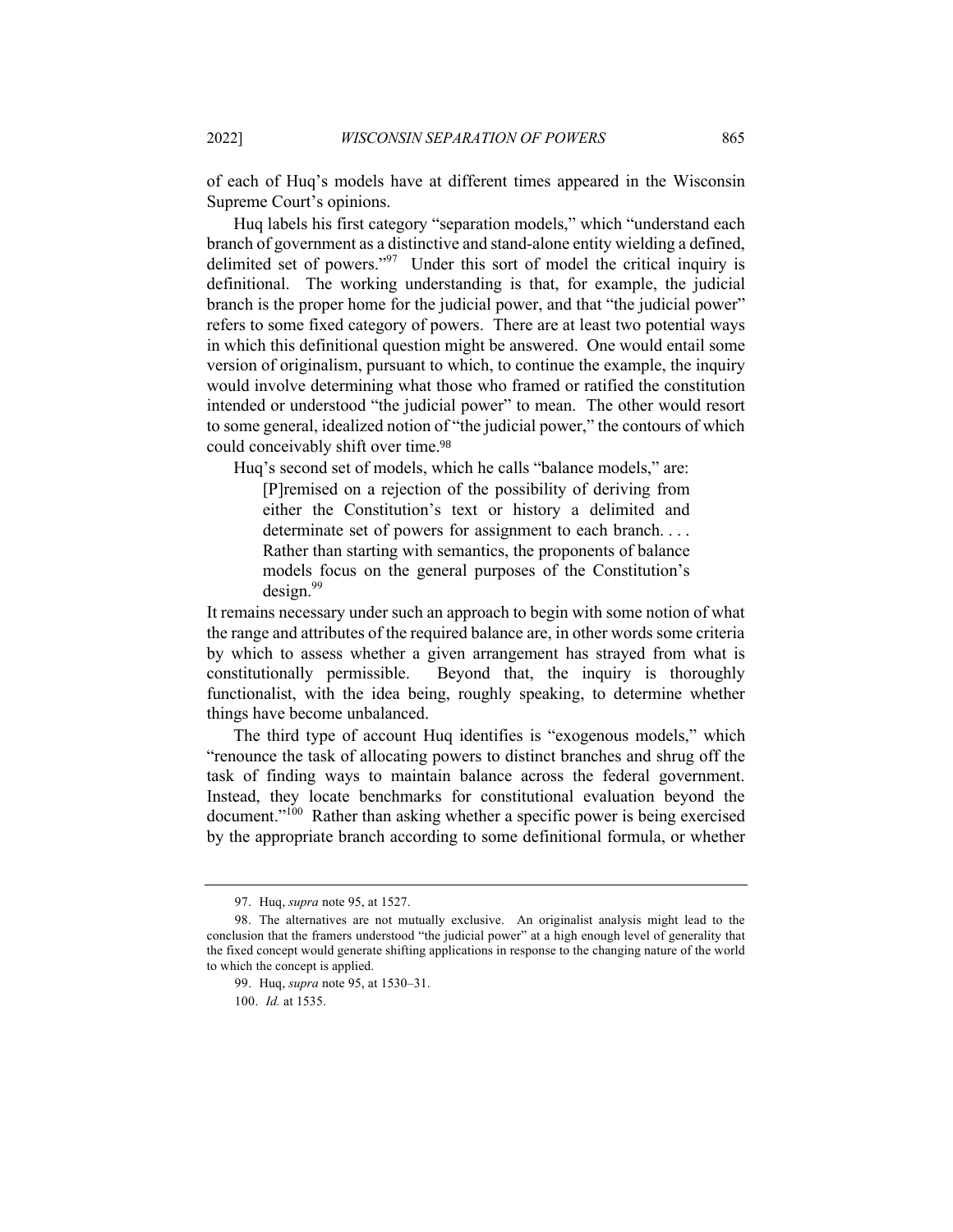its exercise upsets an equilibrium, the question is how well the arrangement furthers some other value that separation of powers is designed to foster.<sup>101</sup> The separation of powers exists as a design feature because it's thought to serve certain functional ends—efficiency in some respects, inefficiency in others, and certainly the preservation of liberty<sup>102</sup>—and an exogeneous model might elevate one of those ends above the others. One often encounters, for example, elevated language about the role of separation of powers plays in the protection of liberty.<sup>103</sup> An exogeneous approach centered on liberty might result in separation of powers doctrine being employed in a manner that would make it the functional equivalent of an unenumerated rights provision. Conceivably, in other words, a court committed to such an approach could strike down an arrangement that does not involve the exercise of power by an inappropriate branch and also does not run afoul of balance norms but that does involve some departure from the preexisting arrangement that the court finds too threatening to liberty (even as it also does not run afoul of any enumerated or otherwise developed constitutional right). On this view, separation of powers would operate in a manner analogous to the *Lochner*-era Tenth Amendment, decreeing some otherwise proper exercises of governmental power off limits based on the court's application of the exogeneous criteria.

Although the distinction between core and shared powers leaves room for, and perhaps even requires, a certain amount of formalism,<sup>104</sup> until recently it was easy to place the Wisconsin approach in the balance model camp. In an opinion frequently cited by the state supreme court, the Wisconsin Court of Appeals in *J.F. Ahern Co. v. Wisconsin State Building Commission*<sup>105</sup> summarized Wisconsin's "pragmatic approach" to separation of power: "Wisconsin's constitution contains no express separation of powers provision.

105. 114 Wis. 2d 69, 336 N.W.2d 679 (1983).

<sup>101.</sup> Here, too, there must be some method, whether a variety of originalism or something else, by which to identify the exogeneous value and its contours.

<sup>102.</sup> Of course, concepts such as "liberty" and "tyranny" are hardly self-defining. *See infra* text accompanying note 352.

<sup>103.</sup> *E.g.*, Tetra Tech EC v. Wis. Dep't of Rev., 2018 WI 75, ¶¶ 45–54, 58–61, 382 Wis. 2d 496, 914 N.W.2d 21.

<sup>104.</sup> Jonathan Zasloff has characterized the California Supreme Court's core function doctrine as a hybrid of formalist and functionalist approaches: "functionalist in that it recognizes that it is impossible to hermetically seal one branch from another," but formalist because it "requires courts to distinguish between legislative, executive, and judicial actions; judges cannot determine whether one branch has intruded upon the core function of another unless they know what that core function is." Jonathan Zasloff, *Taking Politics Seriously: A Theory of California's Separation of Powers*, 51 UCLA L. REV. 1079, 1087 (2004).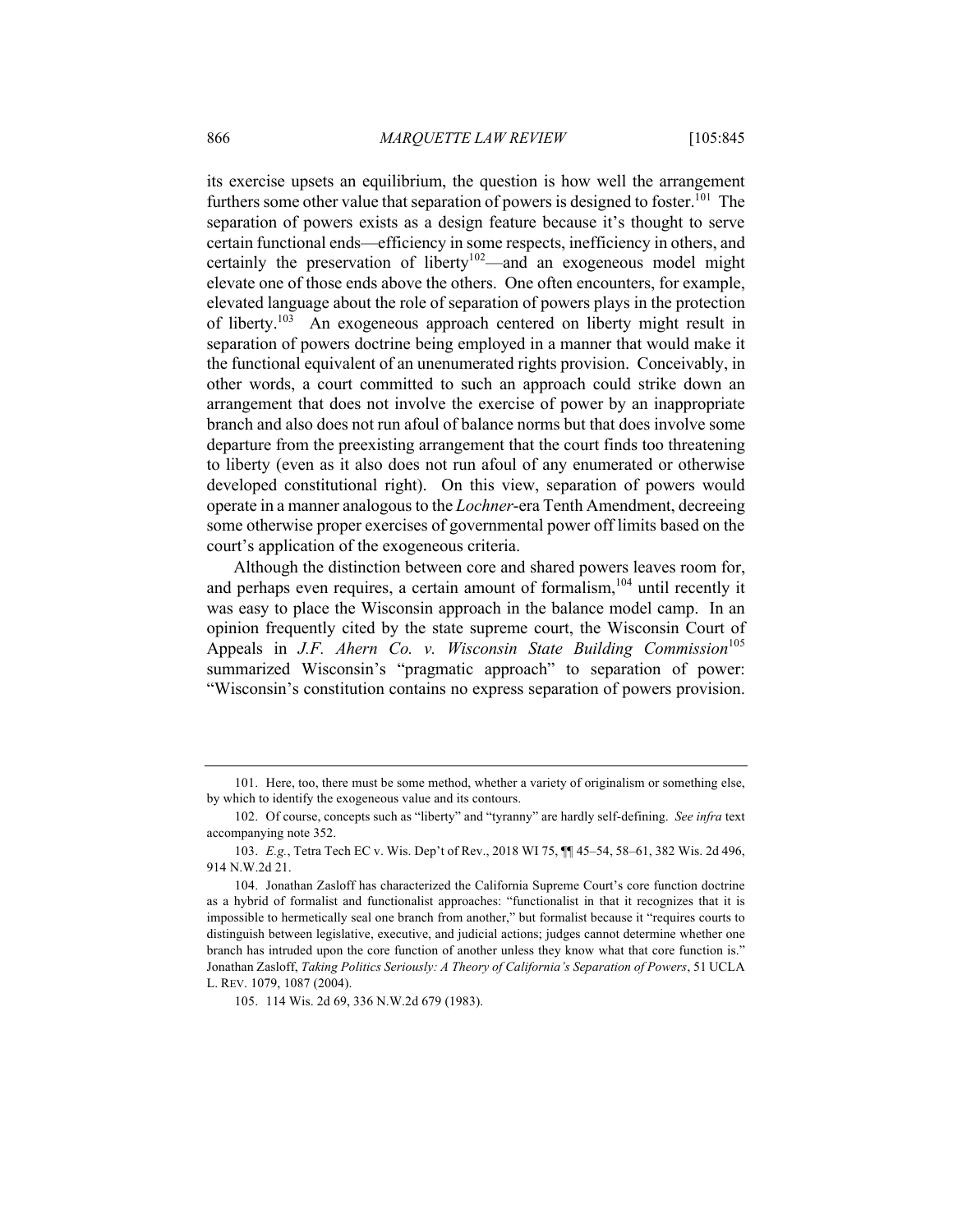The doctrine, as developed by our supreme court, has been liberally applied."<sup>106</sup> "The concern is with actual and substantial encroachments by one branch into the province of another, not theoretical divisions of power."<sup>107</sup>

One of the canonical separation of powers decisions of the past half-century is *Martinez v. Department of Industry, Labor and Human Relations*, <sup>108</sup> in which the court considered the constitutionality of a statute giving the state legislature's Joint Committee for Review of Administrative Rules (JCRAR) the ability "to temporarily suspend administrative rules pending bicameral review by the legislature and presentment to the governor for veto or other action."<sup>109</sup> The specific challenge was to a rule that allowed employers to pay less than minimum wage to, among others, migrant workers,  $110$  which the JCRAR voted to suspend. The Department notified employers that they could ignore the JCRAR's action, and a group of migrant workers filed suit. The Department's arguments were that the statute providing for JCRAR suspension of rules was unconstitutional because it violated the bicameralism and presentment requirements<sup>111</sup> and that it offended the notion of separation of powers more generally.

The court opened its analysis by invoking its standard framework for the review of legislation, under which constitutionality is to be strongly

<sup>106.</sup> *Id.* at 101. One of the arguments in *Ahern* was that the Building Commission violated separation of powers by vesting executive authority in a commission controlled by members of the legislature. In most states, such an arrangement would not be permitted. *See* WILLIAMS, *supra* note 76, at 242–43 ("The weight of authority, both under federal and states' separation of powers doctrines, is that legislators and legislative appointees may not serve on executive or administrative boards and commissions.").

<sup>107.</sup> *Ahern,* 114 Wis. 2d at 104.

<sup>108.</sup> 165 Wis. 2d 687, 478 N.W.2d 582 (1992).

<sup>109.</sup> *Id*. at 691.

<sup>110.</sup> *Id.* at 692.

<sup>111.</sup> The basic contours of this argument run as follows: The state constitution provides that "No law shall be enacted except by bill." WIS. CONST. art. IV, § 17(2). It further provides that "Every bill which shall have passed the legislature shall, before it becomes a law, be presented to the governor." WIS. CONST. art.  $V$ ,  $\S$  10(1)(a). The governor may then sign the bill or veto it in whole or, in the case of an appropriation bill, in part. WIS. CONST. art. V,  $\S$  10(2). It's almost certainly true that the legislative power vested in the senate and assembly in Art. IV, § 1 involves a broader category of power than that of enacting laws as contemplated by Art. IV,  $\S$  17. Not only are there other powers specified in Art. IV, such as those relating to rules, contempts, and expulsions in  $\S$  8, but it also seems reasonable to conclude that the legislature enjoys incidental and implied powers, such as those necessary to gather information as a predicate to the lawmaking process. Even so, one could credibly argue that the JCRAR's suspension of a rule ought to be regarded as lawmaking, and that it therefore is unconstitutional when performed absent the formalities of bicameralism and presentment.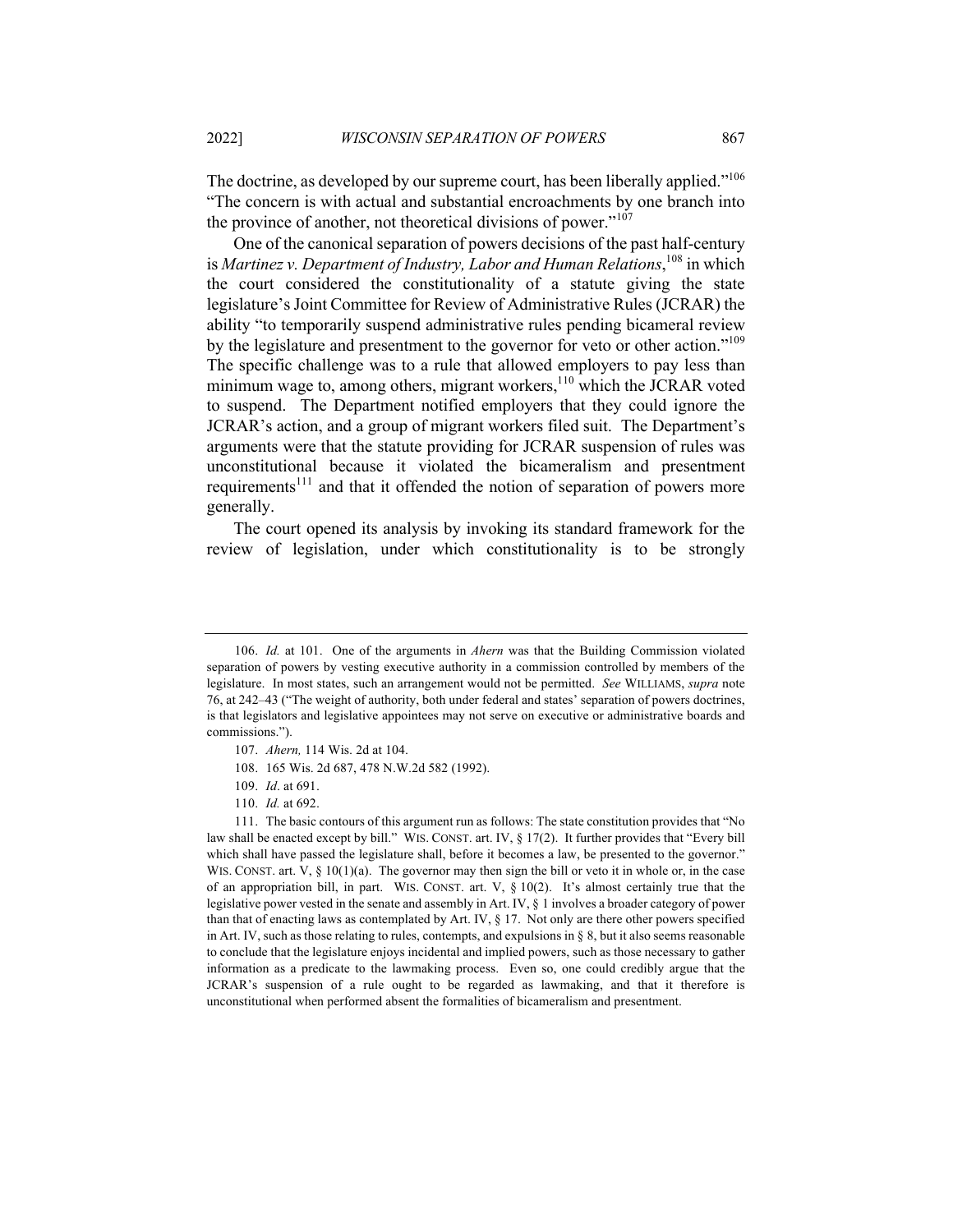presumed.<sup>112</sup> It then proceeded to articulate a doctrine of separation of powers that falls squarely within Huq's "balance model" category:

> This state's separation of powers doctrine is implicitly created by the constitution. Wisconsin courts interpret the Wisconsin Constitution as requiring shared and merged powers of the branches of government rather than an absolute, rigid and segregated political design. In *State v. Washington* the court stated that "it is neither possible nor practicable to categorize all governmental action as exclusively legislative, executive or judicial." In fact, the doctrine "must be viewed as a general principle to be applied to maintain the balance between the three branches of government, to preserve their respective independence and integrity, and to prevent concentration of unchecked power in the hands of any one branch." Thus, the separation of powers doctrine allows the sharing of powers and is not inherently violated in instances when one branch exercises powers normally associated with another branch.<sup>113</sup>

The court acknowledged the existence of powers that belong exclusively to each branch but concluded that no such power was implicated in the case. In doing so it offered only the following, thin justification: "the legislative branch and the executive branch share inherent interests in the legislative creation and oversight of administrative agencies."<sup>114</sup> In other words, the court reasoned from a premise about the delegation of legislative power to an administrative agency to a conclusion about the delegation of legislative power to a legislative committee.<sup>115</sup>

114. *Id.* at 697.

<sup>112.</sup> The court is inconsistent in its invocation of the presumption of constitutionality in separation-of-powers cases. It also did so in *State v. Holmes*, 106 Wis. 2d 31, 315 N.W.2d 703 (1982), in which it considered the constitutionality of a statute giving defendants an automatic, peremptory right to request the substitution of a judge. *Id.* at 40. Even assuming such a deferential posture to the legislature is generally appropriate, it's not so clear that it ought to hold in cases where the challenge concerns what might be regarded, from a separation of powers perspective, as legislative self-dealing. In other words, it's one thing to employ a presumption of constitutionality in the context of a rightsbased challenge, or to a statute regulating judicial procedure, but arguably something else entirely to do so when the challenged law has the effect of shifting the balance of governmental powers toward the legislative branch. The court's opinions, unfortunately, leave these questions unrecognized and unaddressed.

<sup>113.</sup> *Martinez*, 165 Wis. 2d at 696 (citations omitted).

<sup>115.</sup> There certainly is a case to be made that the grant of authority to the JCRAR ought to be treated as an intrabranch delegation of the legislative power to a subset of the legislature, and it may be that the court meant to imply as much. Indeed, the court's description of its holding—"that JCRAR's suspension power is delegated to it pursuant to legitimate legislative standards, and, furthermore, sufficient procedural safeguards are available to prevent unauthorized decisions by the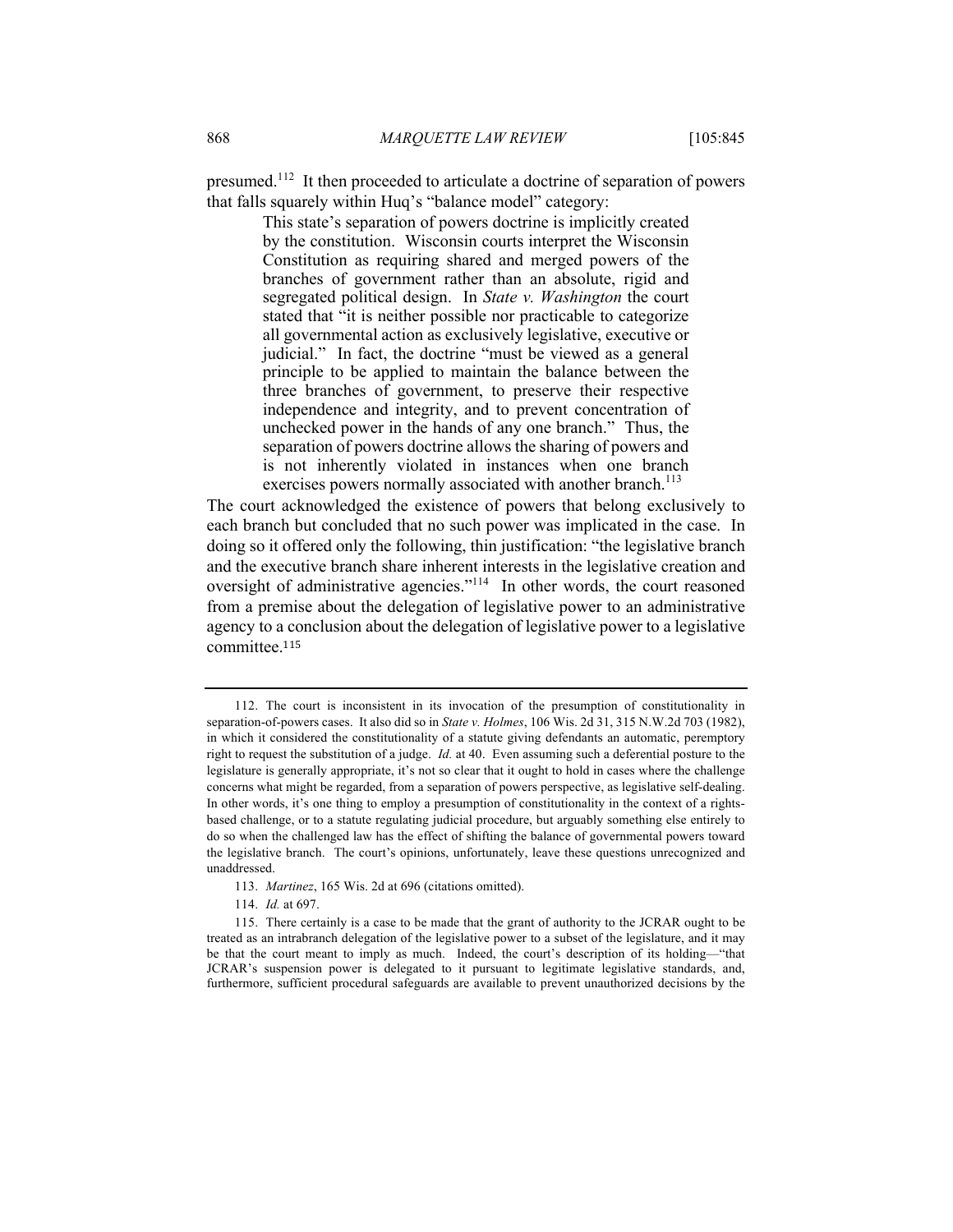Having set the problem up in that way, the court had no difficulty concluding that the temporary suspension mechanism was constitutional, though its reasoning was something of a mishmash. It opened by noting that administrative agencies have only such powers as the legislature gives them, and that the delegation of legislative power to an agency is acceptable "as long as adequate standards for conducting the allocated power are in place."<sup>116</sup> In a curious nonsequitur, the court then proceeded to identify the statutory grounds based on which the JCRAR can suspend a rule, concluding that they "set forth adequate standards for JCRAR to follow when exercising its powers."<sup>117</sup>

The court then turned its attention back to the agency, noting that its powers, including rulemaking powers, can be revoked by the legislature.<sup>118</sup> Without bothering to bridge the gap between this premise and what follows—without, in other words, pausing to puzzle over the fact that the power to create does not always entail the power to meddle<sup>119</sup>—the court offered its conclusion: "It is appropriate for the legislature to delegate rule-making authority to an agency while retaining the right to review any rules promulgated under the delegated power."120

The court likewise rejected the bicameralism and presentment challenges, noting that "an administrative rule is not legislation as such" and that any change in law that followed a temporary suspension of a rule would have to be the product of the full lawmaking procedures.<sup>121</sup> Stated differently, the arrangement "furthers bicameral passage, presentment and separation of powers principles by imposing mandatory checks and balances on any temporary rule suspension."<sup>122</sup>

117. *Id.* at 698.

118. *Id.* at 697–98.

119. It does not necessarily follow that the power to create implies the power to do so subject to any and all conditions. *See*, *e.g.*, Cleveland Bd. of Educ. v. Loudermill, 470 U.S. 532 (1985) (holding that even though the creation of a property interest for procedural due process purposes is a question of state law, it does not follow that a state has the ability to define a property right in such a way that no procedures are required for its deprivation).

122. *Id.*

committee"—echoes the test applicable to legislative delegations to agencies. *Id.* at 702. But the case for treating those two types of delegation as equivalent is hardly clear and must account for the constitution's bicameralism and presentment requirements, which arguably compel the conclusion that when the legislature exercises the legislative power it must do so in the constitutionally compelled way, or at least that intrabranch delegations should be assessed under different standards than interbranch delegations. Certainly, as discussed below, any effort to institute a robust nondelegation doctrine in Wisconsin would seem to have necessarily implications for the legislature's ability to delegate important parts of its work to committees.

<sup>116.</sup> *Id.* at 697.

<sup>120.</sup> *Martinez*, 165 Wis. 2d at 698.

<sup>121.</sup> *Id.* at 699.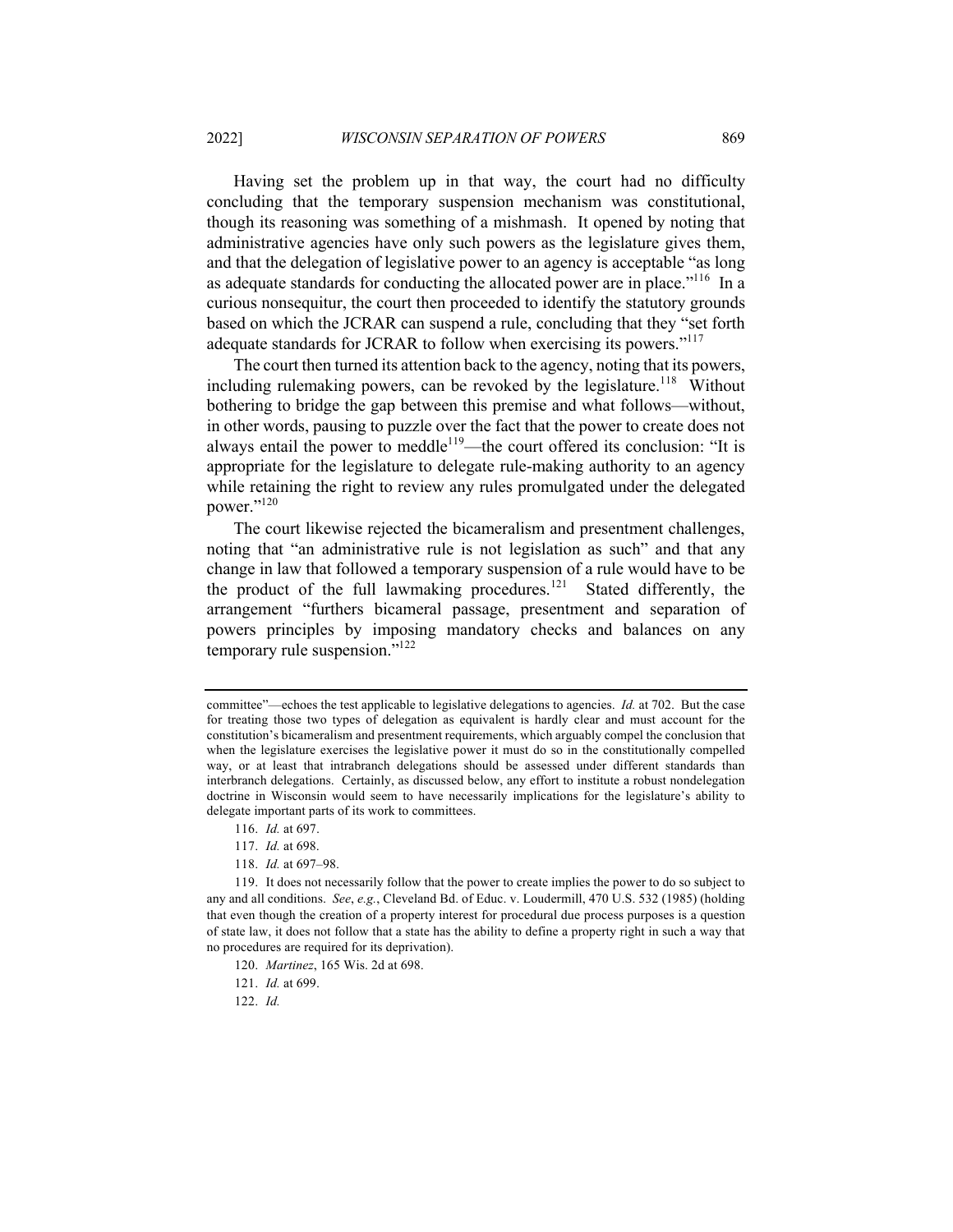However imprecise it might be, the court's analysis is thoroughly functionalist, unconcerned with formalistic definitional concerns, and focused on the balance of power, all of which is most fully on display in the following paragraph from near the end of the opinion:

> As a matter of public policy, it is incumbent on the legislature, pursuant to its constitutional grant of legislative power, to maintain some legislative accountability over rule-making. Such legislative responsibility adheres to the fundamental political principle and design of our democracy which makes elected officials accountable for rules governing the public welfare. Section 227.26, Stats., is carefully designed so that people of this state, through their elected representatives, will continue to exercise a significant check on the activities of nonelected agency bureaucrats. Furthermore, the rule suspension process provides a legislative check on agency action which prevents potential agency over-reaching.<sup>123</sup>

As we will see, in some of its recent cases the court has taken a more formalistic approach to separation-of-powers issues. This presents a danger—the selective invocation of formalist against the backdrop of a thoroughly functionalist jurisprudence can result in a balance of power that looks very different from what likely would have resulted had formalism been the approach all along.

#### III. RECENT CASES

Over the past two decades the Wisconsin Supreme Court has decided a number of high-profile cases concerning the separation of powers. This part contains a non-comprehensive survey of those cases. The goal is both to summarize and critique the opinions in light of the court's broader jurisprudence, as well as to identify themes and concerns to be addressed later in the analysis.

#### *A.* Kalal

The underlying issue in *State ex rel. Kalal v. Circuit Court for Dane County* involved a lawyer's efforts to recover money that she claimed her employer had stolen rather than depositing in her retirement account.<sup>124</sup> Because the district attorney had not pursued the matter, she resorted to a statutory provision that empowers circuit judges to authorize the filing of complaints in situations in which the court determines there is probable cause and "a district attorney refuses or is unavailable to issue a complaint."<sup>125</sup>

<sup>123.</sup> *Id.* at 701.

<sup>124.</sup> 2004 WI 58, ¶ 3, 271 Wis. 2d 633, 681 N.W.2d 110.

<sup>125.</sup> WIS. STAT. § 968.02(3) (2019–20).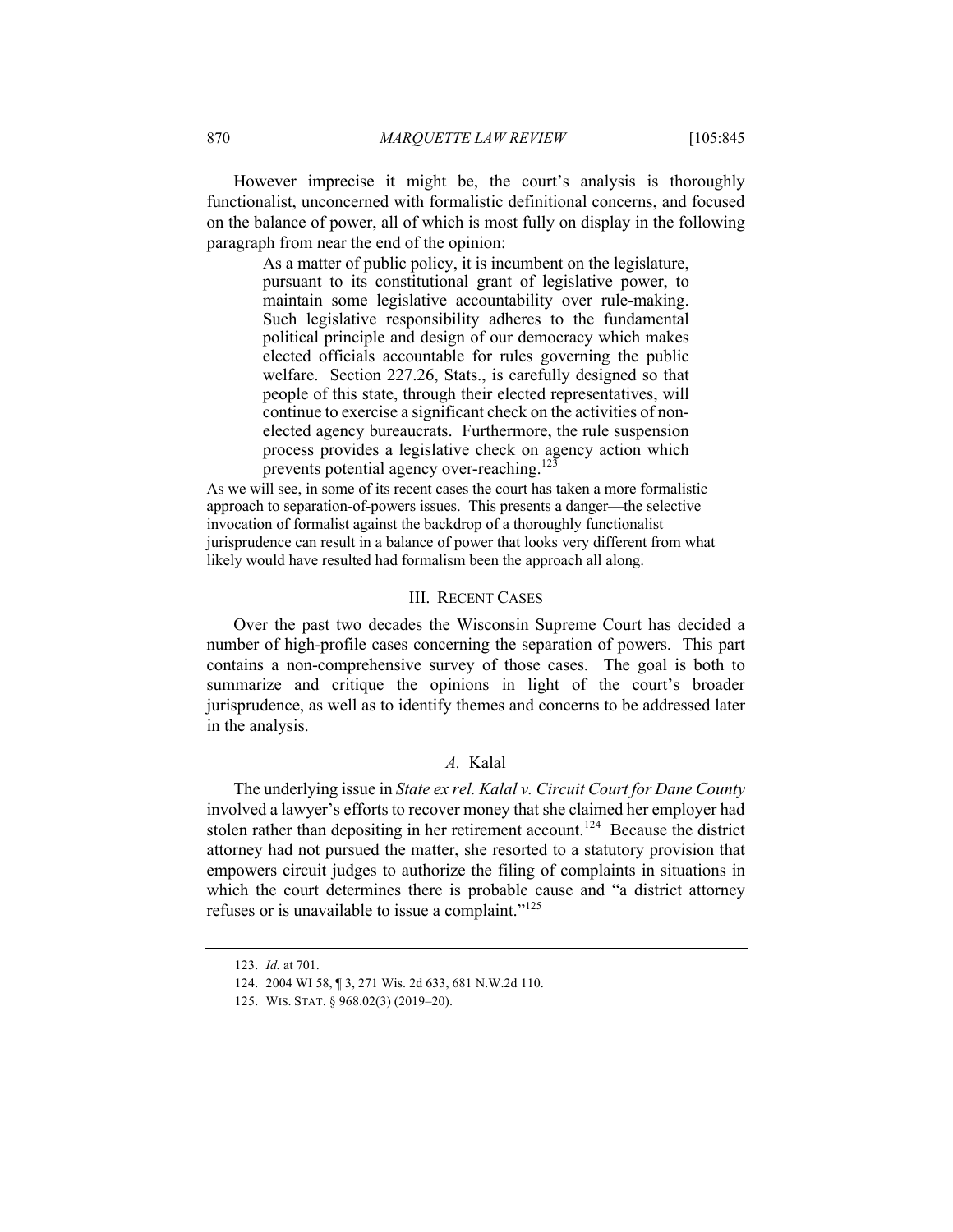*Kalal* presented two separation of powers issues. One was whether it is constitutionally problematic to empower a court to arguably override an exercise of prosecutorial discretion.<sup>126</sup> The second, triggered by the need to determine what it means for a district attorney to "refuse" to issue a complaint, concerned the court's approach to statutory interpretation, a task that inevitably concerns the division of labor between legislatures and courts.<sup>127</sup>

The court resolved the first of these issues via what can plausibly be characterized as a loose originalism. It did not invoke the *Busé v. Smith* framework and did not engage in any deep historical consideration of prevailing practices or understandings at any of the potentially relevant points in Wisconsin constitutional history. Nor did it invoke its traditional distinction between core and shared powers. But it did engage in enough historical analysis to conclude that, because magistrates held the sole authority to issue criminal complaints prior to  $1945$ ,  $128$  the power has traditionally been shared, such that the statutory arrangement did not provide grounds for a direct separation of powers challenge.<sup>129</sup> The case thus stands as an example of the general proposition that a substantial departure from prior practice—which a switch from a criminal process initiated by magistrates to one initiated by district attorneys surely is—is not itself problematic from a separation-ofpowers perspective even when it results in a significant shift of power from one branch to another.

In approaching the second issue, the court's methodology has considerably more of a common-law feel. The discussion opens by quoting a paragraph from the court's 1976 decision in *Student Association v. Baum*<sup>130</sup> outlining "two accepted methods for interpretation of statutes," then draws upon secondary sources and a few of the court's more recent opinions on the way to concluding that the court's approach to statutory interpretation has generated "some analytical confusion."<sup>131</sup> It accordingly felt the need to provide clarification of "the general framework for statutory interpretation."<sup>132</sup> As a prelude to doing so, the court, in a paragraph free of citation to authority, offered the following general characterization of the division of labor between the legislature and the judiciary:

> It is, of course, a solemn obligation of the judiciary to faithfully give effect to the laws enacted by the legislature, and to do so

<sup>126.</sup> *Kalal*, 2004 WI 58, ¶¶ 27, 30.

<sup>127.</sup> *Id.* ¶¶ 37–38, 44.

<sup>128.</sup> *Id.* ¶ 33.

<sup>129.</sup> *Id.* ¶ 35.

<sup>130.</sup> 74 Wis. 2d 283, 294, 246 N.W.2d 622, 626 (1976); *Kalal*, 2004 WI 58, ¶ 38.

<sup>131.</sup> *Kalal*, 2004 WI 58, ¶¶ 38, 43.

<sup>132.</sup> *Id.* ¶ 44.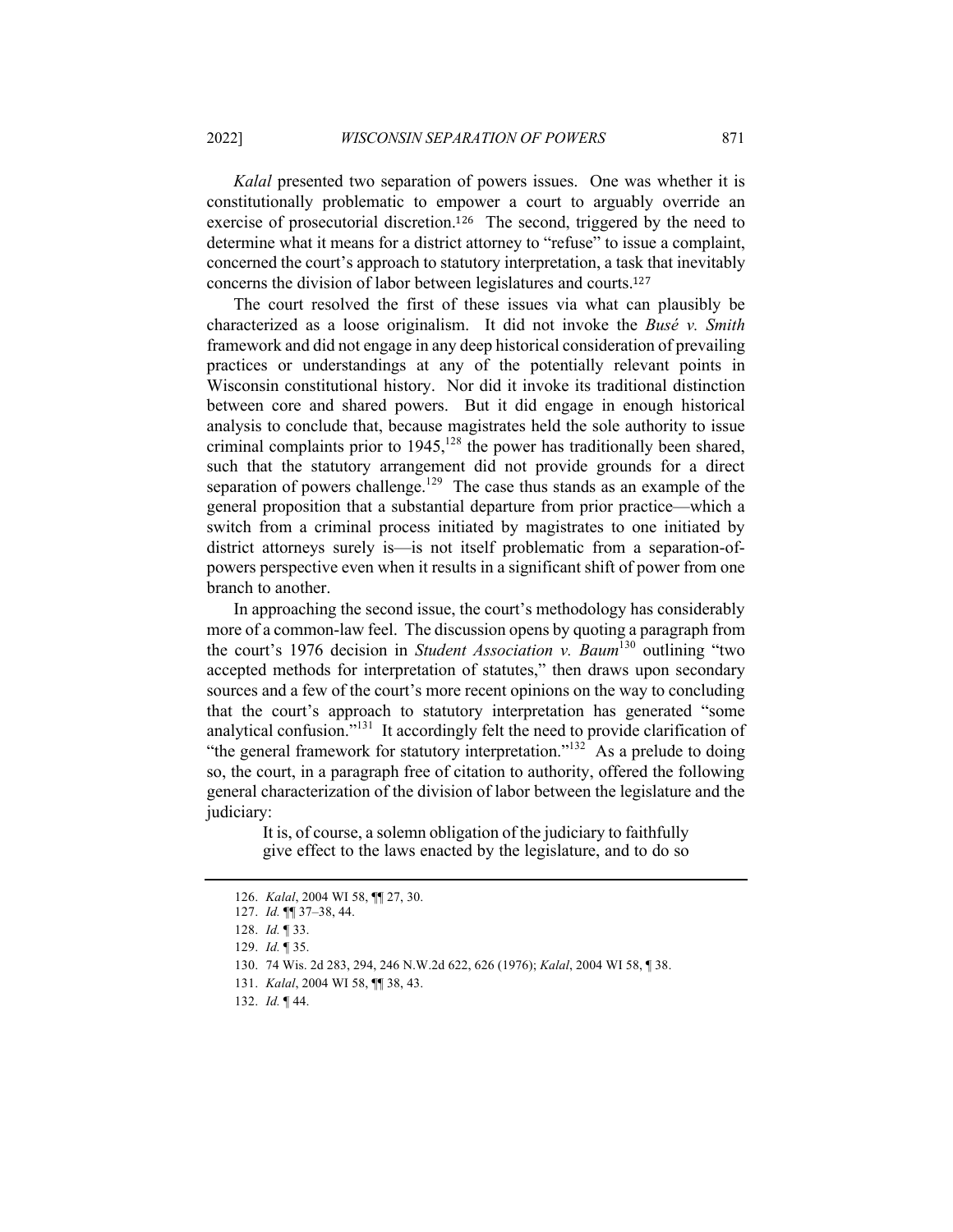requires a determination of statutory meaning. Judicial deference to the policy choices enacted into law by the legislature requires that statutory interpretation focus primarily on the language of the statute. We assume that the legislature's intent is expressed in the statutory language. Extrinsic evidence of legislative intent may become relevant to statutory interpretation in some circumstances, but is not the primary focus of inquiry. It is the enacted law, not the unenacted intent, that is binding on the public. Therefore, the purpose of statutory interpretation is to determine what the statute means so that it may be given its full, proper, and intended effect.<sup>133</sup>

The court's language in this paragraph reveals a tension that the opinion acknowledges but does not completely resolve. The court both places the intent behind statutory language at the center of the inquiry—the goal is to further the legislature's policy choices, and to give the statute its "intended effect"—but yet the court restricts itself from consideration of a category of evidence bearing on that intent. The best evidence of intent, the court tells us, is the language the legislature used. That's no doubt correct, but to say that something is the best evidence is not to say that it should be the only evidence.

If indeed the ultimate goal of statutory interpretation is to give effect to something that might plausibly be characterized as the legislature's intent,  $134$ and if it is also, as we will soon see the court repeatedly proclaiming, the duty of the courts to say what the law is, $^{135}$  then this regime is somewhat puzzling. Its effect is to cut the court off from consideration of a specific category of information that surely is, in the evidentiary sense, both relevant and often probative with respect to the ultimate question. The concerns, only briefly alluded to in the majority opinion, include "a mistrust of legislative history [and] cynicism about the capacity of the legislative or judicial processes to be manipulated."<sup>136</sup> The idea is often expressed in a line attributed to Judge Harold Leventhal to the effect that being allowed to cite legislative history is like "looking over a crowd and picking out your friends."<sup>137</sup> That logic is both

<sup>133.</sup> *Id.*

<sup>134.</sup> Whether it's appropriate to regard a legislature or other group as having a single, collective intent is another matter. *See*, *e.g.*, Kassel v. Consol. Freightways Corp., 450 U.S. 662, 702–03 (1981) (Rehnquist, J., dissenting) (The other Justices "assume[] that individual legislators are motivated by one discernible 'actual' purpose, and ignore[] the fact that different legislators may vote for a single piece of legislation for widely different reasons.").

<sup>135.</sup> *See infra* Section II.

<sup>136.</sup> *Kalal*, 2004 WI 58, ¶ 52.

<sup>137.</sup> Patricia M. Wald, *Some Observations on the Use of Legislative History in the 1981 Supreme Court Term*, 68 IOWA L. REV. 195, 214 (1983).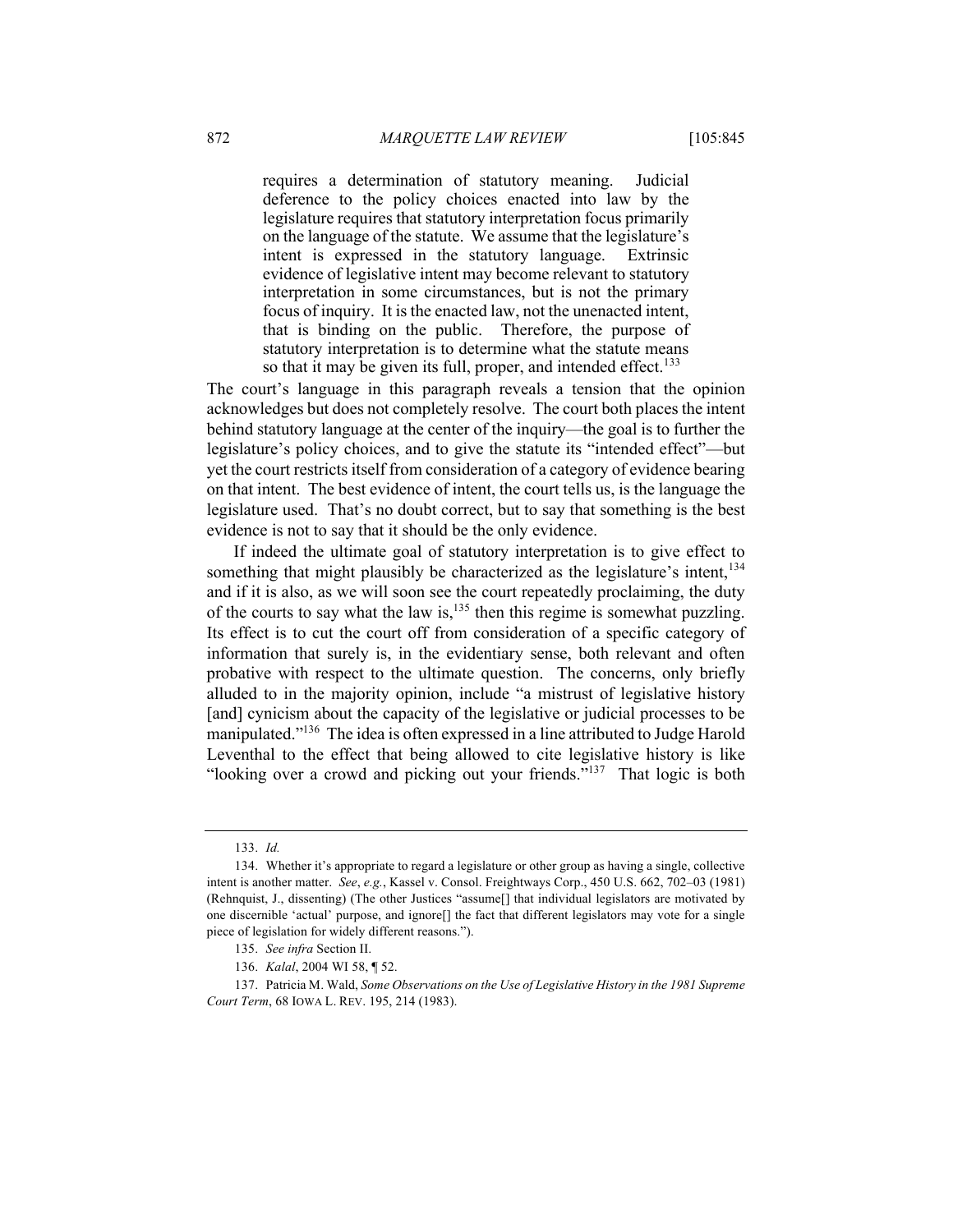questionable<sup>138</sup> and, as we will see, in some tension with some justices' freewheeling use of sources in discerning the meaning of the state constitution.139 Various opinions since *Kalal* invoke this suggestion that its rule serves primarily as a pragmatic restraint on judges, motivated by a concern that legislative history is somehow uniquely amenable to use in result-oriented judging.<sup>140</sup> The justices are generally free to ground their reasoning in whatever sources they conclude cast light on the resolution of a problem, whether it's the court's own past cases, opinions from other jurisdictions, individual writings by judges or academics, or, were a judge to deem them appropriate sources of guidance, restaurant placemats. What they cannot do is refer to legislative history.

The opinion in *Kalal* also hints at an alternative justification. At the conclusion of its consideration of the appropriateness of looking beyond the statutory language, the court adds a different claim, relying this time on a book published by the late Justice Antonin Scalia: The legislature passed a set of words, no more and no less, and those words, and not some intention distinct from the words, are the law.<sup>141</sup> The logic here is different, and is focused less on constraining the judicial power and more on capturing the nature of legislative power, which it envisions as limited to the enactment of texts in some fairly narrow sense. Whatever the legislature, or any given subset of legislators, may have thought they were doing, what they voted on was a collection of words.<sup>142</sup> This claim raises deep questions about the nature of the judicial and legislative powers, and the two lines of justifications would seem to have different implications in terms of, to put it in familiar evidentiary terms,

<sup>138.</sup> *See* Adam M. Samaha, *Looking Over a Crowd—Do More Interpretive Sources Mean More Discretion?*, 92 N.Y.U. L.REV. 554, 558 (2017) ("Logically and statistically, the power to make friends in a crowd by spinning sources overwhelms the importance of crowd size—and, crucially, the power to pick friends can generate plenty of discretion even in small crowds.").

<sup>139.</sup> *See infra* Section II.

<sup>140.</sup> *See*, *e.g.*, Clean Wis., Inc. v. Wis. Dep't of Nat. Res., 2021 WI 71, ¶¶ 84–92, 398 Wis. 2d 433, 961 N.W.2d 346 (Rebecca Bradley, J., dissenting) (drawing on a nonrepresentative sample of secondary sources to support the claim that a specific brand of textualism is the only legitimate way to interpret statutes and suggesting that resort to legislative history is uniquely conducive to judicial result-orientation).

<sup>141.</sup> *Kalal*, 2004 WI 58, ¶ 52 (quoting ANTONIN SCALIA, A MATTER OF INTERPRETATION 17 (1997)).

<sup>142.</sup> This conception of the legislative power raises interesting questions. If it is appropriate to consider the text because that is the only thing that "the legislature" passed, and it is not appropriate to consider pieces of legislative history like committee reports because those are not things that "the legislature" passed, then one might wonder how it is otherwise appropriate for the legislature to empower committees to engage in legally consequential conduct—whether it be the review of administrative rules or the withholding of consent to the settlement of litigation.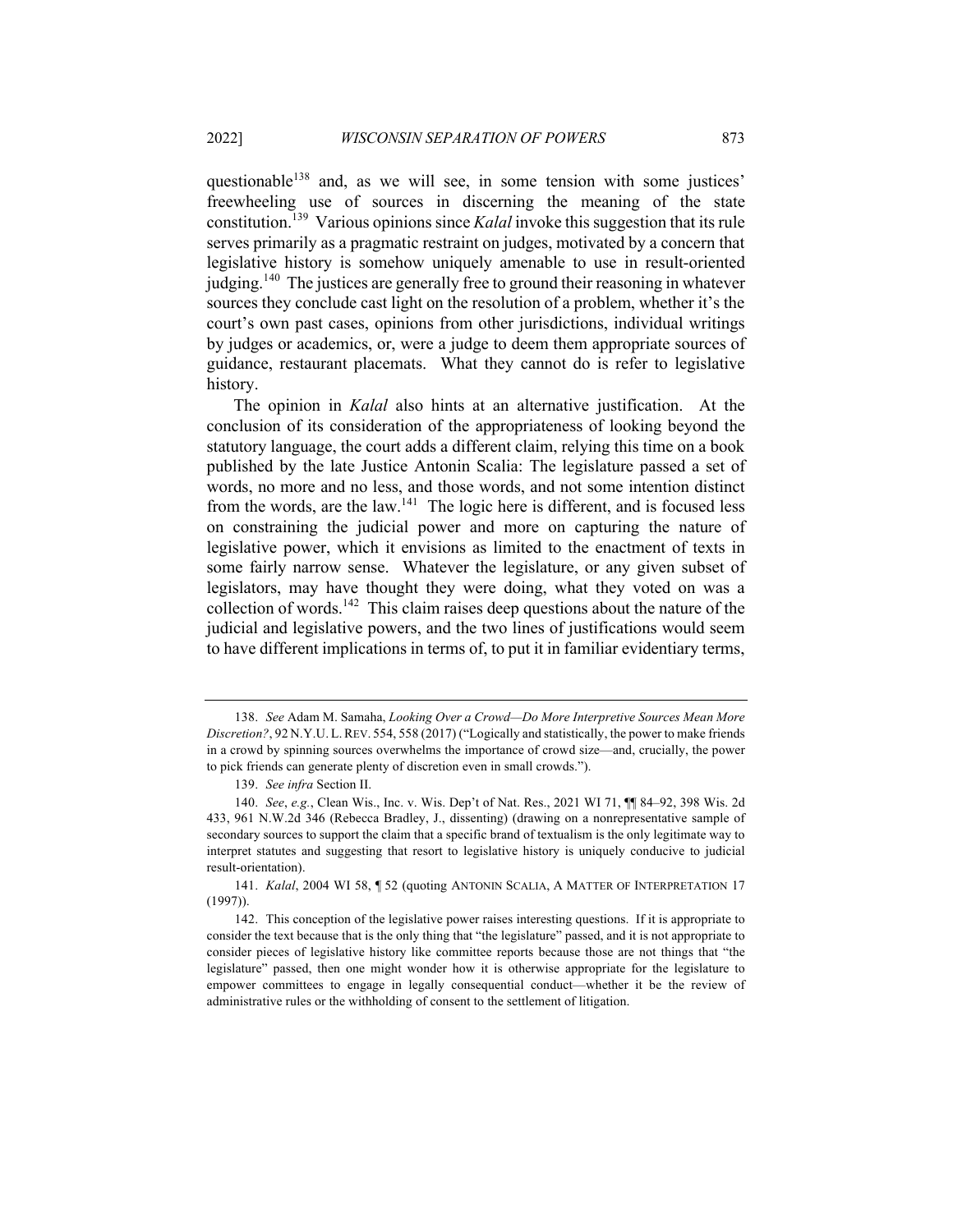the relevance, probative value, and potential prejudicial effect of legislative history, but the court does not explore them.<sup>143</sup>

*Kalal* matters for purposes of this Article not only because the issue it addresses relates in a fundamental way to the separation of powers, but also because the court's subsequent use of its test is instructive. That test—roughly, that it is appropriate to consider "extrinsic" information beyond the statutory text, such as legislative history, only when the text is ambiguous<sup>144</sup>—is one that the court has more or less consistently applied since. But there are exceptions. For example, in *State v. Luedtke*,<sup>145</sup> the court interpreted a statute criminalizing the operation of a motor vehicle with a controlled substance in one's blood in order to determine whether it created a strict liability offense. In doing so it relied on a six-factor test from *State v. Jadowski*,<sup>146</sup> a case decided shortly after *Kalal*, that expressly calls for the consideration of legislative history and other policy-infused factors that go well beyond text. Although both were statutory interpretation cases, neither even mentioned *Kalal* or any sort of similar framework.<sup>147</sup> More recently, in *Wisconsin Legislature v. Evers*,<sup>148</sup> it was Justice Ann Walsh Bradley, in dissent, rather than the majority, who relied on *Kalal*'s framework.

<sup>143.</sup> There is a deep literature on statutory interpretation that engages with these issues (and more) that I will here only generally acknowledge. My point is not to resolve any of these questions, but instead simply to note that a court adopting a methodological framework like that in *Kalal* is traversing deep waters, and the premises on which it does so, whether they are explicit or implicit, will typically have implications that extend beyond the narrow question the court is addressing.

<sup>144.</sup> The court also allowed that "legislative history is sometimes consulted to confirm or verify a plain-meaning interpretation," *id.* ¶ 51, and indeed itself cited legislative history in its analysis, *id.*  ¶ 56. Notably, the court does not say what should happen if the consultation of legislative history to confirm the plain meaning did not actually confirm it. And, of course, the process would never in reality proceed in that way, because a court would almost certainly have been exposed to legislative history as part of the parties' arguments before it had reached any conclusions about the plain meaning of the statutory text. The result seems to be a rule that allows for the use of legislative history to bolster a text-based conclusion (thereby confirming that legislative history can be relevant and probative) but not to undercut or qualify one.

<sup>145.</sup> 2015 WI 42, 362 Wis. 2d 1, 863 N.W.2d 592; *See also* United States v. Franklin, 2019 WI 64, ¶¶ 24–31, 387 Wis. 2d 259, 928 N.W.2d 545 (Abrahamson, J., concurring) (noting a similar tension between *Kalal* and an interpretive test that, to that point, had expressly called for resort to legislative history).

<sup>146.</sup> 2004 WI 68, ¶ 21 n. 15, 272 Wis. 2d 418, 680 N.W.2d 810.

<sup>147.</sup> This is not to suggest that the cases are necessarily inconsistent. A sensible explanation would be to say that because strict liability offenses are disfavored, any statute without an express mens rea element is inherently ambiguous, such that resort to extrinsic evidence is permissible under *Kalal*. But neither opinion does so.

<sup>148.</sup> No. 2020AP608-OA (Wis. Apr. 6, 2020) (per curiam), https://www.wicourts.gov/news/docs/2020AP608\_2.pdf [https://perma.cc/TV7Y-JWR4].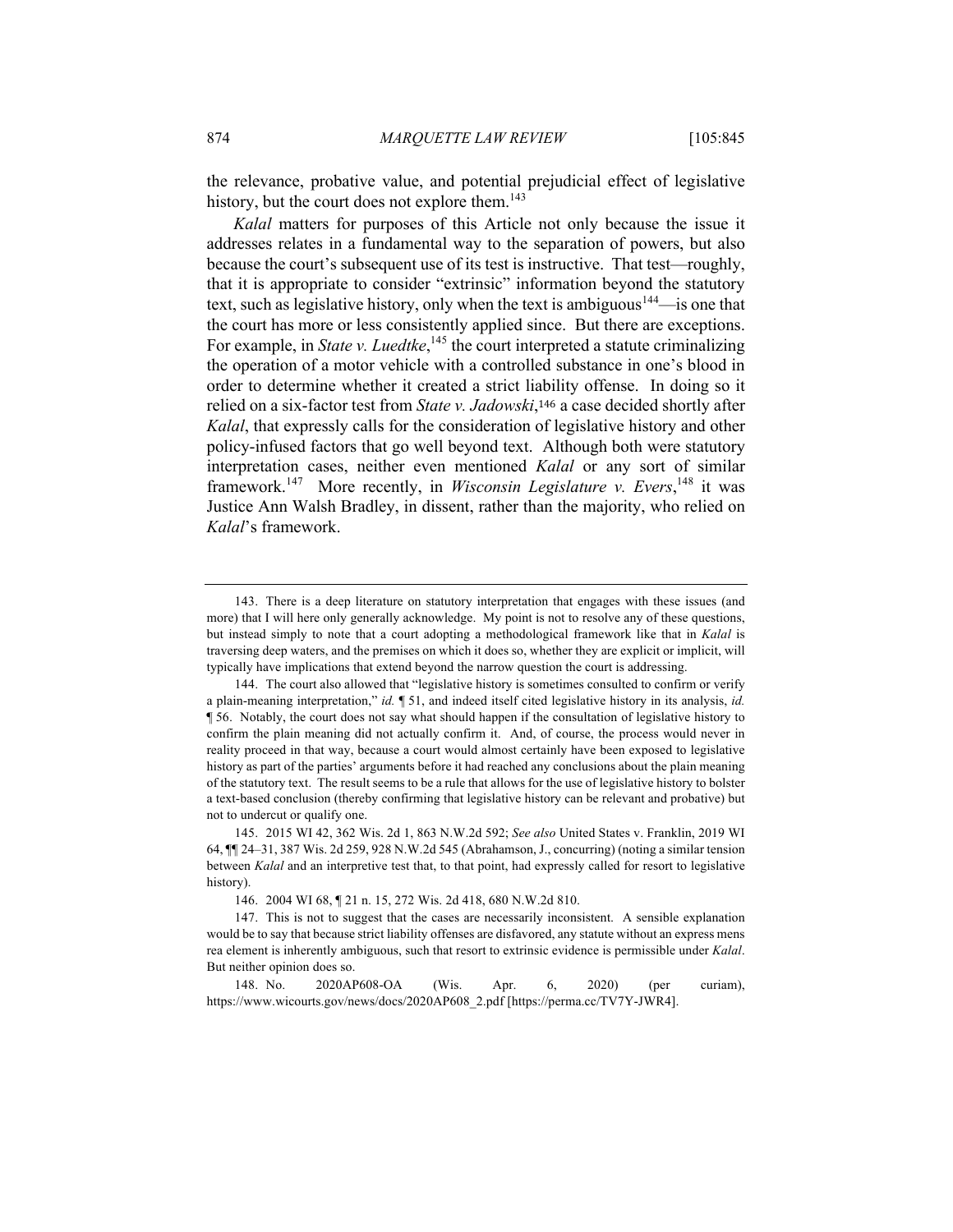#### *B.* Ferdon/Mayo

A pair of recent cases concerned whether, and to what extent, the court should presume the constitutionality of a statute. The strength and nature of such a presumption has an obvious separation-of-powers dimension. Deference to the legislature's judgment about the constitutionality of its own conduct places more power in the legislature's hands than would be the case in a regime without such deference.

In *Ferdon v. Wisconsin Patients Compensation Fund*,<sup>149</sup> the court considered the constitutionality of legislation placing a cap on noneconomic damages in medical malpractice claims. Speaking through then-Chief Justice Abrahamson, the majority concluded that the cap violated the equal protection guarantee in the state constitution by affording differential treatment to those claimants whose noneconomic damages were under the cap (and who thus would be fully compensated) and those whose damages were above the cap (who would receive only partial compensation for their noneconomic loss). At the outset of its analysis the court invoked its familiar framework for review it would apply rational basis scrutiny and would strike the statute down only upon concluding that it was unconstitutional beyond a reasonable doubt.<sup>150</sup> After elaborating on the standard for several paragraphs, and reiterating the deference due to the legislature's policy choices, the court confirmed that a role remained for it, and that it was not simply a rubber stamp:

> [J]udicial deference to the legislature and the presumption of constitutionality of statutes do not require a court to acquiesce in the constitutionality of every statute. A court need not, and should not, blindly accept the claims of the legislature. For judicial review under rational basis to have any meaning, there must be a meaningful level of scrutiny, a thoughtful examination of not only the legislative purpose, but also the relationship between the legislation and the purpose. The court must "probe beneath the claims of the government to determine if the constitutional 'requirement of some rationality in the nature of the class singled out' has been met."<sup>151</sup>

Rather than characterizing its analysis as simply involving the application of rational basis review, however, the court then proceeded to discuss the notion of "rational basis with teeth."152 This was a curious and probably unnecessary rhetorical choice, because the court could certainly have invoked past cases

<sup>149.</sup> 2005 WI 125, 284 Wis. 2d 573, 701 N.W.2d 440.

<sup>150.</sup> *Id.* ¶¶ 67–68.

<sup>151.</sup> *Id.* ¶ 77.

<sup>152.</sup> *Id.* ¶ 78.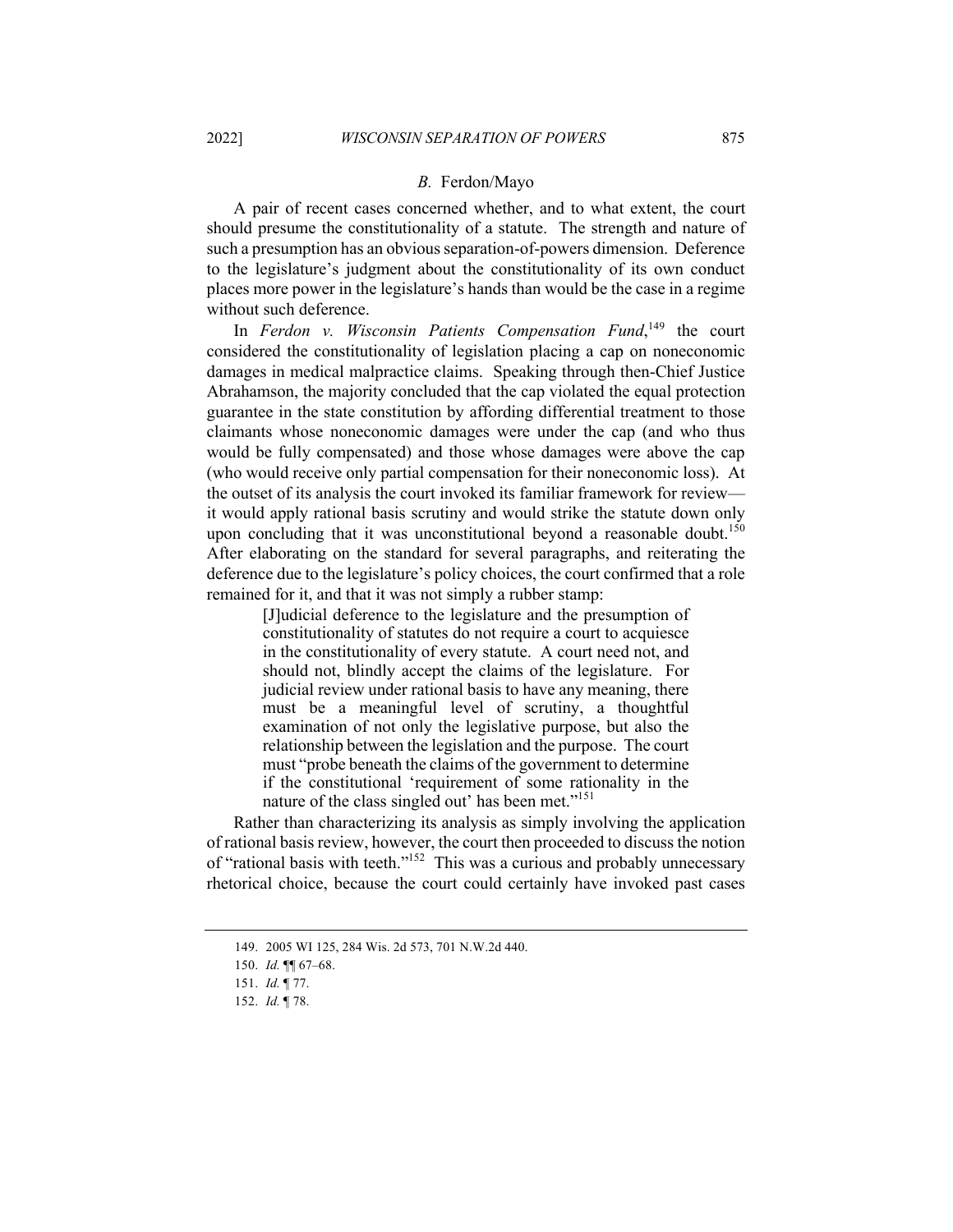from Wisconsin and elsewhere in support of the idea that rational basis review is meaningful review.<sup>153</sup> Moreover, the idea was only partially developed, and was not connected in any specific way to Wisconsin constitutional history or tradition, which contributes to the impression that the discussion was tacked on simply to justify the result in the case. Nor did the court make it clear whether it regarded itself as departing from past practice by invoking this approach, whether "called rational basis, rational basis with teeth, or meaningful rational basis,"154 versus simply confirming a pre-existing understanding that, deferential though it might be, the court does have a meaningful role to play in the review of legislation.

The majority's rhetorical clumsiness did not go unnoticed. Former justice (and current federal judge) Diane Sykes, delivering the annual Hallows Lecture at Marquette University Law School, focused her attention on five cases from the court's 2004–2005 term.<sup>155</sup> Collectively, in her estimation:

[T]hese five cases mark a dramatic shift in the court's jurisprudence, departing from some familiar and longaccepted principles that normally operate as constraints on the court's use of its power: the presumption that statutes are constitutional, judicial deference to legislative policy choices, respect for precedent and authoritative sources of legal interpretation, and the prudential institutional caution that counsels against imposing broad-brush judicial solutions to difficult social problems.<sup>156</sup>

*Ferdon* was among the five cases, and on Judge Sykes's reading it "redefines the [rational basis] standard upward so that it effectively functions as a heightened or intermediate level of scrutiny"<sup>157</sup> with the apparent goal being "to authorize the court to make a policy-laden value judgment about the tendency of a statute to effectively achieve its objectives, and invalidate the statute if the court believes that tendency to be insufficient to justify the statutory classification."<sup>158</sup> The result, in her estimation, was "a major departure from

<sup>153.</sup> In *City of Janesville v. Carpenter*, 77 Wis. 288, 300, 46 N.W. 128, 132 (1890), the court struck down a statute prohibiting the driving of piles into the Rock River in Rock County. The case seems to be a bit of an outlier, and the court's reasoning has a very *Lochner*-era feel to it, with none of the solicitousness toward the legislature's judgments of constitutionality that the "beyond a reasonable doubt" standard typically signifies. *See also,* Church v. State, 646 N.E.2d 572, 577–82 (Ill. 1995).

<sup>154.</sup> *Ferdon*, 2005 WI 125, ¶ 80.

<sup>155.</sup> Diane S. Sykes, *Reflections on the Wisconsin Supreme Court*, MARQ. LAW. 52, 54 (2006).

<sup>156.</sup> *Id.* at 54.

<sup>157.</sup> *Id.* at 55.

<sup>158.</sup> *Id.* at 56.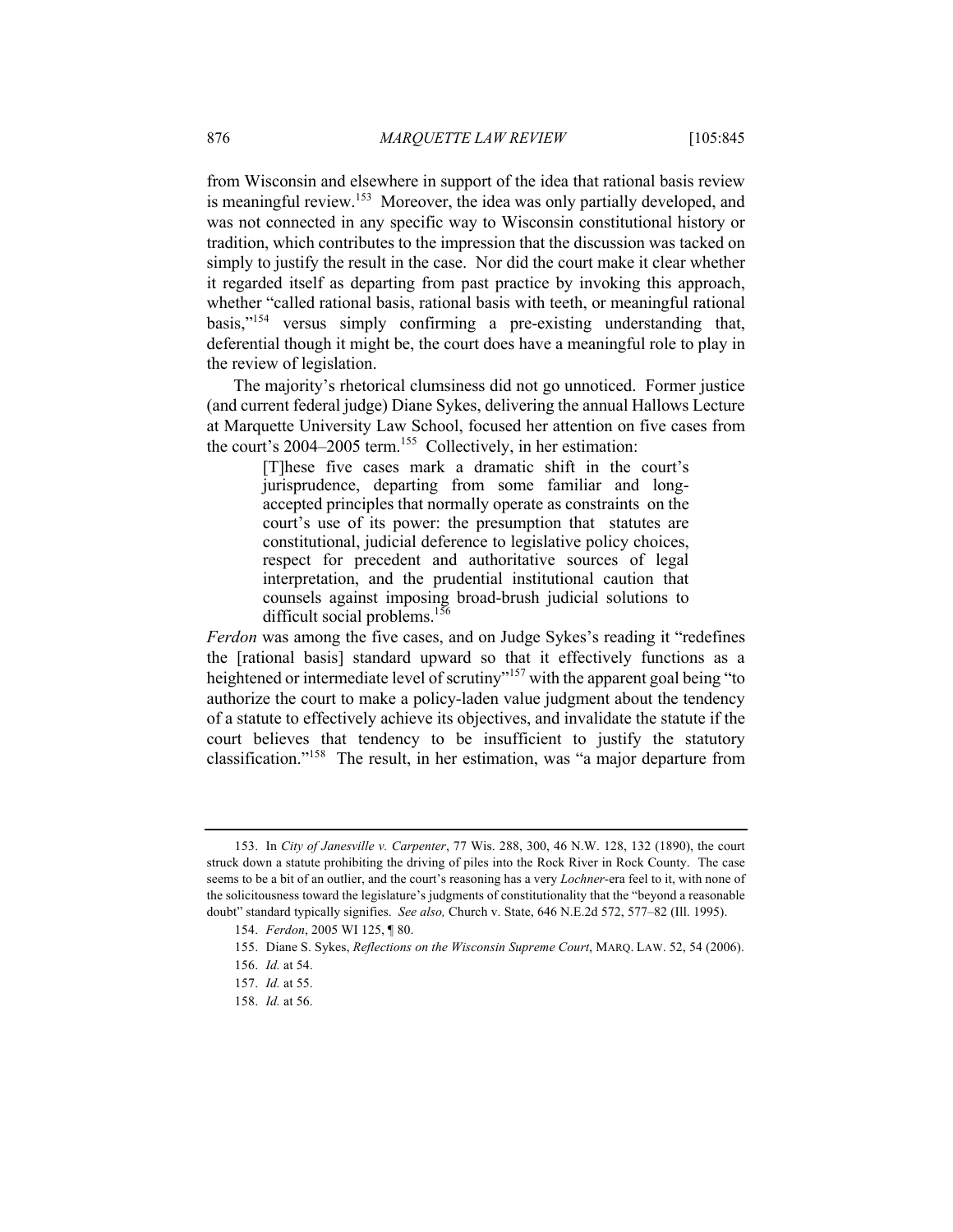long-accepted constitutional principles that operate to maintain the balance of power between the legislative and judicial branches."<sup>159</sup>

*Ferdon* was not long-lived. In the 2018 case of *Mayo v. Wisconsin Injured*  Patients and Families Compensation Fund,<sup>160</sup> the court, in an opinion written by Chief Justice Patience Roggensack (who dissented in *Ferdon*), expressly overruled *Ferdon*. <sup>161</sup> The problem with *Ferdon*, the opinion asserted (more or less as fiat; the opinion does little to explain why its assertions are the correct ones<sup>162</sup>), was that it ran contrary to the "respect for a co-equal branch of government and its legislative acts" embodied in the deeply deferential beyonda-reasonable-doubt standard to be applied to constitutional challenges, substituting instead "the [court] majority's policy choice for Wisconsin."<sup>163</sup>

The *Mayo* opinion likewise involves some curious choices. For one, it does not invoke the framework the court has elsewhere used in assessing whether to overrule a past decision.<sup>164</sup> Nor does it ground its conclusions in the long history of deference to the legislature that characterizes Wisconsin

163. *Mayo*, 2018 WI 78, ¶¶ 25–31. In overruling *Ferdon*, the court did not limit itself to the notion of rational basis with teeth:

> *Ferdon* also creates new doctrine when it holds that "[a] statute may be constitutionally valid when enacted but may become constitutionally invalid because of changes in the conditions to which the statute applies. A past crisis does not forever render a law valid." There is no law to support this extraordinary declaration and we overrule it as well as "rational basis with teeth."

*Id.* **[32** (citations omitted). The claim that there is "no law" to support the idea that changed circumstances is incorrect. The idea may well seem suspect, and contrary to a regime of judicial deference to legislative policy choices, but it is also at the heart of the U.S. Supreme Court's decision in *Shelby County v. Holder*, 570 U.S. 529 (2013).

164. Justice Roggensack has herself authored a lengthy discussion of that framework. Bartlett v. Evers, 2020 WI 68, ¶¶ 65–89, 393 Wis. 2d 172, 945 N.W.2d 685 (Roggensack, C.J., concurring).

<sup>159.</sup> *Id.*

<sup>160.</sup> 2018 WI 78, 383 Wis. 2d 1, 914 N.W.2d 678.

<sup>161.</sup> *Id.* ¶ 32.

<sup>162.</sup> *Cf.* Patience Drake Roggensack, *Elected to Decide: Is the Decision-Avoidance Doctrine of Great Weight Deference Appropriate in this Court of Last Resort?*, 89 MARQ. L. REV. 541, 545 (2006) (critiquing the Wisconsin Supreme Court's "decision-avoidance doctrines" as "formalistic approaches to decision making that have been developed without persuasively explaining why their use in each case where they are employed better serves the public interest than does a well-reasoned opinion that describes how the application of the law to the facts of the case or the interpretation of a statute causes the result reached").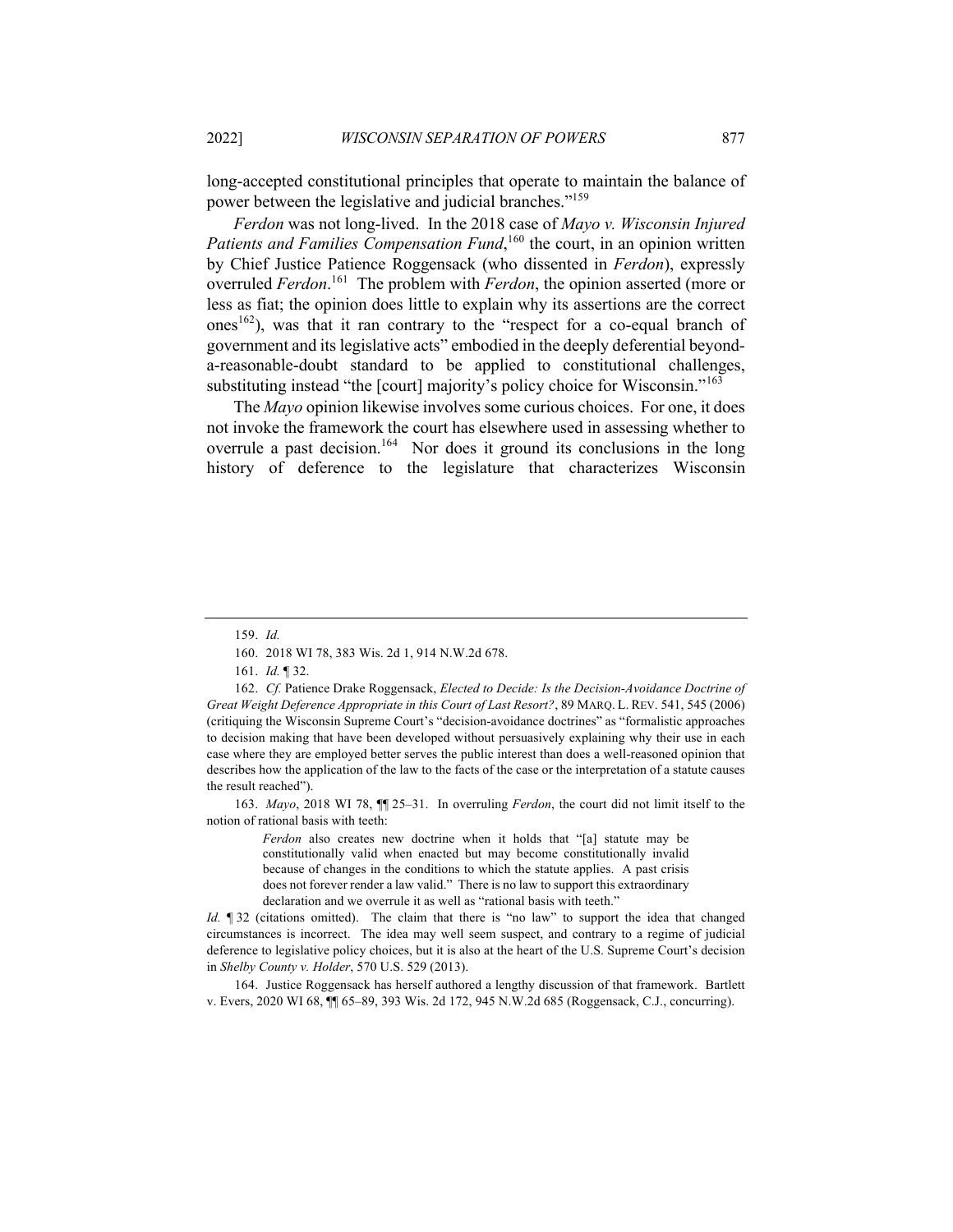constitutional law.<sup>165</sup> As early as 1853, in *Dickson v. State*, <sup>166</sup> the court observed, "It is a delicate matter to set aside or declare void, a solemn enactment of an independent and co-ordinate branch of the government, and the courts will never do so unless such enactment is clearly in violation of the fundamental law of the land."<sup>167</sup> The specific "beyond a reasonable doubt" formulation had taken shape in Wisconsin by 1906,  $168$  and it was presented as generally true of state constitutional law in Cooley's 1868 treatise.<sup>169</sup> Still, the Wisconsin

166. 1 Wis. 122 (1853).

167. *Id.* at 126.

168. Nash v. Fries, 129 Wis. 120, 108 N.W. 210, 211 (1906) ("It is, of course, the duty of courts to presume an intention on the part of the Legislature to act constitutionally, and, as between two constructions of a statute, one of which would be within the legislative power and the other forbidden to it, to adopt the former if at all reasonable. It is only when the unconstitutional purpose is clear beyond a reasonable doubt that a court can be justified in declaring void an act of the Legislature.").

169. COOLEY, supra note 51.

<sup>165.</sup> Although that deference is hardly universal. Consider, for example, *Milwaukee J. Sentinel v. Wis. Dep't of Admin.*, 2009 WI 79, 319 Wis. 2d 439, 768 N.W.2d 700, in which the court confronted a pair of certified questions relating to whether the legislature in ratifying a collective bargaining agreement could be viewed as having amended the Public Records Law. The court concluded that the answer was no, and in setting forth its standard of review made no reference to any sort of deference to the legislature's presumed assessment of its constitutional power to act. *Id.* ¶ 14. Later the court observed that, "While we are conscious of the substantial deference we owe to the other independent branches of government in the exercise of their constitutional responsibilities, we are also conscious of our own responsibility to determine whether the provisions of the Wisconsin Constitution have been followed." *Id.* ¶ 33. This language, and the analysis that accompanies it, is a far cry from the "beyond a reasonable doubt" standard the court typically applies. It is, of course, possible that the court had some sort of distinction in mind with respect to cases in which the question bears on whether the legislature followed the constitutionally prescribed procedures, but the court does not say.

The opinion is potentially notable for another reason. In analyzing whether the pertinent article in the collective bargaining agreement should be regarded as law, the court opened by observing that "an act of the legislature that is not authorized by the constitution is not a law." *Id.* ¶ 21. That in turn requires that, in order for something to be a "law," it must "be enacted by bill" as required by Article IV, Section 17(2) of the state constitution. *Id.* ¶ 22. The legislature did enact a general bill (which the governor signed) pursuant to which it ratified the agreement, but the court concluded that this was inadequate at least in part because the bill "contain[ed] no language which might put the citizens of Wisconsin on notice that the Public Records Law is being amended." *Id.* 124. The underlying logic is difficult to discern. The basic idea seems to be that there is some baseline notice requirement embedded in the notion of the word "bill," but the court makes no effort to support that conclusion. Nor is there any sort of effort to discern more generally the purposes served by the bill requirement and then to engage in some sort of functionalist analysis based on that. The premises driving the reasoning are left unarticulated, and the implications of and for Wisconsin law more generally (such as, for example, for principle-of-legality doctrines in the criminal law) are unexplored. One bottomline implication seems to be that the only way the legislature can exercise the legislative power is through the enactment of bills, which, pursued to its logical end, would seem to compel the conclusion that at least some of the work that the legislature currently does through committees is unconstitutional.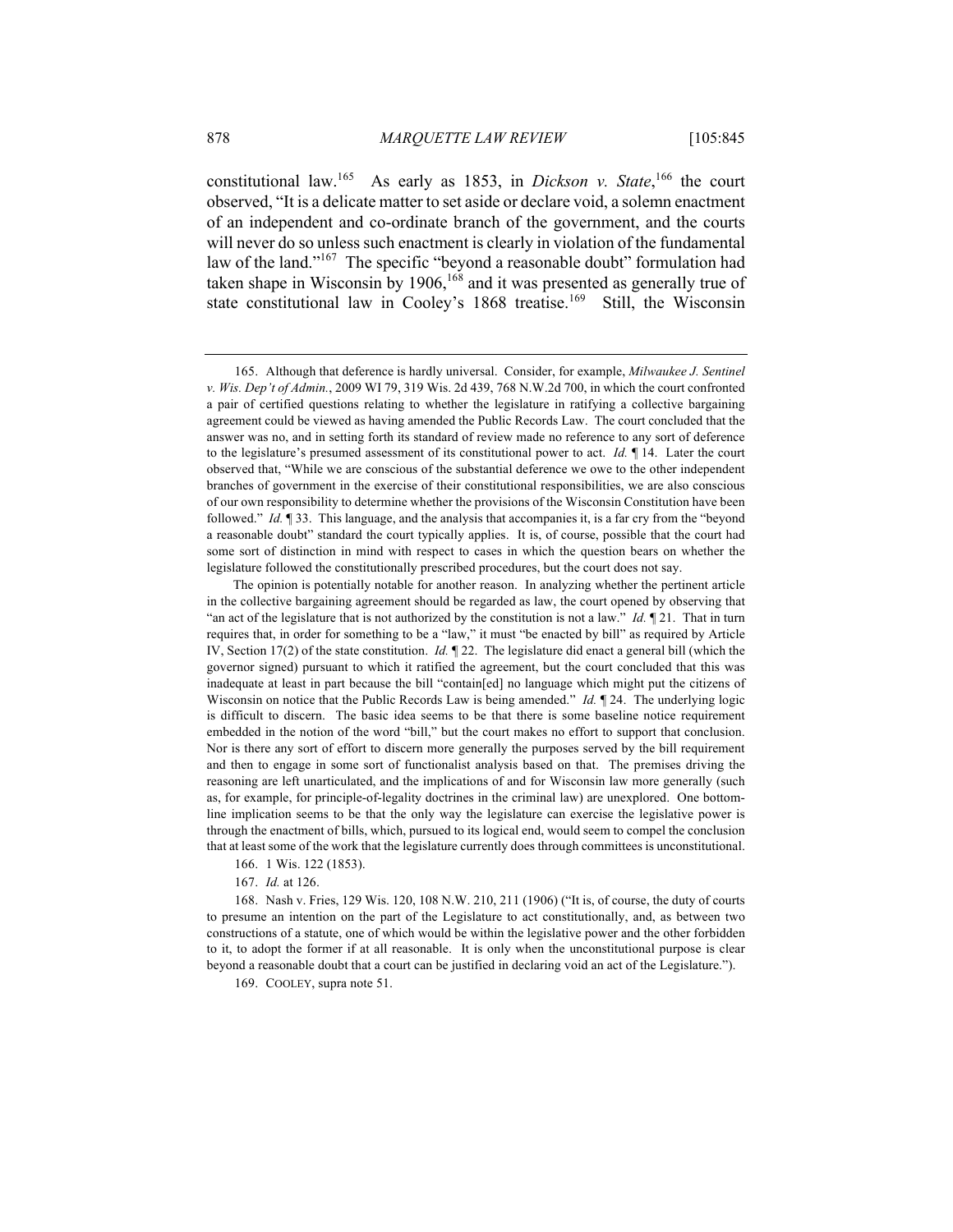Supreme Court has been something of an outlier in continuing to employ it as aggressively as it has.<sup>170</sup> In a concurring opinion, Justice Rebecca Bradley expressed her concern that the court's highly deferential posture toward the legislature's constitutional judgments "seems incompatible with our duty of ensuring the legislature does not exceed its constitutional powers" and "is an abdication of our core judicial powers." $171$  Though the case indeed presented a good opportunity for the court to clarify the nature and scope of its review, the court provided little of substance apart from the conclusion that it rejected the notion of a more aggressive form of rational basis review.

By focusing its analysis on the deferential nature of its review, the court also neglected to address them in terms of the rights being asserted. The court implicitly adhered to its traditional lockstep approach, and thereby elected not to consider whether the distinct nature of state constitutions may also entail a

COOLEY, *supra* note 51, at 182. Cooley's formulation is more nuanced than the Wisconsin court's typical statement of the rule. He notes, for example, that "[i]f it were understood that legislators refrained from exercising their judgment, or that, in cases of doubt, they allowed themselves to lean in favor of the action they desired to accomplish, the foundation for the cases we have cited would be altogether taken away." *Id.* at 183–84. As Christopher Green observes, elected branches of government often provide little basis for a belief that they take seriously their responsibility to assess the constitutionality of their actions. Christopher R. Green, *Clarity and Reasonable Doubt in Early State-Constitutional Judicial Review*, 57 S. TEX. L. REV. 169, 171 (2015). Green also observes, "Reasonable-doubt formulations of the presumption of constitutionality do not seem to appear at all in early non-judicial materials, but they were set out in frequently cited treatises by Theodore Sedgwick in 1857 and Thomas Cooley in 1868." *Id.* at 173. This at least suggests that there is a basis for concluding that the understanding of the judicial power, and by extension other powers, was different at the time of the adoption of the Wisconsin constitution than it was when the federal constitution was adopted, such that reflexive resort to discussion of the federal judicial power as a guide to the nature of the Wisconsin judicial power is, without further work, inherently suspect even if one accepts originalism as an appropriate methodology.

170. One commentator found that the Wisconsin Supreme Court is the second-most frequent user of the standard among all state supreme courts in the period dating from 2000. Hugh Spitzer, *"Unconstitutional Beyond a Reasonable Doubt"—A Misleading Mantra that Should Be Gone for Good*, 96 WASH. L. REV. ONLINE 1, 14 n.86 (2021). Spitzer concludes that in Washington, at least, the standard is not used to set the high bar its language implies. *Id.* at 19.

171. *Mayo v. Wis Injured Patients & Families Compensation Fund*, 2018 WI 78, ¶ 69, 383 Wis. 2d 1, 914 N.W.2d 678. Her opinion does not cite Cooley and largely draws on authorities relating to judicial review under the federal constitution.

It has been said by an eminent jurist, that when courts are called upon to pronounce the invalidity of an act of legislation, passed with all the forms and ceremonies requisite to give it the force of law, they will approach the question with great caution, examine it in every possible aspect, and ponder upon it as long as deliberation and patient attention can throw any new light upon the subject, and never declare a statute void, unless the nullity and invalidity of the act are placed, in their judgment, beyond reasonable doubt. A reasonable doubt must be solved in favor of the legislative action, and the act be sustained.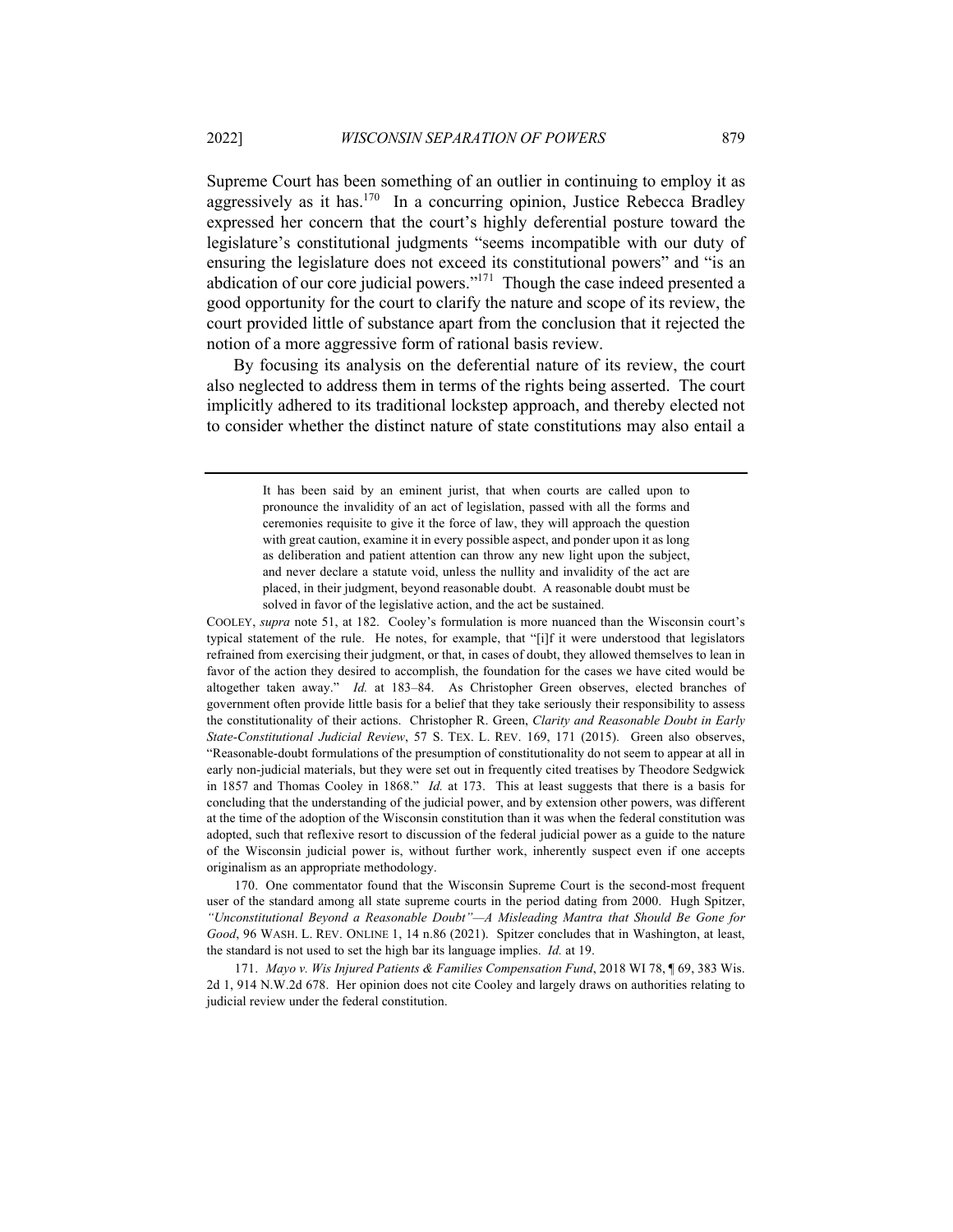distinct approach to rights. As Robert Williams puts it, "State constitutional rights provisions, by contrast to the federal guarantees we think of as protecting *minority* and unpopular people, sometimes actually provide *majoritarian* protections."172 *Lochner*-style economic substantive due process may thus have a place in state constitutional adjudication, where it is "more often used to protect the majority from 'special-interest' legislation."<sup>173</sup>

# *C.* Gabler

In *Gabler v. Crime Victims Rights Board*,<sup>174</sup> the court considered the constitutionality of a statutory scheme that gave the Crime Victims Rights Board the power "to investigate and adjudicate complaints against judges, issue reprimands against judges, and seek equitable relief and forfeitures through civil actions against judges." $175$  This, the court—speaking through Justice Rebecca Bradley—concluded, was an unconstitutional encroachment on the judicial branch's exercise of its core power.<sup>176</sup>

Following a two-paragraph introduction in which the court framed the stakes as concerning "the judicial independence that serves as a bulwark protecting the people against tyranny," it offered a section entitled "An Independent Judiciary."<sup>177</sup> The section draws on a range of materials, all of which relate exclusively to the federal constitution until the section's final paragraph, at which point the court asserts that the principles it extracts "inform our understanding of the separation of powers under the Wisconsin Constitution."<sup>178</sup>

That discussion was almost certainly unnecessary to reaching its conclusion. The court might instead have extracted all that it needed from *In the Matter of Grady*, <sup>179</sup> a case in which it struck down a statute requiring circuit judges to decide matters within a prescribed time frame and calling for the withholding of a portion of their salaries if they did not do so. The court reasoned that the statute "constitutes an attempt by the legislature to coerce judges in their exercise of the essential case-deciding function of the

<sup>172.</sup> WILLIAMS, *supra* note 76, at 33.

<sup>173.</sup> *Id.* Consider, for example, *Church v. State*, 646 N.E.2d 572, 580 (Ill. 1995), in which the Illinois Supreme Court struck down a statute that, it concluded, effectively granted existing members of the private alarm contracting business a monopoly over entry into the field.

<sup>174.</sup> 2017 WI 67, 376 Wis. 2d 147, 897 N.W.2d 384.

<sup>175.</sup> *Id.* ¶ 2.

<sup>176.</sup> *Id.*

<sup>177.</sup> *Id.* at. ¶¶ 2, 3

<sup>178.</sup> *Id.* ¶ 11.

<sup>179.</sup> 118 Wis. 2d 762, 348 N.W.2d 559 (1984).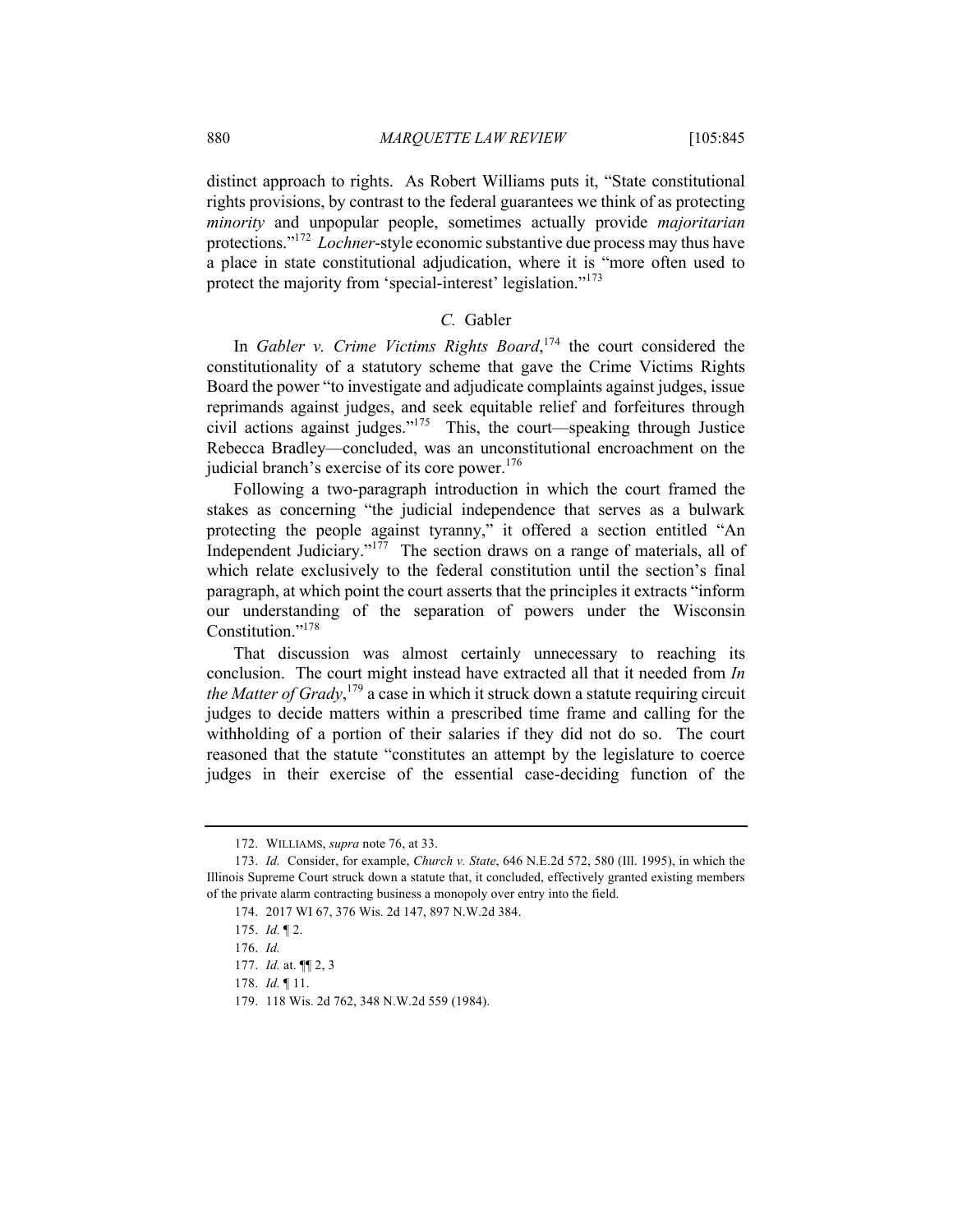judiciary"180 and thus "violates the well-established policy that the judicial branch of government must be independent in the fulfillment of its constitutional responsibilities."181

After a second section in which it outlined the case's factual background, which centered on Judge Gabler's decisions regarding the timing of the sentencing of a criminal defendant, the court turned to the standard of review. Perhaps not surprisingly, given her expressed concerns in *Mayo*,<sup>182</sup> Justice Bradley did not invoke the strong presumption that legislation is constitutional, proceeding instead to the core/shared powers framework.<sup>183</sup> And this situation, the court concluded, was clearly one implicating the core powers of the judiciary, which "encompasses 'the ultimate adjudicative authority of courts to finally decide rights and responsibilities as between individuals.'"<sup>184</sup> To allow the board to review and attach consequences to a judge's conduct "would unconstitutionally permit an executive entity to substitute its judgment for that of the judge—effectively imposing an executive veto over discretionary judicial decision-making and incentivizing judges to make decisions not in accordance with the law but in accordance with the demands of the executive branch."<sup>185</sup>

The result in *Gabler* seems clearly correct regardless of the approach one takes to separation of powers. Subjecting judges to post-adjudication consequences can easily be characterized as infringement on a core power or the overburdening of a shared power. As noted above, its conclusion is easily justifiable in light of past case law. Its potential significance stems from its methodology, and in particular its incorporation of and reliance on conclusions most consistent with an exogenous model that privileges the preservation of a certain conception of liberty above all else. The relationship between judicial independence and liberty is not divined via an originalist effort to locate the relevant concepts in materials tying them to 1848, but rather through an unconstrained sampling of sources relating primarily to the federal constitution.<sup>186</sup> Methodologically, then, it is an outlier. The approach is one

<sup>180.</sup> *Id.* at 782.

<sup>181.</sup> *Id.*

<sup>182.</sup> *See* 2018 WI 78, ¶¶ 83–95, 383 Wis. 2d 1, 914 N.W.2d 678 (R. Bradley, J., concurring).

<sup>183.</sup> *Gabler v. Crime Victims Rights Board*, 2017 WI 67, ¶ 30, 376 Wis. 2d 147, 897 N.W.2d 384.

<sup>184.</sup> *Id.* ¶ 37 (quoting State v. Williams, 2012 WI 59, ¶ 36, 341 Wis. 2d 191, 814 N.W.2d 460). 185. *Id*. ¶ 36.

<sup>186.</sup> *Id.* ¶¶ 3–11. That survey includes a component of functionalist reasoning in that the court notes that its assessment of judicial independence cannot be undertaken "without paying appropriate attention to the incentives affecting individual judges." *Id.* ¶ 8. Given this focus on incentives, particularly when coupled with the express reference to life tenure (or, at least, the fact that federal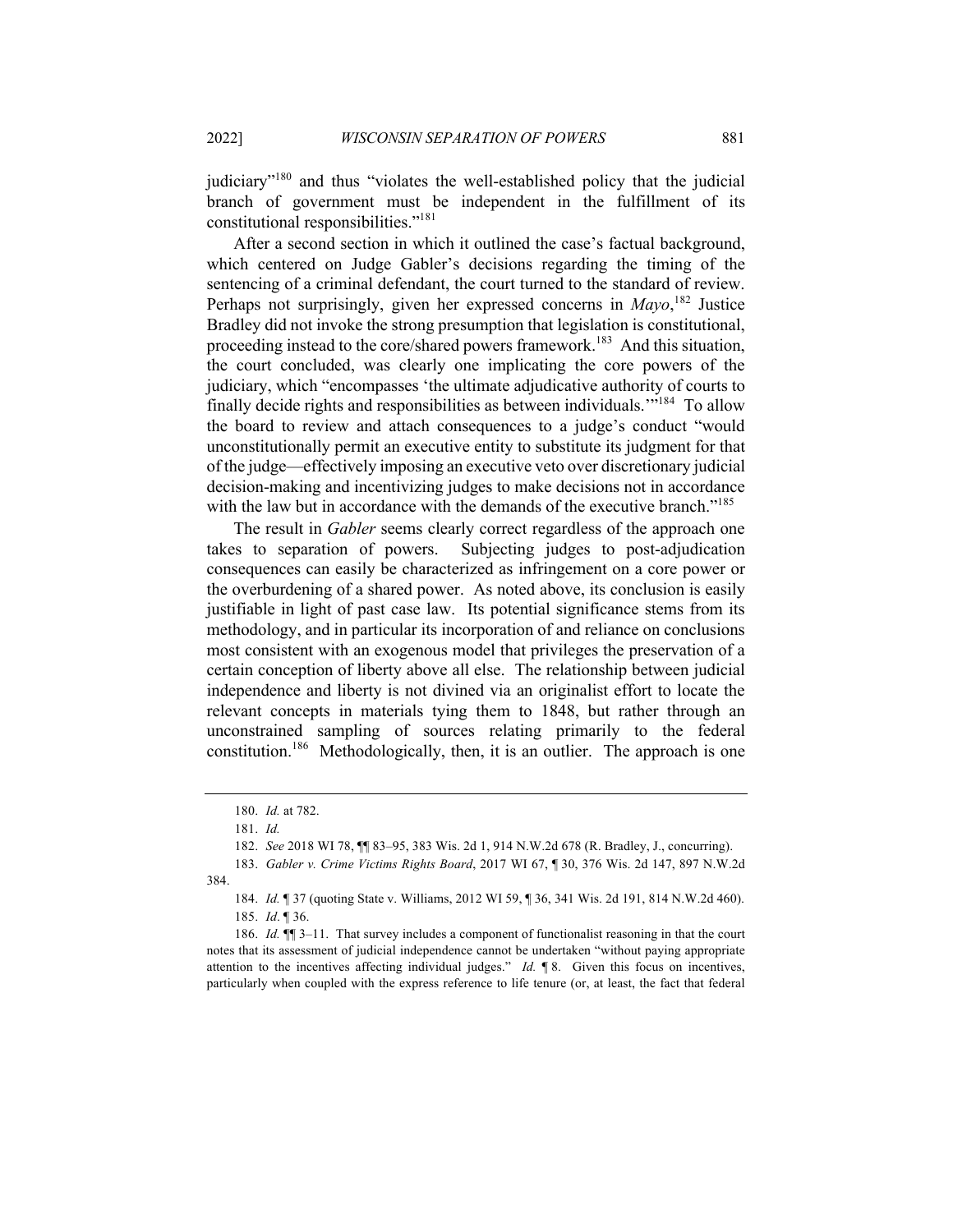that has been largely absent from the court's reasoning about the Wisconsin constitution, and that is inconsistent with the *Busé* framework to which the court has in recent decades purported to adhere, and in tension (at the very least) with the court's traditional use of a balance model in separation-of-powers cases.

# *D.* Tetra Tech

The narrow question before the court in *Tetra Tech, Inc. v. Wisconsin Department of Revenue*<sup>187</sup> concerned the definitional scope of the word "processing" in a tax statute.<sup>188</sup> But Justice Kelly in his lead opinion also elected to take up the much broader questions of whether and to what extent the court should defer to administrative agencies' interpretations of statutes.<sup>189</sup>

Prior to *Tetra Tech*, the court's approach was one in which it would afford "great weight deference" to an agency's interpretation of a statute if the following four conditions were satisfied:

> (1) the agency was charged by the legislature with the duty of administering the statute;  $(2)$ ... the interpretation of the agency is one of long-standing;  $(3)$ ... the agency employed its expertise or specialized knowledge in forming the interpretation; and (4) . . . the agency's interpretation will provide uniformity and consistency in the application of the statute. $190$

Then, if the agency's interpretation was reasonable, the court was compelled to adopt it even if the court concluded that an alternative interpretation was better.<sup>191</sup>

If great weight deference did not apply, "due weight deference" might. $192$ It applied in situations involving a statute that an agency was responsible for administering, but where the agency had "not developed the expertise which necessarily places it in a better position to make judgments regarding the

judges "shall hold their Offices during good Behaviour," *id.* ¶ 9), it is notable that the court does not mention the fact that Wisconsin judges are elected. While doing so might be rhetorically counter to the theme of drawing on the federal model for precise implications about the state judiciary, the existence of another, fairly substantial, check on the judicial power provides strong support for the conclusion that the mechanism under consideration goes too far.

<sup>187.</sup> 2018 WI 75, 382 Wis. 2d 496, 914 N.W.2d 21.

<sup>188.</sup> WIS. STAT. § 77.52(2)(a)11 (2019–20).

<sup>189.</sup> *Tetra Tech,* 2018 WI 75, ¶¶ 2, 9–10.

<sup>190.</sup> *Id.* ¶ 14 (quoting Harnischfeger Corp. v. LIRC, 196 Wis.2d 650, 539 N.W.2d 98, 102 (1995)).

<sup>191.</sup> *Id.*

<sup>192.</sup> *Id.* ¶ 13.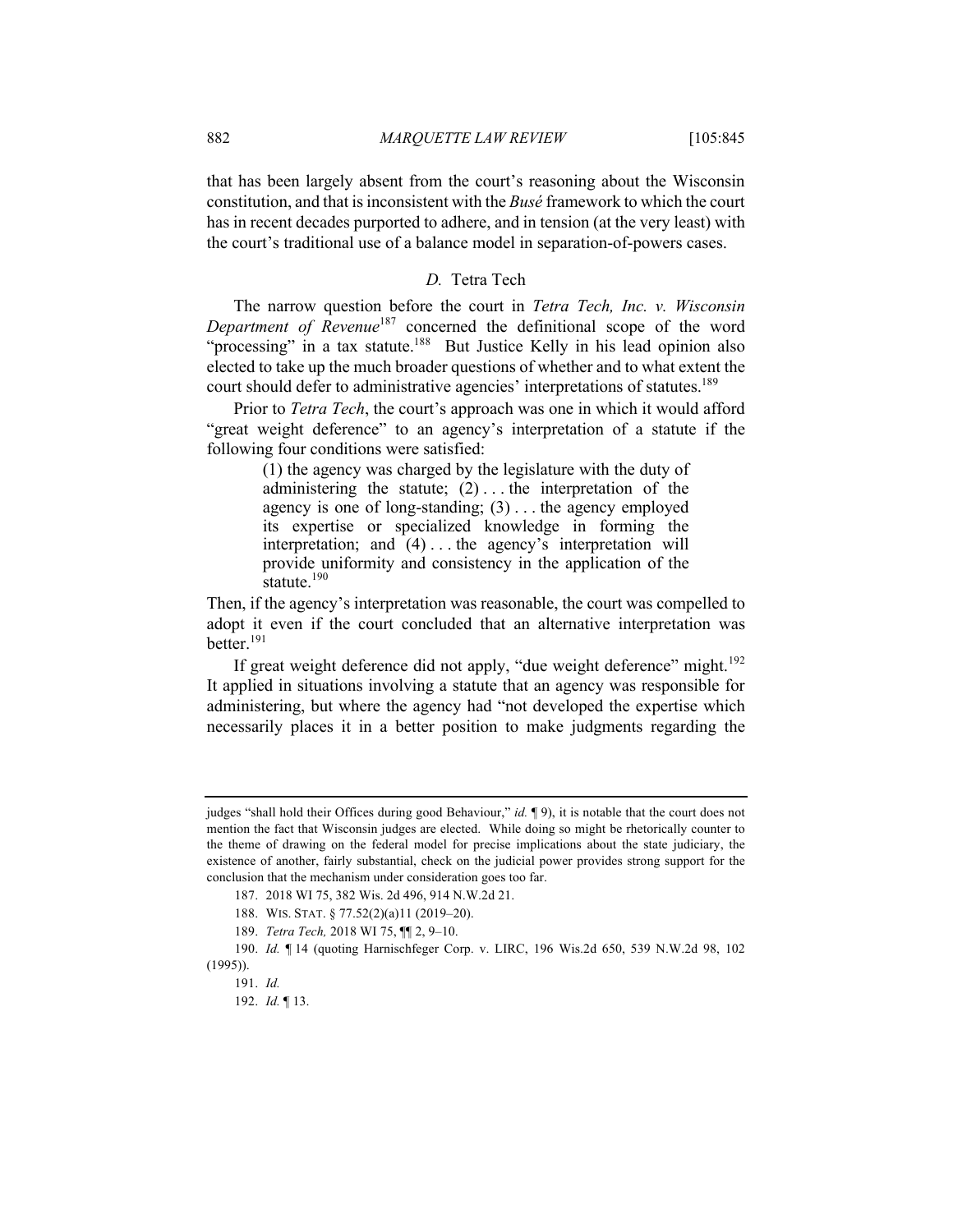interpretation of the statute than a court."<sup>193</sup> In that situation a court was free to depart from the agency's interpretation if it concluded that a different interpretation was better or, in the court's phrasing, "more reasonable."<sup>194</sup> In what would seem to be the highly unlikely situation in which a court could conclude that an alternative interpretation was neither more nor less reasonable than the agency's, the agency interpretation would prevail.<sup>195</sup> If neither of the above situations applied, then neither did deference. The court would simply engage in standard de novo review, taking the agency's interpretation and reasoning into account but in no sense regarding the fact of that interpretation itself as any sort of thumb on the scale.

In Justice Kelly's recounting of the history, $196$  this was another situation where the court settled on an interpretive framework through a process that was, at least when assessed by the content of the court's opinions, more a product of happenstance than considered analysis. Its roots, Justice Kelly suggests, are in the case of *Harrington v. Smith*, <sup>197</sup> which in his recounting used "not the language of deference, but of persuasion."<sup>198</sup> What followed was a long period

196. In recounting this history, Justice Kelly drew heavily on Patience Drake Roggensack, *Elected to Decide: Is the Decision-Avoidance Doctrine of Great Weight Deference Appropriate in this Court of Last Resort?*, 89 MARQ. L. REV. 541 (2006).

197. 28 Wis. 43 (1871).

198. *Tetra Tech*, 2018 WI 75, ¶ 20. That characterization is not so clearly correct as Justice Kelly's opinion suggests. As noted in *Tetra Tech*, the *Harrington* court said this: "Long and uninterrupted practice under a statute, especially by the officers whose duty it was to execute it, is good evidence of its construction, and such practical construction *will be adhered to*, even though, were it *res integra*, it might be difficult to maintain it." 28 Wis. at 68 (emphasis added) (quoted in *Tetra Tech*, 2018 WI 75, ¶ 19). Justice Kelly's opinion then slides to language appearing two paragraphs later in the *Harrington* opinion, where the court was expressly discussing an "important fact" present "in this case," namely the presence of the attorney general on the commission charged with giving effect to the statute. *Tetra Tech*, 2018 WI 75, ¶ 19. It is in the context of that second discussion, and not the more general discussion from two paragraphs earlier, that the court uses the language that Justice Kelly relies on in characterizing *Harrington* as being about persuasion rather than deference. *Id.* ¶ 20. To be sure, *Edwards' Lessee v. Darby*, 25 U.S. (12 Wheat.) 206, 210, 6 L.Ed 603 (1827), cited in *Harrington* and discussed by Justice Kelly, does speak of giving "very great respect" to the interpretation of those responsible for enforcement of a law, which is not the same as mandatory deference. At the same time, it also seems to call for something greater than what the *Tetra Tech* decision ultimately affords to agency interpretations. The opinion in *In re Revisor*, 141 Wis. 592, 602–03, 124 N.W. 670, 673 (1910), contains similar language suggesting more of a history of deference than Justice Kelly allows: "Lawbreaking is none the less lawbreaking because it is grayheaded with age; but when the meaning of a doubtful clause is in question, the construction placed upon it by the fathers, and concurred in

<sup>193.</sup> UFE Inc. v. LIRC, 201 Wis. 2d 274, 286, 548 N.W.2d 57, 62 (1996) (quoted in *Tetra Tech*, 2018 WI 75, ¶ 15).

<sup>194.</sup> *Tetra Tech*, 2018 WI 75, ¶ 15.

<sup>195.</sup> *Id.*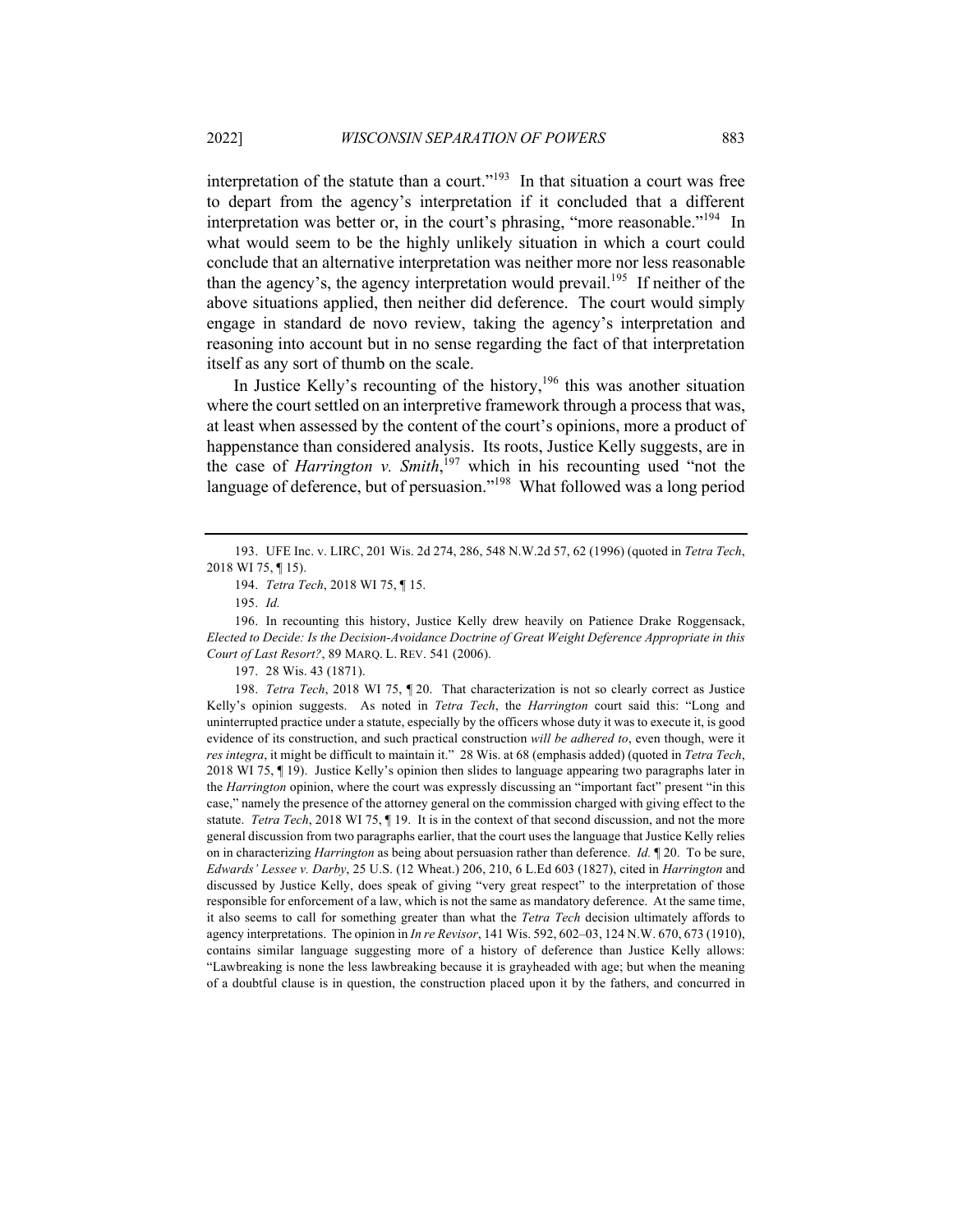in which the court did not reflexively defer, $199$  but then began the path toward deference by importing a federal standard to state review,  $200$  and finally, in *Harnischfeger v. Labor and Industry Review Commission*, <sup>201</sup> used language suggesting mandatory deference<sup>202</sup> and elevated the deference regime "from a canon of construction to a standard of review."<sup>203</sup>

The doctrine having somewhat haphazardly come together, what remains is what Justice Kelly disingenuously calls "a matter of first impression,"<sup>204</sup> and a not insignificant one at that: "whether our deference doctrine is compatible with our constitution's grant of power to the judiciary."<sup>205</sup> The answer, Justice Kelly concludes, is that it is not compatible, that the deference doctrines place judicial power in the executive branch, and that the proper approach is to give agency interpretations the same analytical weight as an appellate court gives to a trial court's reasoning on a question of law—it might be helpful and even persuasive, but it is in no sense binding.

Great deference has been paid in all cases to the action of the executive department, where its officers have been called upon, under the responsibilities of their official oaths, to inaugurate a new system, and where it is to be presumed, they have carefully and conscientiously weighed all considerations, and endeavored to keep with the letter and the spirit of the Constitution. If the question involved is really one of doubt, the force of their judgment, the force of their judgment, especially in view of the injurious consequences that may result from disregarding it, is fairly entitled to turn the scale in the judicial mind.

COOLEY, *supra* note 51, at 69. Of course, as noted in Part I, the Wisconsin Supreme Court's early constitutional interpretation, in general, departed from that described by Cooley. But it has in the past followed this strand of the approach he describes, especially where there is an interpretation of longstanding. For example, in *Bd. of Tr. of Lawrence Univ. v. Outagamie Cnty*., 150 Wis. 244, 136 N.W. 619 (1912), the court recognized the principle "that the uninterrupted practice of the government prevailing through a long series of years and the acquiescence of all its departments settle a constitutional interpretation in accordance with such long-continued practice." *Id.* at 622. *See also* State *ex rel.* Williams v. Samuelson, 131 Wis. 499, 111 N.W. 712 (1907); Schultz v. Milwaukee Cnty., 245 Wis. 111, 120, 13 N.W.2d 580, 584 (1944) ("The rule of practical construction as applied to constitutions has been approved many times by this Court.").

199. *Tetra Tech*, 2018 WI 75, ¶ 22.

- 200. *Id.* ¶¶ 23–30.
- 201. 196 Wis. 2d 650, 539 N.W.2d 98 (1995).
- 202. *Id.* at 660–61.
- 203. *Tetra Tech*, 2018 WI 75, ¶¶ 32, 40.
- 204. *Id.* ¶ 42.
- 205. *Id.*

through long years without question, is strongly persuasive and *frequently will be held to be controlling*." (emphasis added).

In addition, Cooley's treatise—in which he conceived of state constitutions as subject to the same interpretive principles as statutes—speaks of a tradition of deference to executive interpretations of their state's constitution: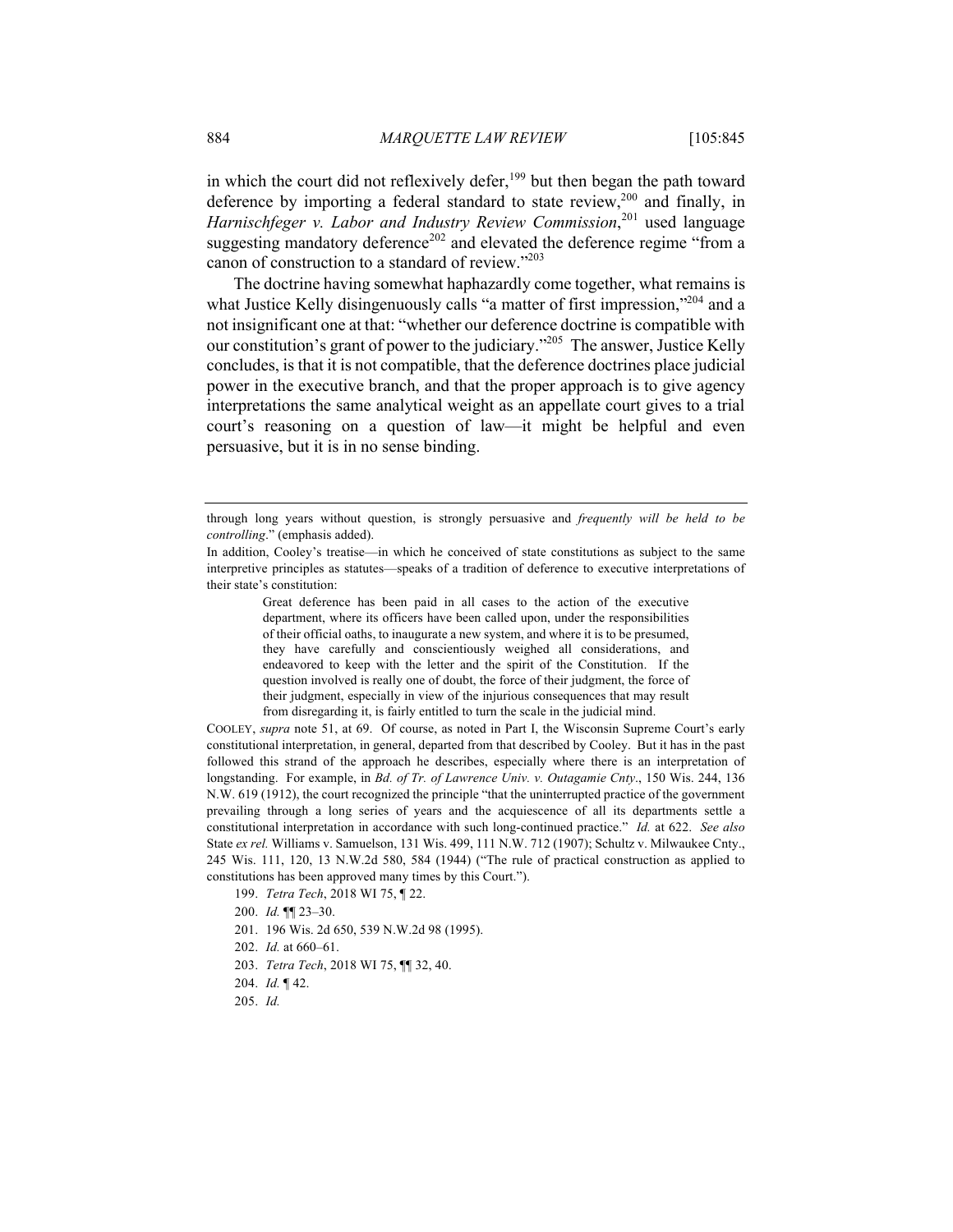His reasoning begins with what he presents as the basics of separation of powers, which he characterizes as primarily about protecting against "tyranny" and "depredations on our liberties."<sup>206</sup> There follows a recitation of the standard distinction between "core" and "shared" powers, which in turn requires consideration of whether the deference regime involves an abdication of something at the core of the judicial power. It does, in Justice Kelly's assessment, because "exercising judgment in the interpretation and application of the law in a particular case is the very thing that distinguishes the judiciary from the other branches."207

It is difficult to characterize Justice Kelly's approach in reaching this conclusion as the product of any clear methodology. The opinion cannot credibly claim to be originalist since it makes no effort to pin down any sort of original intent or understanding<sup>208</sup> as of either the constitution's initial drafting and adoption or the revision of the judiciary provisions in 1977. There is no mention of *Busé v. Smith*, and no effort to engage in any sort of analysis reminiscent of its purported methodological commitments. Nor does the opinion constrain itself by resorting to a common-law constitutionalism that proceeds gradually from premises extracted from past decisions. Much like in *Gabler*, the opinion instead seems to imagine that "the judicial power" exists as a singular concept applicable at all times and in all places in the United States legal tradition,<sup>209</sup> then draws upon a grab bag of authorities, ranging from past Wisconsin cases to the Federalist Papers to separate opinions (i.e., literal expressions of opinion rather than statements of law in any formal sense) by Justices Scalia, Thomas, and Gorsuch in service of reaching its preferred characterization.<sup>210</sup> It is, for a court that has largely forsaken resort to legislative

209. *Tetra Tech*, 2018 WI 75, ¶ 54 ("When we distill our cases and two centuries of constitutional history to their essence . . . .").

210. *Id.* ¶¶ 45–54, 58–61. Justice Kelly also invoked concerns about the appearance of impartiality, namely that deferring to agency's interpretation in cases in which that very agency is likely to be a party before the court creates the appearance of a biased tribunal. *Id.* ¶¶ 63–69. That may be but creating the appearance of a maximally unbiased tribunal does not seem to have been at the top of the court's list of recent priorities. *See*, *e.g.*, Christopher Terry & Mitchell T. Bard, *An Opening for Quid Pro Quo Corruption? Issue Advertising in Wisconsin Judicial Races. Before and After* Citizens United*,* 16 J. APP. PRAC. & PROC. 305, 309 (2015) ("Research has already documented a correlation between donations to justices in Wisconsin and favorable rulings in favor of campaign supporters in more than fifty percent of cases, as well as the reality that Wisconsin Supreme Court

<sup>206.</sup> *Id.* ¶ 45.

<sup>207.</sup> *Id.* ¶ 51.

<sup>208.</sup> *Cf.* Daniel R. Suhr & Kevin LeRoy, *The Past and the Present: Stare Decisis in Wisconsin Law*, 102 MARQ. L. REV. 839, 841 (2019) (stating, in phrasing that Justice Kelly's opinion does not use, that the issue before the court was "Does agency deference comport with the original understanding of the constitution?").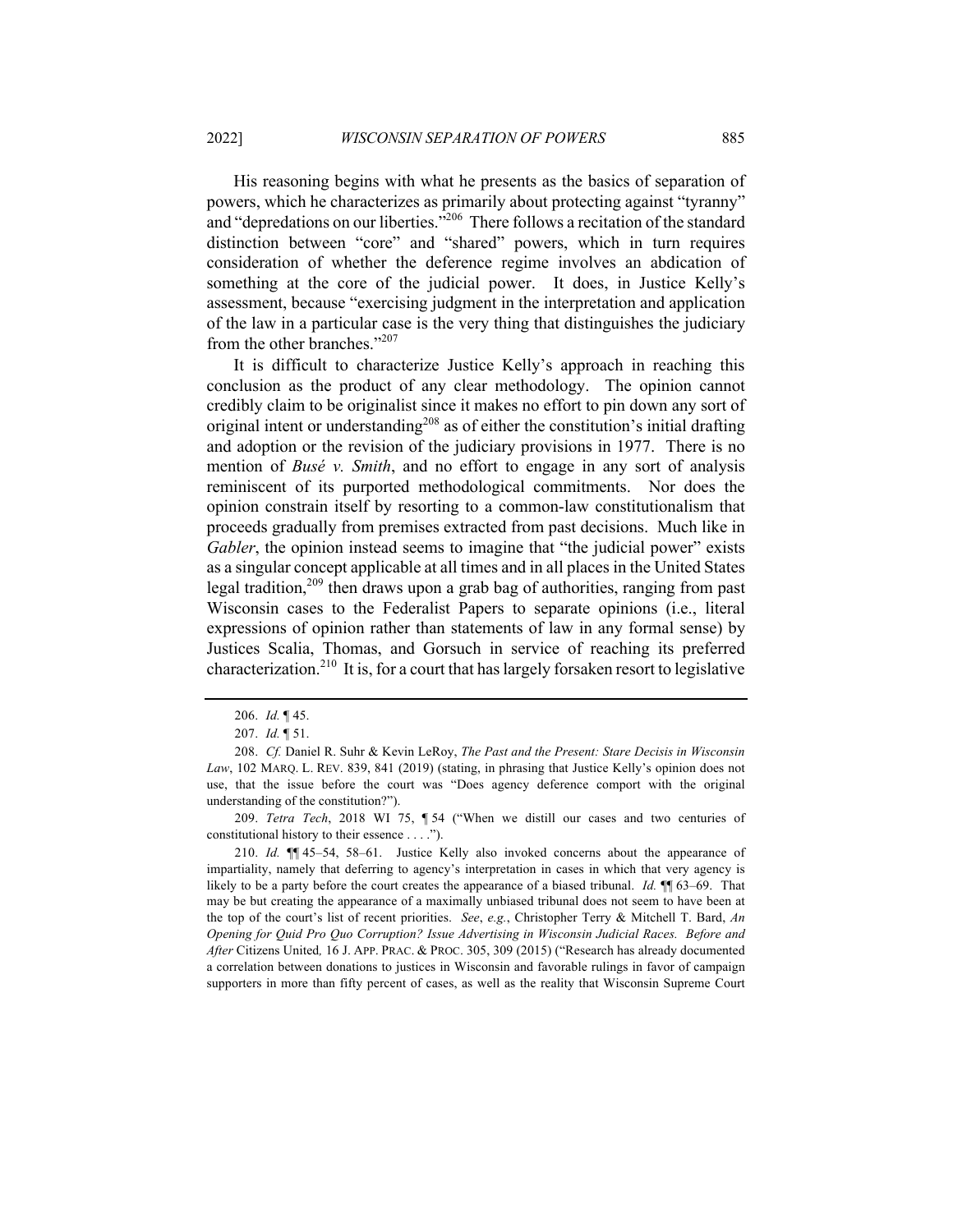history on grounds that it is too easy to pick and choose sources that support one's favored result,<sup>211</sup> remarkable stuff.<sup>212</sup>

Notice, too, the framing of the situation. In Justice Kelly's formulation,<sup>213</sup> great weight deference involves the abdication of judicial authority subject only to the "minimal" constraints imposed by the prior framework.<sup>214</sup> Yet, even assuming that situations in which "great weight deference" was applicable are at least somewhat common, it is not so clear why deference to longstanding, reasonable, executive interpretations (assuming administrative agencies in Wisconsin are indeed best considered part of the executive branch<sup>215</sup>) is any more an abdication than is the "beyond a reasonable doubt" deference given to the legislature's interpretation of the state constitution.<sup>216</sup> One might instead regard the framework as just one of many decision rules that the court, like courts generally, uses to provide some steadiness to the law and to narrow the scope of the questions before the court in a given case by fixing in advance the range of considerations that will be applicable to a given decision.<sup>217</sup> Phrased in terms of a matter considered above,<sup>218</sup> the court's *Kalal* framework could likewise be characterized as an abdication—at least in the sense that it precludes judges from drawing on the full range of materials that they might otherwise think pertinent to the proper exercise of the judicial power—or as a tool to

213. As was the case in the essay by Justice Roggensack that he drew upon. *See* Roggensack, *supra* note 162 (consistently describing the doctrines under consideration as "avoidance" doctrines).

214. *Tetra Tech*, 2018 WI 75, ¶ 56.

217. There is, additionally, the fact that the mere existence of a power does not entail the wisdom of its use. Consider, for example, *In re Guardianship of Eberhardy*, 102 Wis. 2d 539, 307 N.W.2d 881 (1981), in which the court took up the question of whether circuit courts have the authority to approve parental consent to the surgical sterilization of a child. The court reasoned that while the scope of the judicial power in Wisconsin is certainly broad enough to encompass such authority, the mere fact that jurisdiction exists does not mean that it is appropriate for a court to exercise it, due largely to the policy-soaked nature of the inquiry. *Id.* at 573–76. The situations are, of course, not identical. But to the extent that deference to executive interpretations turns on considerations like the ability to "marshal informed persons to give an in-depth study to the entire problem and [to] secure the advice of experts in the field," *id.* at 570–71, then the logic of *Eberhardy* stands in tension with the court's conclusions in *Tetra Tech*.

218. *See supra* Section II.A.

justices failed to recuse themselves in at least ninety-eight percent of cases in which one or more of the participants had donated to one or more of the justices' election campaigns.").

<sup>211.</sup> *See supra* Section II.A.

<sup>212.</sup> It is undoubtedly no coincidence that, as Craig Green puts it, "ostensibly apolitical arguments against *Chevron* [deference to agency interpretations of statutes] are actually part of a recent phenomenon that has mirrored changes in partisan politics." Craig Green, *Deconstructing the Administrative State:* Chevron *Debates and the Transformation of Constitutional Politics*, 101 B.U. L. REV. 619, 621 (2021).

<sup>215.</sup> *See supra* Section II.

<sup>216.</sup> *See supra* Section II.B.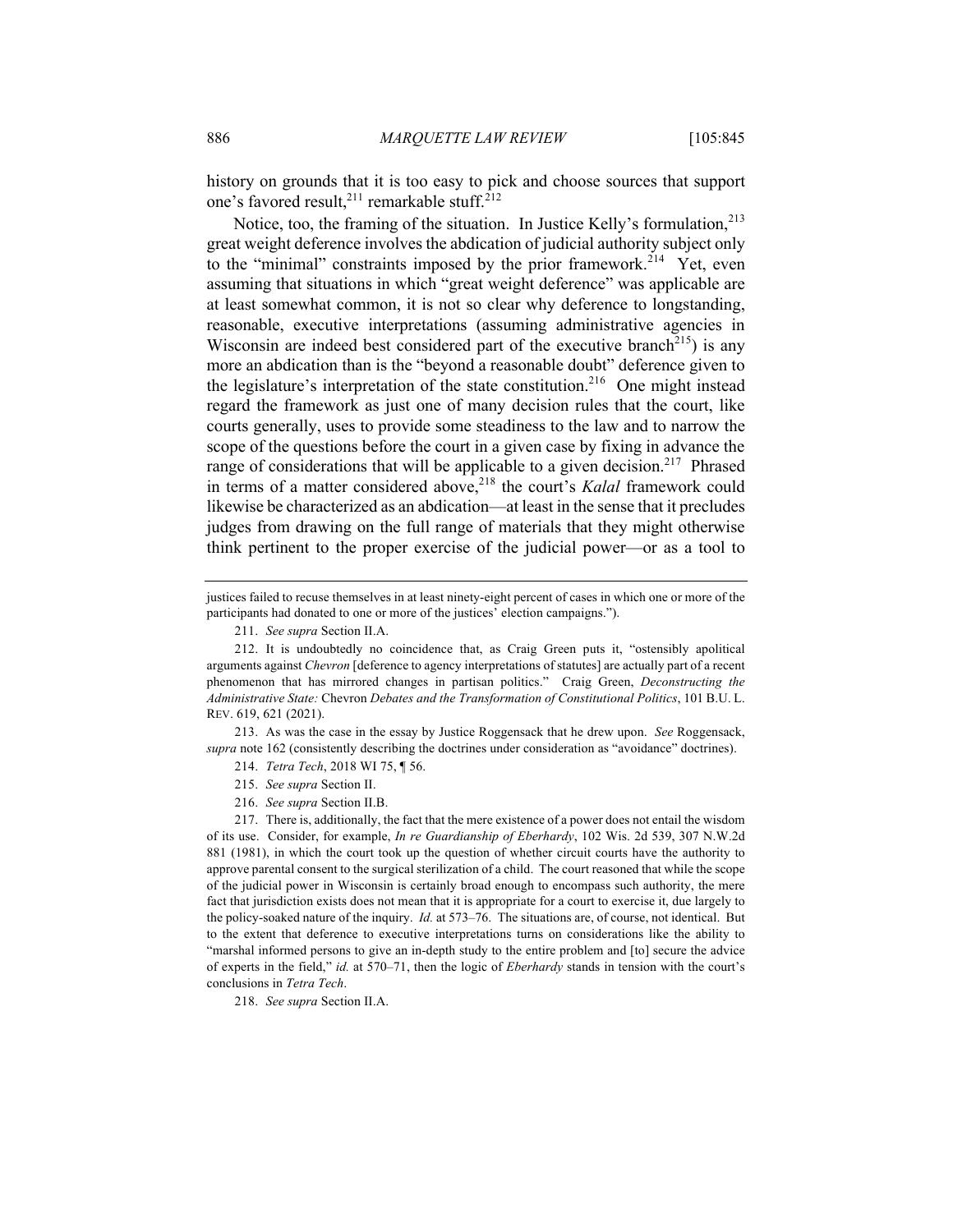generate decisions that are more accurate, more consistent with separation of powers principles, or otherwise more desirable. My point here is not to contend that there is some sort of specific equivalence between the *Kalal* framework and the deference framework jettisoned in *Tetra Tech*, but instead simply to point out that it is not at all unusual for courts to impose limits on themselves even when doing so might result in decisions that are less accurate than might be the case under a regime in which decision-making was unfettered by such constraints.219

It may well be that the result in *Tetra Tech* is an appropriate or even the correct one. What is striking about it is not so much its result as that so much of the reasoning Justice Kelly offers is abstract and unconnected to the workings of Wisconsin government. For all its length, the opinion makes no effort to situate the question within the existing doctrinal framework or the institutional structure created by the Wisconsin constitution. Should it matter that the Wisconsin legislature exercises comparatively tight control over administrative rulemaking, such that rules ought to be regarded as products of the legislature as well as the executive? Might that have been what previous iterations of the court were hinting at when they characterized agencies as part of the legislative branch?<sup>220</sup> Ought the structural differences between the federal government and Wisconsin's government have some effect on the analysis? Is there any reason to conclude that the separate opinions by Justices Scalia, Thomas, and Gorsuch—in which they were speaking for themselves rather than through opinions that were products of the necessarily moderating processes needed to produce an actual statement of law in a majority opinion are appropriate guides to the resolution of questions under the Wisconsin constitution? We simply do not know.

In the end, Justice Kelly's lengthy opinion gained a majority of votes for its conclusions but not its rationale. Justice Ann Walsh Bradley, joined by Justice Abrahamson, concurred with the result on the narrow interpretive question before the court.<sup>221</sup> Justice Ziegler, joined by Chief Justice Roggensack, criticized Justice Kelly for unnecessarily reaching constitutional questions.<sup>222</sup>

<sup>219.</sup> As I have suggested elsewhere, appellate courts' extreme deference to jury and trial court factfinding provides another example of a situation in which accuracy is sacrificed in the name of expediency. Chad Oldfather, *Appellate Courts, Historical Facts, and the Civil-Criminal Distinction*, 57 VAND. L. REV. 437 (2004).

<sup>220.</sup> *See*, *e.g.*, City of Milwaukee v. Wroten, 160 Wis. 2d 207, 218, 466 N.W.2d 861, 865 (1991) ("[A]dministrative agencies are a part of the legislative branch of government that created them  $\dots$  ."); Schmidt v. Dep't of Res. Dev., 39 Wis. 2d 46, 56, 158 N.W.2d 306, 312 (1968) ("The legislative agency or director is, in fact, an arm or agent of the legislature itself.").

<sup>221.</sup> *Tetra Tech*, 2018 WI 75, ¶ 109.

<sup>222.</sup> *Id.* ¶ 135.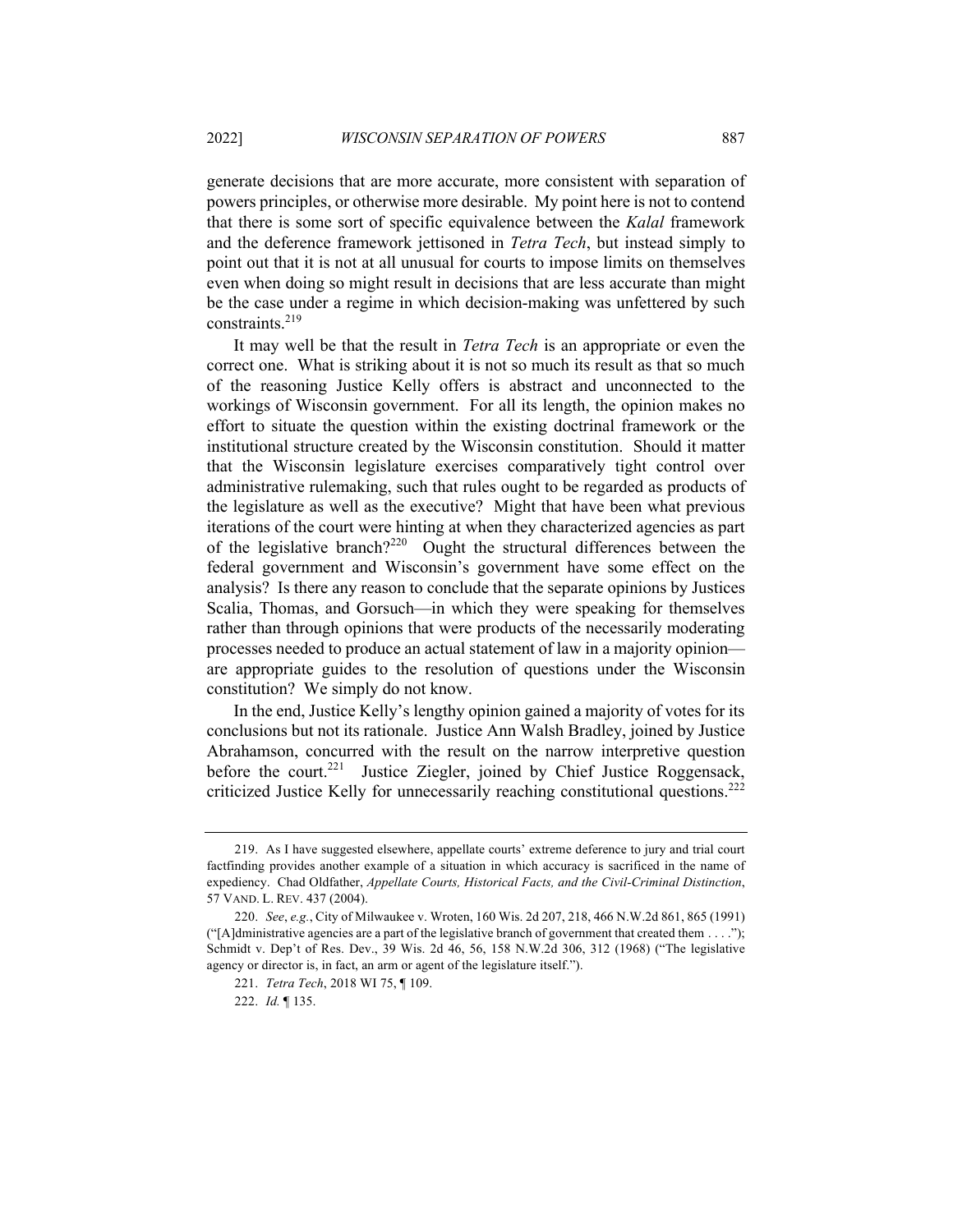And Justice Gableman likewise disagreed with the need for Justice Kelly's constitutional analysis.<sup>223</sup> Notwithstanding this lack of consensus as to its rationale, the court subsequently confirmed its abandonment of its deference regime. $^{224}$ 

## *E.* Koschkee *&* Koschkee

In *Koschkee v. Evers*,<sup>225</sup> the court considered a preliminary motion in which it was required to determine whether the Department of Public Instruction (DPI) and its Superintendent were entitled to counsel of their own choosing in litigation claiming that the DPI had not complied with requirements applicable to agency rulemaking. The governor and the Department of Justice (DOJ) contended that was entitled to take over the representation.

In an unsigned order, the court drew upon its superintending authority over the court system to conclude that DPI could reject representation by DOJ. Those powers, it reasoned, gave it power over the practice of law, which extends to matters concerning the representation of a client.<sup>226</sup> The court cited two reasons underlying its ultimate conclusion:

> First, accepting DOJ's argument would foist upon Evers and DPI an attorney they do not want (and have discharged), taking a position with which they do not agree. This could have ethical implications for DOJ attorneys. Second, accepting DOJ's argument would give the attorney general breathtaking power. It would potentially make the attorney general a gatekeeper for legal positions taken by constitutional officers, such as the governor or justices of this court sued in their official capacity. DOJ's position would not allow a constitutional officer to take a litigation position contrary to the position of the attorney general. $227$

The issue undoubtedly raises constitutional questions concerning the division of labor within the executive branch, which would necessarily have separationof-powers implications, as well as questions relating to the allocation of responsibilities among the branches, such as whether and when the legislature or judiciary can opt for their own counsel. This is a complicated set of issues and the court, perhaps wisely, does not engage with them at that level.

<sup>223.</sup> *Id.* ¶ 159.

<sup>224.</sup> Myers v. Wis. Dept. of Nat. Res., 2019 WI 5, ¶ 17, 385 Wis.2d 176, 922 N.W.2d 47.

<sup>225.</sup> 2018 WI 82, 382 Wis. 2d 666, 913 N.W.2d 878.

<sup>226.</sup> *Id.* ¶¶ 8–11.

<sup>227.</sup> *Id.* ¶ 13.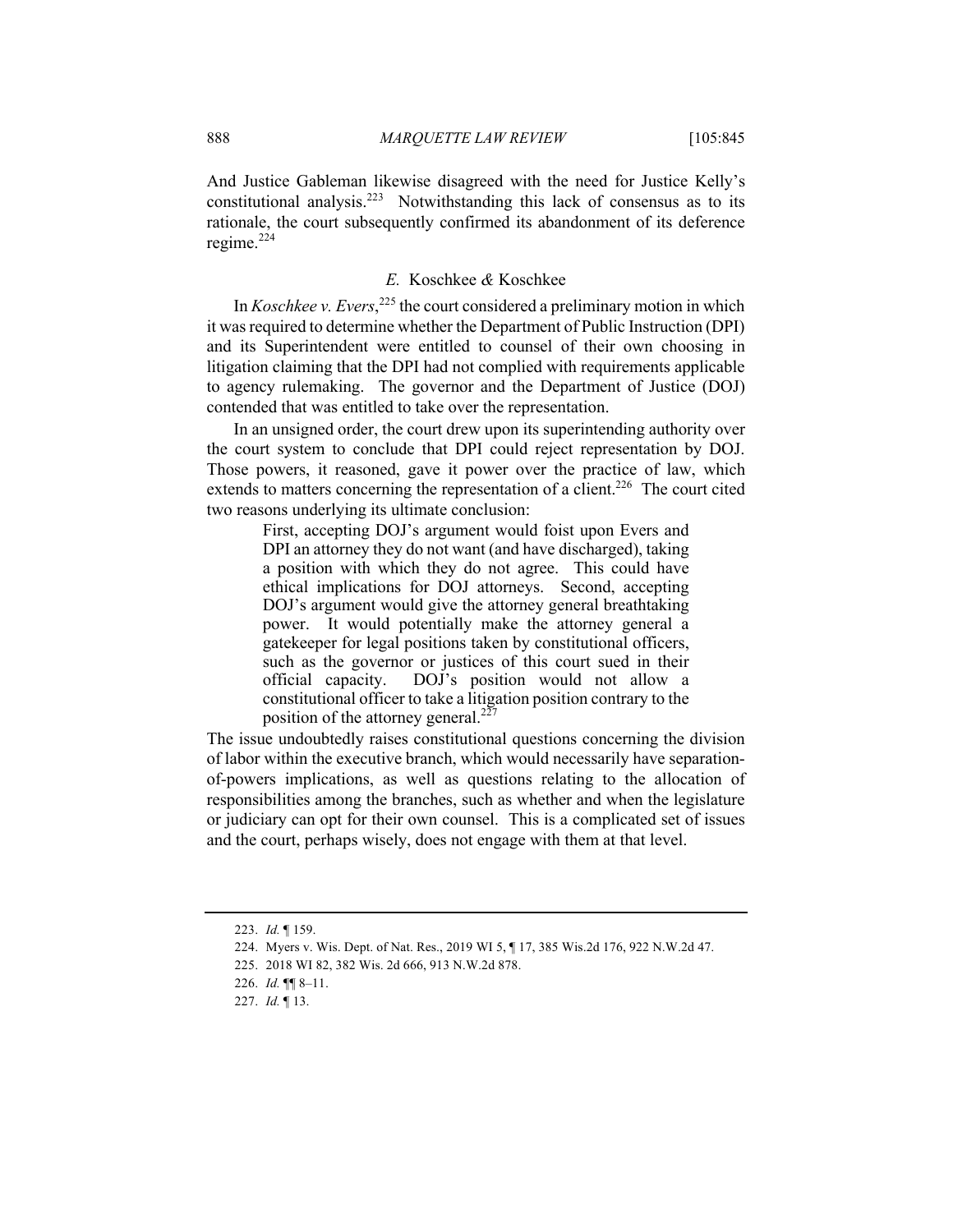In dissent, Justice Rebecca Bradley contended that the majority's decision not to allow DOJ to control the litigation threatened separation of powers.<sup>228</sup> She reached this conclusion by way of an analytically prior conclusion that, because the state constitution provides that the "qualifications, powers, duties, and compensation" of the superintendent and other officers of the DPI "shall be prescribed by law,"<sup>229</sup> the DPI and its superintendent have no authority at all unless the legislature provides it, and here the legislature had not provided it.<sup>230</sup> This is by no means an obvious conclusion. On that view the constitutional status of the superintendent would be meaningless—the voters would get to choose who occupied the role, but the role might have no authority at all. The legislature could pass a statute defining the duties of the superintendent as serving as custodian of the legislative chamber or doing crossword puzzles and that would be that. But it seems hard to believe that the constitutional provisions creating distinct executive officers to be selected by statewide elections should, under any conception of constitutional meaning, be regarded as simply giving the voters the chance to select the identity of people who may or may not actually exercise authority. The fact that an office is created in the constitution suggests a set of reasons for why it was created, which in turn implies a set of powers, responsibilities, and obligations.<sup>231</sup> The implication of Justice Bradley's opinion is arguably to elevate the will of the people as mediated through the legislature over the will of the people as manifested in their selection of the superintendent.<sup>232</sup>

232. Justice Bradley characterizes the court as exercising its power "in a manner that elevates the interests of public officials over the interests of the people who elect them." *Koschkee v. Evers*, 2018 WI 82, ¶ 41. The point is simply asserted rather than justified. And it overlooks the reality that, due to gerrymandering, the superintendent arguably has a greater claim to represent the will of the whole people of the state than does the legislature. *See* Miriam Seifter, *Countermajoritarian Legislatures*, 121 COLUM. L. REV. 1733 (2021).

<sup>228.</sup> *Id.* ¶ 27 (Bradley, J., concurring in part, dissenting in part).

<sup>229.</sup> WIS. CONST. art. X, § 1.

<sup>230.</sup> *Koschkee v. Evers*, 2018 WI 82, ¶ 37.

<sup>231.</sup> An analogous debate concerns Congress' ability to strip the federal courts of jurisdiction. Nothing in the federal Constitution requires the creation of lower federal courts. Does that automatically mean that Congress could simply eliminate them, or take away their jurisdiction to entertain certain sorts of claims? Under a thin literalism, yes. But the question is hardly free from debate, and there's a compelling case to be made that stripping federal courts of all or some substantial portion of their jurisdiction would violate federal separation of powers principles. *See*, *e.g.*, Henry M. Hart Jr., *The Power of Congress to Limit the Jurisdiction of Federal Courts: An Exercise in Dialectic*, 66 HARV. L. REV. 1362, 1365 (1953) (arguing that the Constitution's grant of power to subject the Supreme Court's appellate jurisdiction to "exceptions" and "regulations" "must not be such as will destroy the essential role of the Supreme Court in the constitutional plan").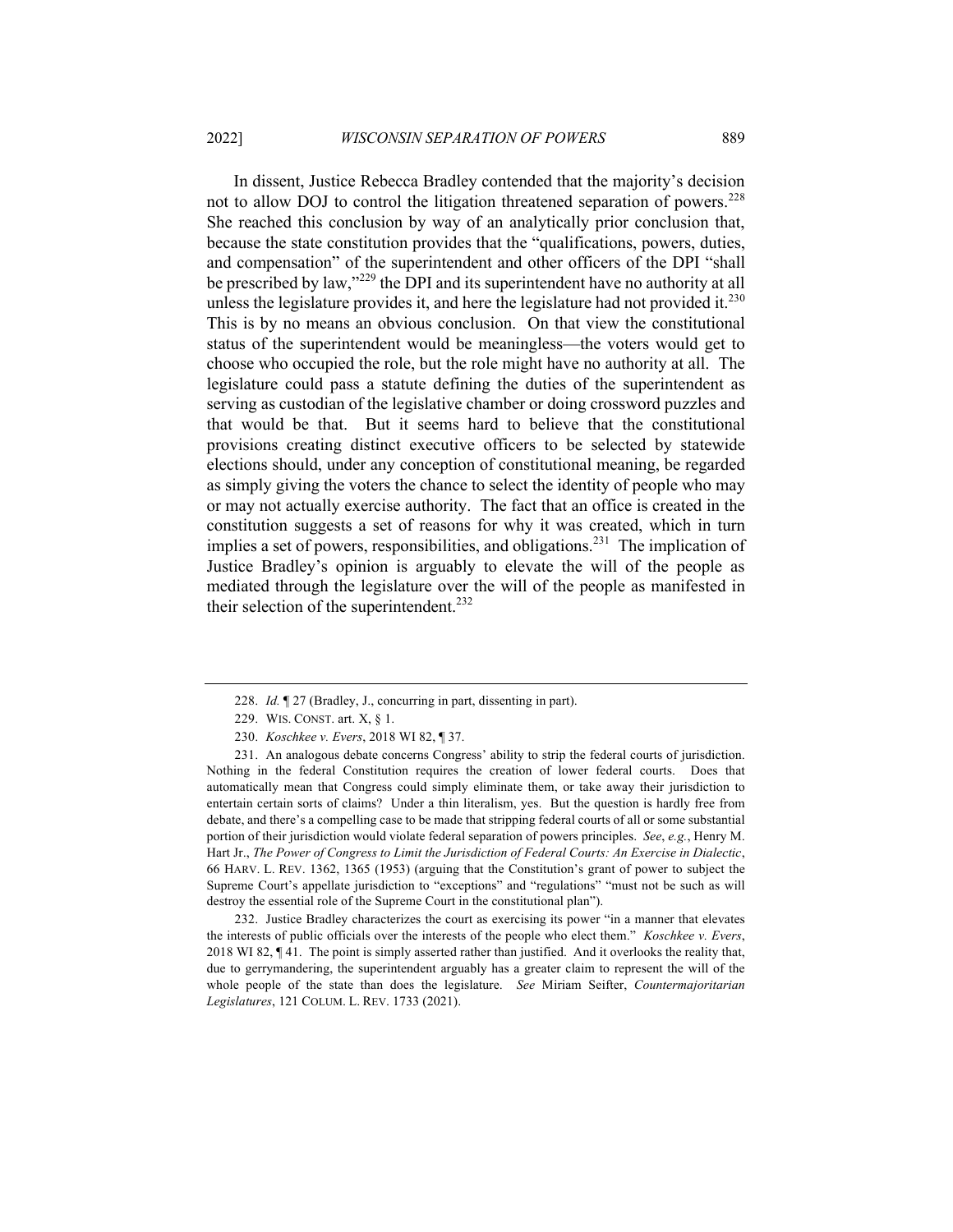The underlying case made its way to the court as *Koschkee v. Taylor*, <sup>233</sup> in which the question was whether the superintendent must comply with a legislatively imposed requirement to get approval from the governor before drafting or promulgating an administrative rule. The court concluded that it must. This time the court approached the case as presenting a question squarely within the sphere of the separation of powers.

In doing so, the court proceeded from a definition of the legislative power at a general level, "to make laws, but not to enforce them"<sup>234</sup>—to conclude that "when administrative agencies promulgate rules, they are exercising legislative power that the legislature has chosen to delegate to them by statute."<sup>235</sup> Agencies thus have no inherent power to engage in rulemaking and "remain subordinate to the legislature" in doing so. $236$  The court continued: "Because the legislature has the authority to take away an administrative agency's rulemaking authority completely, it follows that the legislature may place limitations and conditions on an agency's exercise of rulemaking authority, including establishing the procedures by which agencies may promulgate rules." $^{327}$ 

The court's analysis of the superintendent's function—which it undertook by reference to the *Buse* factors—revealed to it that that function was executive in nature.<sup>238</sup> Because the state constitution gives the superintendent no legislative authority, and because rulemaking is a legislative rather than executive act, the court reasoned, "it is of no constitutional concern whether the governor is given equal or greater legislative authority than the [superintendent] in rulemaking." $^{239}$ 

The court's analysis here is very formalistic, its purported concern simply with how the constitution divides power. It does not conceive of the case in separation of powers terms by, for example, considering how requiring the involvement of two parts of the executive branch affects the overall balance of power between the legislative and executive branches. And while the court acknowledges the practical necessity of delegation to administrative

<sup>233.</sup> 2019 WI 76, 387 Wis. 2d 552, 929 N.W.2d 600.

<sup>234.</sup> *Id.* ¶ 11 (quoting Schuette V. Van De Hey*,* 205 Wis. 2d 475, 480–81, 556 N.W.2d 127, 129 (Ct. App. 1996)).

<sup>235.</sup> *Id.* ¶ 12.

<sup>236.</sup> *Id.* ¶ 18.

<sup>237.</sup> *Id.* ¶ 20. Stated in such general terms, the point seems correct. But it does not follow that there are no limits on the nature of the limitations and conditions the legislature may apply. *See*, *e.g.*, Cleveland Bd. of Educ. v. Loudermill, 470 U.S. 532 (1984).

<sup>238.</sup> *Koschkee*, 2019 WI 76, ¶¶ 25–29.

<sup>239.</sup> *Id.* ¶ 34.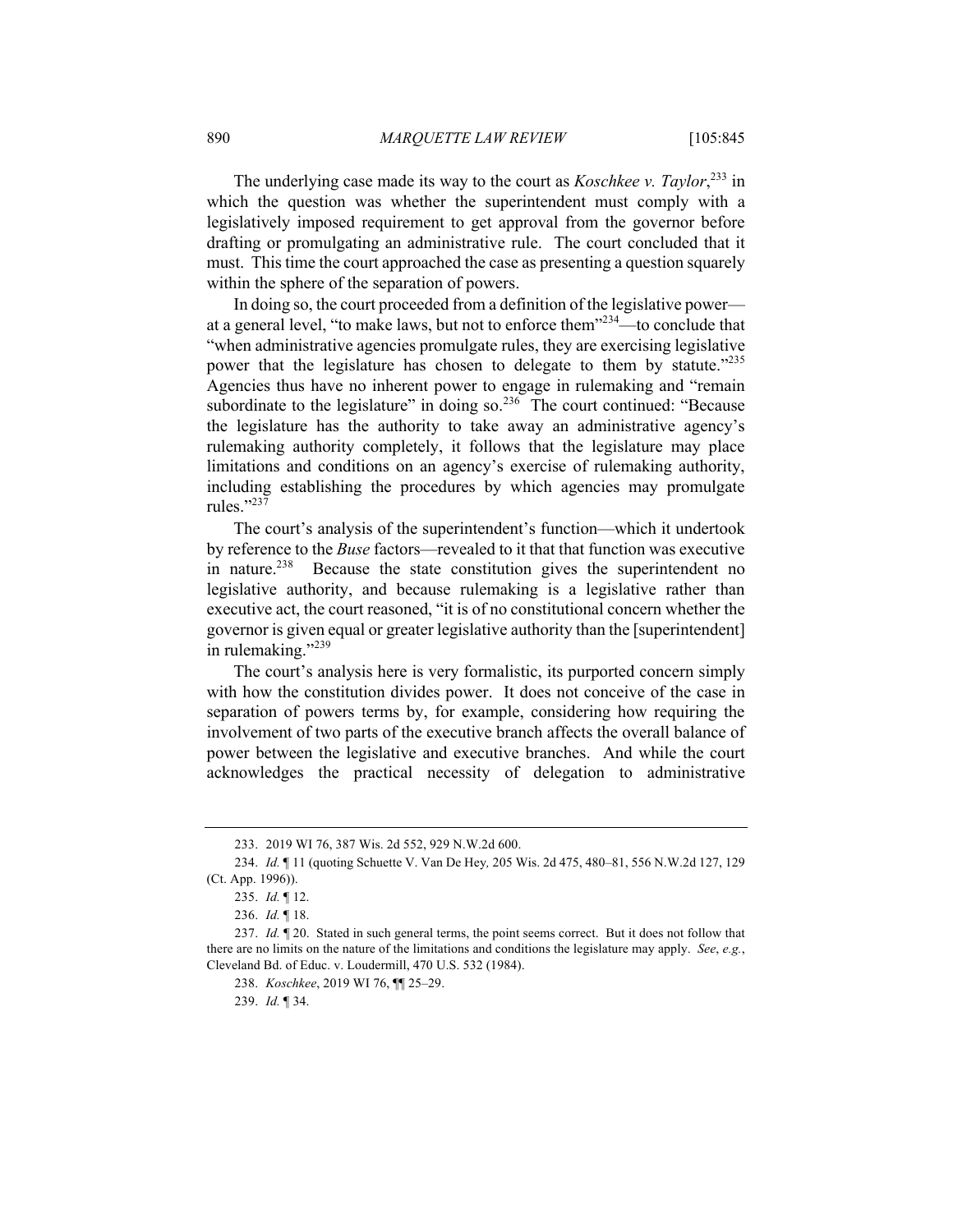agencies,  $240$  practical considerations play no role in its analysis. In other words, what drives the court is simply the conclusions it reaches about what kind of power is at stake, rather than consideration of the consequences of the requirement, whether assessed in terms of the balance of powers or according to some exogeneous measure.

Justice Rebecca Bradley, by contrast, was quite happy to consider the practical effects. She does not understate her concerns: "The concentration of power within an administrative leviathan clashes with the constitutional allocation of power among the elected and accountable branches of government at the expense of individual liberty. $2^{241}$  The idea that the administrative state is a practical necessity, she asserts—relying heavily on a set of concurring opinions written by Justices Gorsuch and Thomas and otherwise reasoning primarily from federal sources—relies on "discredited principles."<sup>242</sup> Justice Bradley stated that: "Underlying the movement toward a burgeoning administrative state was the governing class's sneering contempt for the people who elect its members, along with impatience at any resistance of the people to the views of the enlightened."<sup>243</sup> There is no discernable methodology at work in her analysis. It cannot be originalism because she does not attempt to discover what the framers and ratifiers of the Wisconsin constitution might have understood about legislative delegation.<sup>244</sup> The rhetoric is overheated, the arguments only superficially legal, and the attitude not one of thoughtfulness and detachment. It is, for a jurist, not shy about lobbing accusations of partisanship at her colleagues, remarkably ideological in its tone.

<sup>240.</sup> *Id.* ¶ 17.

<sup>241.</sup> *Id.* ¶ 42 (R. Bradley, J., concurring).

<sup>242.</sup> *Id.* ¶ 43.

<sup>243.</sup> *Id.* ¶ 44.

<sup>244.</sup> Nor is there acknowledgement, much less engagement, with the growing body of scholarly work suggesting that legislative delegation was in fact something that existed at the framing of the United States Constitution. *See*, *e.g.*, Julian Davis Mortenson & Nicholas Bagley, *Delegation at the Founding*, 121 COLUM. L. REV. 277, 280–82 (2021) ("In fact, the Constitution at the Founding contained no discernable, legalized prohibition on delegations of legislative power, at least so long as the exercise of that power remained subject to congressional oversight and control."); Ilan Wurman, *Nondelegation at the Founding*, 130 YALE L.J. 1490, 1494 (2021) ("Although the history is messy, there is significant evidence that the Founding generation adhered to a nondelegation doctrine, and little evidence that clearly supports the proposition that the Founding generation believed that Congress could freely delegate its legislative power."); Nicholas R. Parrillo, *A Critical Assessment of the Originalist Case Against Administrative Regulatory Power: New Evidence from the Federal Tax on Private Real Estate in the 1790s*, 130 YALE L.J. 1288 (2021); Philip Hamburger, *Delegating or Divesting?*, 115 NW. U. L. REV. 88 (2021); Christine Kexel Chabot, *The Lost History of Delegation at the Founding*, 56 GA. L. REV. 81, 81–82 (2022).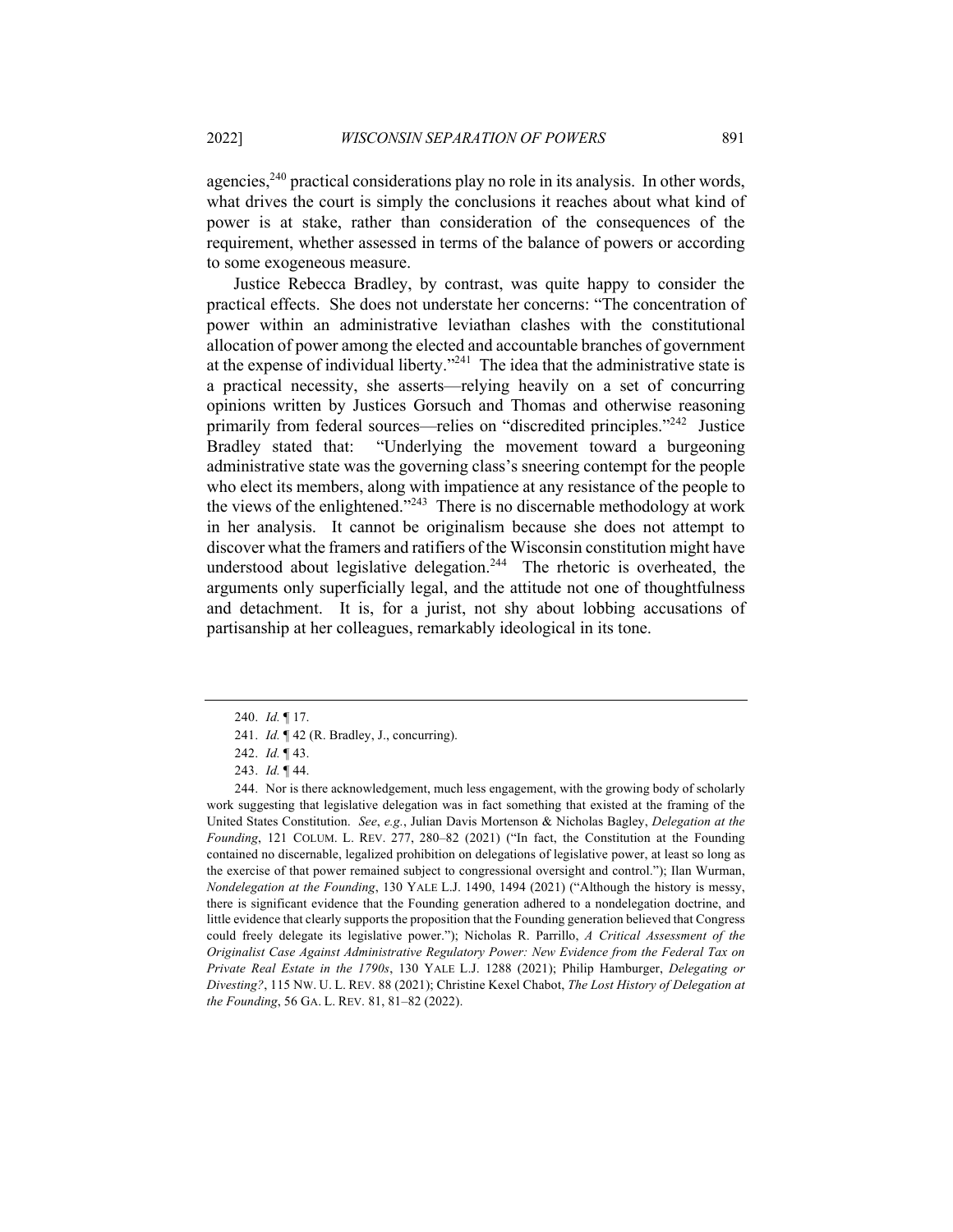## *F.* Bartlett v. Evers

In *Bartlett v. Evers*, the court considered a claim by a group of taxpayers who challenged four specific instances of the Governor's exercise of his partial veto power.<sup>245</sup> The court struck down three of the four, but because no rationale garnered a majority, it announced its decision in a brief per curiam opinion, which was followed by four separate opinions by Chief Justice Roggensack and Justices Ann Bradley, Kelly, and Hagedorn. At the heart of the challengers' case was a claim that the court's decisions concerning the partial veto have departed from the original meaning of the provision.

A bit of background on the partial veto is appropriate before getting to the particular vetoes under consideration. Article V, Section 10 of the Wisconsin constitution gives the Governor the power to veto legislation. It further provides: "Appropriation bills may be approved in whole or in part by the governor, and the part approved shall become law."246 The corresponding veto power in other state constitutions uses the word "item" rather than "part," and, based on that distinction,  $247$  the Wisconsin Supreme Court has allowed the Governor to exercise a broad ability to wield the power.<sup>248</sup> Indeed, the provision "grants to Wisconsin's governor greater veto power than that possessed by any other governor."<sup>249</sup> The scope of that power is perhaps best appreciated by consideration of the limitations that have been imposed upon its exercise by subsequent amendments to the state constitution: "In approving an appropriation bill in part, the governor may not create a new word by rejecting individual letters in the words of the enrolled bill, and may not create a new sentence by combining parts of 2 or more sentences of the enrolled bill."<sup>250</sup>

247. As the court put it:

<sup>245.</sup> 2020 WI 68, ¶¶ 1–2, 393 Wis. 2d 172, 945 N.W.2d 685.

<sup>246.</sup> WIS. CONST. art. V, § 10(b).

<sup>[</sup>I]f, in conferring partial veto power, by the amendment of section 10, art. 5, Wis. Const. in 1930, it was intended to give the executive such power only in respect to an item or part of an item in an appropriation bill, then why was not some such term as either "item" or "part of an item" embodied in that amendment, as was theretofore done in similar constitutional provisions in so many other states, instead of using the plain and unambiguous terms "part" and "part of the bill objected to," without any words qualifying or limiting the well-known meaning and scope of the word "part"?

State *ex rel*. Wisconsin Telephone Co. v. Henry, 218 Wis. 302, 313, 260 N.W. 486, 491 (1935).

<sup>248.</sup> "Wisconsin seems to be the only state in which the item veto has been used creatively, with the approval of the Wisconsin Supreme Court, to create new law." WILLIAMS, *supra* note 76, at 308.

<sup>249.</sup> STARK & MILLER, *supra* note 9, at 161.

<sup>250.</sup> WIS. CONST. art. V, § 10(c).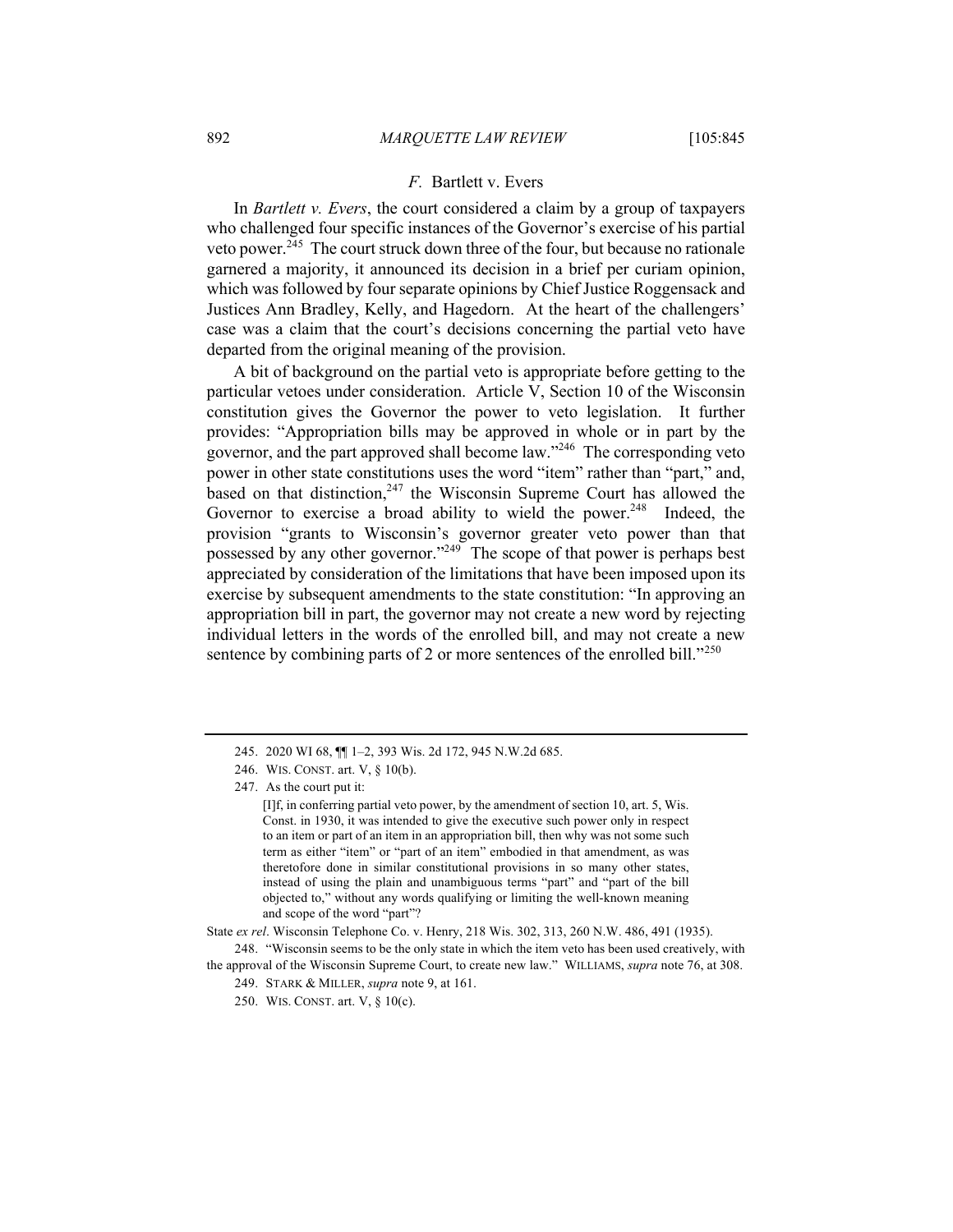In a decision in which it denied the Governor's attempt to reduce the

amount of revenue bonds a bill authorized, the court reviewed its cases and identified the following parameters for the partial veto:

Certain principles emerge from the court's interpretations of this language. First, a governor may exercise the partial veto only on parts of bills that contain appropriations within their four corners. Second, the partial veto must be exercised in such a manner that the part of the bill remaining constitutes a "complete, entire, and workable law." Third, the disapproval of part of an appropriation bill may not result in a provision which is "totally new, unrelated or non-germane" to the original bill. Fourth, the partial veto authority extends to any part of an appropriation bill, not only to appropriations. Fifth, a governor may strike words or digits from an appropriation bill. However a governor "may not create a new word by rejecting individual letters in the words of the enrolled bill." Sixth, a governor may exercise the partial veto power by writing in a smaller number for a number expressing an appropriation amount.<sup>251</sup>

As a general matter, any veto power not limited to accepting or rejecting an entire piece of legislation allows a governor to exercise power of the sort that is most often associated with the legislative branch.<sup>252</sup> Wisconsin's partial veto provisions enable its governor to exercise that power to an even greater degree. To conclude that the power is therefore inherently legislative, though, requires resort to a preconstitutional, ideal form of "legislative power" that somehow exerts normative force over all actual constitutions. On this view it would be possible to rank state constitutions in terms of the extent to which their veto provisions give legislative power to the governor. But such an approach to the definition of powers is not inevitable. One might instead conclude simply that different constitutions allocate the powers of government, however they may be labelled, differently among the different branches of government. The President of the United States does not have a line-item veto, but the governors of many states do, and the governor of Wisconsin does to an even greater degree. None of that offends the basic requirement that a state have a

<sup>251.</sup> Risser v. Klauser, 207 Wis. 2d 176, 183, 558 N.W.2d 108, 111 (1997) (citations omitted).

<sup>252.</sup> State *ex rel.* Wisconsin Senate v. Thompson, 144 Wis. 2d 429, 449, 424 N.W.2d 385, 393 (1988) (characterizing the governor's partial veto authority as "quasi-legislative"); St. John's Well Child & Family Ctr. v. Schwarzenegger, 239 P.3d 651, 660 (Cal. 2010) ("Case law, commentators, and historians have long recognized that in exercising the veto the Governor acts in a legislative capacity.").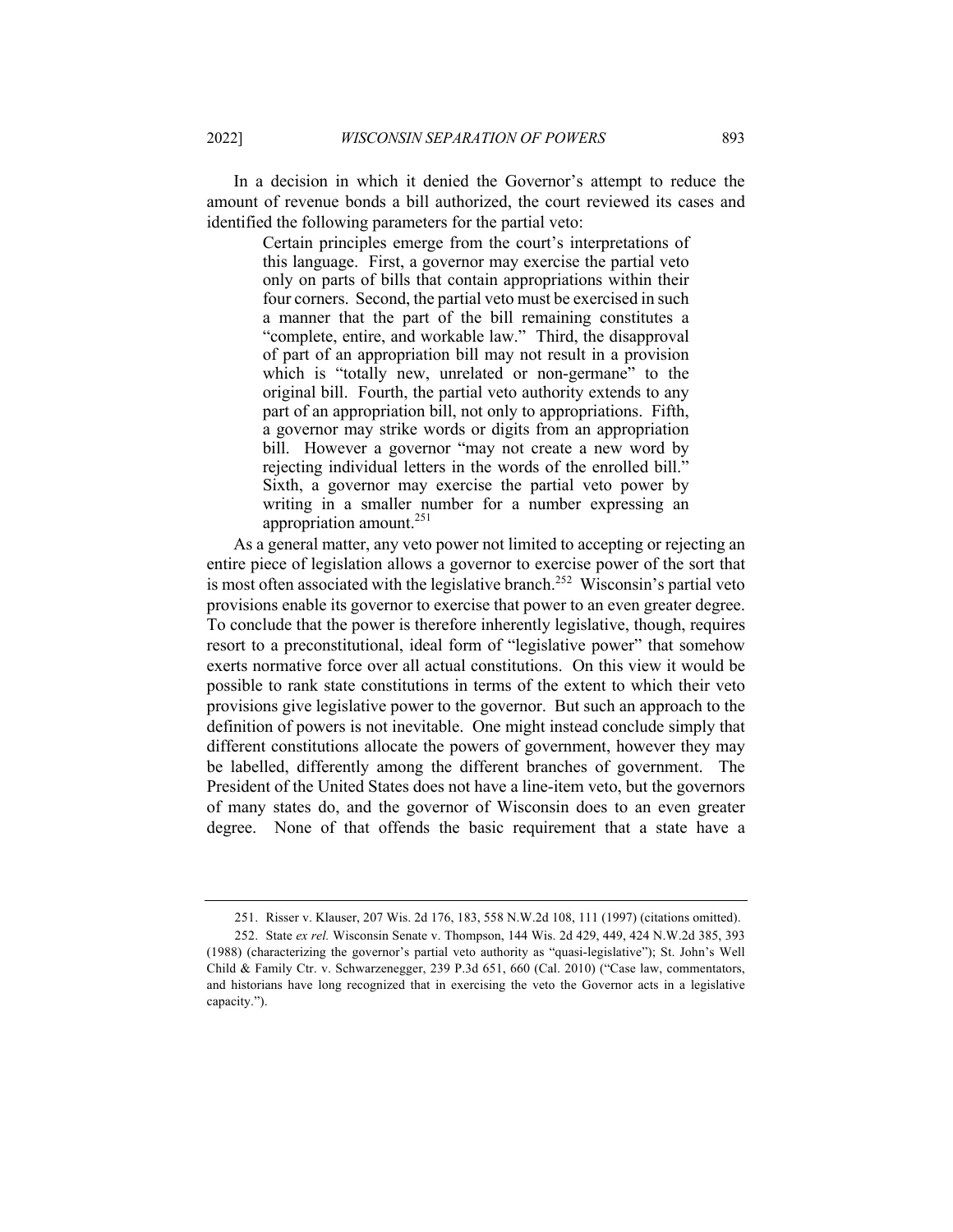republican form of government<sup>253</sup> any more than does the fact that one state has a unicameral legislature or that some states elect their judges and others do not. Put differently, the Wisconsin constitution draws the line between the legislative and the executive powers differently than do other constitutions. On that view, the "executive power" as defined in the Wisconsin constitution contains powers that are elsewhere given to the legislative branch, but that does not necessarily make them a part of "legislative power" as the power is defined in Wisconsin.

The four exercises of the partial veto at stake in the case involved deletions that had the following effects: (1) converted grants for the replacement of school buses into grants for alternative fuels; (2) changed a fund for grants for local road improvements into a generic local grant; (3) eliminated decreases in the registration fees applicable to certain vehicles; and (4) expanded the definition of "vapor products" subject to taxation.<sup>254</sup> In the estimation of one set of commentators, these vetoes "differ little from partial vetoes made regularly by governors of both political parties."<sup>255</sup> Yet the court struck down all but the third.

As noted above, no rationale gained a majority. Writing for herself, Chief Justice Roggensack traced the history of the partial veto and the court's opinions concerning it, concluding that "only two relevant limits"<sup>256</sup> emerge: "(1) the part approved must be a complete, entire and workable law; and (2) the part approved must be germane to the topic or subject matter of the enrolled bill before the veto."<sup>257</sup> She then leaned heavily on stare decisis in rejecting the claimants' invitation to overrule some of the court's past decisions,  $258$ 

<sup>253.</sup> There certainly are some limitations imposed by the federal Constitution. As Michael Dorf has suggested, the Guarantee Clause together with other "constitutional provisions indicate that the federal Constitution implicitly assumes that state governments will be structured along lines broadly similar to the federal government." Michael C. Dorf, *The Relevance of Federal Norms for State Separation of Powers*, 4 ROGER WILLIAMS U. L. REV. 51, 54 (1998). Carolyn Shapiro has recently noted that Congress has the authority to enforce the Guarantee Clause and argued that it should do so in order "to address democratic erosion in the states." Carolyn Shapiro, *Democracy, Federalism, and the Guarantee Clause*, 62 ARIZ. L. REV. 183, 188 (2020).

<sup>254.</sup> Bartlett v. Evers, 2020 WI 68, ¶¶ 12–24, 393 Wis. 2d 172, 945 N.W.2d 685.

<sup>255.</sup> Richard A. Champagne, Staci Duros & Madeline Kasper, *The Wisconsin Governor's Partial Veto after Bartlett v. Evers*, 5 READING THE CONST., no. 5, July 2020, at 16, https://docs.legis.wisconsin.gov/misc/lrb/reading\_the\_constitution/governors\_partial\_veto\_5\_3.pdf [https://perma.cc/8TCK-VWU9].

<sup>256.</sup> *Bartlett*, 2020 WI 68, ¶ 38.

<sup>257.</sup> *Id*.

<sup>258.</sup> *Id*. ¶¶ 65–89. In addition, although Chief Justice Roggensack early in her analysis seems to accept the claimants' characterization of their arguments as originalist, *id*. ¶ 67, she later identifies the characteristics of that argument that undercut its status as originalist under any but a very loose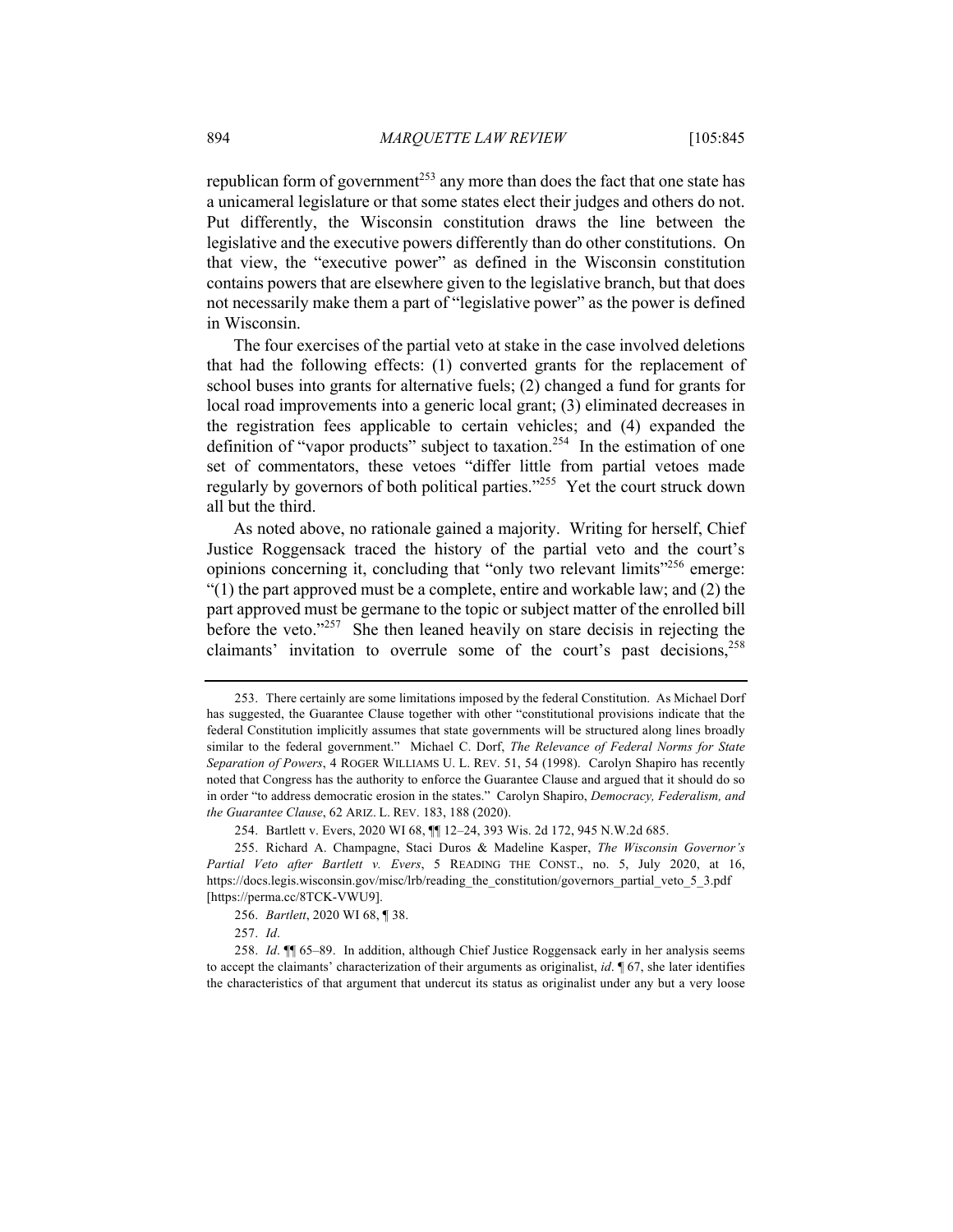concluding instead that the germaneness requirement she identifies in past cases provides a sufficient tool for assessing the constitutionality of these vetoes.<sup>259</sup>

Justice Kelly, in an opinion joined by Justice Rebecca Bradley, "beg[s] forgiveness for this pedantry<sup> $260$ </sup> as he opens his opinion with a section entitled "Schoolhouse Rock." Based almost entirely on his inferences from the state constitution's text about what structures and processes it creates, and with no effort to discern the original intent or understanding of those provisions, he extracts three general propositions based on which, in his view, the questions before the court should be resolved.<sup>261</sup> From there he jumps into a critique of the court's development of the law, concluding that it was misguided because of its failure to square with these propositions.<sup>262</sup> Taken as a whole, the opinion's analysis assumes a fixed division of power among the branches that it derives from a theoretical conception of government rather than from any effort to pin down a meaning fixed at enactment, whether in 1848, at the time of the amendments creating and later limiting the partial veto, or some combination thereof. Put differently, the opinion seems to posit the existence of some ideal form of American governmental structure—the particulars of which are nowhere stated in a precise, canonical form—against which all deviations are to be measured. Yet despite therefore not being an originalist opinion, it nonetheless leans on theories of rejecting stare decisis that are largely grounded in originalist reasoning.<sup>263</sup>

Justice Hagedorn, joined by Justice Ziegler, approaches the case as requiring a quest to determine the original public meaning of the relevant constitutional provisions. What his opinion lacks is much of anything in the way of evidence bearing on what those original public meanings might have been—which is, to be fair, the sort of information that is difficult to gather and assess, involving as it would consideration not only of materials relating to the basic governmental structure created in the 1848 constitution, but also of materials relating to the meaning and effect of the later amendments creating and limiting the partial veto. Some of the answers may be unknowable.

definition of the concept: that arguments from Montesquieu and the Federalist Papers do not, without more, hold determinative force with respect to the meaning of the later-adopted Wisconsin constitution and the amendments thereto. *Id*. ¶¶ 85–88.

<sup>259.</sup> "The legislature controls whether an idea will result in an enrolled bill that will be presented to the governor for signature. A veto that does not alter legislative control of the topic or subject matter of enrolled bills has been referred to as 'germane.'" *Id*. ¶ 91.

<sup>260.</sup> *Id*. ¶ 178.

<sup>261.</sup> *Id*. ¶¶ 175–80.

<sup>262.</sup> *Id*. ¶¶ 182–90.

<sup>263.</sup> *Id*. ¶ 205.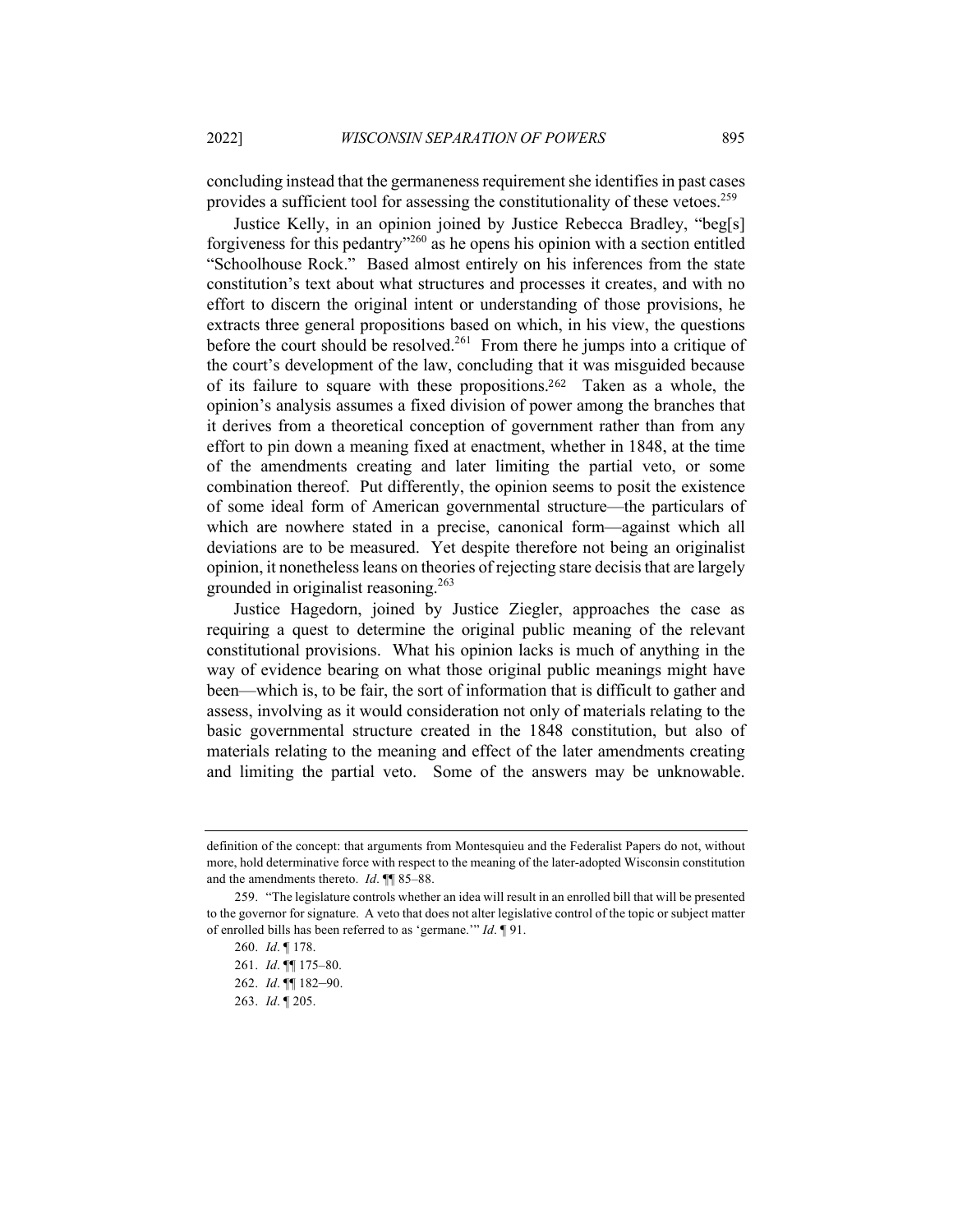Perhaps as a result, Justice Hagedorn's tone is more measured, and his conclusions more tentative.<sup>264</sup>

Finally, Justice Ann Bradley, joined by Justice Dallet, assumes a largely defensive posture in an opinion in which she advocates for continued recognition of the "incredibly broad" scope of the Governor's partial veto power.<sup>265</sup> Rather than making an affirmative case for the power, or demonstrating how it is consistent with the Wisconsin constitution's conception of separation of powers, she limits herself to critique of the other opinions, focusing on the practical problems their proposed tests would create, as well as the fact that none of the opinions tracks a theory advanced by any of the parties.<sup>266</sup>

A perhaps curious feature of these opinions is that not one invokes anything like a deferential standard of review with respect to the Governor's presumed interpretation of the partial veto provisions of the state constitution. This even though the court has afforded such deference in the past,  $267$  and has more recently noted that Justice Scalia, whose words are typically afforded canonical status by some members of the court, suggested that deference to the executive is appropriate as well.<sup>268</sup> The executive, like the legislature, is a co-equal branch of government. In recent years, however, the court has given the benefit of the doubt only to the latter.

(citations omitted).

<sup>264.</sup> *Id*. ¶ 266 (rejecting the claim that the court should overrule the bulk of its past case law but leaving open the possibility of revisiting those cases in the future).

<sup>265.</sup> *Id*. ¶ 115.

<sup>266.</sup> *Id*. ¶¶ 111–14.

<sup>267.</sup> For example, in *Ekern v. McGovern*, 154 Wis. 157, 142 N.W. 595 (1913), a case arising out of the governor's removal of the state insurance commissioner via a perfunctory hearing presided over by the Governor, the court noted: "It must not be understood that there is any want of appreciation here of the fact that much deference is due to the co-ordinate department of the government, vitalized by the Governor. It is the pleasure and the duty of the courts to pay that deference, and, perhaps, to resolve reasonable doubts as to where mere deference ends, in favor of the executive department." *Id*. at 213.

<sup>268.</sup> In *State v. Unnamed Defendant*, 150 Wis. 2d 352, 364 n.9, 441 N.W.2d 696, 701 n.9 (1989), the court noted the following in a footnote:

Justice Scalia, in a portion of his dissenting opinion that is not disputed by the majority in *Morrison v. Olson*, points out that perhaps the presumption of constitutionality attaches equally to the conduct of any party in separation of powers cases. Not only the legislature, but all branches of government are presumed to act constitutionally. There is some doubt whether the presumption is meaningful when dealing with questions of law.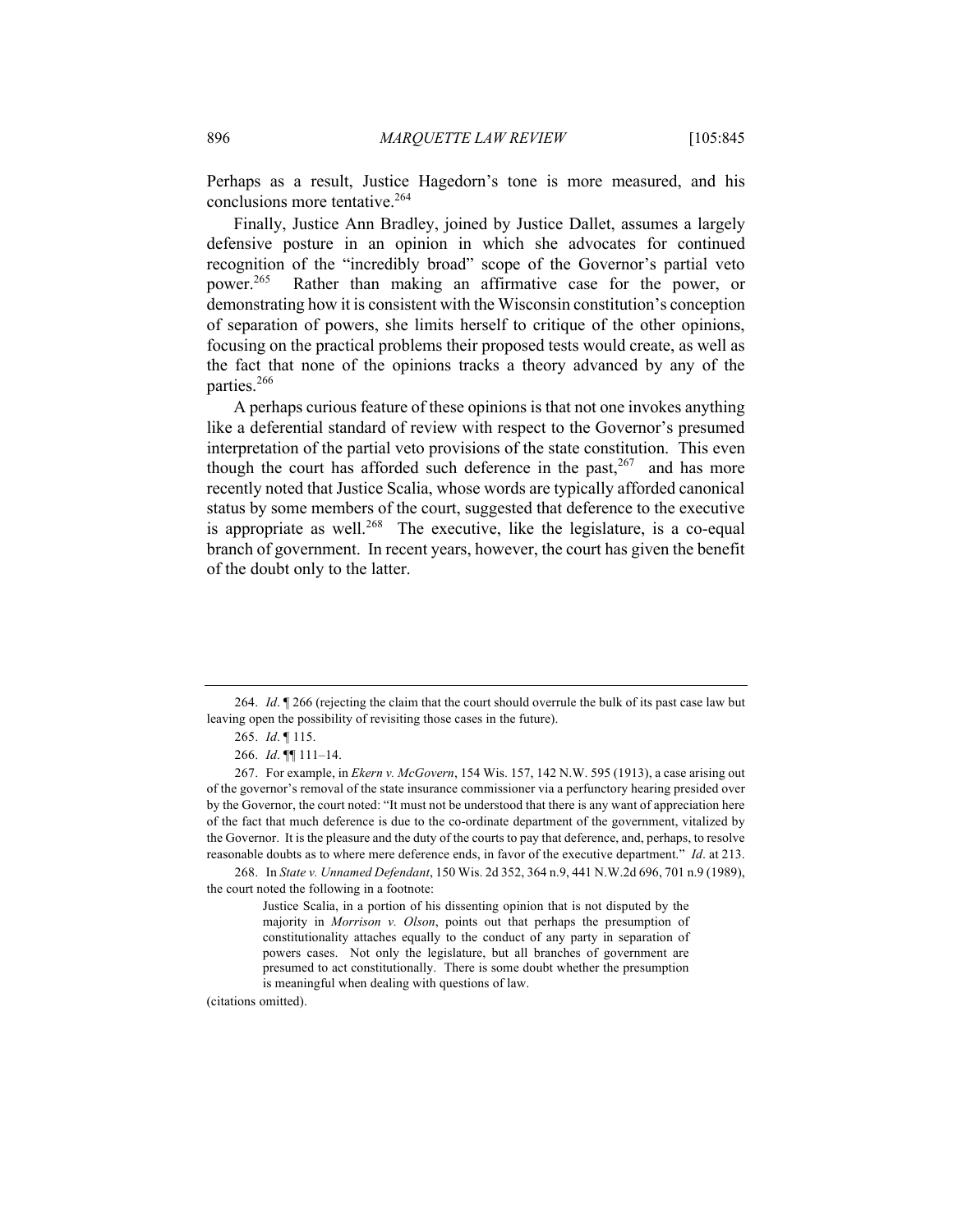## *G.* SEIU v. Vos

In *Service Employees International Union v. Vos*, <sup>269</sup> the court considered the constitutionality of several of the "lame duck" laws enacted by the legislature and signed into law during the waning days of the Scott Walker administration. The overall effect of these laws was to reduce the authority of the governor and attorney general while giving more to the legislature, or to legislative committees. The challenges in question were facial challenges. Because the court was split with respect to the constitutionality of the some of the provisions, there were two majority opinions.

The first majority opinion was written by Justice Hagedorn. It opened with a lengthy discussion entitled "Separation of Powers Under the Wisconsin Constitution." In that section he begins by building off an idea introduced in the opinion's opening paragraphs: that there are three kinds of power legislative, executive, and judicial—and that the constitution, in order to preserve liberty, divides them up.<sup>270</sup> As a matter of rhetoric, the opinion proceeds from the assumption that those three types of power have fixed definitions. The opinion states: "Legislative power is the power to make the law, to decide what the law should be. Executive power is power to execute or enforce the law as enacted. And judicial power is the power to interpret and apply the law to disputes between parties.<sup> $3271$ </sup> On this view, there is a natural order of things, and departures from that order are exceptions, instances in which "the Wisconsin Constitution . . . sometimes takes portions of one kind of power and gives it to another branch."<sup>272</sup>

These premises are debatable. To say that there are three types of power, and to provide a general description of those powers, is not to answer questions about how those powers work and interrelate in specific situations, at least so long as one rejects the premise that the words legislative, executive, and judicial necessarily refer to the same powers defined in precisely the same way whether they are used in the United States, Wisconsin, or any other state's constitution. Rather than denoting some specific, idealized form, a word such as "legislative" when used generically with the American legal system might instead refer to a range of possible powers,  $273$  in much the same way that the United States Constitution's reference to a "republican form of government" leaves room for

<sup>269.</sup> 2020 WI 67, 393 Wis. 2d 38, 946 N.W.2d 35.

<sup>270.</sup> *Id*. ¶¶ 1–2, 30–31.

<sup>271.</sup> *Id*. ¶ 1.

<sup>272.</sup> *Id*. ¶ 32.

<sup>273.</sup> *See* WILLIAMS, *supra* note 76, at 238 ("Concepts such as 'legislative' and 'executive' are, of course, indeterminate.").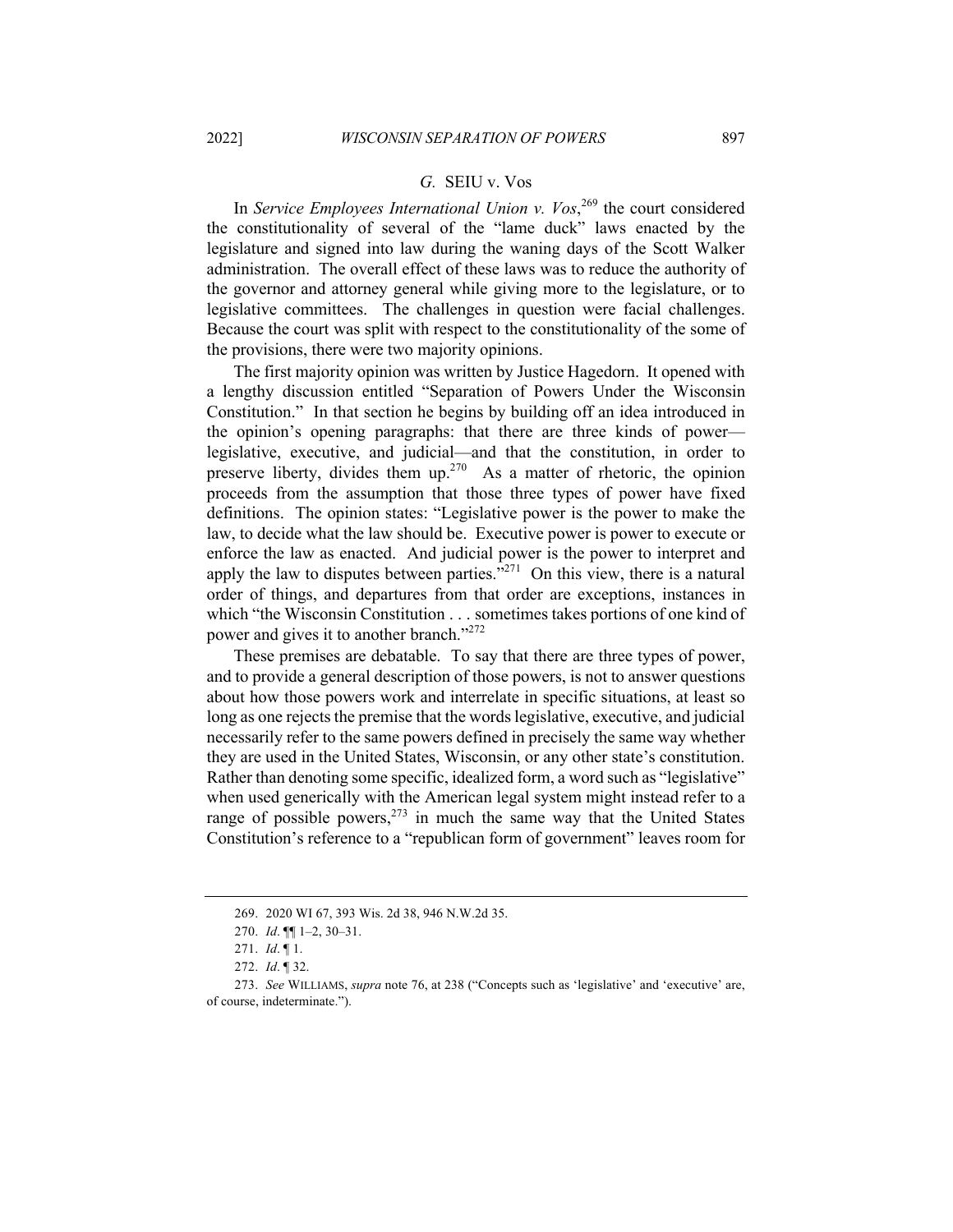substantial variation from one state to the next.<sup>274</sup> We could, in other words, imagine what the opinion conceives of as, in effect, exceptions to the general arrangement, as instead being situations in which the Wisconsin constitution defines things differently. As the discussion of *Bartlett v. Evers*, <sup>275</sup> suggests, a gubernatorial item veto has legislative effect, and the Wisconsin Governor has the broadest such power. If we imagine governmental powers not as falling into just three general categories, but instead consisting of powers defined at a more precise level, then terms such as legislative and executive might simply be regarded as labels for the buckets that hold those powers, with the specific identity of the powers in the buckets varying from one jurisdiction to the next. While it might thus be descriptively accurate to say that the terms typically denote certain capabilities, it does not necessarily follow that what is descriptively true has normative force.

Justice Hagedorn's opinion nonetheless proceeds from the assumption that the idealized forms have normative power and is careful to note that "these are exceptions to the default rule that legislative power is to be exercised by the legislative branch, executive power is to be exercised by the executive branch, and judicial power is to be exercised by the judicial branch."<sup>276</sup> But the matter is more complicated than that suggests, because the powers vested via the constitution are not all of the same status—some of the powers are "core" powers that cannot be taken by or given to another branch, while others are "shared" powers that can be exercised by the other branches so long as, in doing so, they do not "unduly burden or substantially interfere with another branch."<sup>277</sup> This is all consistent with the general framework the court usually invokes. It also, without more, answers no questions.

Critical to Justice Hagedorn's approach is that the challenges in the case are facial, which means that in order to succeed "the challenging party must show that the statute cannot be enforced 'under any circumstances.'"<sup>278</sup> This approach, he explains, is itself necessary as a consequence of the separation of powers. To conclude that a statute is facially unconstitutional requires a court to imagine all possible applications, which it may be incapable of accurately doing. Judicial modesty counsels against attempting to do so.<sup>279</sup>

<sup>274.</sup> U.S. CONST. art. IV, § 4.

<sup>275.</sup> *See supra* Section III.F.

<sup>276.</sup> *Vos*, 2020 WI 67, ¶ 33.

<sup>277.</sup> *Id*. ¶ 35 (quoting State v. Horn, 226 Wis. 2d 637, 644, 594 N.W.2d 772, 776 (1999)).

<sup>278.</sup> *Id*. ¶ 38 (quoting League of Women Voters of Wis. Educ. Network, Inc. v. Walker, 2014 WI 97, ¶ 13, 357 Wis. 2d 360, 851 N.W.2d 302).

<sup>279.</sup> *Id*. ¶ 42. Justice Dallet critiques the "no set of circumstances" approach as an overreading of the applicable doctrine, as well as the claim that judicial modesty counsels in favor of such an approach. *Id*. ¶¶ 176–87 (Dallet, J., dissenting).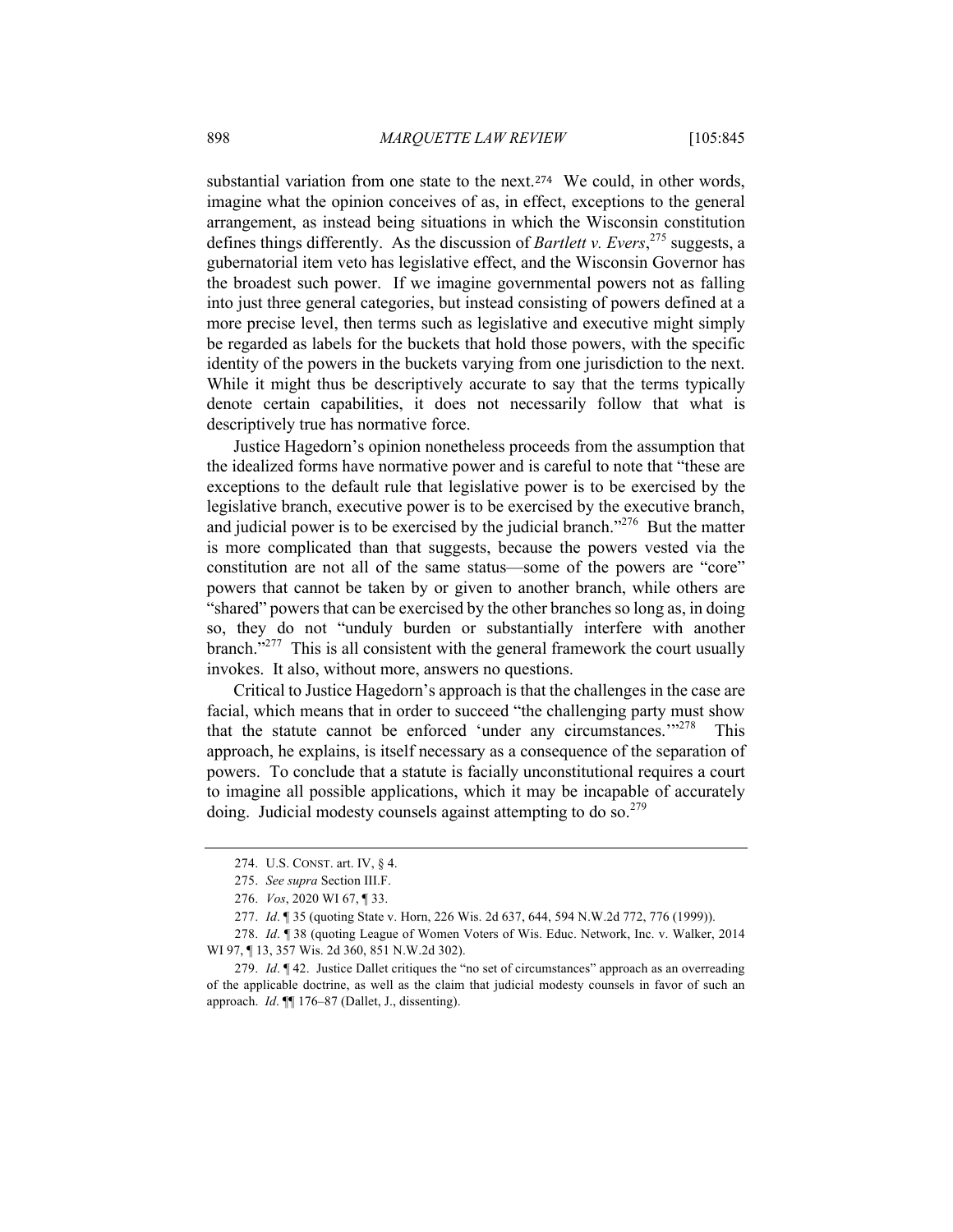The first provisions under consideration require the consent of either the legislative intervenor or the legislature's Joint Committee on Finance before the Department of Justice can "compromise or discontinue[]" civil actions prosecuted by the department or settle actions where injunctive relief or a consent decree are at stake.<sup>280</sup> The challengers argued that this was unconstitutional because it gave executive power to the legislature; the legislature responded by asserting that, because the constitution provides that the attorney general's powers are to be defined entirely by statute, the legislature is free to define them however it wants.<sup>281</sup> The court disagreed, reasoning that while the legislature may have the authority to define and limit the attorney general's powers, that does not mean that it can assume them for itself.<sup>282</sup> More palatable to the court was the legislature's argument that the statute related to the exercise of power that "is not, at least in all circumstances, within the exclusive zone of executive authority."<sup>283</sup> The court's analysis in reaching this conclusion was traditionally, if not deeply, originalist.<sup>284</sup> It considered evidence that it regarded as probative of the understanding of the constitution's division of power at the time of its enactment in  $1848^{285}$  The court further drew on the legislature's interest in controlling appropriations,<sup>286</sup> and the fact that some other states allow for similar legislative intervention.<sup>287</sup> Absent from the analysis is any consideration of whether it is appropriate for the legislature to delegate these responsibilities to a committee, which is at least questionable if the court continues its formalist trend with respect to the nature and separation of governmental powers.<sup>288</sup>

- 285. *Id*. ¶ 64–67.
- 286. *Id*. ¶ 68–69.
- 287. *Id*. ¶ 70.

288. I won't attempt to develop the arguments in detail, but there would seem to be an argument that the arrangement here allows for the exercise of legislative power without "the legislature" having acted via the constitutionally prescribed mechanisms for the exercise of its power. (And if different rules apply to the legislature's exercise of other branches' "shared" powers, it is not clear what they are. Presumably the legislature could not simply designate one of its members as having the authority to approve or disapprove of settlements.) Alternatively, a form of the nondelegation doctrine may be applicable, with the legislature in this case delegating its authority to an entity that only seems like it is part of the legislative branch because all its members are legislators. Whatever the specific legal form of the argument, it would seem that there ought to be something at least suspicious about a

<sup>280.</sup> *Id*. ¶¶ 53 n.17.

<sup>281.</sup> *Id*. ¶¶ 55–56.

<sup>282.</sup> *Id*. ¶ 62.

<sup>283.</sup> *Id*. ¶ 63.

<sup>284.</sup> In dissent, Justice Dallet pointed out that the court has traditionally taken more of a functionalist approach to separation-of-powers issues, *id.*  $\P$  168–69 (Dallet, J., dissenting)., and likewise disputed the majority's more formalistic arguments. *Id*. ¶¶ 174–75 (Dallet, J., dissenting).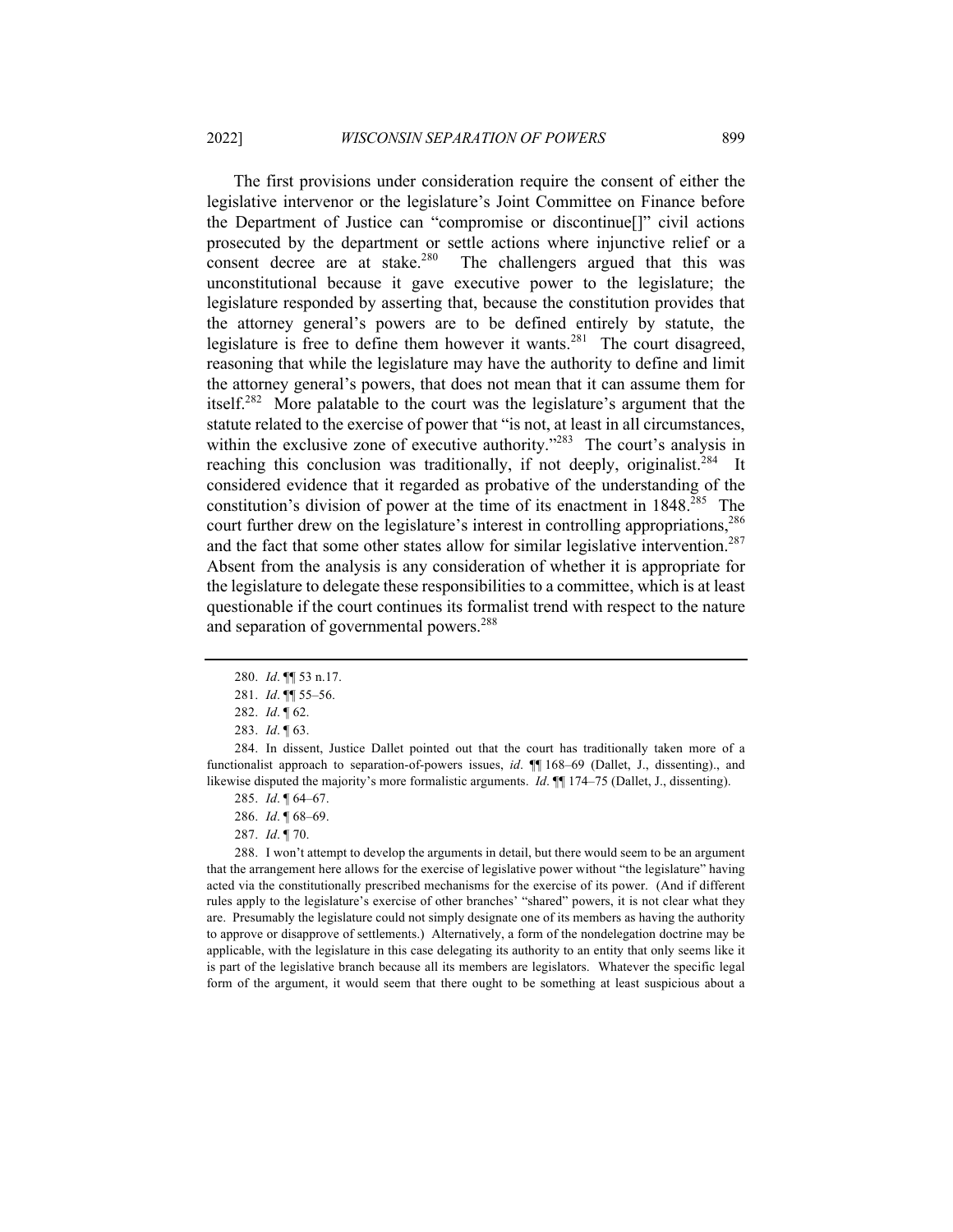The second concerned the process for changing security procedures at the Capitol building and involved giving a legislative committee the authority to review and, at the committee's election, approve any such changes. The court concluded that the power at issue is shared, and that "[i]t logically follows that if the legislature can control the use of legislative space, as it already does in many ways, it can also control the security measures put in place for the use of that space. $1289$  The court noted but did not address arguments that the legislative review mechanism involved "an impermissible legislative veto that violates bicameralism and presentment as well as the constitution's quorum requirement."<sup>290</sup>

The third provision,<sup>291</sup> for which Justice Hagedorn wrote the majority opinion, was one authorizing the Joint Committee on Administrative Rules to suspend administrative rules more than a single time. The mechanism allowing for initial suspension was the one approved in *Martinez v. DIHLR*, <sup>292</sup> and it authorized the committee to suspend a rule for three months, at the end of which the rule would remain in effect unless the legislature responded by passing a law through bicameralism and presentment.<sup>293</sup> Wisconsin is an outlier in allowing this sort of legislative review at all, $^{294}$  and so it is not surprising that the court did not look to other states or note the comparatively extraordinary nature of the mechanism, instead simply invoking *Martinez* and concluding that

290. *Id*. ¶ 75.

mechanism that allows a group of people who have been elected by a small subset of the state's electorate to override the decisions of executive branch authorities who were selected by statewide election, particularly for a court that consistently emphasizes the will of the people. *See*, *e.g.*, *Id*. ¶ 1 ("Government actors . . . only have the power the people consent to give them.").

There is a similar dynamic at play in *Democratic National Committee v. Bostelmann*, 2020 WI 80, 394 Wis. 2d 33, 949 N.W.2d 423, in which the court addressed a question certified to it by the Seventh Circuit: "whether, under Wis. Stat.  $\S 803.09(2m)$ , the Wisconsin Legislature has the authority to represent the State of Wisconsin's interest in the validity of state laws." *Id*. ¶ 1. The court treated the matter as purely a statutory question, which allowed it to conclude, in so many words, that the legislature has the power because the legislature has given itself the power. *Id*. ¶ 8. The appropriateness of allowing committees to exercise that authority on behalf of the legislature, and thereby to represent the interests of "the state" even though, again, that committee's membership is unlikely to have been elected by anything approaching a majority of the state's voters, is just assumed.

<sup>289.</sup> *Vos*, 2020 WI 67, ¶ 77.

<sup>291.</sup> Justice Hagedorn's opinion also resolved, in a single paragraph, a challenge to the constitutionality of a provision prohibiting agencies from seeking deference to their legal interpretations, concluding that its decision in *Tetra Tech* resolves the issues in favor of constitutionality. *Id*. ¶ 84.

<sup>292.</sup> Discussed *supra* Section II.C.

<sup>293.</sup> *Vos*, 2020 WI 67, ¶ 81.

<sup>294.</sup> *See* Jim Rossi, *Institutional Design and the Lingering Legacy of Antifederalist Separation of Powers Ideals in the States*, 52 VAND. L. REV. 1167, 1203 (1999) ("Such review has been held unconstitutional in almost every state considering the issue.").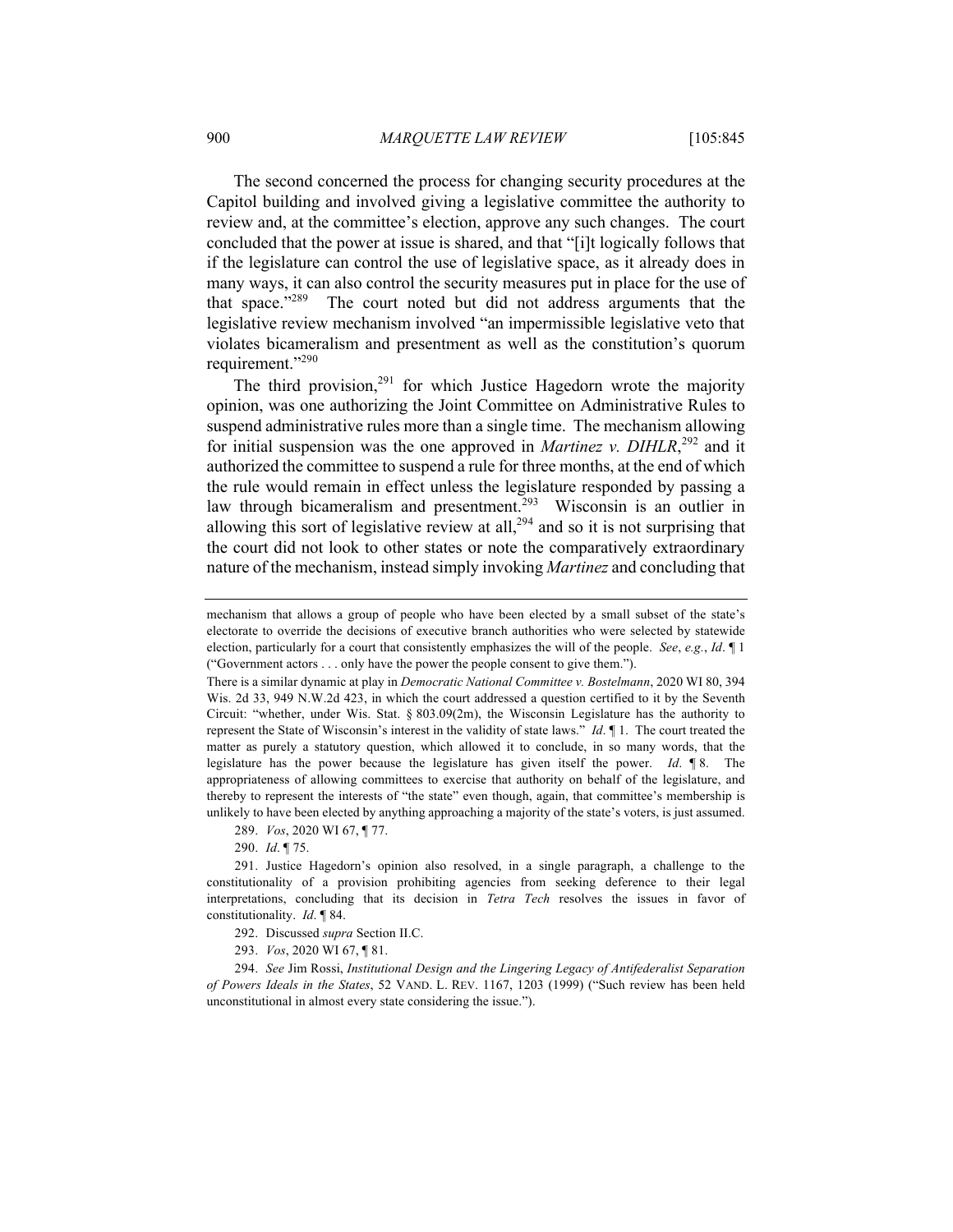"if one three-month suspension is constitutionally permissible, two three-month suspensions are as well."<sup>295</sup> Even so, the reasoning is notable. As discussed above,<sup>296</sup> *Martinez* was a thoroughly functionalist decision, and in that sense consistent with what had been the court's approach to separation of powers. It stands as a contrast to the more formalistic approach taken in the rest of the *Vos* opinion, and thereby demonstrates a potential consequence of the court's jurisprudential shift, namely that inconsistent application can lead to a pattern of results that would have been unlikely had the approach been adherent to from the start. In this case, the consequence is an accretion of more power in the legislature.

Justice Kelly wrote the second majority opinion in the case, dealing with a provision relating to "guidance documents," which are agency-prepared documents or communications that explain or provide guidance or advice with respect to the agency's procedures and likely application of statutes and rules.<sup>297</sup> The statues under consideration would have required agencies to identify the law that supports any conclusion in a guidance document, and set forth a set of procedures to be followed in the creation of new guidance documents.<sup>298</sup>

The first step in Justice Kelly's analysis was to determine whether the creation of guidance documents is a legislative or executive power. His methodology roughly tracks that he employed in prior cases. It is not originalism in any recognizable form and includes no effort to pin down the meaning of executive power as specifically placed in the Wisconsin constitution in 1848 and modified by amendments thereafter. Nor does it incorporate functional analysis, such as consideration of whether the effect of the law might be to discourage agencies from producing guidance documents, thereby driving the exercise of executive discretion underground rather than keeping it publicly available. It lacks any but a perfunctory effort $^{299}$  to survey past Wisconsin cases concerning the executive power and to extract from them some definition of greater or lesser generality that would resolve or at least provide guidance for the resolution of the issue before the court. Instead, the core portions of the analysis draw on law review articles, the Letters of Alexander Hamilton, and opinions from the United States Supreme Court, all of which point toward an abstraction: "At the risk of oversimplification, the legislature's authority comprises the power to make law, whereas the

<sup>295.</sup> *Vos*, 2020 WI 67, ¶ 82.

<sup>296.</sup> *See supra* notes 108–23 and accompanying text.

<sup>297.</sup> *Vos*, 2020 WI 67, ¶ 89.

<sup>298.</sup> *Id*. ¶ 90.

<sup>299.</sup> *Id*. ¶¶ 97 n.6, 98.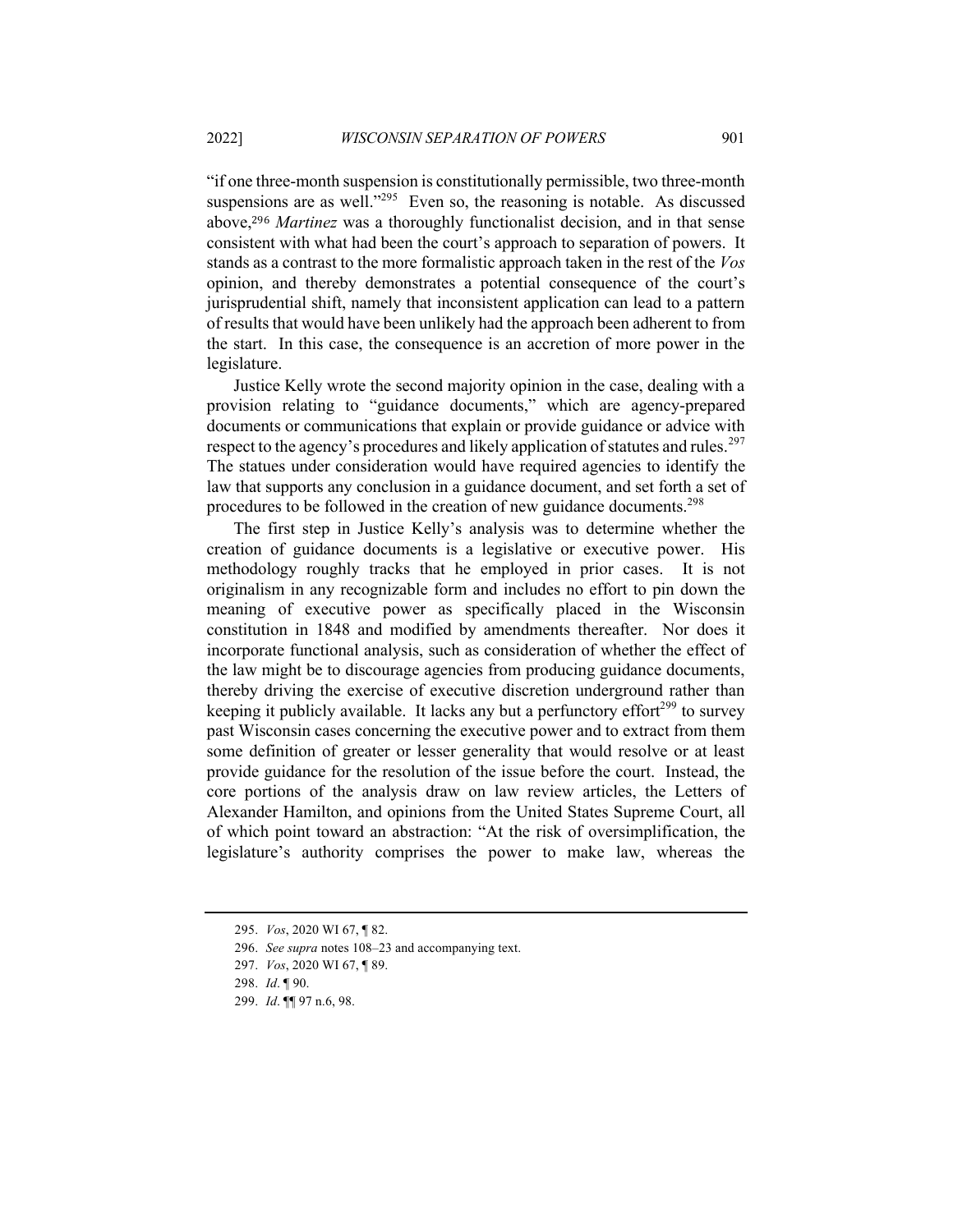executive's authority consists of executing the law."<sup>300</sup> And because the statute in question itself states that "a guidance document does not have the force of law,"<sup>301</sup> they are not an exercise of the legislative power.<sup>302</sup> More than that, they are a core part of the executive power: "They contain the executive's interpretation of the laws, his judgment about what the laws require him to do. Because this intellectual homework is indispensable to the duty to 'take care that the laws be faithfully executed,' it is also inseparable from the executive's constitutionally-vested power."303

303. *Id*. ¶ 106 (citation omitted). The line of thought here is a bit hard to discern. I do not understand the court to be saying the following, though I believe it would lead to the same result: As is most evident in the case of prosecutorial discretion, enforcement discretion is a core part of executive power. (A point that could presumably be supported by way of any interpretive methodology.) Guidance documents represent efforts to inform the public about how the executive will exercise that discretion, but by doing so do not eliminate or formally constrain the exercise of that authority, in the sense that a new holder of the executive office in question could decide to exercise that discretion in a different way, and indeed an office holder could decide to change their enforcement patterns or priorities during their time in office. (That's not to suggest that there's no constraining effect, just that it is informal.) So viewed, it is perhaps easier to appreciate how the statute under consideration interfered directly in the exercise of core executive powers. The legislature can surely affect executive behavior prospectively by changing the content of the law, but here the legislature sought to regulate executive behavior midstream. One could thereby make an analogy to the aspect of judicial behavior at stake in *Gabler*. Just as the legislature could change the law to prospectively govern the sorts of decisions that Judge Gabler made, the court concluded that it was impermissible for the legislature to empower a non-judicial entity to interfere once the judicial process had commenced.

Perhaps more directly analogous is *State ex rel. Kurkierewicz v. Cannon*, 42 Wis. 2d 368, 166 N.W.2d 255 (1969), a case considering a mandamus action to compel a district attorney to order an inquest into a death. The court observed that "[t]he district attorney in Wisconsin is a constitutional officer and is endowed with a discretion that approaches the quasi-judicial." *Id*. at 260. Thus "a great portion of the power of the state has been placed in his hands for him to use in the furtherance of justice" and his "function, in general is of a discretionary type," even though the legislature can prospectively constrain its exercise "under particular facts." *Id*. The court's analysis seems correct, though the opinion is emblematic of so many of its opinions from this era. It states the holding of a past case in a largely conclusory way, makes no effort to extract any sort of underlying principle, then purports to apply it to the current situation as if the process were simply algorithmic. There is a case to be made for minimalism, but when the court fails to articulate the reasoning underlying it, and thereby does not commit itself to much, it leaves much to good faith and the existence of shared norms, both of which seem often to have been in short supply during the court's recent era of dysfunction.

Returning to *SEIU v. Vos*, in his dissent, Justice Hagedorn sets forth a conception of guidance documents as communications between the executive branch and the public, and therefore the sort of thing that falls outside the scope of the executive's core powers. *Id*. ¶ 191 (Hagedorn, J., dissenting). The disagreement between Justices Kelly and Hagedorn may, as much as anything, demonstrate the difficulties presented by facial challenges. The range of things that fall within the definition of guidance documents is so broad that it undoubtedly encompasses documents that fall within the core

<sup>300.</sup> *Id*. ¶ 95.

<sup>301.</sup> *Id*. ¶ 100 (quoting 2017 Wis. Act. 369, § 38 (WIS. STAT. § 227.112(3)).

<sup>302.</sup> *Id*. ¶ 102.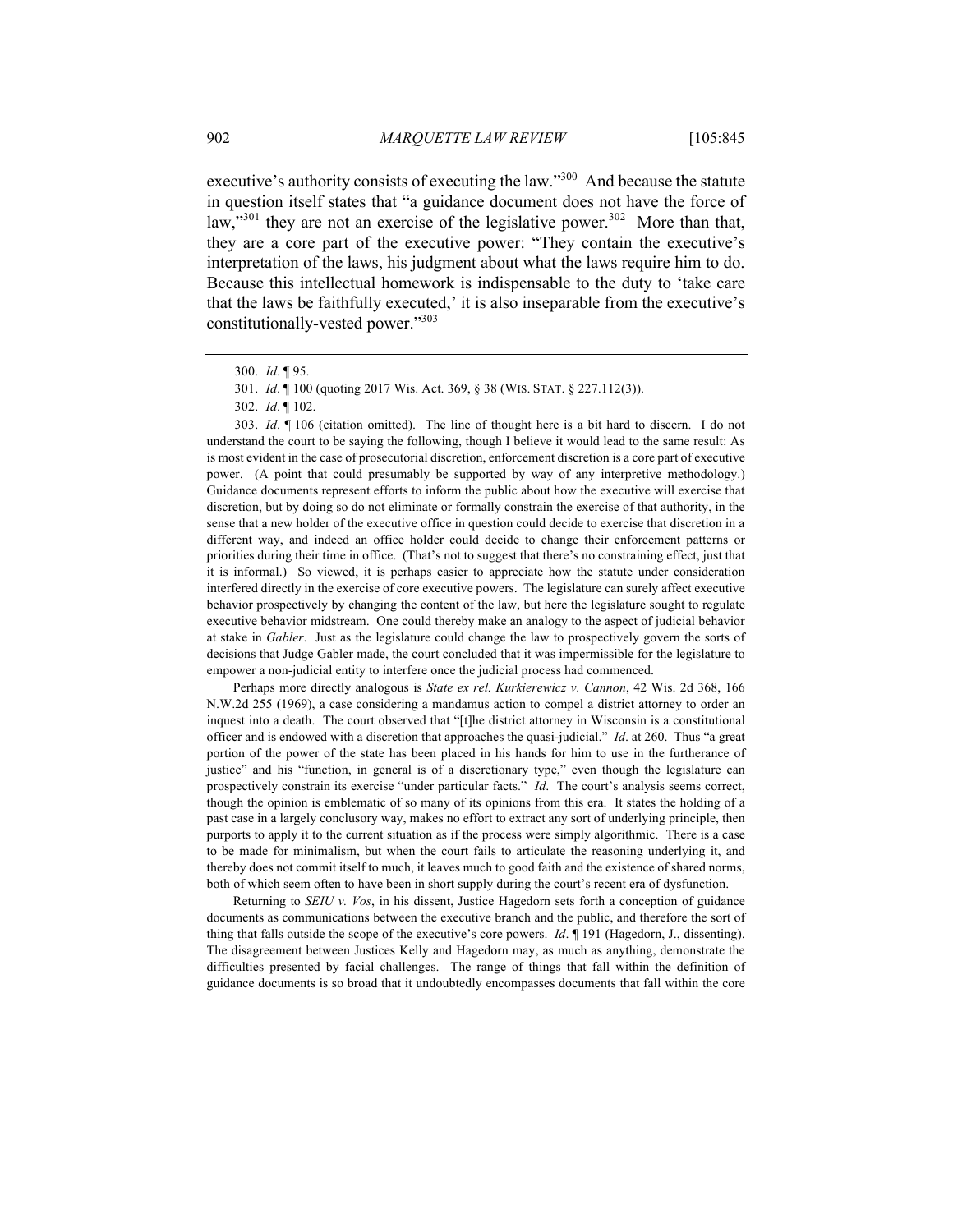### IV. CRITIQUES AND OBSERVATIONS

At a general level, the work of the Wisconsin Supreme Court stands open to the same basic set of critiques that commentators frequently direct at courts interpreting state constitutions: the opinions too often rely on federal constitutional case law and commentary, too rarely take into consideration the real differences between the federal and state constitutions in terms of their text, the governmental arrangements created by that text, the history behind the text, and so on,<sup>304</sup> and generally fail to explain their analyses with much depth or sophistication.<sup>305</sup> All of these observations have applied, to varying degrees at varying times over its history, to the Wisconsin court. The court has occasionally acknowledged the existence and implications of the differences between the federal and state constitutions.<sup>306</sup> But for the most part it has, as Justice Hagedorn recently observed, "simply copied and pasted federal case law and called it Wisconsin constitutional law."307

## *A. The General Inaptness of the Federal-State Parallel*

A consistent critique of state constitutional decision making is that courts too often rely on federal constitutional case law without taking into serious consideration the significant differences between the texts of the federal and state constitutions, the governmental structures and arrangements created by the respective texts, the differing histories and philosophies behind those texts, and so on.<sup>308</sup> Speaking generally about nineteenth-century state constitutions,

305. *See*, *e.g.*, GARDNER, *supra* note 74, at 15–16.

308. *See* GARDNER, *supra* note 74, at 1–18. Gardner contends that critics fall into a similar trap with respect to their methodological assumptions, too often assuming that the tools used for

of executive power as well as the completely mundane. Chief Justice Roggensack likewise dissented and made an effort to situate the guidance document requirement within the broader context of Wisconsin separation-of-powers law. *Id*. ¶ 136 (Roggensack, C.J., dissenting). She, too, framed the matter as one of interpretation, which, as I have suggested above, may not have been the best avenue of approach.

<sup>304.</sup> *See* WILLIAMS, *supra* note 76, at 238–39 ("Each of the states has its own, virtually unique, arrangements concerning the distribution of powers among and within the branches. Any careful analysis of a separation of powers problem in state constitutional law, therefore, must take account of the particular state's specific arrangements.").

<sup>306.</sup> *See*, *e.g.*, State v. Beno, 116 Wis. 2d 122, 341 N.W.2d 668 (1984). The court noted that "in drafting the Wisconsin Constitution the framers sought guidance not merely in the Federal Constitution but also in the common law, the experiences, the tradition, and the values of the people of the territory of Wisconsin." *Id*. at 674. These differences, coupled with different language, led the court to conclude that constructions of the federal speech and debate clause were of limited value in construing the state clause. *Id*. at 675.

<sup>307.</sup> James v. Heinrich, 2021 WI 58, ¶ 65, 397 Wis. 2d 517, 960 N.W.2d 35 (Hagedorn, J., concurring).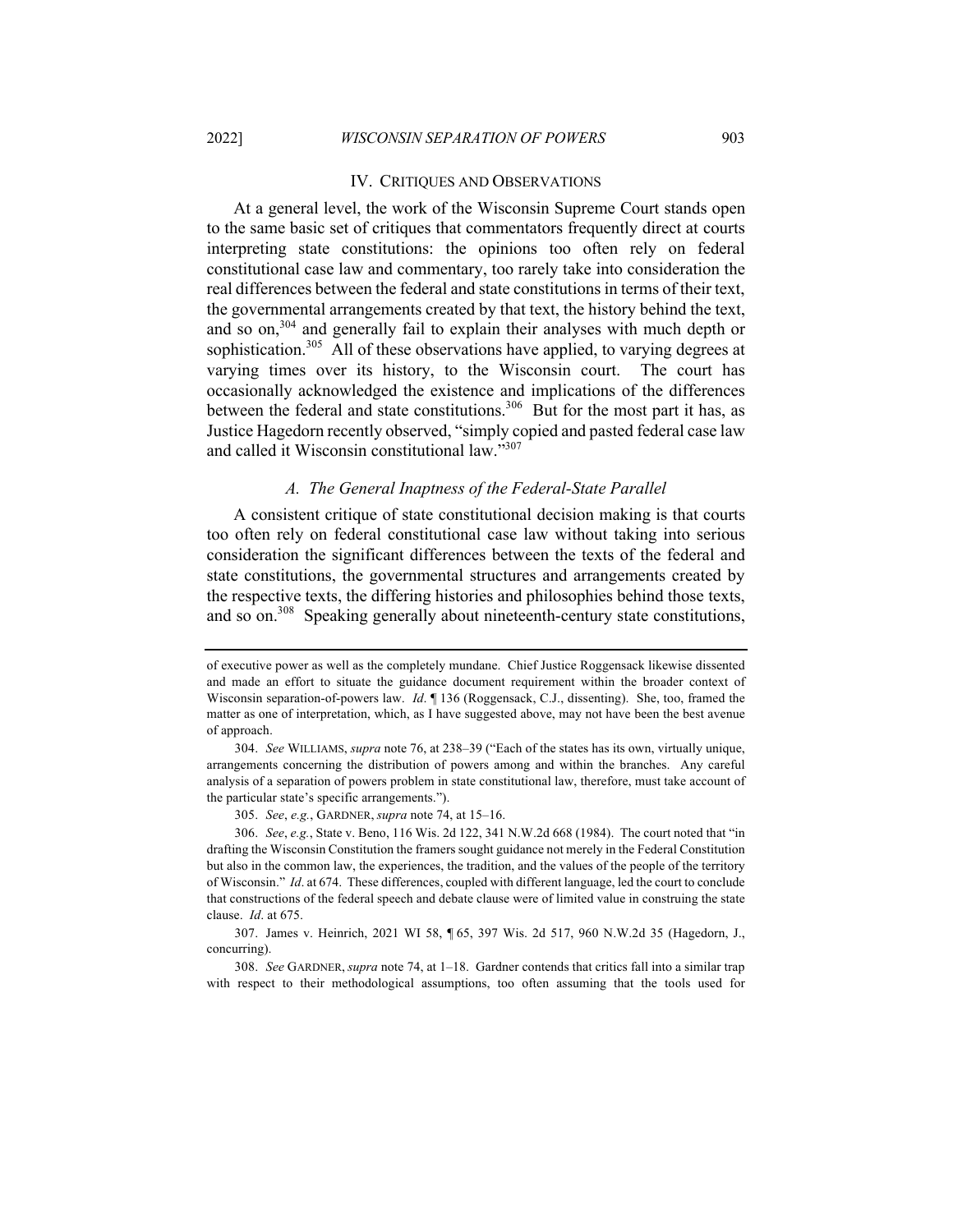G. Alan Tarr describes the period as one with a clear divergence from the federal constitutional experience.<sup>309</sup> "Different issues dominated the constitutional agendas of state and nation."310 As Justice Ellen Peters observes, "even though state constitutional provisions may textually resemble those found in the federal Constitution, they may reflect distinct state identities that will result in differences in how courts apply and construe such texts."<sup>311</sup>

Thus, even if one were to assume that the federal and state constitutions are fundamentally analogous things, it does not make sense, without further justification, to draw upon cases interpreting the federal constitution or the sources that informed the creation of the federal Constitution in interpreting the Wisconsin constitution. The factors used to justify a lockstep approach to the development and application of the rights provisions in state constitutions largely do not apply with respect to separation of powers.<sup>312</sup> And yet, as in most states, there is a long tradition of the Wisconsin courts leaning on federal cases in support of propositions relating to the separation of powers under the Wisconsin constitution. This has become more pronounced recently, and in particular a few of the justices have taken to engaging in lengthy analyses that lean heavily on a specific subset of federal sources, which tend to include heavy invocation of separate opinions (sometimes concurring, sometimes dissenting) written by Justices Gorsuch, Scalia, and Thomas rather than actual majority opinions. Those opinions also tend to include invocations of Montesquieu,

309. G. ALAN TARR, UNDERSTANDING STATE CONSTITUTIONS 94 (1998).

312. Not only in the sense that the constitutions themselves are different. There are fewer federal precedents, and they are not binding on states, which together mean that the efficiency gains from working with federal caselaw are greatly diminished. Schapiro, *supra* note 73, at 93.

interpretation of the federal Constitution are the same tools that ought to be employed in the interpretation of state constitutions. *Id*. at 15–16.

<sup>310.</sup> *Id*. at 94–95.

<sup>311.</sup> Ellen A. Peters, *Getting Away from the Federal Paradigm: Separation of Powers in State Courts*, 81 MINN. L. REV. 1543, 1553 (1997).

Different state constitutions embody radically different visions of the relative weight of the political branches. Some state constitutions were written to allow their legislatures to dominate the processes of state government, weakening the governor by splitting executive authority among several independently elected state officials, by limiting the substantive powers of the governor, by limiting the governor to one or a few terms of office, or through other mechanisms. Other state constitutions show an obvious preference for a strong executive branch, and manifest this preference through such mechanisms as limiting legislative sessions, giving a governor extensive line-item veto authority, or through other arrangements.

John Devlin, *Toward a State Constitutional Analysis of Allocation of Powers: Legislators and Legislative Appointees Performing Administrative Functions*, 66 TEMP. L. REV. 1205, 1240 (1993).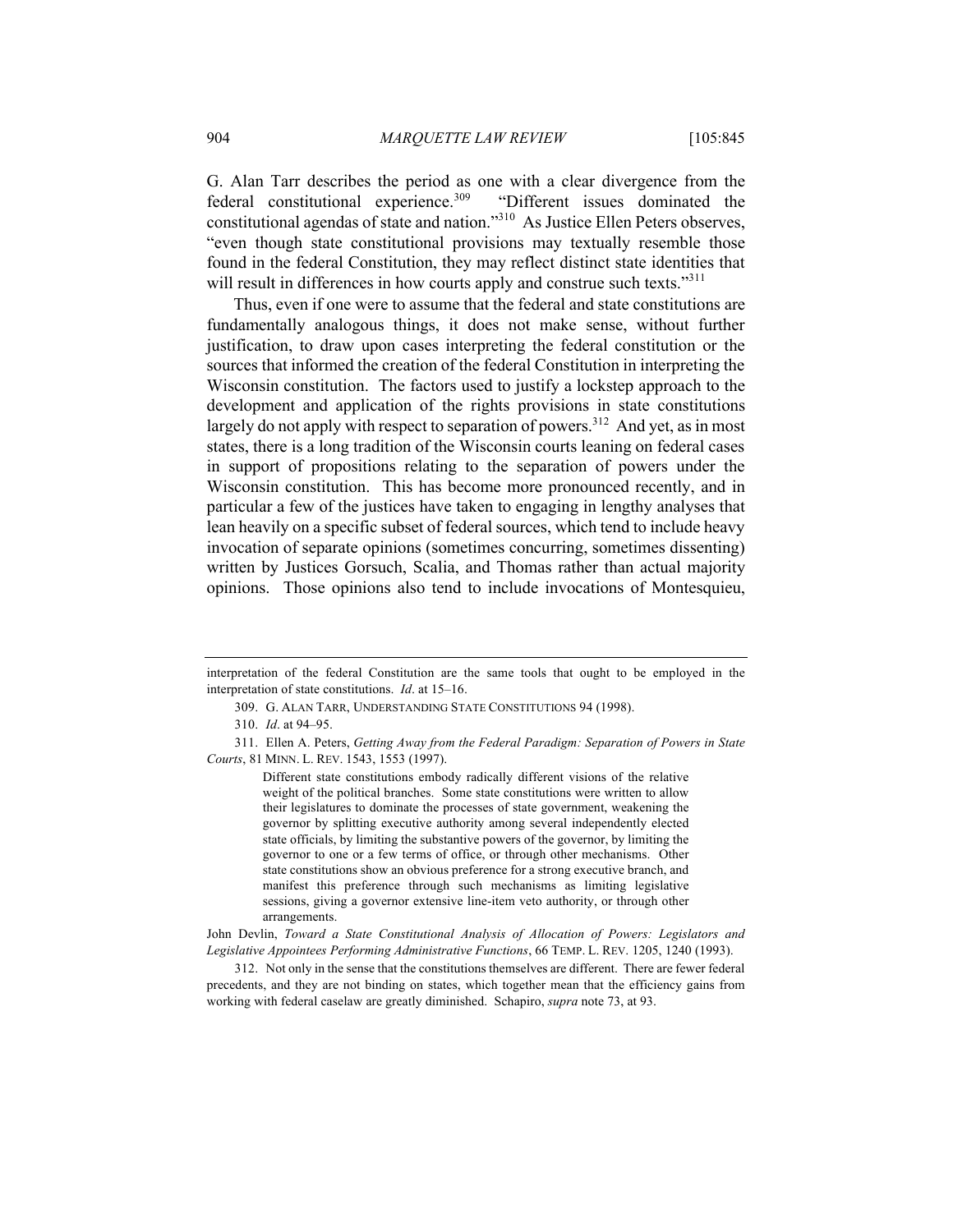Locke, and other thinkers regarded as having influenced the framers.<sup>313</sup> Underlying these opinions seems to be a sense that the concepts and mechanisms of separation of powers in the American legal system exist as a brooding omnipresence<sup>314</sup> that, when divined by the appropriately attuned jurist, yields a single correct answer to questions arising under all constitutions within the system. The exercise looks less like originalism and more like a form of pre-Legal Realism common-law constitutionalism that imagines the correct answers are there to be discovered in the tea leaves left by the chosen thinkers.<sup>315</sup>

That approach would seem self-evidently incorrect even were it the case that the state and federal constitutions are fundamentally the same sort of document. But that may be incorrect as well.<sup>316</sup> It may be that it is wrong to imagine that just because both the federal and state charters bear the title "constitution" they therefore ought to be treated as the same thing for interpretive purposes.<sup>317</sup> For one thing, a state constitution is not the supreme

314. The term originated with Justice Holmes. "The common law is not a brooding omnipresence in the sky, but the articulate voice of some sovereign or quasi sovereign that can be identified; although some decisions with which I have disagreed seem to me to have forgotten the fact." Southern Pacific Co. v. Jensen, 244 U.S. 205, 222 (1917) (Holmes, J., dissenting).

<sup>313.</sup> Setting aside for now the question of the extent to which the intellectual underpinnings of the U.S. Constitution ought to serve as guidance for the interpretation and application of a state constitution, it is not clear that the justices who invoke these sources draw the correct lessons from them. The justices who do so tend to derive from them a rigid, formalistic approach to separation of powers. But Jim Rossi suggests that at the founding that was the approach of the Antifederalists, while the Federalists "recognized separation of powers but favored a blended or mixed conception of separation of powers over a more rigid interpretation that was popular in state constitutions at the time." Rossi, *supra* note 294, at 1171. And, more broadly, William Gwyn argues that the framers "were concerned more with improving the efficiency and capabilities of the national government than with creating a system of government based on the abstract maxims of political philosophers." William B. Gwyn, *The Indeterminacy of the Separation of Powers in the Age of the Framers*, 30 WM. & MARY L. REV. 263, 263 (1989). "The framers clearly were not functioning as political theorists, carefully distinguishing each type of power." *Id*. at 266. Perhaps notably, Gwyn wrote in an era before these issues were as ideologically charged as they are at the moment.

<sup>315.</sup> I do not mean to suggest that such sources are not pertinent to constitutional inquiry. Making them the centerpiece of an effort to determine the meaning of a state constitution adopted in 1848, however, is a puzzling move given the professed jurisprudential commitments of the justices who tend to do so. *Cf*. Antonin Scalia, *Originalism: The Lesser Evil*, 57 U. CINN. L. REV. 849, 855 (1989) ("Are the 'fundamental values' that replace original meaning to be derived from the philosophy of Plato, or of Locke, or Mills, or Rawls, or perhaps from the latest Gallup poll?").

<sup>316.</sup> For an overview of what he characterizes as the "somewhat odd debate in the United States about what might be termed the ontological status of . . . state constitutions," see Sanford Levinson, *Courts as Participants in "Dialogue": A View from American States*, 59 KAN. L. REV. 791, 799–802 (2011).

<sup>317.</sup> Consider: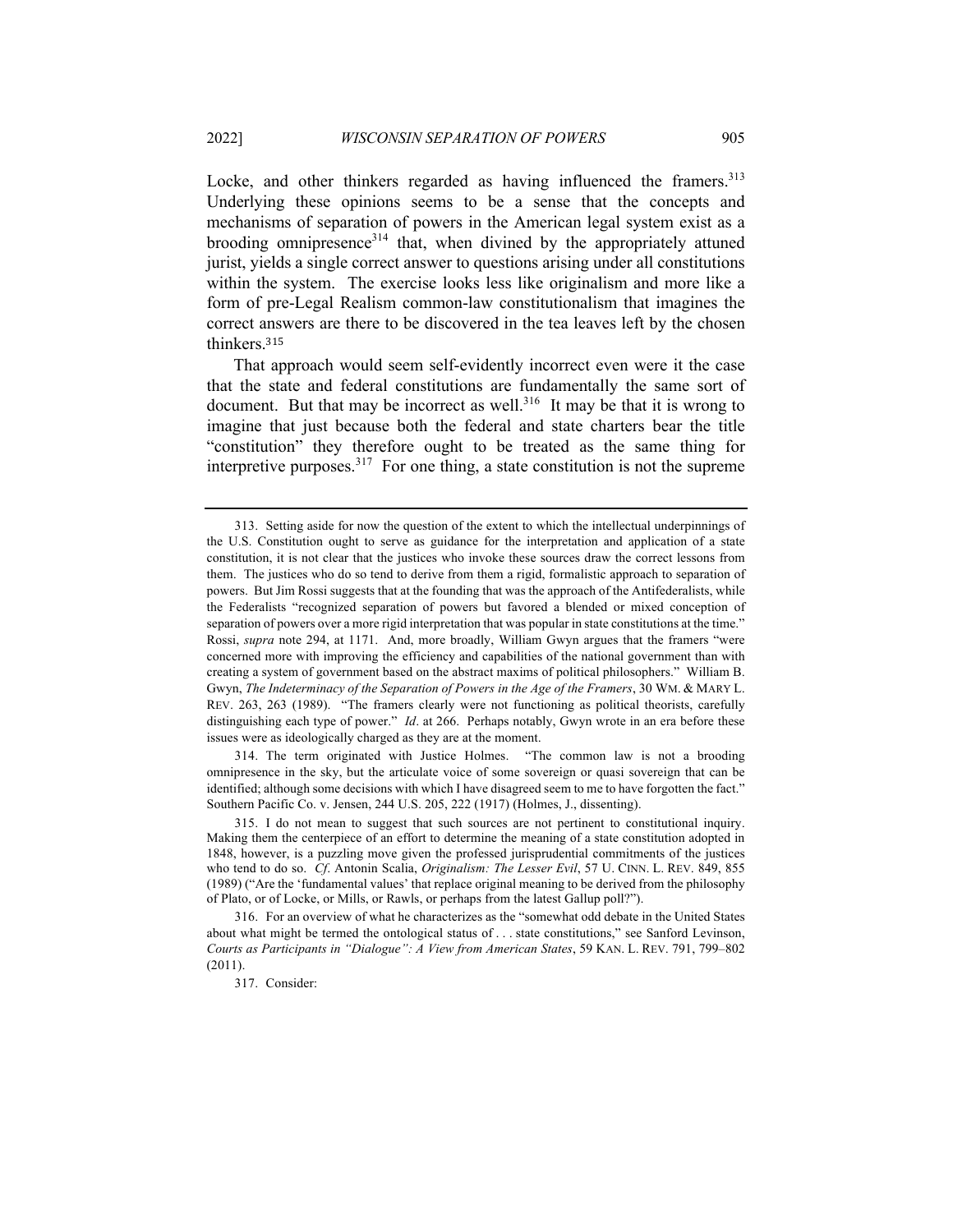law of the land. Even if were we to assume a state constitution that created a governmental structure identical to that at the federal level, it would not necessarily follow that state separation of powers should function in the same way. In other words, the simple fact of occupying a different place in the larger governmental hierarchy might imply different relations among the branches.<sup>318</sup> So, too, the fact that state constitutions govern relationships between states and local units of government that differ from the relationship between the federal government and the states.<sup>319</sup>

More practical considerations might also have an effect. The relative smallness of most states could matter by, for example, making it easier for the branches to monitor one another. (Thus, for example, we might accordingly be more open to the judiciary taking legislative motive into account, because members of a state judiciary could reasonably be expected to know more about the members and actions of a state legislature as compared to federal judges.) The subsidiary nature of the state government could also matter. State-level officials must comply with both federal and state law, and that responsibility to an external set of commands perhaps exerts systematic pressures on the relationships among the branches that would not exist in its absence. The pressures might run in the other direction as well: A regime of state constitutional law that thwarted state-level actors from effectively providing desired services could in turn contribute to a demand for the underlying need to

State constitutions are *sui generis*, differing from the Federal Constitution in their origin, function, and form. They originate from a very different process from that which led to the Federal Constitution. State constitutions do not look or work like the Federal Constitution. They are longer, more detailed, and cover many more topics, for example, taxation and finance, local government, education, and corporations. There are many policy decisions embedded in state constitutions.

Robert F. Williams, *Interpreting State Constitutions as Unique Legal Documents*, 27 OKLA. CITY U. L. REV. 189, 191 (2002). *See also* James Gray Pope, *An Approach to State Constitutional Interpretation*, 24 RUTGERS L.J. 985, 985 (1993) ("At bottom, the problem with state constitutionalism is . . . that state constitutions just aren't all that *constitutional*."); James A. Gardner, *What is a State Constitution?*, 24 RUTGERS L.J. 1025, 1025–26 (1993) (arguing that "state constitutions by and large do not fit comfortably within our standard definition of 'constitutions.' Typically, state constitutions do not seem to have resulted from reasoned deliberation on issues of self-governance, or to express the fundamental values or unique character of distinct polities.").

<sup>318.</sup> As Gardner notes, "federalism assigns to each level of government a somewhat different role and, correspondingly, a set of distinct functions within the larger federal plan. Indeed, for federalism to work at all, the state and national governments must of necessity serve different functions; no sign of trouble in the federal system could be surer than the indiscriminate swapping of functions by the two levels of government." GARDNER, *supra* note 74, at 17.

<sup>319.</sup> *See* WILLIAMS, *supra* note 76, at 241 (drawing on Lawrence Friedman, *Unexamined Reliance on Federal Precedent in State Constitutional Interpretation: The Potential Intra-State Effect*, 33 RUTGERS L.J. 1031 (2002)).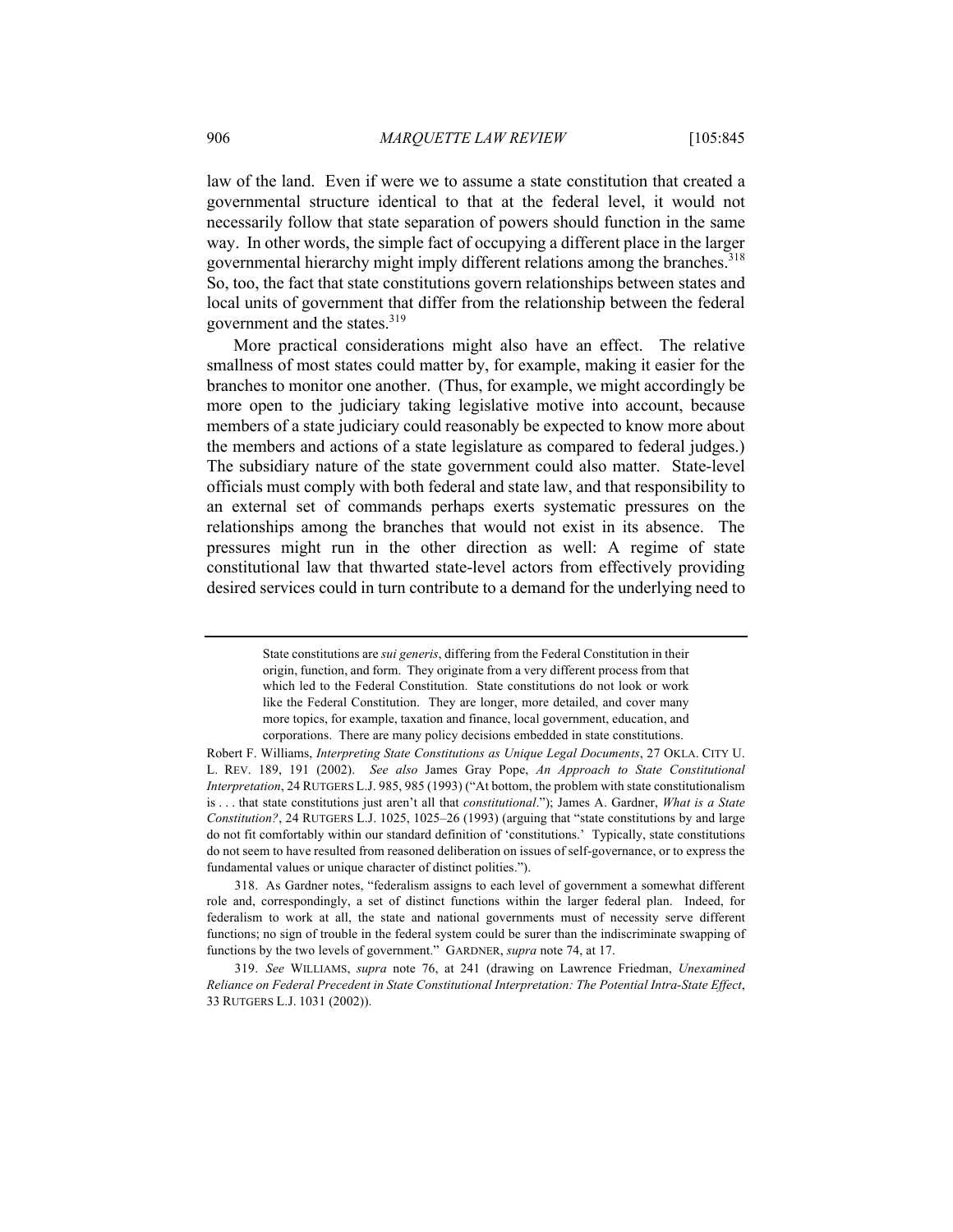be met by federal regulation.<sup>320</sup> The details will vary from one state to the next, and, in Wisconsin at least, remain largely unexplored. Whatever the particulars, their existence cautions against easy resort to federal sources.

#### *B. Specific Differences Between Federal and State Institutions and Structures*

In addition to the reasons outlined in the preceding section for skepticism concerning the appropriateness of using federal sources for the resolution of state constitutional questions, there are the specific ways in which the governmental structure created by the Wisconsin constitution differs from that of the federal government. What follows is a noncomprehensive survey of some of those differences. Both collectively and individually there are differences that can reasonably be understood to compel caution, at the very least, with respect to the importation of federal standards.

## i. Differences in the Legislative Branch

In the case of the legislature, the most significant difference is that state legislatures have the police power, while Congress is an entity with only enumerated powers.<sup>321</sup> And even though Congress's power to regulate interstate commerce has come to approach a police power in its breadth, there remains a fundamental distinction in that Congress must ask first whether it has the power to act, whereas state legislatures are regarded as having the power to act unless something in the state's constitution—perhaps a rights provision, perhaps an aspect of separation of powers—prevents it. States' constitutions are, therefore, "documents of limitation rather than documents granting powers. . . . Thus, the basic legal and political function of state constitutions differs from that of the federal Constitution."322

In Wisconsin, in particular, the legislature enjoys more power relative to administrative agencies than is the case in the federal government and in most other states. As Jim Rossi reports, "almost every state considering the issue" has concluded that giving a legislative committee the power to suspend agency rules is unconstitutional.<sup>323</sup> But there are outliers: "Courts in Idaho and Wisconsin have explicitly authorized stronger legislative oversight than other

<sup>320.</sup> Rossi, *supra* note 294, at 1187–88.

<sup>321.</sup> "This court has repeatedly held that the power of the state legislature, unlike that of the federal congress, is plenary in nature . . . ." State *ex rel*. McCormick v. Foley, 18 Wis. 2d 274, 277, 118 N.W.2d 211, 213 (1962). "It is also recognized that the Wisconsin Constitution is not a grant of power, but a limitation upon the powers of the legislature. Except for these limitations the power of the legislature is practically absolute." *Id*. at 279.

<sup>322.</sup> WILLIAMS, *supra* note 76, at 27.

<sup>323.</sup> Rossi, *supra* note 294, at 1203.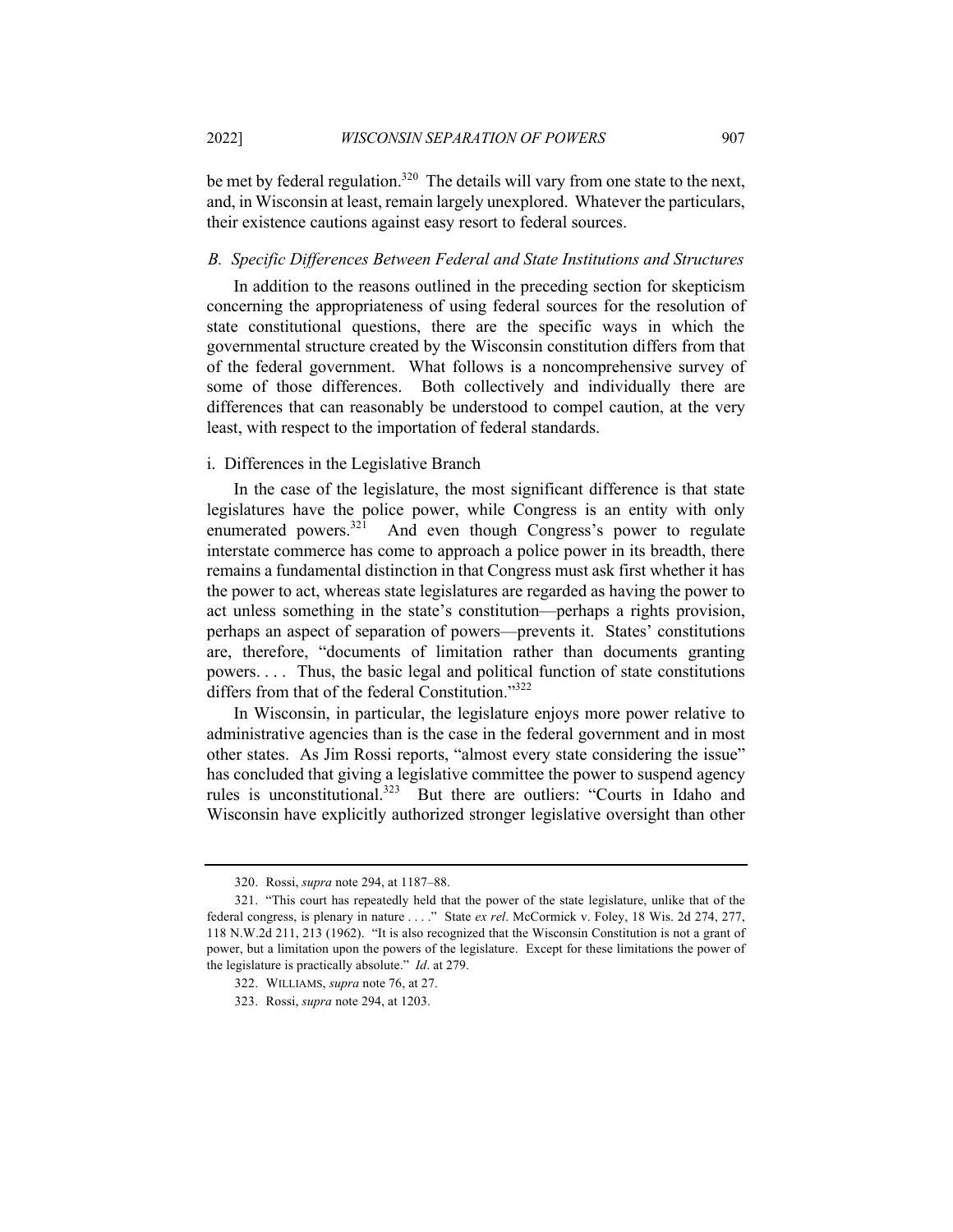states."<sup>324</sup> As I have suggested above,<sup>325</sup> formalistic analysis of the sort the court has recently favored would seem to call this approach—and the wide range of matters the Wisconsin legislature delegates to committees more generally—into question.

### ii. Differences in the Executive Branch

The two most apparent points of contrast between the federal and Wisconsin executive branches are the partial veto and the fact that the state constitution creates several constitutional executive officers elected by statewide vote. The partial veto, which as noted above affords Wisconsin's governor more power than any other governor,<sup>326</sup> was in part a response to the perceived inefficiency and corruption of the legislative branch.<sup>327</sup> The constitutional "unbundling"<sup>328</sup> of the executive power serves at least two functions—as an "internal check"<sup>329</sup> on executive power, by placing authority in multiple sets of hands, each with its own electoral base,<sup>330</sup> and as an additional layer of separation vis-à-vis the legislative and judicial branches, such that any action by either such branch operates against only a portion of the executive.

Another important difference lies in the area of implied or inherent powers. The extent to which the President does and ought to have such powers is contested.<sup>331</sup> The idea that state-level executive officers, whether the governor or any of the other elected members of the executive branch,<sup>332</sup> possess inherent

330. Precisely how, and how well, this works is a complex pair of questions. *See* Miriam Seifter, *Understanding State Agency Independence*, 117 MICH. L. REV. 1537 (2019).

331. *See*, *e.g.*, Robert D. Sloane, *The Scope of Executive Power in the Twenty-First Century: An Introduction*, 88 B.U. L. REV. 341 (2008) (providing an overview of debates over the scope and contours of executive power in the federal government); Jenny S. Martinez, *Inherent Executive Power: A Comparative Perspective*, 115 YALE L.J. 2480 (2006) (undertaking a comparative analysis of executive power).

332. The court has expressly held that, notwithstanding the constitutional status of the position, "the attorney general's powers are prescribed only by statutory law." State v. City of Oak Creek, 2000 WI 9,  $\P$  24, 232 Wis. 2d 612, 605 N.W.2D 526. That does not necessarily imply the absence of

<sup>324.</sup> *Id*. at 1209. One would expect such a difference to undercut any arguments for the need for a robust nondelegation doctrine. The fact of ongoing legislative control should make it less necessary for the legislature to articulate more specific parameters for the exercise of administrative power at the outset.

<sup>325.</sup> *See supra* notes 115 and 288.

<sup>326.</sup> *See supra* Section III.F

<sup>327.</sup> Kersh, Mettler, Reeher & Stonecash, *supra* note 96, at 32–34.

<sup>328.</sup> Christopher R. Berry & Jacob E. Gersen, *The Unbundled Executive*, 75 U. CHI. L. REV. 1386 (2008).

<sup>329.</sup> Schapiro, *supra* note 73, at 102.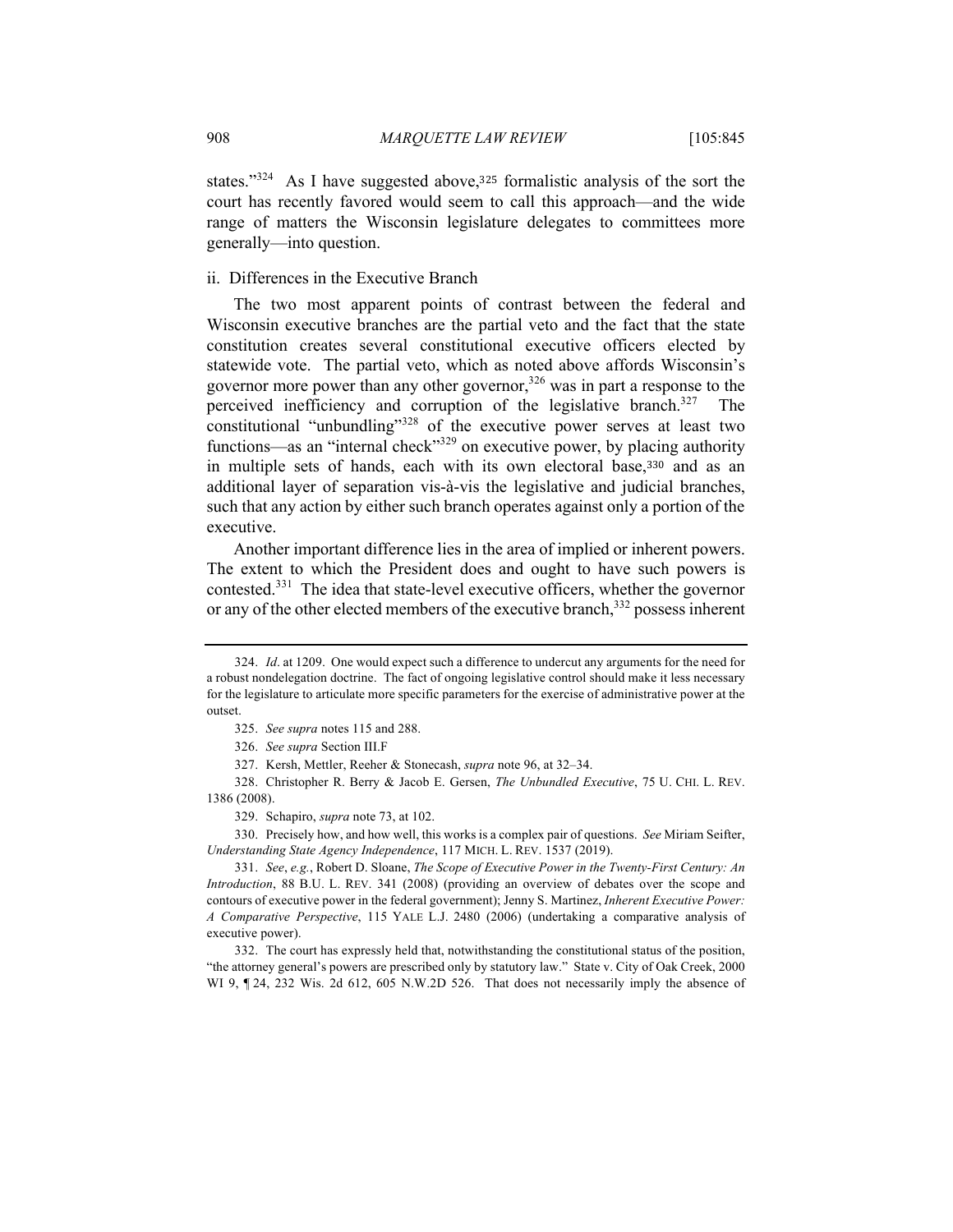powers to act, such as in an emergency, is unfamiliar enough that arguments to that effect played no significant role in recent litigation over the government's response to the COVID-19 pandemic.<sup>333</sup> At the federal level, meanwhile, it is common to encounter depictions of the President's authority as nearly unconstrained.<sup>334</sup>

## iii. Differences in the Judicial Branch

Just as the state legislature possesses the comparatively (relative to its federal counterpart) unbounded police power, so, too, does the state judiciary

constitutional limits. Whether one approaches the question from an originalist perspective or otherwise, it seems reasonable to conclude that the framers assumed a baseline level of good faith on the legislature's part such that, for example, an effort to completely strip the office of its powers could not stand.

<sup>333.</sup> *See* Fabick v. Evers, 2021 WI 28, 396 Wis. 2d 231, 956 N.W.2d 856 (2021) (considering a challenge to the governor's continued declaration of public health emergencies); James v. Heinrich, 2021 WI 58, 397 Wis. 2d 517, 960 N.W.2d 350 (2021) (considering a challenge to a Dane County health order closing schools). This lack of recognition of inherent executive power is generally characteristic of state constitutions. *See* WILLIAMS, *supra* note 76, at 304 ("Generally speaking, the governor must be able to point to either constitutionally granted or statutorily granted power in order to exercise legal authority."). Meanwhile the court has had little difficulty concluding that the judiciary enjoys a broad array of inherent and implied powers. *See*, *e.g.*, *In re* Janitor of the Supreme Court, 35 Wis. 410, 419 (1874) ("It is a power inherent in every court of record, and especially courts of last resort, to appoint such assistants; and the court itself is to judge of the necessity."); *In re* Courtroom, 148 Wis. 109, 121, 134 N.W. 490, 495 (1912) ("Circuit courts have the incidental power necessary to preserve the full and free exercise of their judicial functions, and to that end may, in appropriate cases, make ex parte orders without formally instituting an action to secure the desired relief."); State v. Cannon, 199 Wis. 401, 402, 226 N.W. 385, 386 (1929) ("The courts established by the Constitution have the powers which are incidental to or which inhere in judicial bodies, unless those powers are expressly limited by the Constitution. But the Constitution makes no attempt to catalogue the powers granted."); *In re* Kading, 70 Wis. 508, 518, 235 N.W.2d 409, 413 (1975) ("The function of the judiciary is the administration of justice, and this court, as the supreme court within a statewide system of courts, has an inherent power to adopt those statewide measures which are absolutely essential to the due administration of justice in the state."); State v. Schwind, 2019 WI 48, ¶ 14, 386 Wis. 2d 526, 926 N.W.2d 742, 747 (2019) ("Inherent authority of the court derives from the doctrine of separation of powers."). There are, however, limits. *See*, *e.g.*, State v. Braunsdorf, 98 Wis.2d 569, 586, 297 N.W.2d 808, 815–16 (1980) (declining to recognize an inherent power to dismiss a criminal case with prejudice based on history and a concern that the power would be "too great an intrusion into the realm of prosecutorial discretion"); Grabarchik v. State, 102 Wis.2d 461, 466, 307 N.W.2d 170, 174 (1981) (concluding, based in part on separation of powers principles, that "[t]he fashioning of a criminal disposition is not an exercise of broad, inherent powers.").

<sup>334.</sup> *See*, *e.g.*, ERIC POSNER & ADRIAN VERMEULE, THE EXECUTIVE UNBOUND: AFTER THE MADISONIAN REPUBLIC 3–4 (2011) (contending that the primary constraints on presidential power are not legal but come from "politics and public opinion").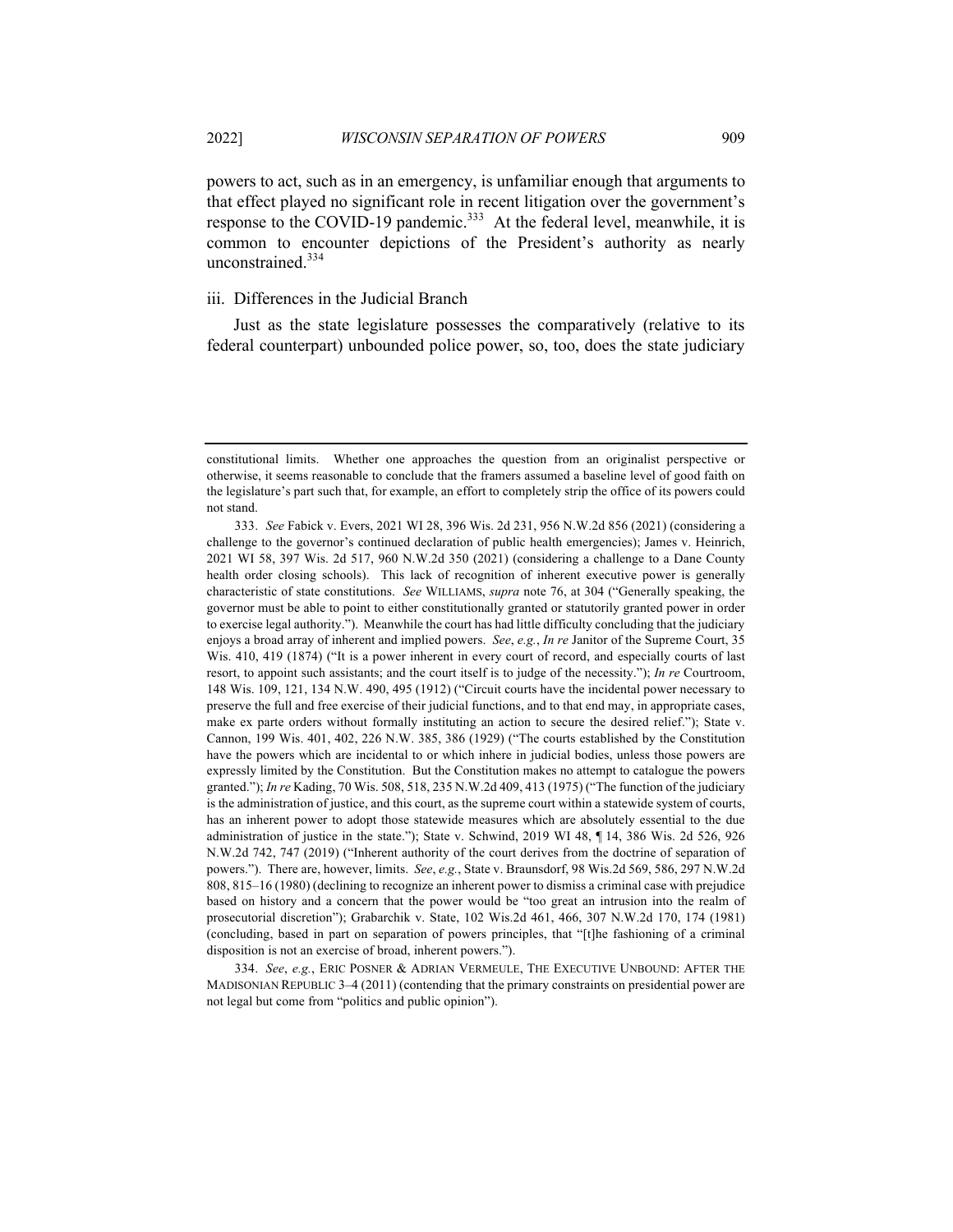possess a broader range of power.<sup>335</sup> Federal courts have limited jurisdiction.<sup>336</sup> By contrast, in the first year of statehood, the Wisconsin Supreme Court described the state's circuit courts as vested by the state constitution "with greater powers than were probably ever before, in a free government, delegated to any one tribunal—the united powers of the English King's Bench, common pleas, exchequer, and chancery,"337 a characterization repeatedly invoked by the court over subsequent decades.<sup>338</sup> The Wisconsin judiciary has general jurisdiction, and exercises that jurisdiction in ways that regularly depart from the classically adversarial proceedings to which the federal judiciary is limited by virtue of the federal Constitution's "cases and controversies" requirement. Problem-solving courts serve as a recent manifestation of this sort of departure from the traditional model of adjudication. Such contrasts with the federal judiciary are present at the appellate level as well, perhaps most notably in the state supreme court's supervisory power.

Some additional significant points of contrast:

The judiciary is elected. This is a point that is obvious, and seemingly significant, but also almost always overlooked. The counter-majoritarian difficulty—which in federal

338. *See*, *e.g.*, State *ex rel.* Attorney General v. Portage City Water Co., 107 Wis. 441, 447, 83 N.W. 697, 699 (1900); Harrigan v. Gilchrist, 121 Wis. 127, 227, 99 N.W. 909, 933 (1904).

> We shall see that, standing where we will and looking where we may, judicial power is present to prevent and redress wrongs. We take a view to the very horizon of our mental perception within the scope of human capacity to violate obligations other than those of a purely moral nature, and the jurisdiction of the circuit courts, except as specifically restricted by statute within legislative power to do so or by the Constitution itself . . . is found to occupy the whole field with instrumentalities designed, and as well adapted as human wisdom has been capable of making them, to execute its function to completeness.

<sup>335.</sup> For an analysis of the ways in which state judicial power, in general, differs from the federal judicial power, see Helen Hershkoff, *State Courts and the "Passive Virtues": Rethinking the Judicial Function*, 114 HARV. L. REV. 1833 (2001).

<sup>336.</sup> For an express recognition of differences in the extent to which Congress and the state legislature can regulate the jurisdiction of the courts, see *John F. Jehlke Co. v. Hill*, 208 Wis. 650, 242 N.W. 576, 580 (1932).

<sup>337.</sup> Putnam v. Sweet, 2 Pin. 302 (1849).

*Id*. For a similarly broad characterization of the reach of the judicial power even past the 1977 amendments to the constitution, see *In re Guardianship of Eberhardy*, 102 Wis. 539, 548–50, 307 N.W.2d 881, 885–86 (1981) (noting the "extremely broad" grant of jurisdiction to the courts, and that the constitution "does not permit the legislature to divest the constitutional grant of jurisdiction from the unified court system"). Dicta in a recent opinion overlooks this characterization of the Wisconsin constitution's vesting of the judicial power. State v. Schwind, 2019 WI 48, ¶ 13, 386 Wis. 2d 526, 926 N.W.2d 742 (2019) (suggesting that the constitution's use of the word "court" "was referring to the institution known as a court, together with the powers it was generally understood at common law to possess.").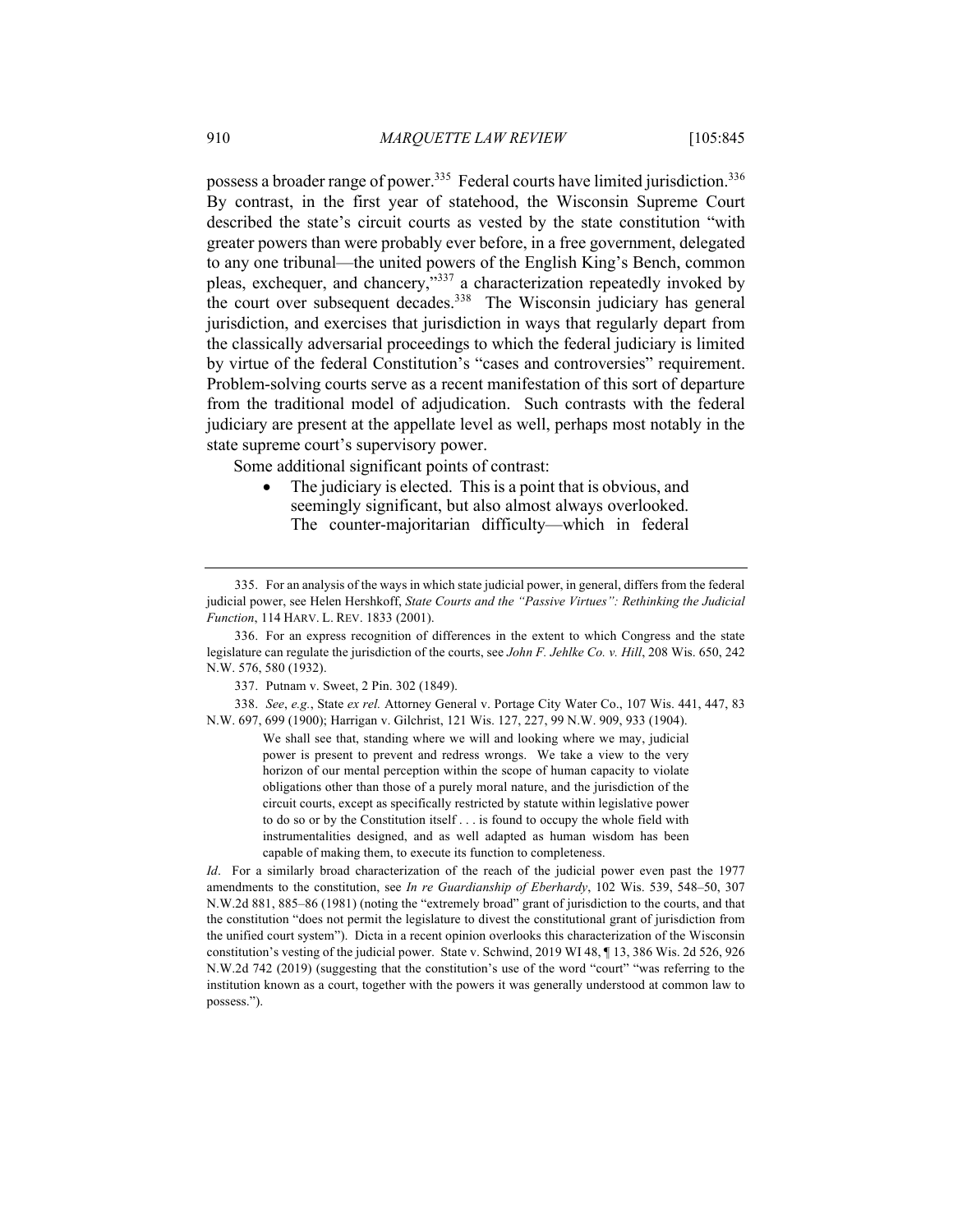constitutional law flows from the problem of having an unelected judiciary striking down the acts of the people's elected representatives<sup>339</sup>—simply doesn't exist in the same form. Indeed, there is a sense in which any given member of the state supreme court, having been elected by a majority of voters statewide, has a greater claim to democratic legitimacy than any subset of the state legislature.<sup>340</sup> To the extent, then, that the fact that justices on the U.S. Supreme Court are unelected plays a central role for arguments relating to judicial review, that factor is not present with respect to the Wisconsin judiciary.

The U.S. Supreme Court has been generally reluctant to interpret any of the Constitution's rights as encompassing positive (the right *to* something) in addition to negative (the right to be free *from* something) entitlements.<sup>341</sup> In part this is a function of intuitions about institutional design and function—the implementation of positive rights requires ongoing management, while the adjudication of negative rights typically involves the sort of retrospective assessment of past conduct that is in courts' wheelhouse. But the state constitution includes grants of positive rights. $342$  (Examples include the entitlement "to a certain remedy in the law for all injuries, or wrongs, which he may receive in his person, property, or character" in Art. I, sec. 9, and the crime victim's rights provisions in Art. I, sec. 9m.) The positive rights provisions in the Wisconsin constitution are not as extensive as those in other state constitutions, but they nonetheless might be taken to support the proposition that

340. In at least one telling of the story this connection is not incidental:

Kersh, Mettler, Reeher & Stonecash, *supra* note 96, at 25.

341. *See* Helen Hershkoff, *Positive Rights and State Constitutions: The Limits of Federal Rationality Review*, 112 HARV. L. REV. 1131, 1132–35 (1999).

342. Robert F. Williams, *The Brennan Lecture: Interpreting State Constitutions as Unique Legal Documents*, 27 OKLA. CITY L. REV. 189, 192 (2002) (noting the significance of positive rights provisions in state constitutions).

<sup>339.</sup> "The root difficulty is that judicial review is a counter-majoritarian force in our system." ALEXANDER M. BICKEL, THE LEAST DANGEROUS BRANCH: THE SUPREME COURT AT THE BAR OF POLITICS 16 (1962).

The development of judicial review accompanied the move toward the election of judges. While many have contested and viewed judicial review at the national level as a usurpation of power by one insulated branch, in the context of state government—by contrast—many viewed the concept as an extension of popular rule. Judges, as elected officials, were to act as the people's guardians, overturning acts of legislative excess.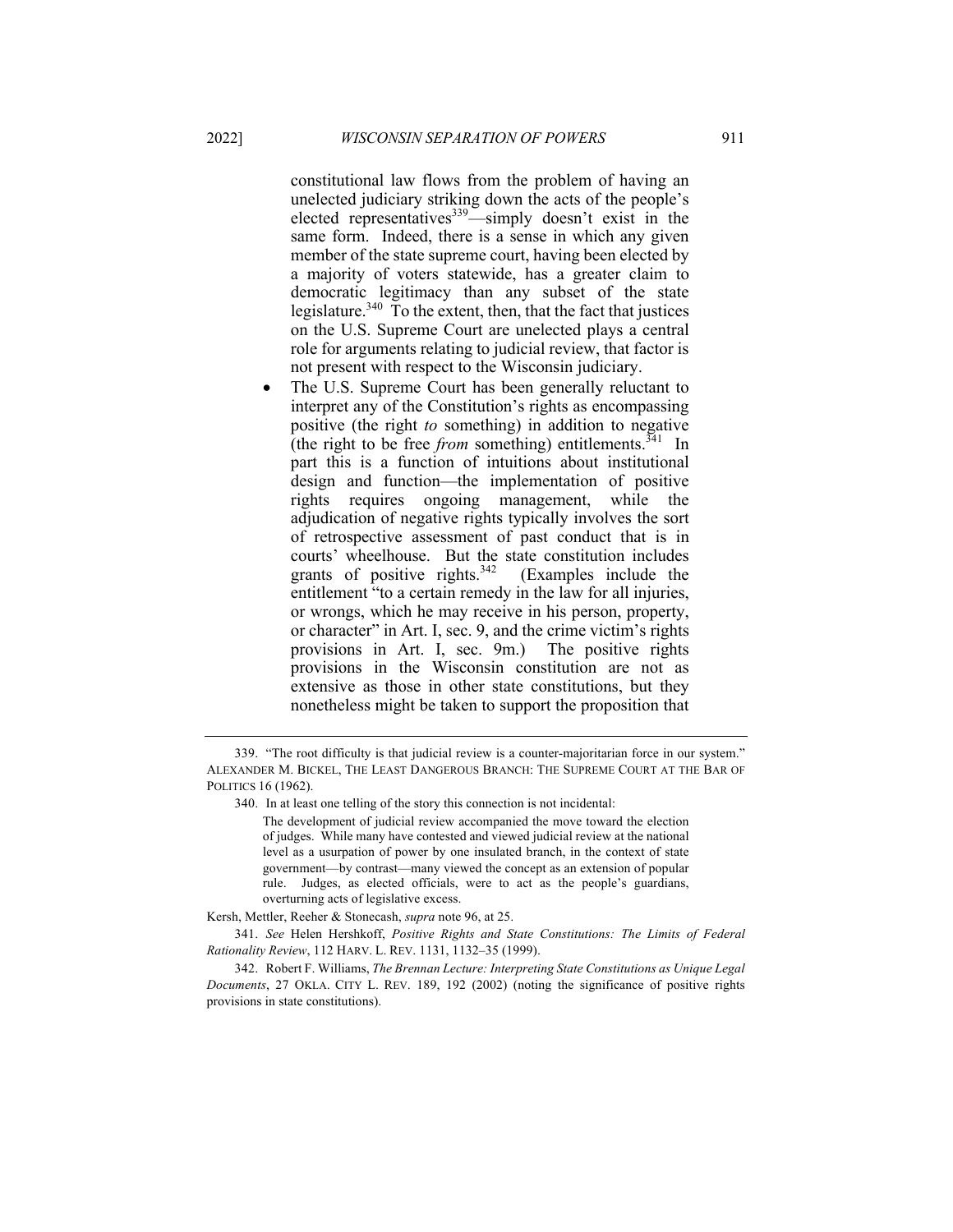## 912 *MARQUETTE LAW REVIEW* [105:845

the judiciary must necessarily take on a different role, because otherwise those rights would go unenforced.<sup>343</sup> Even if the legislature or executive bear primary responsibility for the enforcement of positive rights, their existence alone would seem to have implications for the relationships among the branches.

The state judiciary retains some common-law lawmaking authority.<sup>344</sup> Thus state courts have a reservoir of lawmaking authority that exists independently of their democratic base—because the common law has been created and shaped even by unelected courts—which is worth taking into account in determining how those courts ought to exercise their roles relative to the other branches in the adjudication of separation-of-powers disputes, including, perhaps, the task of statutory interpretation.<sup>345</sup>

344. For an early opinion concerning the continued vitality of the common law in Wisconsin after the adoption of the state constitution, see *Coburn v. Harvey*, 18 Wis. 147 (1864). A decade later, in *Attorney General v. Chicago & N.W. Ry. Co.*, 35 Wis. 425 (1874), Chief Justice Ryan held forth at length about the appropriateness of extending the judicial power to reach the larger and different problems posed by industrialization. *Id*. at 530–32. And in *Metropolitan Casualty Ins. Co. v. Clark*, 145 Wis. 181, 183, 129 N.W. 1065, 1065–66 (1911), the court emphasized the contingent nature of the common law, quoting Francis Bacon: "As waters do take tincture and taste from the soil through which they run, so do laws vary according to the region where they are planted, though they proceed from the same fountains." In *Bielski v. Schulze*, 16 Wis. 2d 1, 114 N.W.2d 105 (1962), the court rejected the argument that the constitution prohibits it from adopting or changing common-law principles:

> Inherent in the common law is a dynamic principle which allows it to grow and to tailor itself to meet changing needs within the doctrine of stare decisis, which, if correctly understood, was not static and did not forever prevent the courts from reversing themselves or from applying principles of common law to new situations as the need arose.

*Id*. at 11. *See also* Dippel v. Sciano, 37 Wis. 2d 443, 155 N.W.2d 55 (1967) (expounding on the evolving nature of the common law); Sorensen v. Jarvis, 119 Wis. 2d 627, 631–32, 350 N.W.2d 108, 111 (1984) (expressly noting the evolutionary and adaptable nature of the common law). *But see* Borgnis v. Falk Co., 147 Wis. 327, 133 N.W. 209, 227 (1911) (observing, with respect to the common law, "No court in our time has had competency . . . to change or create or destroy in that field. Power in that regard was expressly reserved to the Legislature."). The court has invoked a similar power to develop more concrete standards in the application of broad statutory language. Balistreri v. State, 83 Wis. 2d 440, 449, 265 N.W.2d 290, 294 (1978).

345. *See* Peters, *supra* note 311, at 1555 ("State courts have the opportunity to consider not only the entire body of statutory enactments but also the large reservoir of common law principles that continue to fall exclusively within the judicial domain."); *Id*. at 1557 ("There is no readily discernible parallel in the federal courts to the capacity of state courts to craft a legal landscape that encompasses and harmonizes statutory and common law principles.").

<sup>343.</sup> Helen Hershkoff argues that "[t]he enforcement of positive rights . . . requires a state court to share explicitly in public governance, engaging in the principled dialogue that commentators traditionally associate with the common law resolution of social and economic issues." Hershkoff, *supra* note 341, at 1138.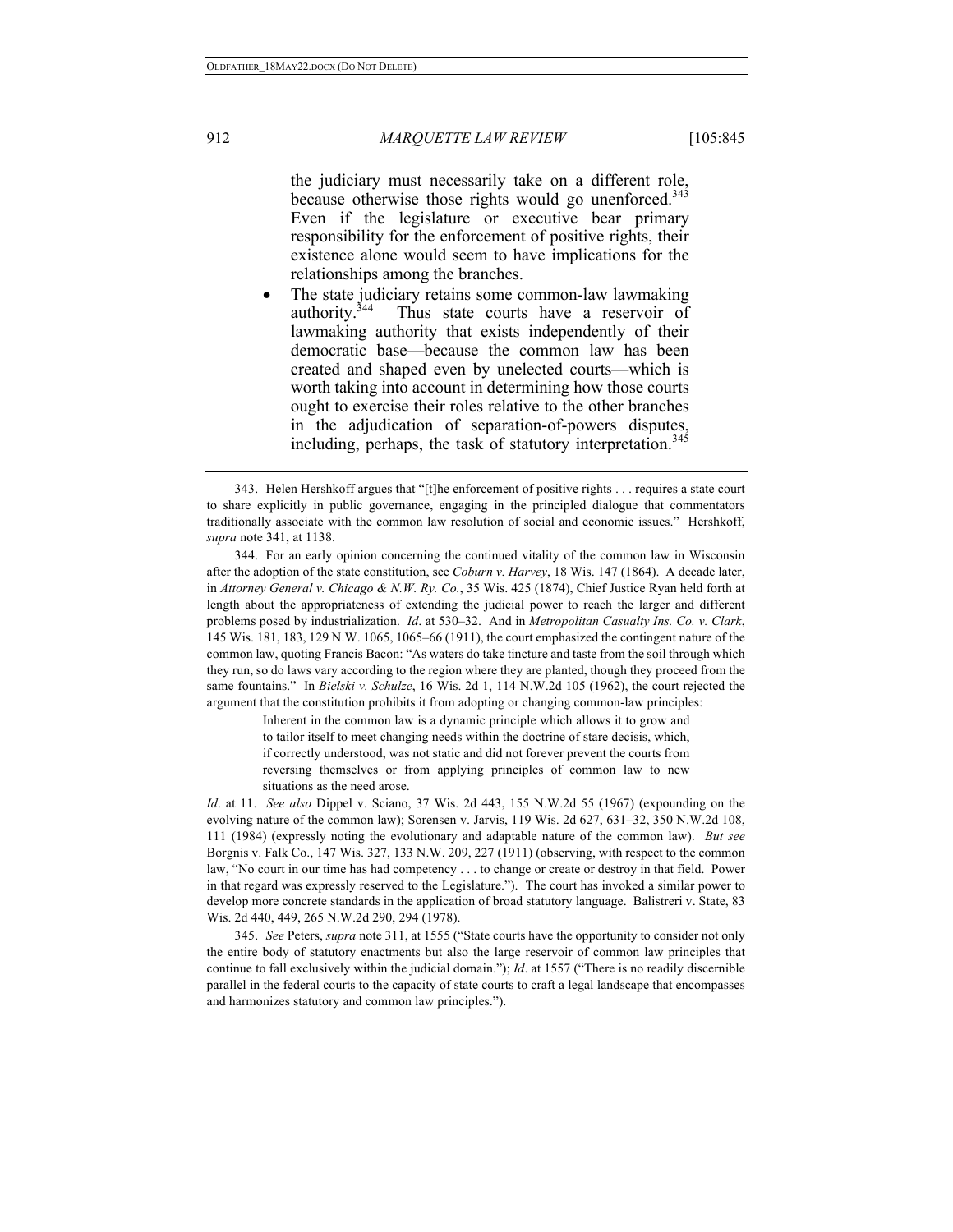In this sense, as Oregon Supreme Court Justice Hans Linde noted, state courts "share directly in governance" in a way

that federal courts do not.<sup>346</sup>

James Gardner takes the point in a slightly different direction, observing that "nothing in the United States Constitution requires a state to have a written constitution in the first place, and if a state lacked a written constitution the courts would presumably take an active role in creating an unwritten one, as they have in England."<sup>347</sup>

### *C. Methodological Pluralism Versus Methodological Inconsistency*

As suggested in Part I, the early history of the Wisconsin Supreme Court was one in which the justices engaged in methodological pluralism. The court's early decades of work evidence no concern with methodological purity, no belief that the framers of the Wisconsin constitution were concerned, above all, with fealty to some set of abstractions that might have been dominant in the intellectual air sixty years prior. It was not the job of a judge to build idealized castles in the sky against which to measure human institutions, but rather to exercise judgment to determine which analytical tools were appropriate to the task at hand, often if not always informed by an understanding that among the foremost hopes of the framers of any constitution is to create a government that works.

A shift occurred in the mid-1970s,  $348$  at which point the court began to invoke a variety of originalism as its preferred interpretive methodology. The following is a representative statement of its approach:

> Constitutions should be construed so as to promote the objects for which they were framed and adopted. "The constitution means what its framers and the people approving of it have intended it to mean, and that intent is to be determined in the light of the circumstances in which they were placed at the time[.]" We therefore examine three primary sources in determining the meaning of a constitutional provision: the plain meaning, the constitutional debates and practices of the time, and the earliest interpretations of the provision by the legislature, as manifested through the first legislative action following adoption.<sup>349</sup>

<sup>346.</sup> Hans A. Linde, *State Constitutions Are Not Common Law: Comments on Gardner's Failed Discourse*, 24 RUTGERS L.J. 927, 952 (1993).

<sup>347.</sup> Gardner, *supra* note 317, at 1051.

<sup>348.</sup> *See supra* note 64 and accompanying text.

<sup>349.</sup> Dairyland Greyhound Park, Inc. v. Doyle, 2006 WI 107, ¶ 19, 295 Wis. 2d 1, 719 N.W.2d 408 (citations omitted).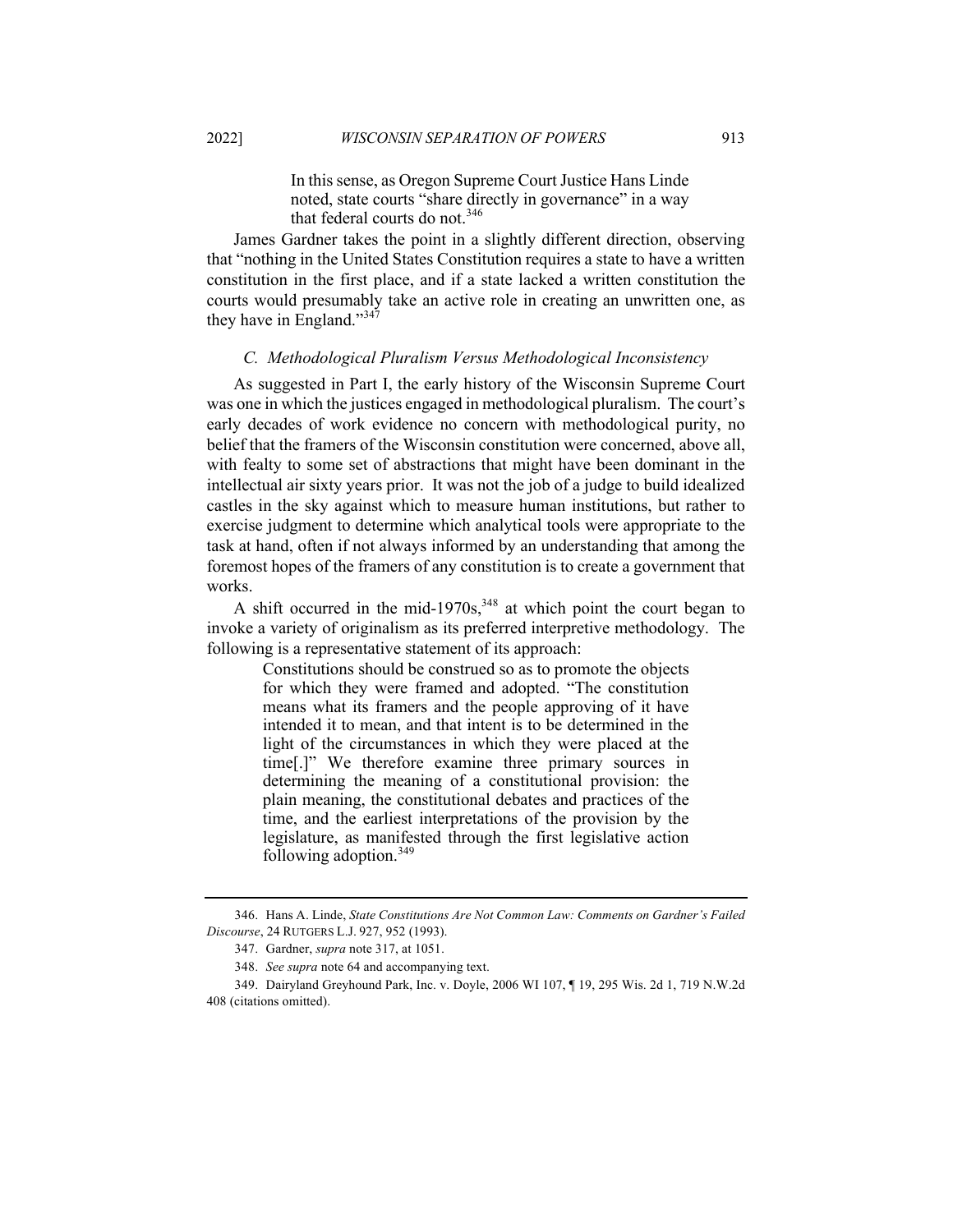But, as further outlined in Part I, the court did not consistently transport that approach into its consideration of issues under the Declaration of Rights or with respect to the separation of powers. And lately some of the justices have shown a taste for an approach that relies on history, but not the history of the Wisconsin constitution. Rather than focusing on 1848 or attempting to account for the changes worked by any intervening amendments, the opinions instead discuss Montesquieu, Locke, and the Federalist Papers without bothering to connect those sources to the thinking of the framers of the Wisconsin constitution, which of course took place more than a half-century later. They do so not recognizing that "when the framers referred to foreign writers such as Montesquieu, 'they did so to embellish an argument, not to prove it. The argument itself was grounded on what had been learned at home. Theory played a role, but it was always circumscribed and tested by experience."<sup>350</sup> Instead, the underlying assumption seems to be that there is a "brooding omnipresence"<sup>351</sup> of American constitutional common law, such that powers can be defined and separated in but a single way. On this view, the state constitution's invocations of the legislative, executive, and judicial powers were references to fixed, ideal conceptions of those powers, such that the proper interpretive approach is one that maintains (or returns to) the contours of those ideals. A further assumption seems to be that the framers meant for the powers to maintain a perpetually fixed form for their own sake rather than because the specified allocation served an instrumental purpose that was the true object of the arrangement. And yet, curiously, the justices engage in this sort of analysis while also invoking a very instrumentalist basis for the separation of powers, namely the avoidance of tyranny.<sup>352</sup>

One could, of course, simply regard these recent departures as a simple continuation of the pluralist tradition. The court's utilization of its

<sup>350.</sup> Gwyn, *supra* note 313, at 263 (quoting LOUIS FISHER, PRESIDENT AND CONGRESS: POWER AND POLICY 4–5 (1972)).

<sup>351.</sup> Southern Pacific Co. v. Jensen, 244 U.S. 205, 222 (1917) (Holmes, J., dissenting).

<sup>352.</sup> A more substantive criticism of this approach is that its focus on maintaining a rigid conception of the powers creates the possibility (perhaps better stated as the likelihood or certainty) that exogeneous factors will lead to shifts in the balance of power even if the structure of government were to remain entirely unchanged. Stated somewhat differently, it seems inevitable that the 1848 government transported to 2021 would operate differently, and have a different balance of power, than it did in 1848. Changes in the nature of the world—a larger, denser, more globally connected population—lead to changes in the nature of the problems confronted by government, and that different set of demands will play to the strengths of the branches in different ways. There may, for example, simply be more situations in the modern world calling for the exercise of executive power, which in turn would shift the balance toward the executive even without a change in the formal structure of government. (Indeed, it is just that sort of thing that seems to have led to the formation of the administrative state.).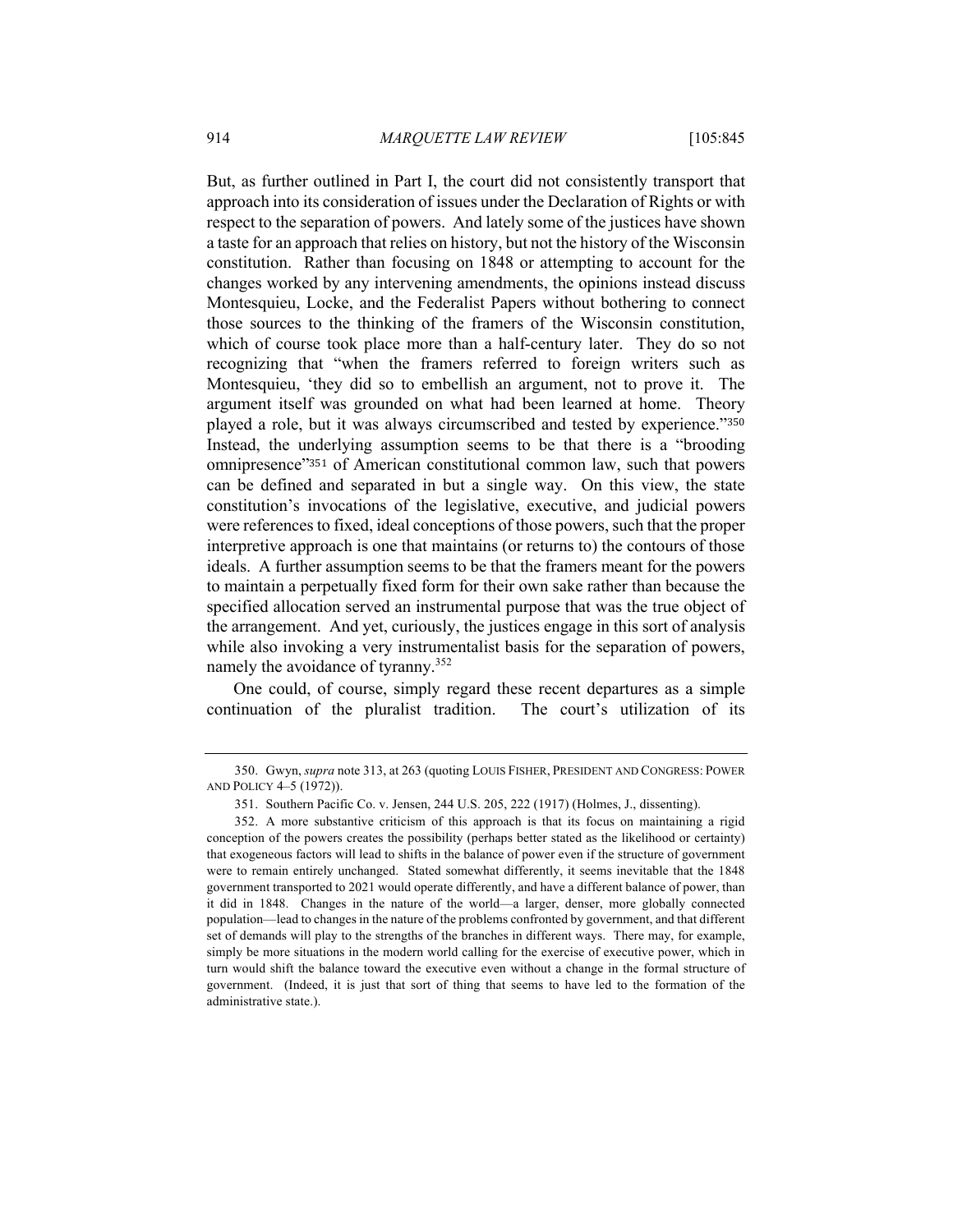methodological frameworks has never been entirely consistent, and these opinions could simply be additional examples of exceptions. On that view the correct takeaway is that, despite the superficial methodological consensus within these domains,  $353$  the court has not, in fact, adopted a single, overarching vision of what the state constitution is or how it should be interpreted and applied. The *Busé* framework suggests a crude version of originalism, but the court's approach to rights with a federal analogue is fundamentally inconsistent with originalism. The court's separation of powers jurisprudence, with its sporadic invocations of originalism, stands somewhere in the middle.

None of this is necessarily bad. This sort of methodological pluralism has characterized the court's jurisprudence from the beginning.<sup>354</sup> That is unsurprising from a multimember court the composition of which changes over time. And while one fully committed to an originalist approach might argue otherwise, to adhere too rigidly to such an approach seems to elevate form over function, to imagine that constitutional framers were more interested in designing a conceptually perfect system than in designing a system that works. After all, past iterations of the Wisconsin Supreme Court recognized as much: "The framers of the constitution were practical men, and were aiming at practical and useful results."355

<sup>353.</sup> And that consensus may be more apparent than real. In other words, thorough consideration of the opinions within these methodological categories could easily reveal a pattern of results that suggests the decisions are driven by something other than the purported framework, or that the court does not even consistently apply the framework. For example, the court in *Kalal* adopted an analytical framework for statutory interpretation that it purports to apply consistently to all cases. But there are exceptions. In *Wisconsin Legislature v. Evers*, for example, Justice Rebecca Dallet called out the court's majority for not applying *Kalal* when interpreting the term "security of persons." No. 2020AP608-OA (Wis. Apr. 6, 2020) (per curiam), https://www.wicourts.gov/news/docs/2020AP608\_2.pdf [https://perma.cc/TV7Y-JWR4]. And the court has developed an entirely distinct framework for interpreting criminal statutes in situations where the question is whether a statute creates a strict liability crime. State v. Luedtke, 2015 WI 42,  $\P$  64– 78, 362 Wis. 2d 1, 37, 863 N.W.2d 592, 610. It is possible to square the two approaches—that is, to conclude that *Luedtke* assumes that any statute lacking an express mens rea element is inherently ambiguous, such that resort to its additional set of factors is appropriate—but the *Luedtke* opinion makes no effort to do so, and indeed gives no indication that the court was even cognizant of the tension, despite the fact that both *Luedtke* and *Kalal* were before the court at the same time.

<sup>354.</sup> It has likewise characterized constitutional adjudication at the federal level. *See generally* PHILIP BOBBITT, CONSTITUTIONAL FATE: THEORY OF THE CONSTITUTION (1984) (presenting a typology of constitutional arguments).

<sup>355.</sup> State v. West Wis. Ry. Co., 34 Wis. 197, 212 (1874). *See also* Minneapolis, St. P. & S.S.M. Ry. Co. v. R.R. Comm'n of Wis., 136 Wis. 146, 160, 116 N.W. 905, 910 (1908) (cautioning against an interpretive approach that would "presuppose that by the adoption of the Constitution the state so manacled itself as to be helpless to exercise old and well-known governmental powers or to apply such powers to new problems or new conditions").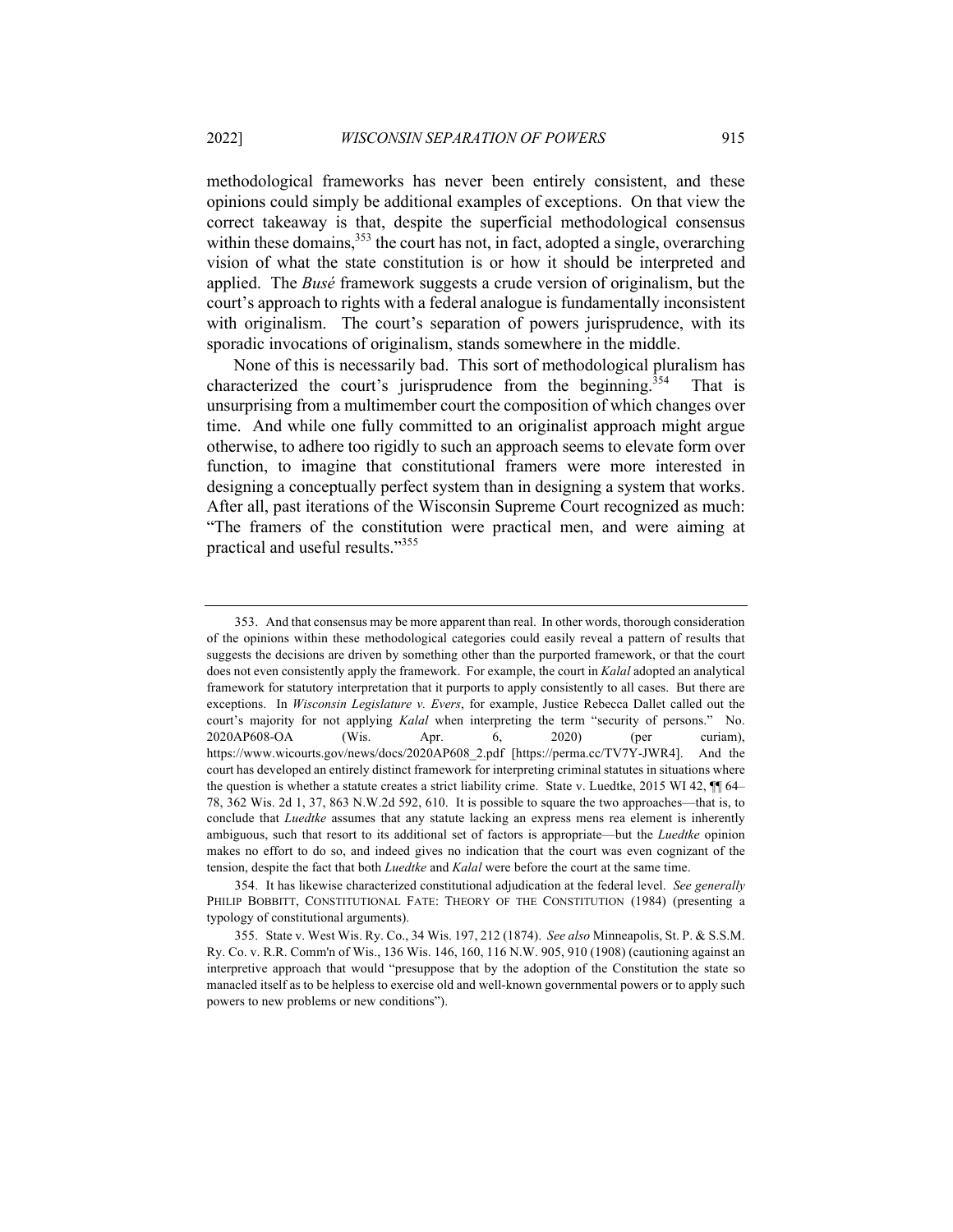Pluralism slips through, as well, in the court's selective pattern of deference. Of late, it has shown itself to be eager to defer to the legislature's assessments of the constitutionality of its legislation—though much less consistently in separation of powers cases—but not to the governor's. It has limited its own ability to consider legislative history in the interpretation of statutes, but at least some of its justices eagerly consult the political philosophers understood to have influenced the thinking of the framers of the constitution that served as one of the models for the Wisconsin constitution.

The problem is not the pluralism. The problem is that by purporting to commit to methodological frameworks but then inconsistently invoking them, and by appearing to invoke deference only when convenient, the court feeds the perception that the justices' motivations are extra-legal.

## *D. The Complexity of Separation of Powers and the Appropriateness of Judicial Humility*

Viewed relative to either the federal system or its fellow states, Wisconsin has historically had a distinct separation of powers jurisprudence. What it does not so clearly have is a coherent separation of powers jurisprudence. Separation of powers questions are complicated, and the potential for unintended consequences is large. Slight adjustments to the power of one branch of government, or to the relative distribution of power between two branches of government,<sup>356</sup> can have implications that ripple through the system. The resolution of any given case will require drawing on principles that have implications not only for future cases within the narrow doctrinal bounds presented, but also for more broadly analogous cases and doctrines elsewhere within the larger universe of constitutional law (and adjacent doctrinal areas). Even a state constitution that has been amended relatively few times will reflect

<sup>356.</sup> Consider, for example, *Kalal* and the question of statutory interpretation. The approach that a court takes to giving effect to statutory language unquestionably has implications for the balance of power between the judicial and legislative branches. As I have suggested above, *Kalal* has implications for the nature of the legislative power (in at least some respects it can be exercised only through the bicameral passage of a collection of words) and the judicial power (cutting judges off from considering otherwise relevant and probative information). One could imagine a very different approach. For example, instead of *Kalal*'s modified textualism a court—particularly one on which the justices have been elected by statewide vote—might choose to treat statutes as more akin to judicial precedent, at least in the sense that divining their underlying purpose would be thought more important than a technical parsing of their language. Such a court might similarly elect to continue to aggressively employ the maxim that "statutes in derogation of the common law are to be strictly construed." *Kalal*, 2004 WI 58, ¶¶ 45–50. *Kalal* certainly recognizes in a general way that it concerns the separation of powers, but the fact that the court did not invoke its traditional core/shared powers framework suggests that, for reasons that remain unstated, it did not identify the case as presenting a "separation of powers" issue. *Id.*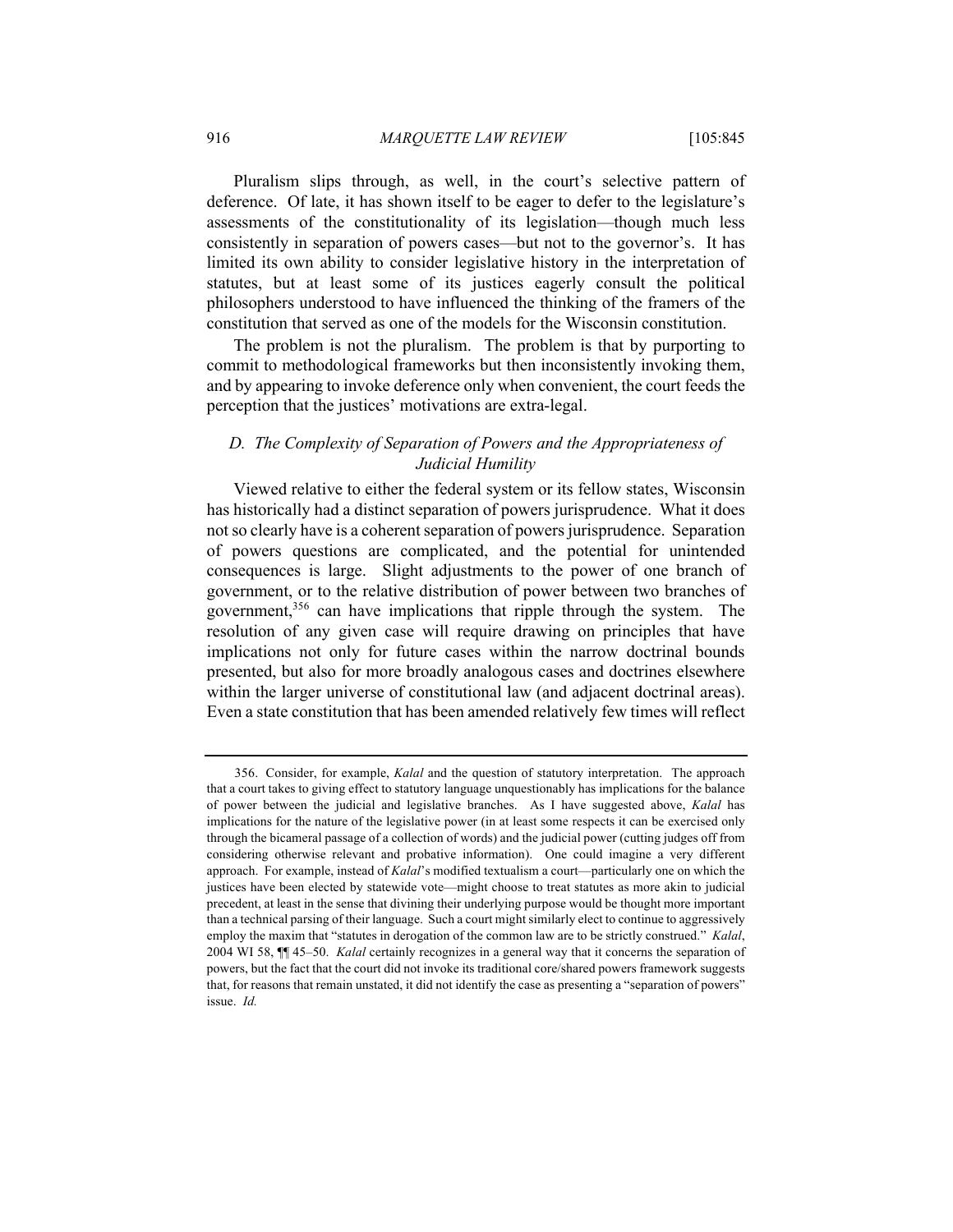conflicting perspectives, making it difficult at best to formulate a single coherent theory or set of theories by which to undertake the task of interpretation.<sup>357</sup> Wisconsin's constitution has seen, at the very least, the addition of the line-item veto and the restructuring of the judiciary in addition to all the social changes that have led to the development and growth of administrative agencies.

For these reasons, separation-of-powers cases provide an especially vivid demonstration of the risks inherent in case-by-case adjudication. Any given case involves at most a handful of discrete issues. For various reasons—limited resources, lack of broader familiarity with state constitutional law, the incentives created by their desire to win this case rather than to shape the development of the law more generally and thus to forgo any effort to fit their dispute into anything broader than the doctrinal category in which it arises, or in the case of some types of litigants to use this case to increase the likelihood of achieving some larger goal with respect to the development of the law—the arguments offered by the parties are likely to be focused more on trees than forest. Judges, as former lawyers, may have become habituated to this way of approaching cases, and are otherwise subject to all the psychological tugs that the "this-ness" of any given case will produce.<sup>358</sup> A given situation will implicate only a portion of the legal landscape and may well not be representative of the larger class of cases that fall within that area. Moreover, the court, as an institution, does not remain static over time, but instead speaks through different voices that state the positions of majorities that are not constant from one case to the next on behalf of a court the nature of which changes along with its personnel. To expect perfect coherence and consistency across cases and across time would therefore be to expect too much. The dynamic counsels in favor of humility and tentativeness. A given majority cannot be certain that it has considered all the information necessary to avoid tension or conflict with related but distinct bodies of doctrine.<sup>359</sup>

The bulk of the court's opinions throughout its history, even those relating to the relatively high-profile conflicts of the sort in which separation of powers questions tend to arise, have been unremarkable and unmemorable. Past cases are invoked in mostly conclusory ways, and the opinions provide no evidence that the court has attempted to tease out the underlying ideas or contemplate the ways they do (or do not) coalesce into more general principles that apply across doctrinal frameworks. This approach is, in an important sense, admirable. The

<sup>357.</sup> *See*, *e.g.*, G. ALAN TARR, UNDERSTANDING STATE CONSTITUTIONS 194 (1998).

<sup>358.</sup> Frederick Schauer, *Do Cases Make Bad Law?,* 73 U. CHI. L. REV. 883, 884 (2006).

<sup>359.</sup> For a general recognition of this dynamic, see *In re Guardianship of Eberhardy*, 307 N.W.2d 881, 895, 899 (1981).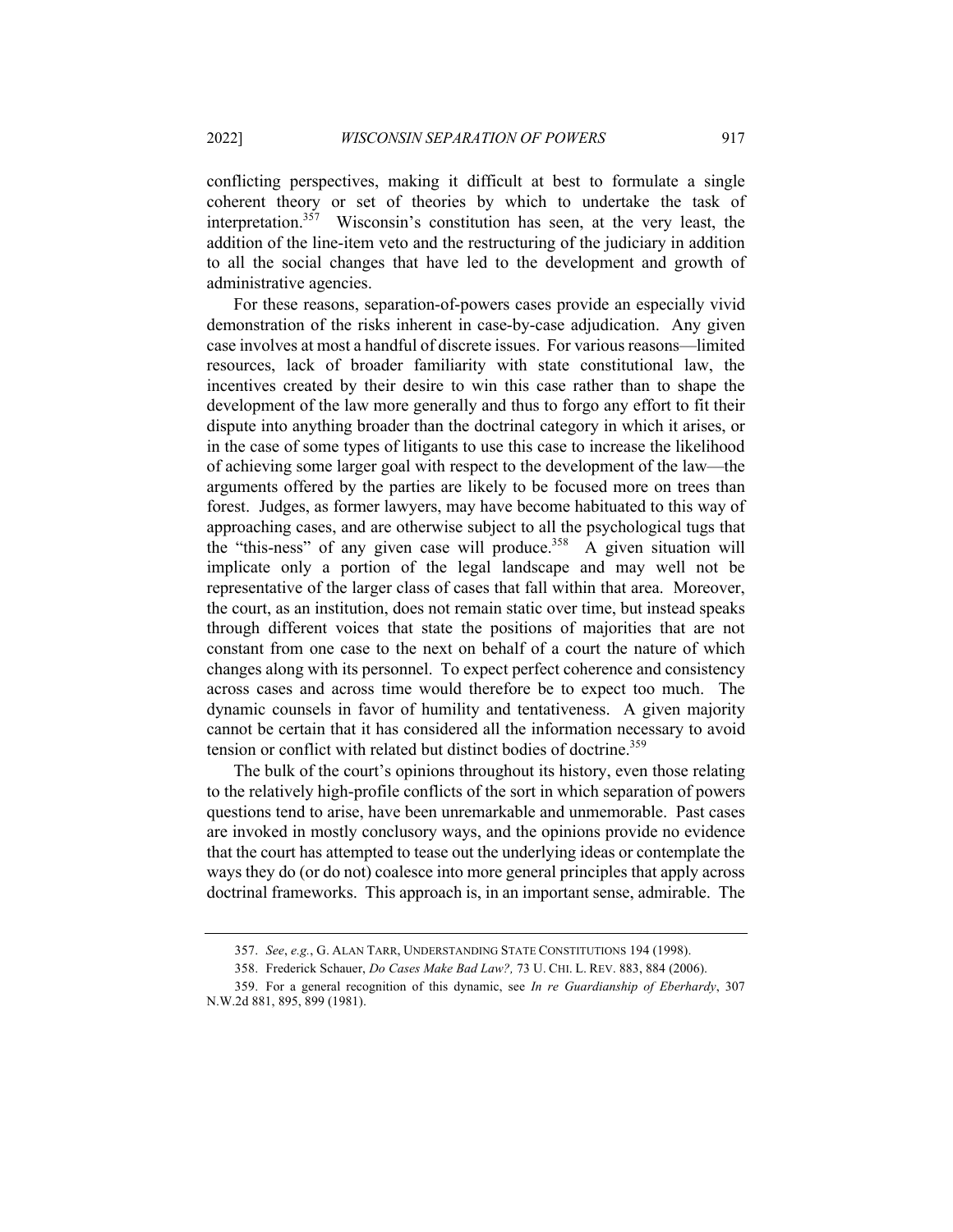justices were acting as common-law judges, eschewing the temptation (if that is even how they experienced it) to rethink things anew in each case. They weren't trying to attract the attention of someone who might appoint them to a federal court, they weren't trying to shift the law in dramatic ways, they weren't playing to a crowd made up of a certain subset of the bar.<sup>360</sup> Or perhaps what the bar respected was different—perhaps what the bar generally respects today is still different, but the dynamics have changed due to greater ideological fragmentation, such that it is the views of specific subsets of the bar that will matter most—and the values were on modesty and practicality. This shallow reliance on the past may not have been ideal, in roughly the same way that rules can never provide the justice that would result from a perfectly administered set of standards, but when coupled with a disinclination toward radical change it greatly reduces the likelihood that any given decision will have wide-ranging unintended consequences.

That modesty is frequently absent from the court's recent opinions. The justices instead routinely sling epithets at one another. Consider, for a recent example, the dissenting opinions in *Johnson v. Wisconsin Elections Commission*,<sup>361</sup> in which the court selected from among an array of election districting maps proposed to account for population changes following the 2020 census. Redistricting presents a complex problem, and the majority, via an analysis that is clearly both defensible and contestable, selected the maps proposed by Governor Evers. Chief Justice Ziegler accused the majority of "an exercise of judicial activism,"<sup>362</sup> and of an analysis "imbued with personal

<sup>360.</sup> Many of the court's recent opinions put one in mind of Lawrence Baum and Neal Devins's analysis in NEAL DEVINS & LAWRENCE BAUM, THE COMPANY THEY KEEP: HOW PARTISAN DIVISIONS CAME TO THE SUPREME COURT (2019). Joseph Fishkin provocatively articulates the idea in discussing the United States Supreme Court:

The Republican Justices no longer spend their time with a community of other lawyers and judges of all political stripes. Instead they live in a relatively tight discursive community of Fed Soc and Fed Soc-adjacent conservative Republicans. In this narrower world, if you are a Supreme Court Justice, deciding a towering case that will define a substantial part of your personal legacy, you probably do not want to be on the side of moderation and compromise—even faux moderation and compromise. There is no legacy in that. You want to be with Thomas, and soak up the applause of your comrades-in-arms, even as most of the American public finds your performance appalling, partisan, and lawless. When you no longer spend your time talking with the general legal elite, but instead spend most of your time within a special, even-more-elite Fed Soc cadre, you probably want to be on the right side of the big stories your friends tell.

Joseph Fishkin, *The Company They Keep*, BALKINIZATION. (Dec. 2, 2021), https://balkin.blogspot.com/2021/12/the-company-they-keep.html [https://perma.cc/5NDR-FVSD].

<sup>361.</sup> 2022 WI 14.

<sup>362.</sup> *Id.* ¶ 66 (Ziegler, C.J., dissenting).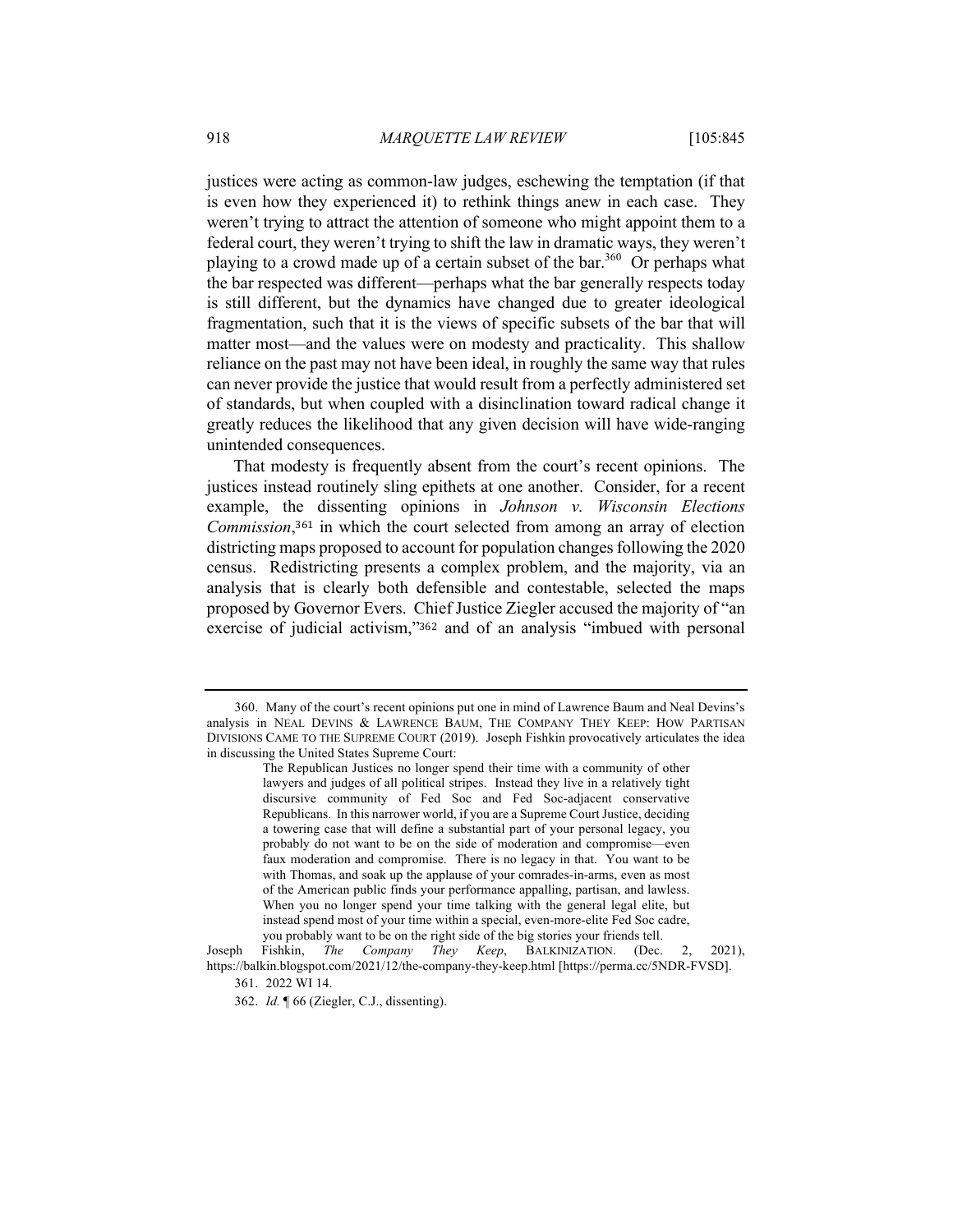preference."363 She characterized the majority as "the other side"<sup>364</sup> and contended that it "picks sides and litigates for the Governor."365 Justice Rebecca Bradley similarly accused the majority of "[e]levating their subjective policy preferences over the law,"<sup>366</sup> and engaging in "(blatantly political) policymaking"<sup>367</sup> that amounts to "a startling departure from the rule of law."<sup>368</sup> In sum, she contends, "the majority abandons the law, perverts the least-change approach into a license for policymaking, and subordinates constitutional commands, statutory restrictions, and precedent to the majority's preferences."<sup>369</sup>

It may well be, as I suggested at the outset, that the court's decisions are a product of the justices' partisan leanings, whether consciously or, more likely, otherwise. Even so, this sort of language is tiresome, unbecoming, and subversive of the rule of law it purports to serve. As Professor Carolyn Shapiro has observed, "there is a difference between considering judicial decisions wrong and considering them illegitimate."<sup>370</sup> Charges of illegitimacy may play well with certain crowds. But they are ultimately counter-productive and feed the perception that the court—in its entirety—is engaged in little more than politics dressed up as something else.

## V. CONCLUSION

I advance here no grand claims about the separation of powers, under Wisconsin law or more generally. Indeed, my reading and analysis have convinced me most of all of the dangers of doing so. The field is vast, and the issues are complex and contingent. The government created by the state constitution is a unique and complex entity in which forces intersect and interact in a wide range of ways. Any change to such a system is likely to have unintended consequences. Law professors, like judges, are not well-equipped to predict the effects of major changes or to anticipate those consequences, and this one, at least, is not inclined to make bold claims about the nature of law that would have the effect of radically realigning a constitutional framework.

<sup>363.</sup> *Id.* ¶ 67.

<sup>364.</sup> *Id*. ¶ 153.

<sup>365.</sup> *Id*. ¶ 174.

<sup>366.</sup> *Id*. ¶ 209 (Bradley, J., dissenting).

<sup>367.</sup> *Id*.

<sup>368.</sup> *Id*. ¶ 210.

<sup>369.</sup> *Id*. ¶ 260.

<sup>370.</sup> Carolyn Shapiro, Remarks at the Law Day Lunch Held by the McLean County (Ill.) Bar Association 7 (May 2, 2018) (transcript on file with author). *See also* Carolyn Shapiro, *What Members of Congress Say About the Supreme Court and Why It Matters*, 93 CHI.-KENT L. REV. 453, 458–59 (2018).